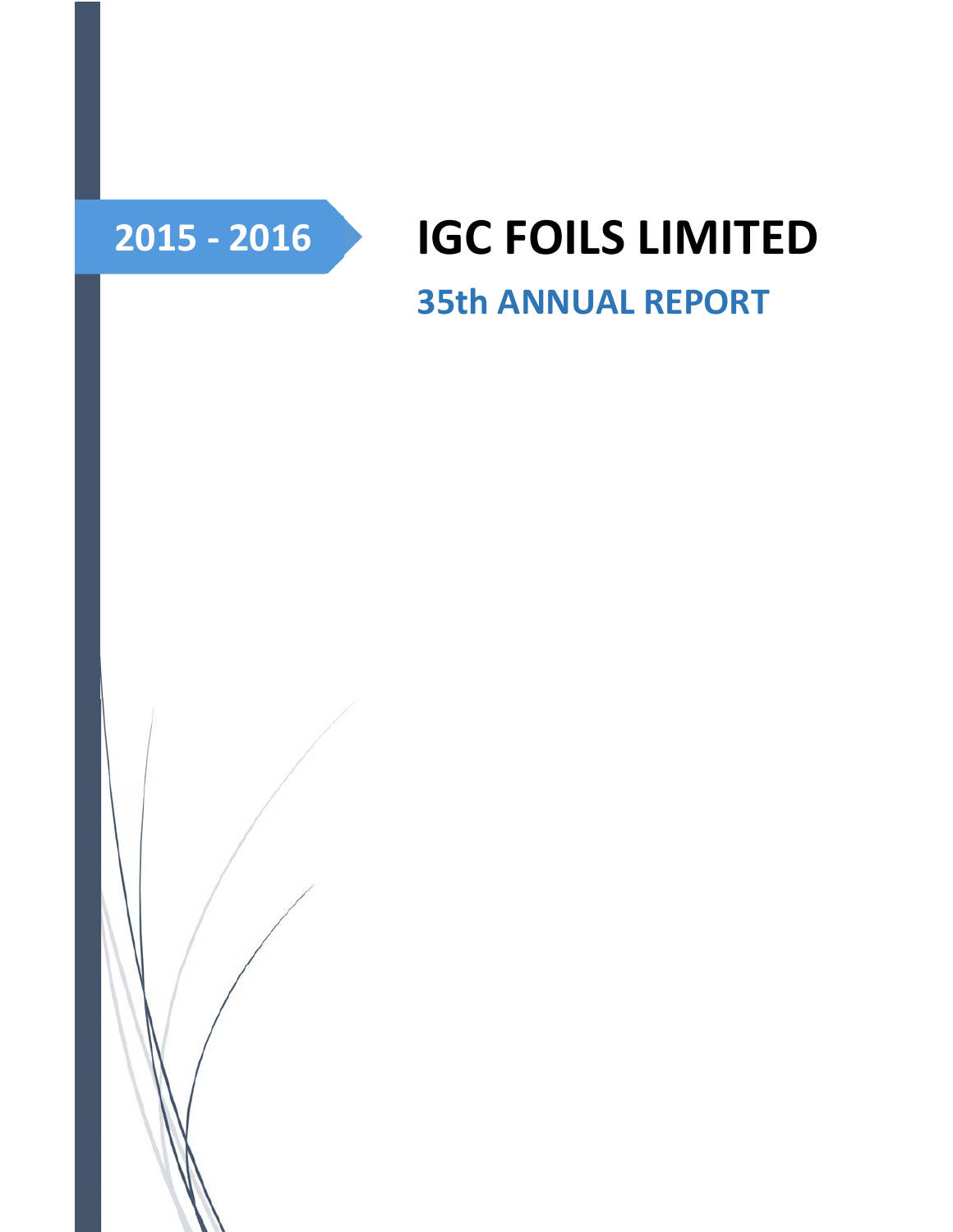## Content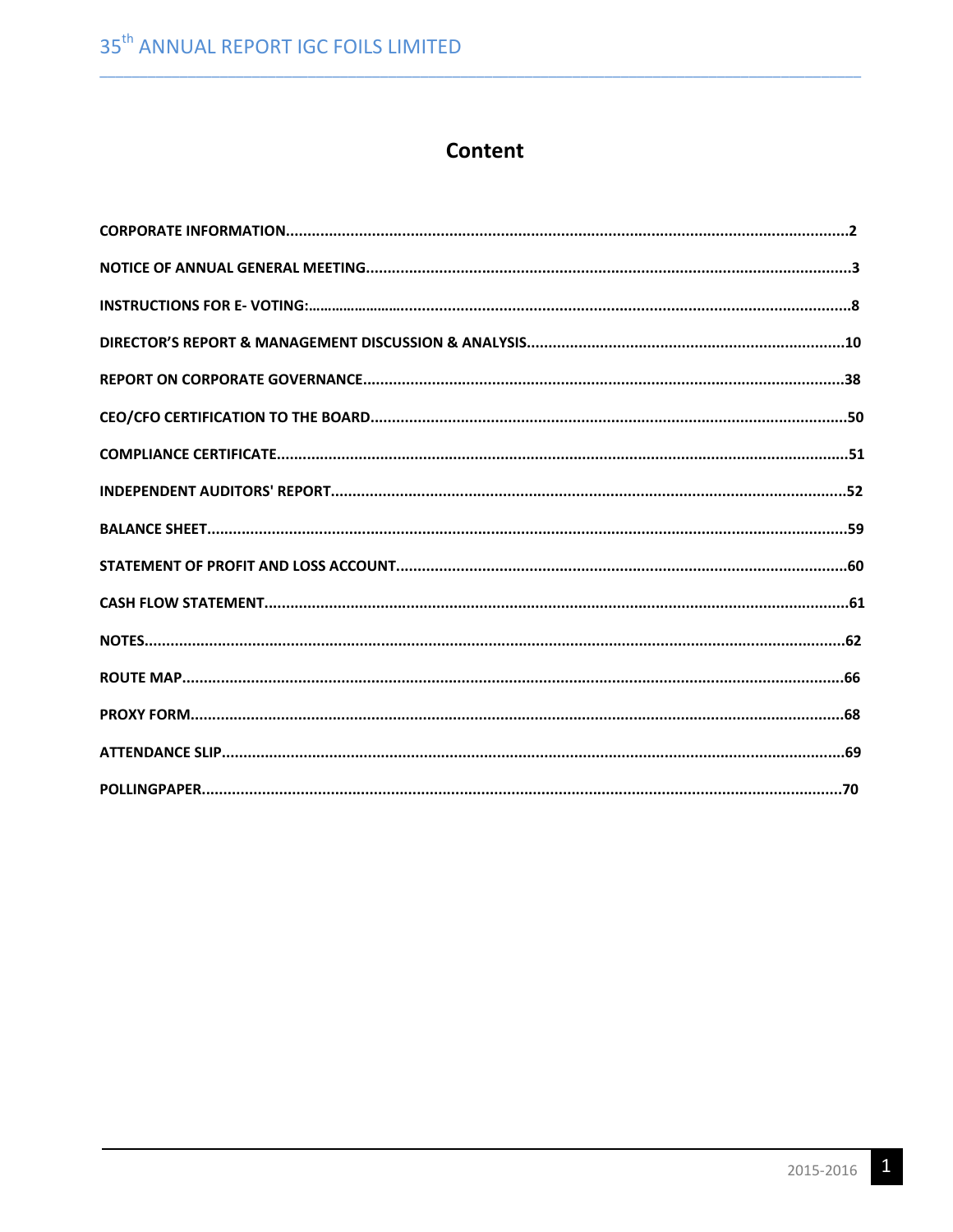## **CORPORATE INFORMATION**

 $\_$  ,  $\_$  ,  $\_$  ,  $\_$  ,  $\_$  ,  $\_$  ,  $\_$  ,  $\_$  ,  $\_$  ,  $\_$  ,  $\_$  ,  $\_$  ,  $\_$  ,  $\_$  ,  $\_$  ,  $\_$  ,  $\_$  ,  $\_$  ,  $\_$  ,  $\_$  ,  $\_$  ,  $\_$  ,  $\_$  ,  $\_$  ,  $\_$  ,  $\_$  ,  $\_$  ,  $\_$  ,  $\_$  ,  $\_$  ,  $\_$  ,  $\_$  ,  $\_$  ,  $\_$  ,  $\_$  ,  $\_$  ,  $\_$  ,

#### **BOARD OF DIRECTORS**

Mrs. Disha A. Mehta Managing Director&CFO Mr. Kailash Bishan Puri Mr. Sandip Kedar

Mr. Bhavesh R. Vora **Independent /Non-Executive Director** Mr. Mahendar Khirodwala **Independent /Non-Executive Director** Independent /Non‐Executive Director Independent /Non‐Executive Director

#### **COMPLIANCE OFFICER**

Ms. Debopriya Bal Imax Lohia Square, Office No. 4B, 4th Floor, Premises No. 23, Gangadhar Babu Lane, Kolkata ‐ 700012, West Bengal Tel No. 022 28020017/18 Email Id: igcfoils@gmail.com

#### **AUDITORS**

M/s. Shah Parmar & Mehta Chartered Accountants 108, 1<sup>st</sup> Floor, Sujata Niketan, Rani Sati Marg, Malad East, Mumbai 400097, Maharashtra

#### **BANKER**

Oriental Bank of Commerce

Fort Branch Mumbai

#### **REGISTERED OFFICE**

Imax Lohia Square, Office No. 4B, 4th Floor, Premises No. 23, Gangadhar Babu Lane, Kolkata ‐ 700012, West Bengal Tel No. 022 28020017/18 Email ID : igcfoils@gmail.com,investor.relations@igcfoils.com,support@igcfoils.com

#### **REGISTRAR & SHARE TRANSFER AGENT System Support Services**

209, Shivai Ind. Estate, 2nd Floor, 89, Andheri Kurla Road, Sakinaka, Andheri (East), Mumbai 400 059 Tel : 022 28500833 Fax : 022‐28501438 Email-ID :: sysss72@yahoo.com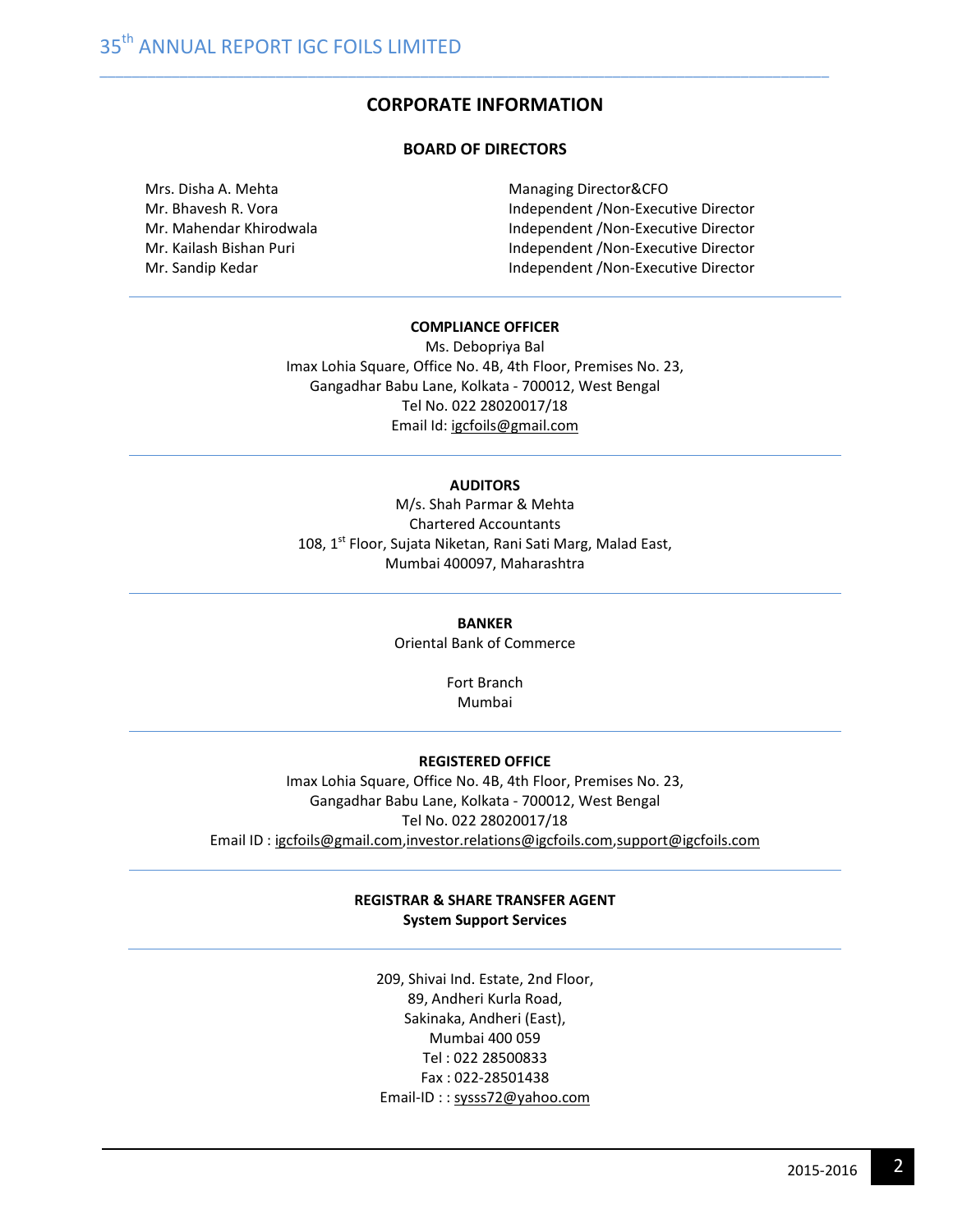## **NOTICE OF ANNUAL GENERAL MEETING**

 $\_$  ,  $\_$  ,  $\_$  ,  $\_$  ,  $\_$  ,  $\_$  ,  $\_$  ,  $\_$  ,  $\_$  ,  $\_$  ,  $\_$  ,  $\_$  ,  $\_$  ,  $\_$  ,  $\_$  ,  $\_$  ,  $\_$  ,  $\_$  ,  $\_$  ,  $\_$  ,  $\_$  ,  $\_$  ,  $\_$  ,  $\_$  ,  $\_$  ,  $\_$  ,  $\_$  ,  $\_$  ,  $\_$  ,  $\_$  ,  $\_$  ,  $\_$  ,  $\_$  ,  $\_$  ,  $\_$  ,  $\_$  ,  $\_$  ,

**NOTICE IS HEREBY GIVEN THAT THE 35TH ANNUAL GENERAL MEETING OFMEMBERSOF IGC FOILS LIMITED WILL BE HELD AT IMAX LOHIA SQUARE, OFFICE NO. 4B, 4TH FLOOR, PREMISES NO. 23,GANGADHAR BABU LANE, KOLKATA ‐ 700012, WEST BENGAL ON THURSDAY, SEPTEMBER 22, 2016 AT 11.00 A.M., TO TRANSACT THE FOLLOWING BUSINESS:** 

#### **ORDINARY BUSINESS**

- **1.** To receive, consider and adopt the audited accounts of the Company for the year ended on  $31<sup>st</sup>$ March, 2016 along with the reports of the Directors and Auditors thereon.
- **2.** To ratify M/s. Shah Parmar& Mehta, Chartered Accountants, as Statutory Auditor of the Company and in this connection, to pass, with or without modification(s), the following resolution as an Ordinary Resolution :
- **"RESOLVED THAT** pursuant to the provisions of Section 139, 141 and other applicable provisions, if any, of the Companies Act, 2013 & rules made there under, M/s. Shah Parmar & Mehta, Chartered Accountants, (Firm Registration No. 141689W), the Auditors of the Company, be and are hereby ratified as the Statutory Auditor of the Company to hold office from the conclusion of this Annual General Meeting ('AGM') until the conclusion of the next AGM of the Company, at a remuneration as may be determined by the Board of Directors of the Company and reimbursement of all out‐of‐pocket expenses in connection with the audit of the accounts of the Company for the Financial Year 2016 ‐17."

#### **SPECIAL BUSINESS**

#### **3. ADOPTION OF NEW SET OF ARTICLES OF ASSOCIATION**

To consider and, if thought fit, to pass the following resolution as a Special Resolution:

- **"RESOLVED THAT** pursuant to the provisions of Sections 5, 14 and all other applicable provisions, if any, of the Companies Act, 2013 (the 'Act') read with Companies (Incorporation) Rules, 2014 (including any statutory modification(s) or re‐enactment(s) thereof), and subject to the necessary registrations, approvals, consents, permissions and sanctions required, if any, from the jurisdictional Registrar of Companies, and any other appropriate authority and subject to such terms, conditions, amendments or modifications as may be required or suggested by any such appropriate authorities, consent of the members of the Company be and is hereby accorded for adoption of the new set of Articles of Association (Table F of Schedule I of the Act) in place and entire exclusion and substitution of the existing Articles of Association of the Company.
- **"FURTHER RESOLVED THAT** the Board of Directors of the Company be and is hereby authorized to do or cause to be done all such acts, deeds, matters and things and execute and sign all such documents and papers, as may be necessary in this regard, including but not limited to:
- i. to sign and submit the various Forms / E‐Forms and other papers/documents to be filed with the Registrar of Companies, Ministry of Corporate Affairs, Government of India or any other Competent Authority.

ii. delegation of all or any of the authorities conferred above, to any other director(s) or executive(s) / officer(s) of the Company as may be necessary to give effect to the aforesaid resolution.

#### **4. APPOINTMENT OF MR. SANDIP KEDAR AS INDEPENDENT DIRECTOR OF THE COMPANY**

To consider and, if thought fit, to pass the following resolution as a Special Resolution: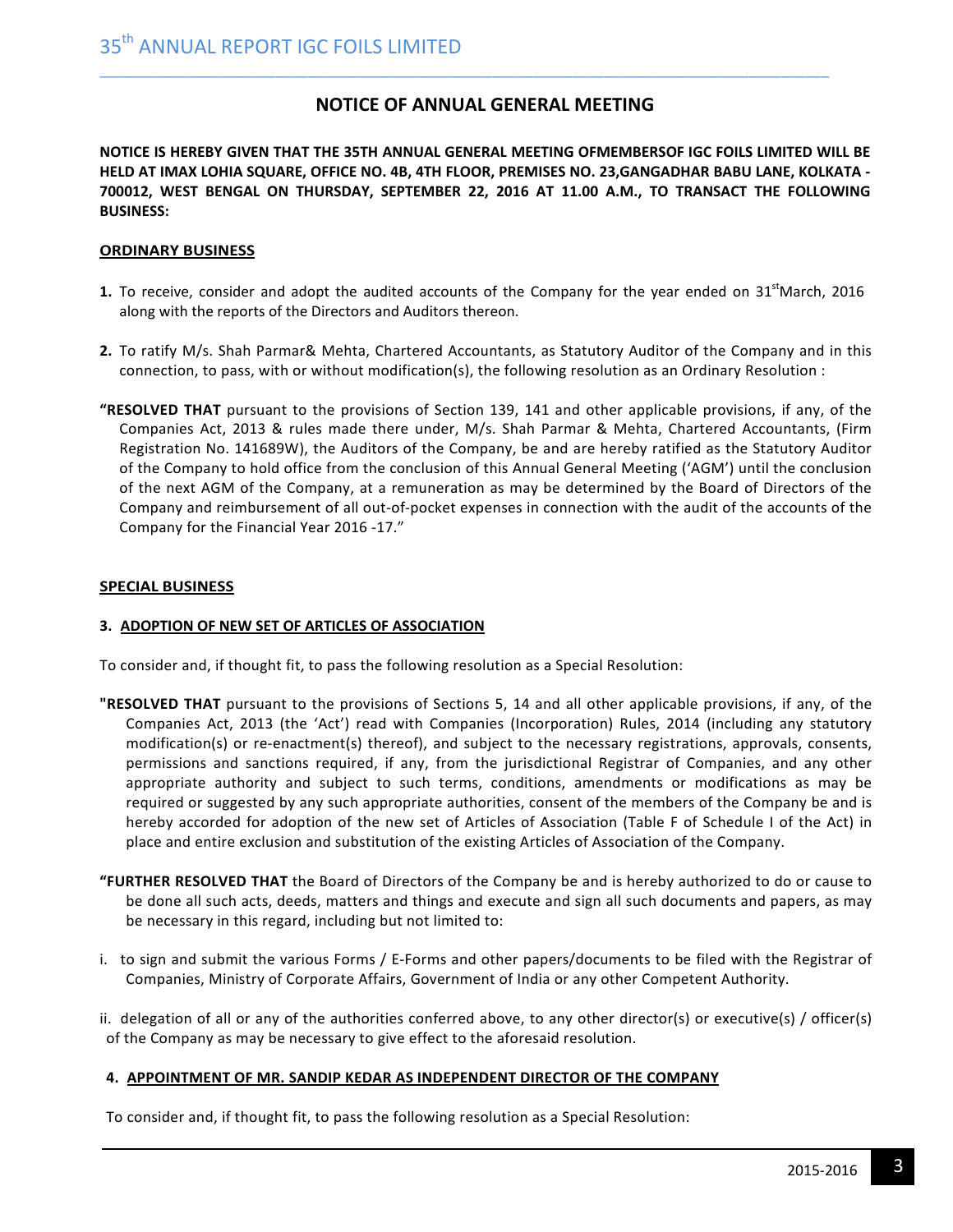**"RESOLVED THAT** pursuant to the provisions of Sections 149, 152 read with Schedule IV and all other applicable provisions, if any, of the Companies Act, 2013 ('the Act') and the Companies (Appointment and Qualification of Directors) Rules, 2014 (including any statutory modification (s) or re‐enactment thereof, for the time being in force), Mr. Sandip Kedar (holding DIN: 07044322) , who has submitted a declaration that he meets the criteria for independence as provided in Section 149(6) of the Act and who is eligible for appointment and in respect of whom the Company has received a notice in writing from a Member proposing his candidature for the office of Director, be and is hereby appointed as Independent Director of the Company, for five consecutive years with effect from September 22, 2016 and whose office shall not be liable to determination by retirement of directors by rotation.

 $\_$  ,  $\_$  ,  $\_$  ,  $\_$  ,  $\_$  ,  $\_$  ,  $\_$  ,  $\_$  ,  $\_$  ,  $\_$  ,  $\_$  ,  $\_$  ,  $\_$  ,  $\_$  ,  $\_$  ,  $\_$  ,  $\_$  ,  $\_$  ,  $\_$  ,  $\_$  ,  $\_$  ,  $\_$  ,  $\_$  ,  $\_$  ,  $\_$  ,  $\_$  ,  $\_$  ,  $\_$  ,  $\_$  ,  $\_$  ,  $\_$  ,  $\_$  ,  $\_$  ,  $\_$  ,  $\_$  ,  $\_$  ,  $\_$  ,

**RESOLVED FURTHER THAT** pursuant to the provisions of Section 149 and 197 of the Companies Act, 2013 read with Schedule IV of thereof (including any statutory modification(s) or re-enactment thereof, for the time being in force), Mr. Sandip Kedar, Independent Director of the Company be paid, annually, such commission as may be mutually decided by the Board of Directors of the Company and the Director in addition to the sitting fees, within the limits prescribed under the Act and Rules there under and as approved by the Board of Directors of the Company, for attending the meeting(s) of the Board or any Committee thereof and reimbursement of any expenses for participation in the board and other meetings.

**RESOLVED FURTHER THAT** any of the Directors of the Company and Key Managerial Personnel of the Company, be and are hereby severally authorized to do all such acts, deeds and things, including signing and issuing letter of appointment and to complete all other formalities as may be required in this regard"

Date: 11/08/2016

**By Order of the Board of Directors For IGC Foils Limited Sd/‐** 

**Registered Office:** Imax Lohia Square, Office No. 4B, 4th Floor, Premises No. 23,Gangadhar Babu Lane, Kolkata ‐ 700012, West Bengal.

**Debopriya Bal Company Secretary**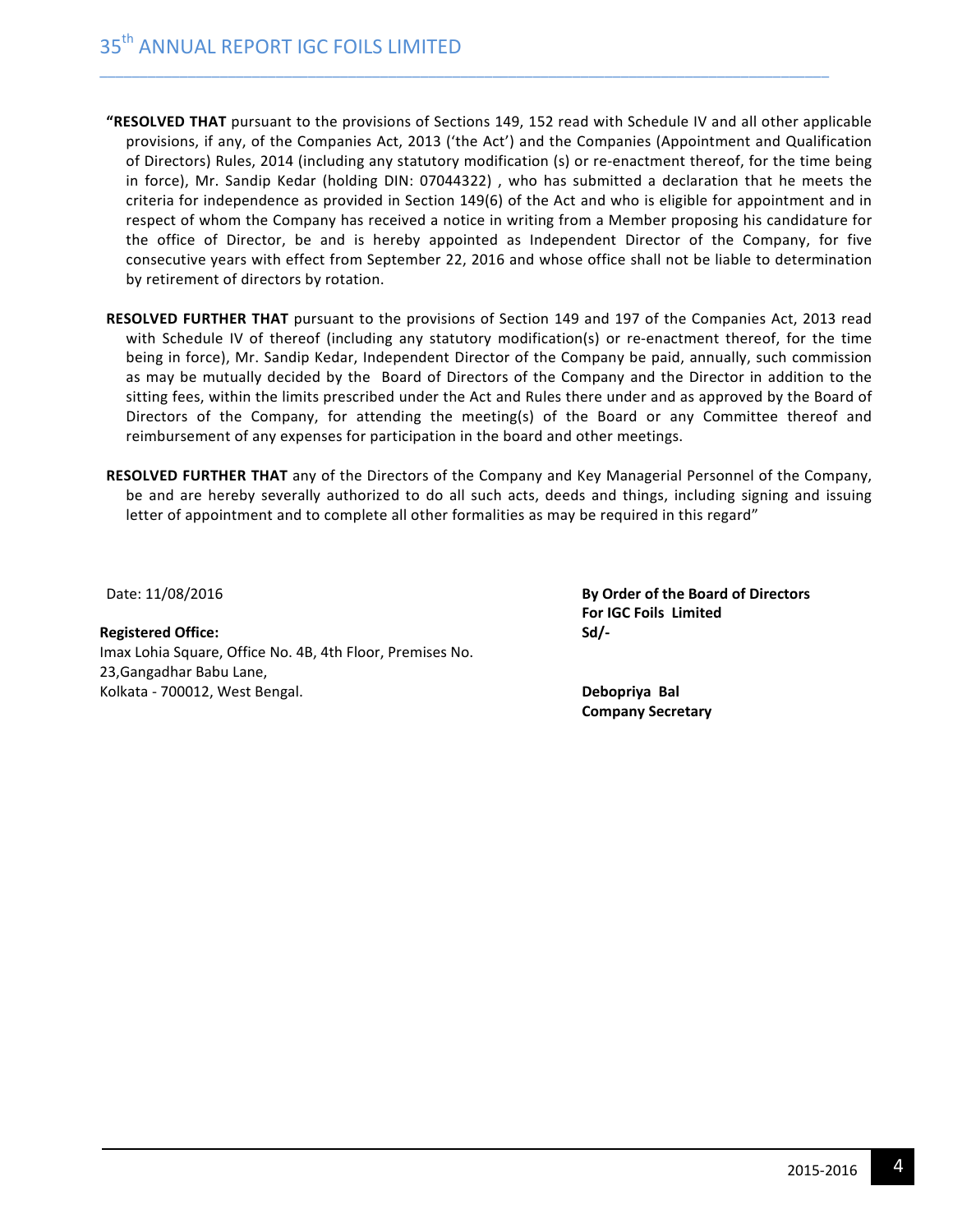Attendance Slip and Proxy Form is being sent in the permitted mode. Members may also note that Notice of 35th Annual General Meeting and Annual Report for 2015‐16 will be available on Company's website www.igcfoils.comfor their download.

 $\_$  ,  $\_$  ,  $\_$  ,  $\_$  ,  $\_$  ,  $\_$  ,  $\_$  ,  $\_$  ,  $\_$  ,  $\_$  ,  $\_$  ,  $\_$  ,  $\_$  ,  $\_$  ,  $\_$  ,  $\_$  ,  $\_$  ,  $\_$  ,  $\_$  ,  $\_$  ,  $\_$  ,  $\_$  ,  $\_$  ,  $\_$  ,  $\_$  ,  $\_$  ,  $\_$  ,  $\_$  ,  $\_$  ,  $\_$  ,  $\_$  ,  $\_$  ,  $\_$  ,  $\_$  ,  $\_$  ,  $\_$  ,  $\_$  ,

- 15. Members who have not registered their email addresses so far are requested to register their e‐mail address for receiving all communications including annual report, notices, circulars etc. from the company electronically.
- 16. Members are requested to bring their copy of Annual Report at the time of Meeting.
- 17. Voting through electronic means
- i. In compliance with provisions of Section 108 of the Companies Act, 2013 and Rule 20 of the Companies (Management and Administration) Rules, 2014, and Clause 35B of the Listing Agreement, the Company is pleased to provide members facility to exercise their right to vote by electronic means at the 35<sup>th</sup> Annual General Meeting (AGM) and the business may be transacted through e‐voting services provided by Central Depository Securities Limited (CDSL).
- ii. From**19th September 2016(Monday) to 21st September 2016 (Wednesday)**.During this period shareholders of the Company, as on the cut‐off date (record date) **15thSeptember, 2016**may cast their vote electronically. The business may be transacted through e‐voting services provided by Central Depository Securities Limited (CDSL). During the period, Members of the Company, holding shares either in physical form or in dematerialized form, may cast their vote electronically The electronic module shall be disabled by CDSL for e‐ voting thereafter. Once the vote on a resolution is cast by a member, he shall not be allowed to change it subsequently.
- iii. A separate communication is being sent to members to avail the e-voting facility. The Company has appointed **M/s. SARK & Associates**,Practicing Company Secretary, **C.P. No.9304** to act as a Scrutinizer for conducting the Scrutiny of votes cast. The Members desiring to vote through electronic mode may refer to the detailed procedure on e‐voting given hereinafter.
- iv. The voting rights of the shareholders shall be in proportion to their shares of the paid up equity share capital of the Company as on the cut‐off date (record date) **15thSeptember, 2016.**
- 18. The instructions for members for voting electronically is given in a separate sheet.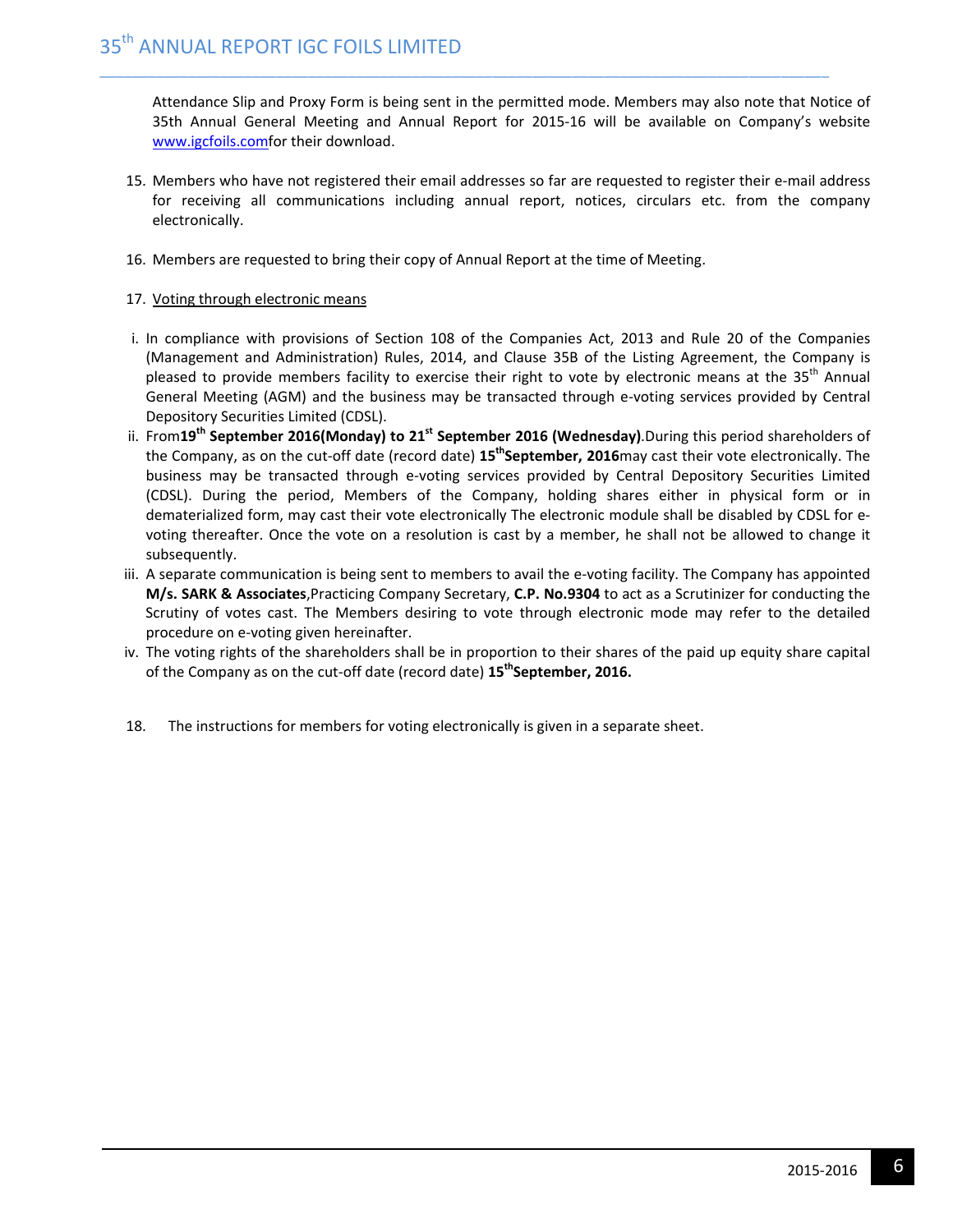#### **Notes:**

1. An Explanatory Statement pursuant to Section 102 of the Companies Act, 2013 relating to the Special Business to be transacted at the Annual General Meetings annexed hereto.

 $\_$  ,  $\_$  ,  $\_$  ,  $\_$  ,  $\_$  ,  $\_$  ,  $\_$  ,  $\_$  ,  $\_$  ,  $\_$  ,  $\_$  ,  $\_$  ,  $\_$  ,  $\_$  ,  $\_$  ,  $\_$  ,  $\_$  ,  $\_$  ,  $\_$  ,  $\_$  ,  $\_$  ,  $\_$  ,  $\_$  ,  $\_$  ,  $\_$  ,  $\_$  ,  $\_$  ,  $\_$  ,  $\_$  ,  $\_$  ,  $\_$  ,  $\_$  ,  $\_$  ,  $\_$  ,  $\_$  ,  $\_$  ,  $\_$  ,

- 2. A member entitled to attend and to vote at the meeting is also entitled to appoint a proxy to attend and vote instead of himself / herself and such proxy need not be a member of the company. The Register of Members and Share Transfer Books will remain close from  $16^{th}$  September, 2016 to 22<sup>nd</sup> September, 2016 (both days inclusive) for the purpose of Annual General Meeting. A person cannot act as proxy on behalf of members not exceeding 50 and holding in aggregate not more than 10% of total share capital of the company. The Instrument of proxy, in order to be effective, must be completed, stamped, signed and deposited at the Company's Registered Office not less than forty-eight hours before the commencement of the ensuing Annual General Meeting (AGM).
- 3. The Register of Member and the Share Transfer Books of the Company will remain closed from  $16<sup>th</sup>$ September, 2016 to 22<sup>nd</sup> September, 2016 (both days inclusive).
- 4. A copy of all the documents referred to in the accompanying explanatory statement are open to inspection at the Registered Office of the Company on all working days between 11:00 am to 2:00 pm except holidays up to the date of AGM and at AGM.
- 5. Members desirous of getting any information about the accounts of the Company, are requested to send their queries so as to reach at-least ten days before the meeting at the Registered Office of the Company, so that the information required can be made readily available at the meeting.
- 6. Members are requested to intimate change in their address immediately to **System Support Services** 209, Shivai Ind. Estate, 2nd Floor, 89, Andheri Kurla Road, Sakinaka, Andheri (East), Mumbai 400059.
- 7. Members holding shares in physical form in the same set of names under different folios are requested to apply for consolidation of such folios along with relevant Share Certificates to **System Support Services**, Registrar and Share Transfer Agents of the Company, at their address given above.
- 8. Pursuant to SEBI Circular, the Shareholders holding shares in physical form are requested to submit self attested copy of PAN at the time of sending their request for share transfer/transmission of name/transposition of name.
- 9. Members are requested to bring copies of Annual Report to the Annual General Meeting.
- 10. Members/Proxies should bring the attendance slip duly filed in and signed for attending the meeting.
- 11. Members are requested to quote their Registered Folio Nos. on all correspondence with the Company.
- 12. Members holding shares in electronic form are requested to intimate immediately any change in their address or bank mandates to their Depository Participants with whom they are maintaining their demat accounts. Members holding shares in physical form are requested to advise any change in their address or bank mandates immediately to the Company/Registrar and Transfer Agent.
- 13. Electronic copies of the Annual Report for the FY 2015-16 are being sent to all the members whose e-mail IDs are registered with the Company/Depository Participants(s) for communication purposes unless any member has requested for a hard copy of the same. For members who have not registered their email address, physical copies of the Annual Report for 2016 are being sent in the permitted mode.
- 14. For members who have not registered their e‐mail address, physical copies of the Notice of the 35th Annual General Meeting of the Company inter alia indicating the process and manner of e‐voting along with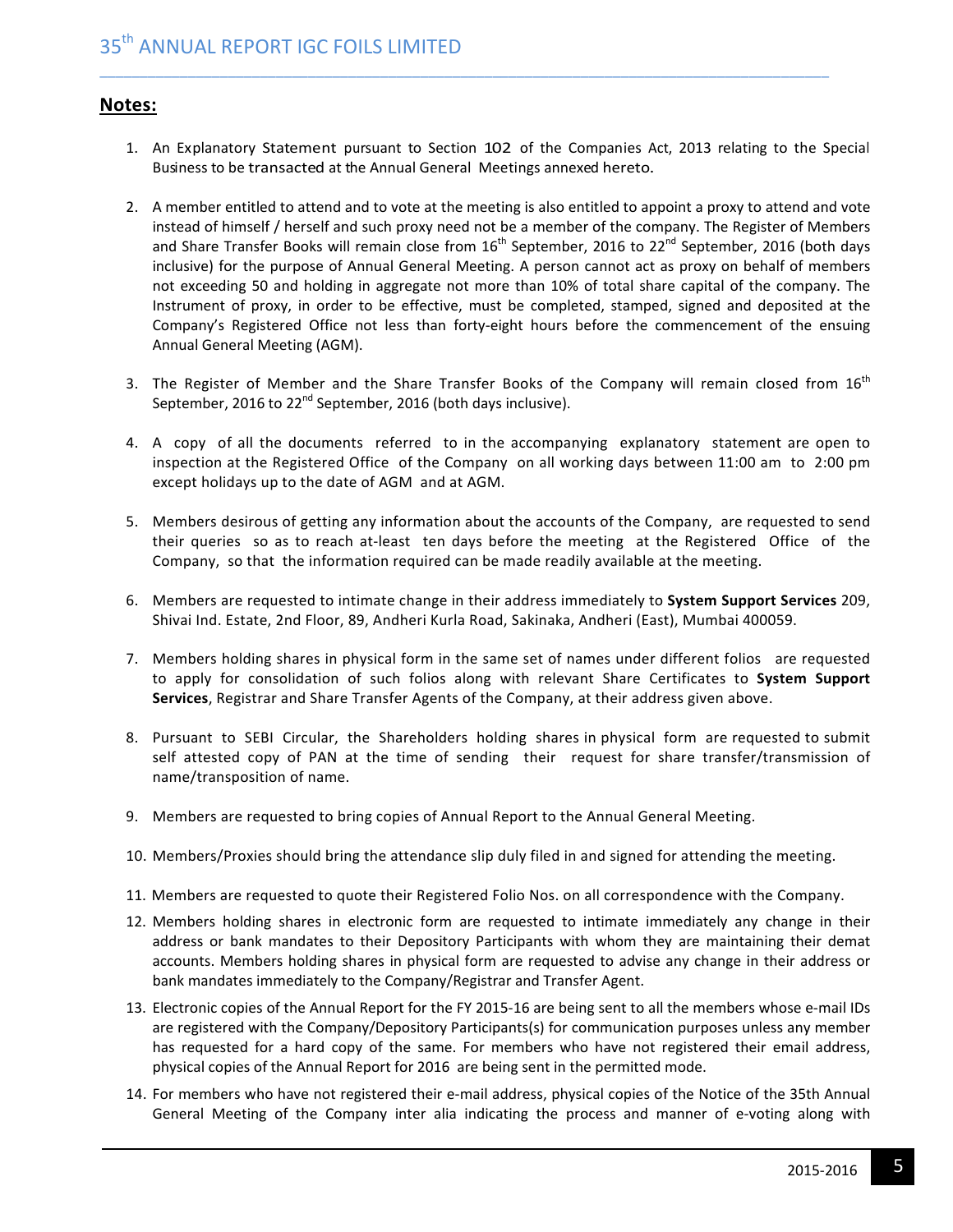## **Explanatory Statement pursuant to section 102 of the Companies Act, 2013**

 $\_$  ,  $\_$  ,  $\_$  ,  $\_$  ,  $\_$  ,  $\_$  ,  $\_$  ,  $\_$  ,  $\_$  ,  $\_$  ,  $\_$  ,  $\_$  ,  $\_$  ,  $\_$  ,  $\_$  ,  $\_$  ,  $\_$  ,  $\_$  ,  $\_$  ,  $\_$  ,  $\_$  ,  $\_$  ,  $\_$  ,  $\_$  ,  $\_$  ,  $\_$  ,  $\_$  ,  $\_$  ,  $\_$  ,  $\_$  ,  $\_$  ,  $\_$  ,  $\_$  ,  $\_$  ,  $\_$  ,  $\_$  ,  $\_$  ,

#### **ITEM NO.3**

The Existing Articles of Association ("AOA") were based on Companies Act, 1956 and several clauses/regulations in the existing AOA contain references to specific sections of the Companies Act, 1956 and which are no longer in force.

The Existing regulations of the Articles of Association are replaced by the new set of regulations and adopted as new set of Articles of Association as per the requirement of Table F of First Schedule in the Companies Act, 2013. The modification in Articles of Association is carried out to give effect to provisions of the Companies Act, 2013.

Consent of the shareholders by way of a Special Resolution is required in this regard. The entire set of proposed Articles of Association is available on the website of the Company. The shareholders can also obtain a copy of the same from the Secretarial Department at the registered office of the Company.

None of the Directors, Key Managerial Personnel and their relatives are in any way concerned or interested in the said resolution. The Directors recommend the aforesaid resolution for the approval by the members as a Special Resolution.

#### **ITEM NO.4**

The Board of Directors of the Company had appointed Mr. Sandip Kedar as an Additional Director of the Company with effect from 11<sup>th</sup> August, 2016. In accordance with the provisions of Section 161 of Companies Act, 2013, Mr.Sandip Kedar shall hold office up to the date of the forthcoming Annual General Meeting and is eligible to be appointed as an Independent Director for a term up to five years. The Company has received notice under Section 160 of the Companies Act, 2013 from Mr.Sandip Kedar signifying her candidature as an Independent Director of the Company.

The Company has received a declaration of Independence from Mr.Sandip Kedar. In the opinion of the Board, Mr.Sandip Kedar fulfils the conditions specified in the Companies Act, 2013 and the Equity Listing Agreement, for appointment as Independent Director of the Company. A copy of the draft Letter of Appointment for Independent Directors, setting out terms and conditions of appointment of Independent Directors is available for inspection at the Registered Office of the Company during business hours on any working day.

Date: 11/08/2016

Registered Office: Imax Lohia Square, Office No. 4B, 4th Floor, Premises No. 23,Gangadhar Babu Lane, Kolkata ‐ 700012, West Bengal.

 **By Order of the Board of Directors For IGC Foils Limited Sd/‐** 

 **Debopriya Bal**

 **Company Secretary**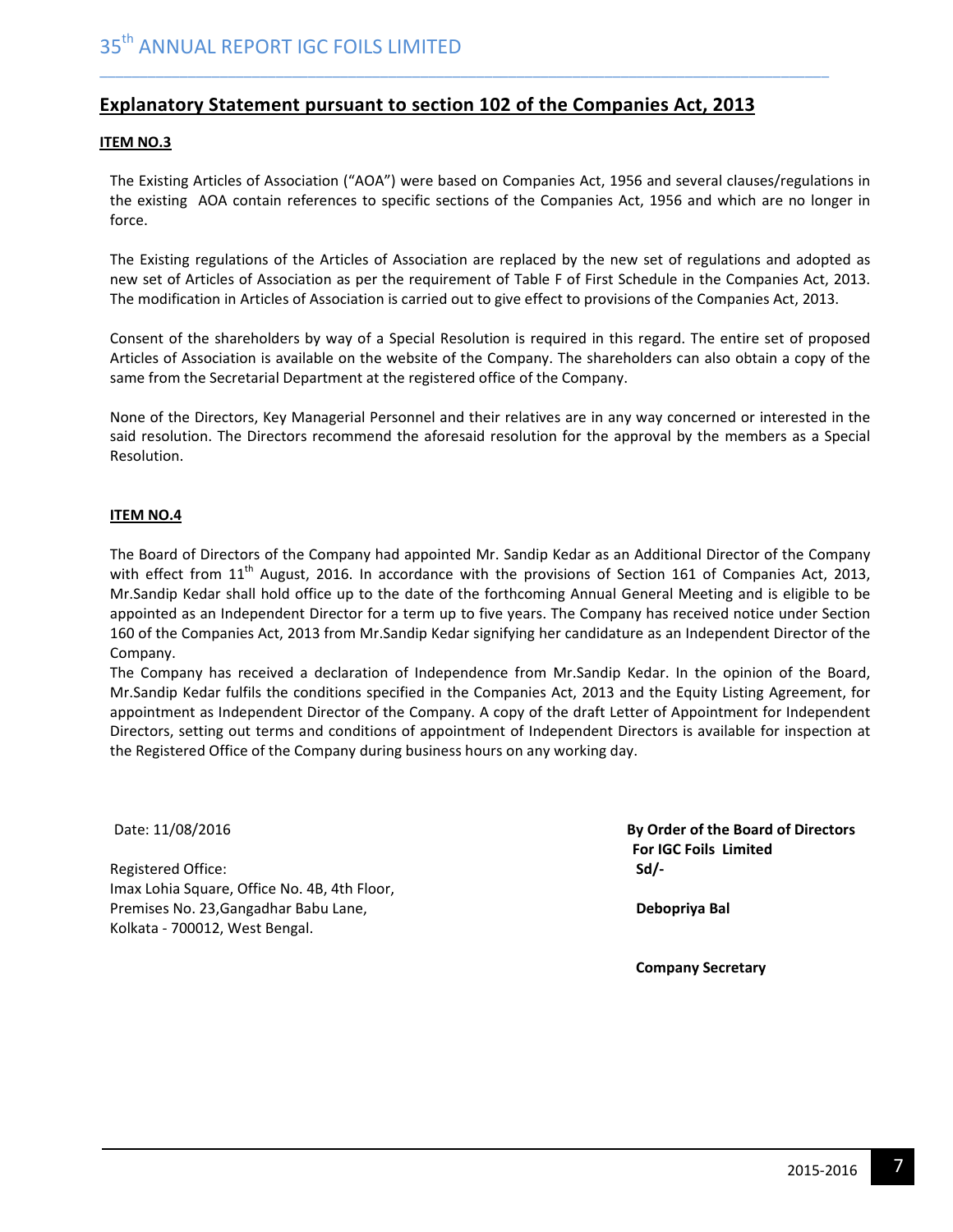(xi) For Members holding shares in physical form, the details can be used only for e‐voting on the resolutions contained in this Notice.

 $\_$  ,  $\_$  ,  $\_$  ,  $\_$  ,  $\_$  ,  $\_$  ,  $\_$  ,  $\_$  ,  $\_$  ,  $\_$  ,  $\_$  ,  $\_$  ,  $\_$  ,  $\_$  ,  $\_$  ,  $\_$  ,  $\_$  ,  $\_$  ,  $\_$  ,  $\_$  ,  $\_$  ,  $\_$  ,  $\_$  ,  $\_$  ,  $\_$  ,  $\_$  ,  $\_$  ,  $\_$  ,  $\_$  ,  $\_$  ,  $\_$  ,  $\_$  ,  $\_$  ,  $\_$  ,  $\_$  ,  $\_$  ,  $\_$  ,

(xii) Click on the EVSN for the relevant on which you choose to vote.

(xiii) On the voting page, you will see "RESOLUTION DESCRIPTION" and against the same the option "YES/NO" for voting. Select the option YES or NO as desired. The option YES implies that you assent to the Resolution and option NO implies that you dissent to the Resolution.

(xiv) Click on the "RESOLUTIONS FILE LINK" if you wish to view the entire Resolution details.

(xv) After selecting the resolution you have decided to vote on, click on "SUBMIT". A confirmation box will be displayed. If you wish to confirm your vote, click on "OK", else to change your vote, click on "CANCEL" and accordingly modify your vote.

(xvi) Once you "CONFIRM" your vote on the resolution, you will not be allowed to modify your vote.

(xvii) You can also take a print of the votes cast by clicking on "Click here to print" option on the Voting page.

(xviii) If a demat account holder has forgotten the login password then Enter the User ID and the image verification code and click on Forgot Password & enter the details as prompted by the system.

(xix) Note for Non – Individual Shareholders and Custodians

• Non‐Individual shareholders (i.e. other than Individuals, HUF, NRI etc.) and Custodian are required to log on to www.evotingindia.com and register themselves as Corporates.

• A scanned copy of the Registration Form bearing the stamp and sign of the entity should be emailed to helpdesk.evoting@cdslindia.com.

• After receiving the login details a Compliance User should be created using the admin login and password. The Compliance User would be able to link the account(s) for which they wish to vote on.

• The list of accounts linked in the login should be mailed to helpdesk.evoting@cdslindia.com and on approval of the accounts they would be able to cast their vote.

• A scanned copy of the Board Resolution and Power of Attorney (POA) which they have issued in favour of the Custodian, if any, should be uploaded in PDF format in the system for the scrutinizer to verify the same.

(xx) In case you have any queries or issues regarding e-voting, you may refer the Frequently Asked Questions ("FAQs") and e‐voting manual available at www.evotingindia.com, under help section or write an email to helpdesk.evoting@cdslindia.com.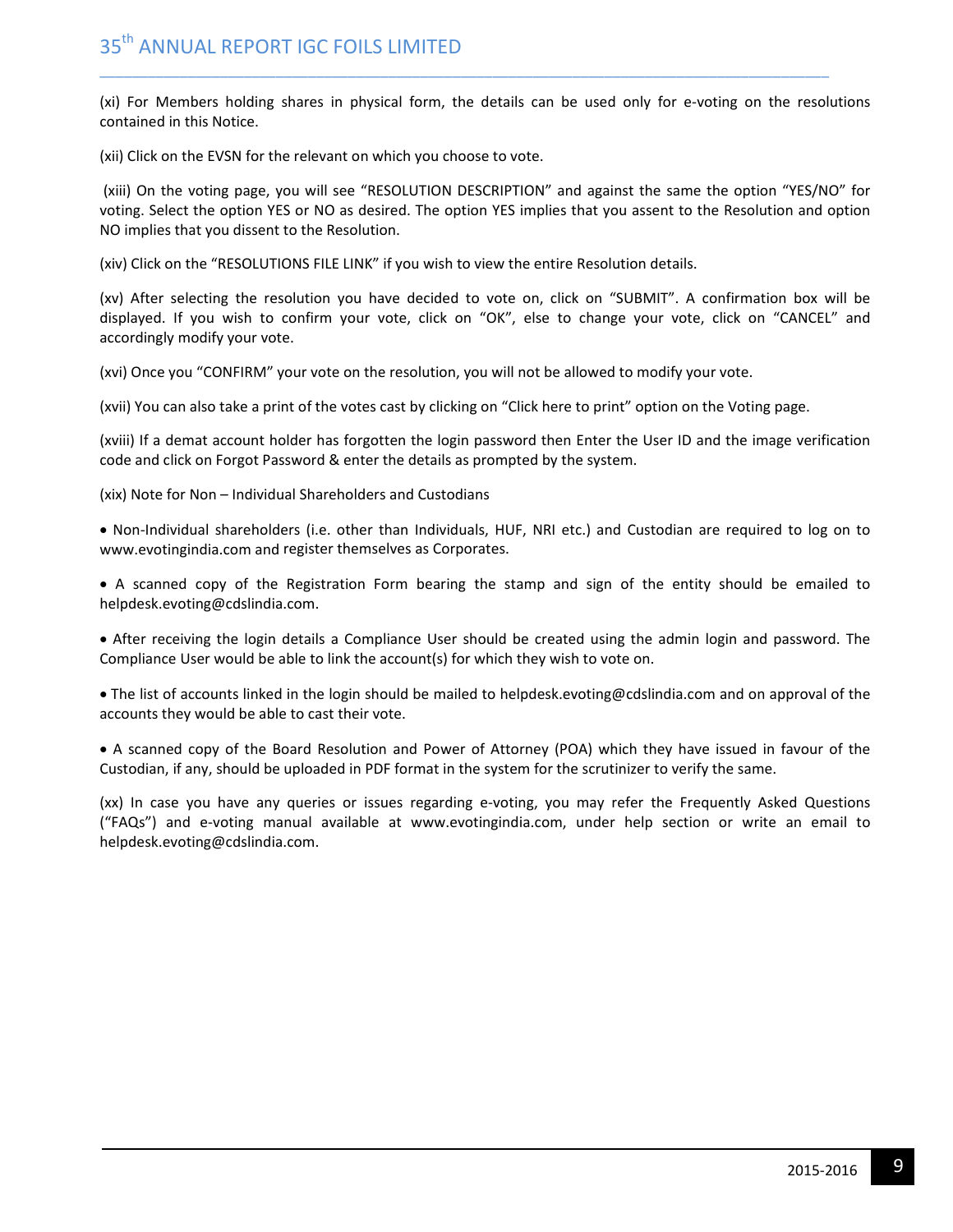## **DIRECTOR'S REPORT & MANAGEMENT DISCUSSION & ANALYSIS**

 $\_$  ,  $\_$  ,  $\_$  ,  $\_$  ,  $\_$  ,  $\_$  ,  $\_$  ,  $\_$  ,  $\_$  ,  $\_$  ,  $\_$  ,  $\_$  ,  $\_$  ,  $\_$  ,  $\_$  ,  $\_$  ,  $\_$  ,  $\_$  ,  $\_$  ,  $\_$  ,  $\_$  ,  $\_$  ,  $\_$  ,  $\_$  ,  $\_$  ,  $\_$  ,  $\_$  ,  $\_$  ,  $\_$  ,  $\_$  ,  $\_$  ,  $\_$  ,  $\_$  ,  $\_$  ,  $\_$  ,  $\_$  ,  $\_$  ,

Dear Members,

It our pleasure to present the 35<sup>th</sup>Annual Report on the business and operations of the company and the accounts for the Financial Year ended  $31<sup>st</sup>$ March 2016.

**1. Financial summary or highlights/Performance of the Company**

| (Rs)                              |                             |                              |
|-----------------------------------|-----------------------------|------------------------------|
| <b>Financial Results</b>          | <b>Year Ended31.03.2016</b> | <b>Year Ended 31.03.2015</b> |
| Gross Income                      | 80,69,000                   | 37,84,036                    |
| <b>Finance Charges</b>            | 1913                        | 604                          |
| <b>Other Expenses</b>             | 96,70,494                   | 37,44,198                    |
| <b>Gross Profit</b>               | (16,03,408)                 | 39,234                       |
| Provision for Depreciation        | 14,923                      |                              |
| Net Profit Before Tax             | (16,03,408)                 | 39,234                       |
| <b>Provision for Tax</b>          |                             | 7,500                        |
| Net Profit After Tax              | (16,03,408)                 | 31,734                       |
| Balance of Profit brought forward | (19, 35, 172)               | (17, 19, 980)                |
| <b>Exceptional Items</b>          |                             | (2,46,926)                   |
| Balance Carried to Balance Sheet  | (84, 61, 420)               | (1,935,172)                  |

#### **2. Brief description of the Company's working during the year/State of Company's affair**

The Indian Economy during the year displayed distinct signs of strong long term growth. The Company could not carry out trading activity during the year under review. Thus the Company has incurred a loss of Rs. 16,03,408 as compared Profit of Rs.31,734 in previous year.

#### **3. Change in the nature of business, if any**

There has been no change in the nature of the business of your Company during the year 2015‐16.

#### **4. Dividend**

In view of current year and past accumulated losses, your directors do not recommend any Dividend for the year under review.

#### **5. General Reserves**

Your Company did not transfer any amount to General Reserve this year as the company has incurred loss for the period under review.

#### **6. Change Of Name**

There has been no change in the name of your Company during the financial year 2015‐16.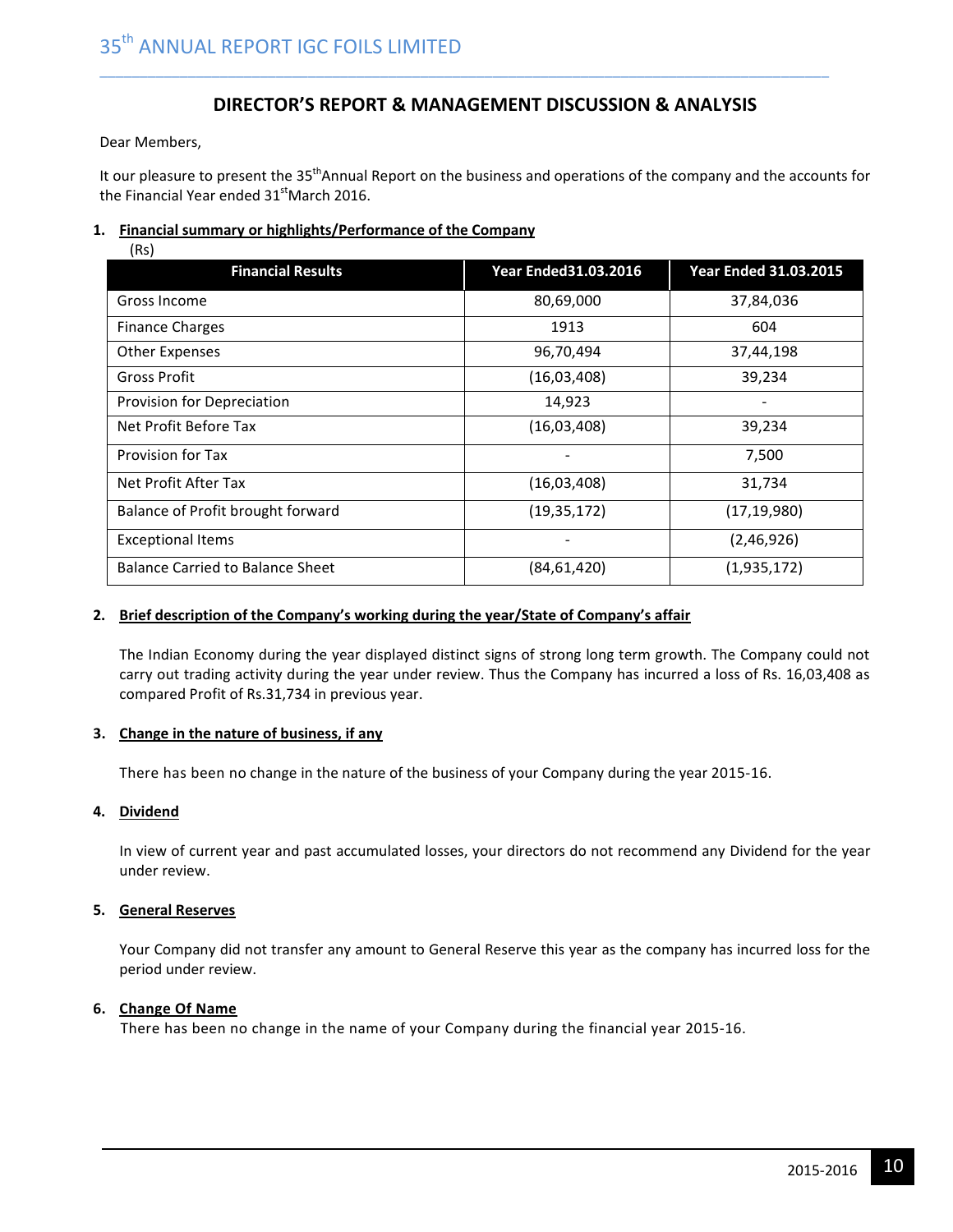#### **7. Share Capital**

The paid up equity capital as on March 31, 2016 was Rs. 2,24,00,000. Your Company has issued 20,00,000 Equity Shares on Preferential basis of Rs.10/‐ per equity share to the shareholders in the month of May, 2015

 $\_$  ,  $\_$  ,  $\_$  ,  $\_$  ,  $\_$  ,  $\_$  ,  $\_$  ,  $\_$  ,  $\_$  ,  $\_$  ,  $\_$  ,  $\_$  ,  $\_$  ,  $\_$  ,  $\_$  ,  $\_$  ,  $\_$  ,  $\_$  ,  $\_$  ,  $\_$  ,  $\_$  ,  $\_$  ,  $\_$  ,  $\_$  ,  $\_$  ,  $\_$  ,  $\_$  ,  $\_$  ,  $\_$  ,  $\_$  ,  $\_$  ,  $\_$  ,  $\_$  ,  $\_$  ,  $\_$  ,  $\_$  ,  $\_$  ,

#### **8. Management Discussion And Analysis Report**

Management Discussion and Analysis Report for the year under review as stipulated under Clause 49 of the listing agreement with the Stock Exchanges in India is presented as **Annexure – I** forming part of the Annual Report.

#### **9. Directors Other KMP'S**

There are no such directors in your company liable to retire by rotation. Following are the Directors and KMP's of your company:

| Sr. No. | Name                       | <b>Designation</b>        |
|---------|----------------------------|---------------------------|
|         | Disha Mehta                | Managing Director and CFO |
|         | Mahendar Khirodwala        | Director                  |
|         | <b>Bhavesh Ramesh Vora</b> | Director                  |
|         | Kailash Bishan Puri*       | Director                  |
|         | Rajni Dokania              | <b>Company Secretary</b>  |

\* Kailash Bishan Puri has been appointed as Independent Director in the Company on 12<sup>th</sup> June, 2015.

#### **10. Particulars of Employees**

The information required pursuant to Section 197 read with Rule, 5 of The Companies (Appointment and Remuneration of Managerial Personnel) Rules, 2014 in respect of employees of the Company, will be provided upon request. In terms of Section 136 of the Act, the Report and Accounts are being sent to the Members and others entitled thereto, excluding the information on employees' particulars which is available for inspection by the Members at the Registered Office of the Company during business hours on working days of the Company up to the date of the ensuing Annual General Meeting. If any Member is interested in obtaining a copy thereof, such Member may write to the Company Secretary in this regard and the same will be furnished on request.

#### **Particulars of Employees pursuant to section 134(3)(q) of the Companies Act, 2013 read with rule 5(2) of the Companies (Appointment and Remuneration of Managerial Personnel) Rules,2014**

- a) None of the employees was employed throughout the financial year, who was in receipt of remuneration exceeding Rs. 1,02,00,000/‐ per annum or more. Therefore, Rule 5(2)(i) of the captioned Rules is not applicable.
- b) None of the employees was employed throughout the financial year, who was in receipt of remuneration exceeding Rs. 8,50,000/‐ per month. Therefore, Rule 5(2)(ii) of the captioned Rules is not applicable.
- c) No employee is a relative of any director or Key Managerial personnel of the Company. Therefore, Rule 5(2)(iii) of the captioned Rules is not applicable to any employee.

#### **11. Meeting**

During theyear9(Nine) Board Meetings and 4(Four) Audit Committee Meetings were convened and held. The details of which are given in the Corporate Governance Report. The intervening gap between the Meetings was within the period prescribed under the Companies Act, 2013.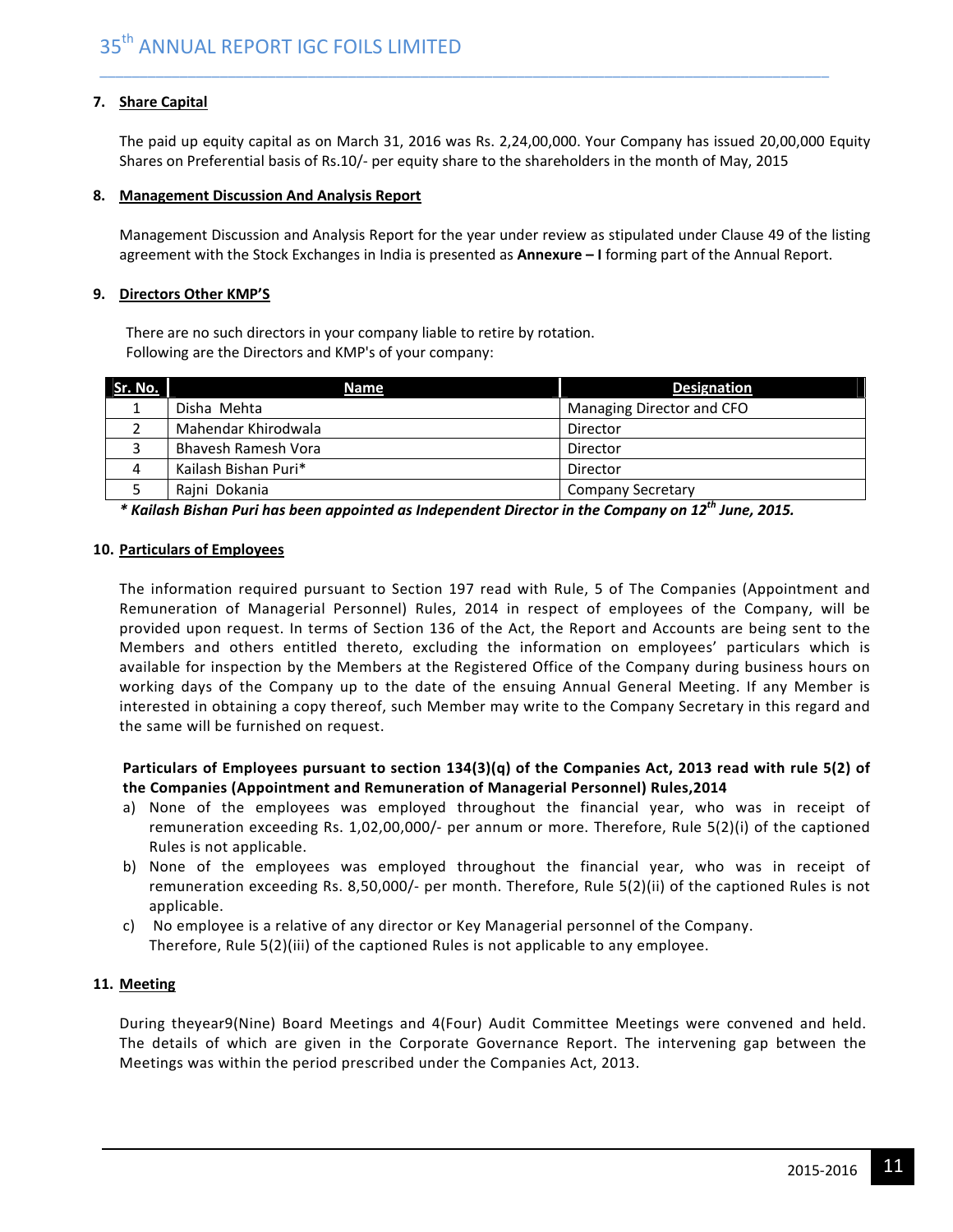#### **12. Board Evaluation**

Pursuant to the provisions of the Companies Act, 2013 and Clause 49 of the Listing Agreement, the Board has carried out an annual performance evaluation of its own performance, the directors individually as well as the evaluation of the working of its Audit, Nomination & Remuneration and Compliance Committees. The manner in which the evaluation has been carried out has been explained in the Corporate Governance Report.

 $\_$  ,  $\_$  ,  $\_$  ,  $\_$  ,  $\_$  ,  $\_$  ,  $\_$  ,  $\_$  ,  $\_$  ,  $\_$  ,  $\_$  ,  $\_$  ,  $\_$  ,  $\_$  ,  $\_$  ,  $\_$  ,  $\_$  ,  $\_$  ,  $\_$  ,  $\_$  ,  $\_$  ,  $\_$  ,  $\_$  ,  $\_$  ,  $\_$  ,  $\_$  ,  $\_$  ,  $\_$  ,  $\_$  ,  $\_$  ,  $\_$  ,  $\_$  ,  $\_$  ,  $\_$  ,  $\_$  ,  $\_$  ,  $\_$  ,

#### **13. Declaration by an Independent Director(s)**

A declaration by an Independent Director(s) that they meet the criteria of independence as provided in sub‐ section (*6*) of Section 149 of the Companies Act, 2013 shall be enclosed as **Annexure 2.**

#### **14. Details of Subsidiary/Joint Ventures/Associate Companies (if any)**

The company does not have any subsidiary/ Joint Venture/Associate Companies.

#### **15. Auditors:**

M/s Shah Parmar & Mehta, Chartered Accountants was appointed for a period of 3 years in the 33<sup>rd</sup> AGM of the Company which was held on 30<sup>th</sup>September, 2014 and are eligible to continue as Statutory Auditors of the Company subject to ratification by members at the forthcoming Annual General Meeting at a remuneration to be decided by the members. He has furnished a certificate, confirming that if reappointed, his re-appointment will be in accordance with Section 139 read with Section 141 of the Companies Act, 2013. The members are requested to consider ratification of his continuity of appointment as Auditors of the Company and authorize the Board of Directors to fix his remuneration.

#### **16. Auditors' Report**

The Auditors' Report does not contain any qualification. Notes to Accounts and Auditors remarks in their report are self‐explanatory and do not call for any further comments.

#### **17. Secretarial Audit:**

In terms of Section 204 of the Act and Rules made there under, Mr. Sumit Khanna, Practicing Company Secretary have been appointed Secretarial Auditors of the Company. The report of the Secretarial Auditors is enclosed as **Annexure‐3** to this report. Certain observations made in the report with regard to non filing of some forms were mainly due to ambiguity and uncertainty of the applicability of the same for the relevant period. However, the company would ensure in future that all the provisions are complied to the fullest extent.

#### **18. Vigil Mechanism**

The Company has a vigil mechanism named Fraud and Risk Management (FRM) Policy to deal with instance of fraud and mismanagement if any.

The Company has a Fraud Risk and Management(FRM) Policy to deal with instances of fraud and mismanagement, if any. The FRM Policy ensures that strict confidentiality is maintained while dealing with concerns and also that no discriminationwillbemetedouttoanypersonforagenuinelyraisedconcern.

AhighlevelCommitteehasbeenconstitutedwhichlooksintothecomplaintsraised.The Committee reports to the Audit Committee and the Board.

#### **19. Risk management policy**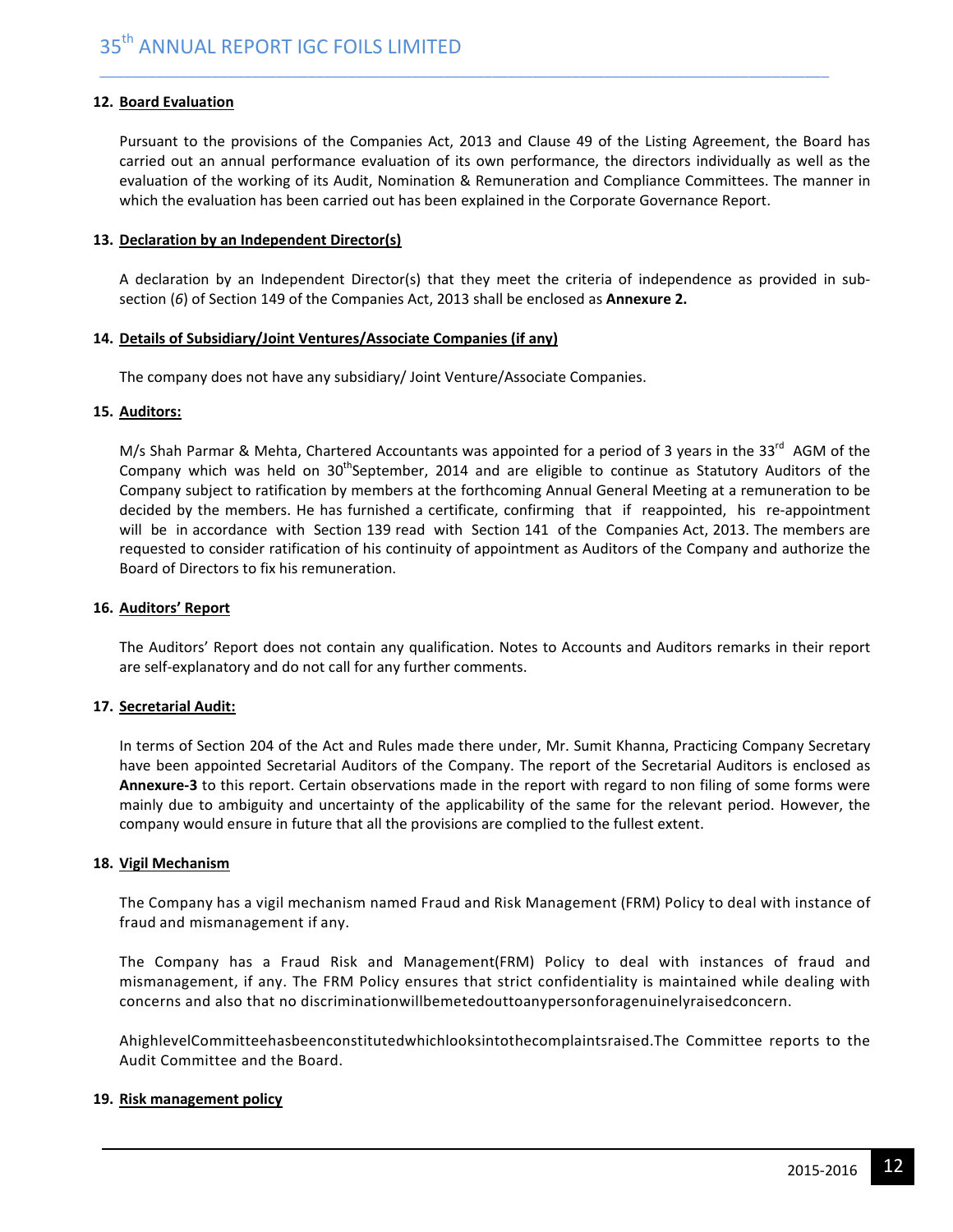Pursuant to section 134(3)(n) of the Companies Act, 2013 &Regulation 21 of the SEBI (Listing Obligation and Disclosure Requirement),2015; the company is not entitled to constitute a risk management committee.

 $\_$  ,  $\_$  ,  $\_$  ,  $\_$  ,  $\_$  ,  $\_$  ,  $\_$  ,  $\_$  ,  $\_$  ,  $\_$  ,  $\_$  ,  $\_$  ,  $\_$  ,  $\_$  ,  $\_$  ,  $\_$  ,  $\_$  ,  $\_$  ,  $\_$  ,  $\_$  ,  $\_$  ,  $\_$  ,  $\_$  ,  $\_$  ,  $\_$  ,  $\_$  ,  $\_$  ,  $\_$  ,  $\_$  ,  $\_$  ,  $\_$  ,  $\_$  ,  $\_$  ,  $\_$  ,  $\_$  ,  $\_$  ,  $\_$  ,

#### **20. Extract of the annual return**

As requiredpursuanttosection92(3) of the Companies Act, 2013 and rule 12(1)of the Companies(ManagementandAdministration)Rules,2014,anextractofannual return in MGT 9 as part of this Annual Report as "**Annexure 4**".

#### 21. Material changes and commitments, if any, affecting the financial position of the company which have occurred between the end of the financial year of the company to which the financial statements relate and the date of **the report.**

No such material changes occurred subsequent to the close of the financial year of the Company to which the balance sheet relates and the date of the report like settlement of tax liabilities, operation of patent rights, depression in market value of investments, institution of cases by or against the company, sale or purchase of capital assets or destruction of any assets etc.

#### 22. Details of significant and material orders passed by the regulators or courts or tribunals impacting the going **concern status and company's operations in future.**

No significant and material order has been passed by the regulators, courts, tribunals impacting the going concern status and Company's operations in future.

#### **23. Details in respect of adequacy of internal financial controls with reference to the Financial Statements.**

The company has developed adequate Internal Control Systems in place to ensure a smooth functioning of its business. The Control System provides a reasonable assurance of recording the transactions of its operations in all material aspects and of providing protection against misuse or loss of Company's assets. The ICS and their adequacy are frequently reviewed and improved and are documented.

#### **24. Deposits**

During the year under review, your Company has not accepted any deposits from the public within the meaning of section 73 to 76 of the Companies Act, 2013 and the Companies (Acceptance of Deposits) Rules, 2014.

#### **25. Particulars of loans, guarantees or investments under section 186.**

Your company has made appropriate disclosure in the audited financial statement.

#### **26. Particulars of contracts or arrangements with related parties.**

#### **There are no contracts or arrangement entered into with related parties.**

#### A. Related Party Transactions - Disclosures pursuant to AS 18:

All the transactions/contracts/arrangements of the nature as specified in Section 188(1) of the Companies Act,2013 entered by the Company during the year under review with related party (ies) are in the ordinary course of business and on arms' length basis. Hence, Section 188(1) is not applicable and consequently form AOC‐2 have not been furnished.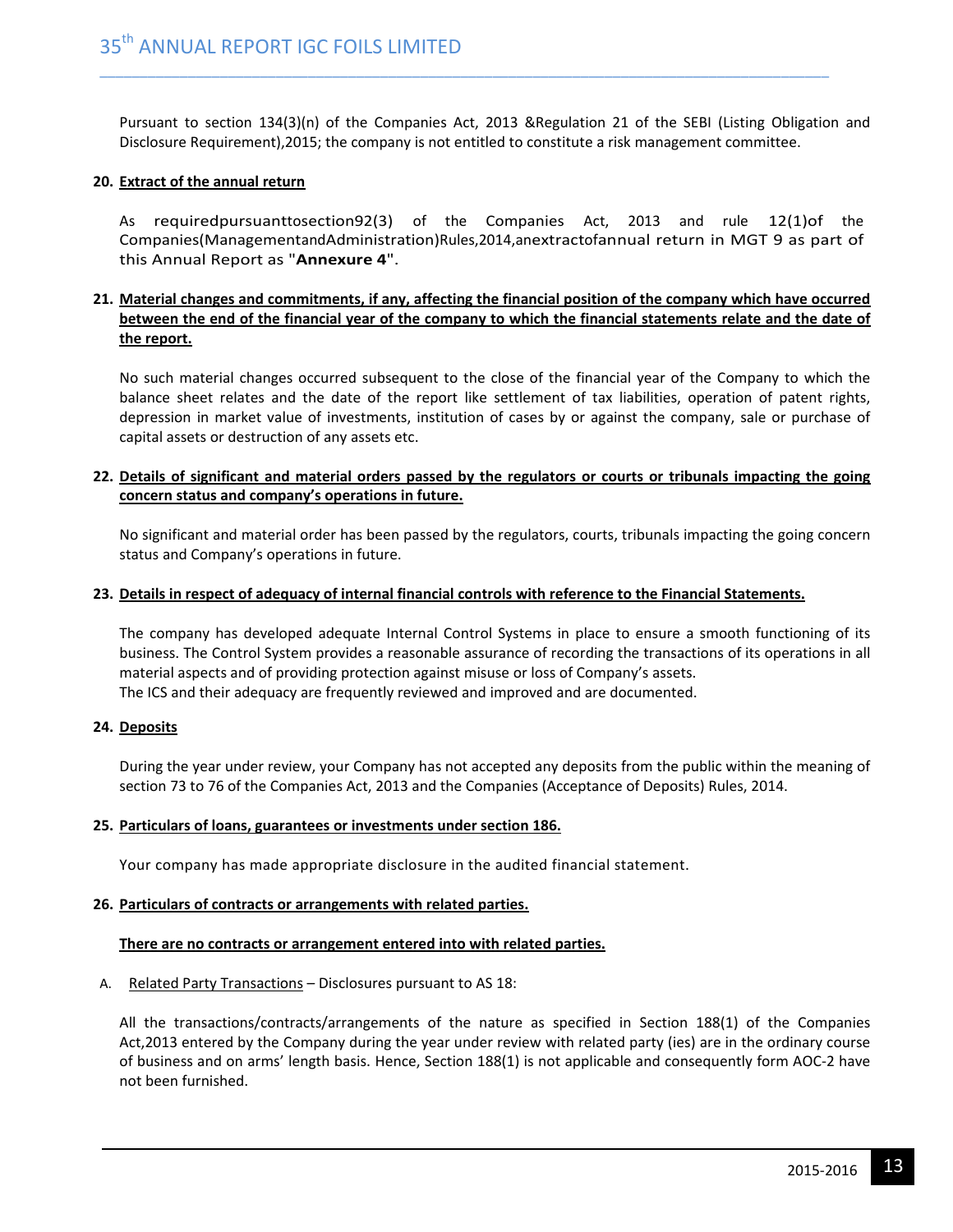#### **27. Corporate Governance Certificate**

The Company has complied with the corporate governance requirements as stipulated under SEBI (Listing Obligation and Disclosure Requirement), 2015. A separate section on corporate governance under the listing agreement, along with a certificate from the auditor confirming the compliance, is annexed and forms part of this Annual report.

 $\_$  ,  $\_$  ,  $\_$  ,  $\_$  ,  $\_$  ,  $\_$  ,  $\_$  ,  $\_$  ,  $\_$  ,  $\_$  ,  $\_$  ,  $\_$  ,  $\_$  ,  $\_$  ,  $\_$  ,  $\_$  ,  $\_$  ,  $\_$  ,  $\_$  ,  $\_$  ,  $\_$  ,  $\_$  ,  $\_$  ,  $\_$  ,  $\_$  ,  $\_$  ,  $\_$  ,  $\_$  ,  $\_$  ,  $\_$  ,  $\_$  ,  $\_$  ,  $\_$  ,  $\_$  ,  $\_$  ,  $\_$  ,  $\_$  ,

#### **28. Obligation Of Company Under The Sexual Harassment Of Women At Workplace (Prevention, Prohibition And Redressal) Act, 2013.**

The Company has a policy of zero tolerance for sexual harassment at workplace in line with the provisions of the Sexual Harassment of Women at Workplace (Prevention, Prohibition and Redressal) Act, 2013 and the Rules there under.

#### **29. Conservation of energy, technology absorption and foreign exchange earnings and outgo.**

The particulars of conservation of energy and technology absorption as required under Section 134(3)(m) of the Companies Act, 2013, read with the Companies (Accounts) Rules, 2014 are not applicable to this Company.

#### **30. Foreign Exchange Earnings or Outgo**

During the period under review there was no foreign exchange earnings or out flow.

#### **31. Corporate Social Responsibility (CSR)**

In pursuance of the provision of Section 135 of the Companies Act, 2013, the CSR provisions are not applicable to the Company.

#### **32. Directors' Responsibility Statement**

Pursuant to Section217 (2AA) of the Companies (Amendment) Act, 2000 the Directors confirm that:

- 1. In the preparation of the annual accounts, for the year ended 31st March 2016,all the applicable accounting standards prescribed by the Institute of Chartered Accountants of India have been followed;
- 2. The Directors had adopted such accounting policies and applied them consistently and made judgments and estimates that are reasonable and prudent so as to give a true and fair view of the state of affairs of the Company at the end of the financial year and of the profit of the Company for that period.
- 3. The Directors had taken proper and sufficient care for the maintenance of adequate accounting records in accordance with the provisions of this Act for safeguarding the assets of the Company and for preventing and detecting fraud and other irregularities.
- 4. The Directors had prepared the annual accounts on a going concern basis.
- 5. The directors had laid down internal financial controls to be followed by the company and that such internal financial controls are adequate and were operating effectively.
- 6. The directors had devised proper system to ensure compliance with the provisions of all applicable laws and that such system were adequate and operating effectively.

#### **33. Transfer of Amounts to Investor Education and Protection Fund**

Your Company did not have any funds lying unpaid or unclaimed for a period of seven years. Therefore there were no funds which were required to be transferred to Investor Education and Protection Fund (IEPF).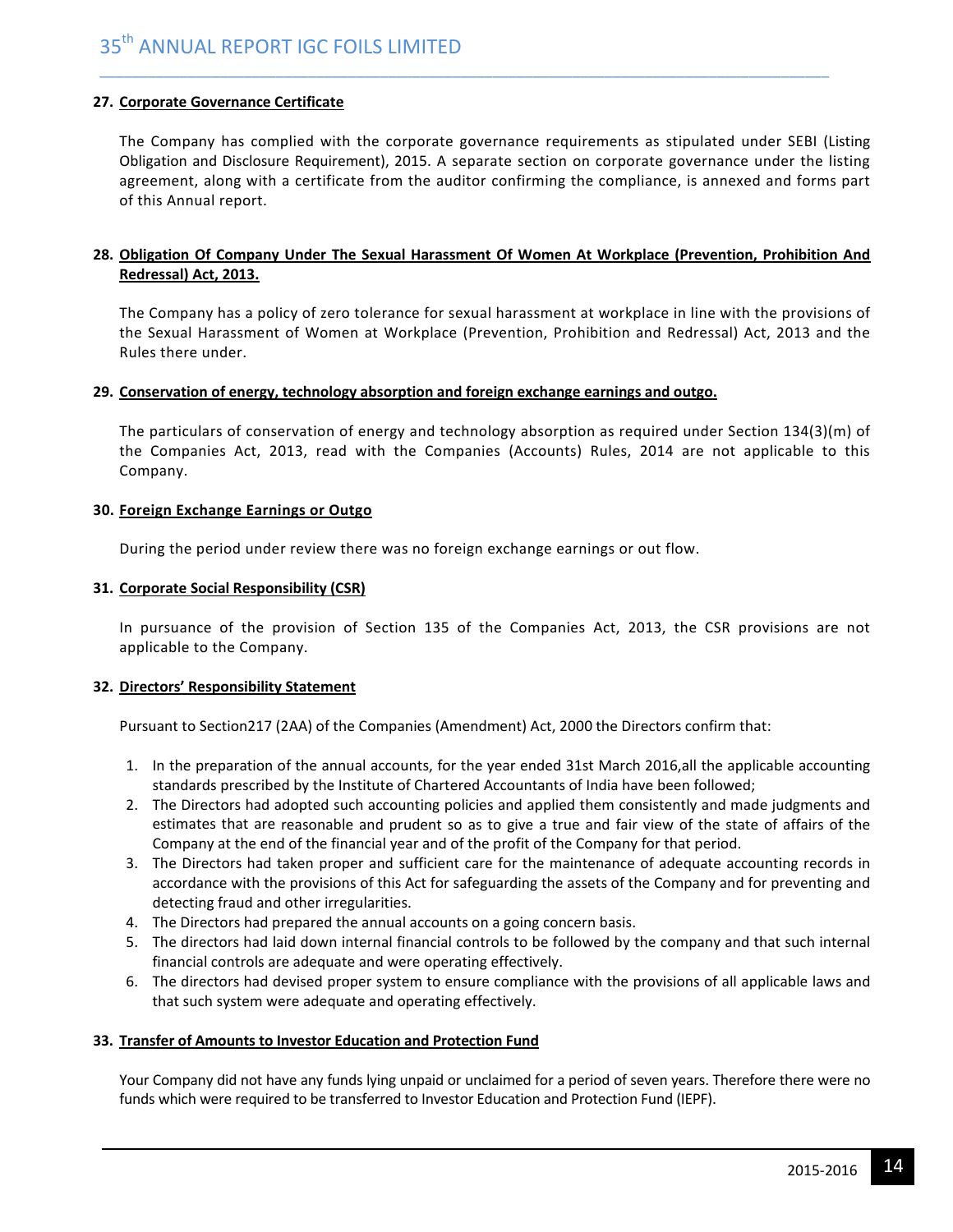#### **34. Listing With Stock Exchanges:**

The Company confirms that it has paid the Annual Listing Fees for the year 2016‐17 to The Calcutta Stock Exchange Limited and Bombay Stock Exchange where the Company's Shares are listed.

 $\_$  ,  $\_$  ,  $\_$  ,  $\_$  ,  $\_$  ,  $\_$  ,  $\_$  ,  $\_$  ,  $\_$  ,  $\_$  ,  $\_$  ,  $\_$  ,  $\_$  ,  $\_$  ,  $\_$  ,  $\_$  ,  $\_$  ,  $\_$  ,  $\_$  ,  $\_$  ,  $\_$  ,  $\_$  ,  $\_$  ,  $\_$  ,  $\_$  ,  $\_$  ,  $\_$  ,  $\_$  ,  $\_$  ,  $\_$  ,  $\_$  ,  $\_$  ,  $\_$  ,  $\_$  ,  $\_$  ,  $\_$  ,  $\_$  ,

#### **35. Prevention of Insider Trading**

Your Company has adopted a Code of Conduct for Prevention of Insider Trading with a view to regulate trading in securities by the Directors and designated employees of the Company. The Code requires pre‐ clearance for dealing in the Company's shares and prohibits the purchase or sale of Company shares by the Directors and the designated employees while in possession of unpublished price sensitive information in relation to the Company and during the period when the Trading Window is closed. The Board is responsible for implementation of the Code. All Board of Directors and the designated employees have confirmed compliance with the Code.

#### **36. Acknowledgements**

Your Company and its Directors wish to extend their sincerest thanks to the Members of the Company, Bankers for their continuous co-operation and assistance.

#### **For and on behalf of the Board of Directors**

| $Sd$ /-                  | $Sd/-$                 |
|--------------------------|------------------------|
| Disha Mehta              | <b>Bhavesh R.Vora</b>  |
| <b>Managing Director</b> | <b>Director</b>        |
| DIN No 02982773.         | <b>DIN No.02365683</b> |

**Place: Kolkata Date: 11.08.2016**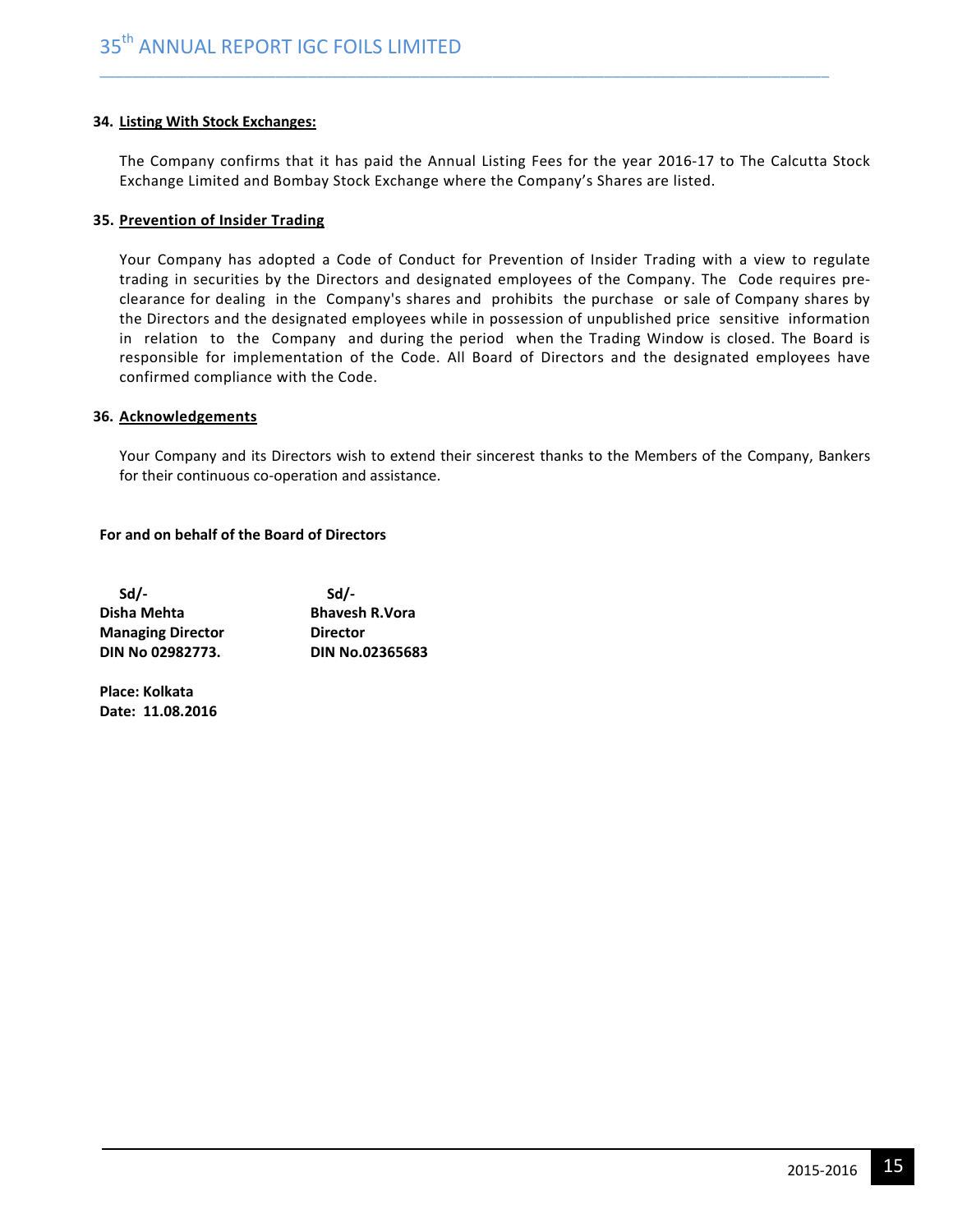## **Annexure 1**

 $\_$  ,  $\_$  ,  $\_$  ,  $\_$  ,  $\_$  ,  $\_$  ,  $\_$  ,  $\_$  ,  $\_$  ,  $\_$  ,  $\_$  ,  $\_$  ,  $\_$  ,  $\_$  ,  $\_$  ,  $\_$  ,  $\_$  ,  $\_$  ,  $\_$  ,  $\_$  ,  $\_$  ,  $\_$  ,  $\_$  ,  $\_$  ,  $\_$  ,  $\_$  ,  $\_$  ,  $\_$  ,  $\_$  ,  $\_$  ,  $\_$  ,  $\_$  ,  $\_$  ,  $\_$  ,  $\_$  ,  $\_$  ,  $\_$  ,

#### **MANAGEMENT DISCUSSION AND ANALYSIS**

Your Directors are pleased to present the Management Discussion and Analysis Report for the year ended 31<sup>st</sup> March, 2016.

The Management Discussion and Analysis have been included in consonance with the Code of Corporate Governance as approved by The Securities and Exchange Board of India (SEBI). Investors are cautioned that these discussions contain certain forward looking statements that involve risk and uncertainties including those risks which are inherent in the Company's growth and strategy. The company undertakes no obligation to publicly update or revise any of the opinions or forward looking statements expressed in this report consequent to new information or developments, events or otherwise.

The management of the company is presenting herein the overview, opportunities and threats, initiatives by the Company and overall strategy of the company and its outlook for the future. This outlook is based on management's own assessment and it may vary due to future economic and other future developments in the country.

#### **Segment‐wise Performance**

The Company operates in two reportable segments i.e. Textile Business and Finance Business. The Business Segments has been identified as separate segment in accordance with Accounting Standard 17 'Segment Reporting'.

#### **Risk & Concerns:**

In today's complex business environment, almost every business decision requires executives and managers to balance risk and reward. Effective risk management is therefore critical to an organization's success. Globalization with increasing integration of markets, newer and more complex products and transactions and an increasingly stringent regulatory framework has exposed organizations to and integrated approach to risk management. Timely and effective risk management is of prime importance to our continued success. The sustainability of the business is derived from the following:

- $\triangleright$  Identification of the diverse risks faced by the company.
- $\triangleright$  The evolution of appropriate systems and processes to measure and monitor them.
- $\triangleright$  Risk Management through appropriate mitigation strategies within the policy framework.
- $\triangleright$  Monitoring the progress of the implementation of such strategies and subjecting them to periodical audit and review.

 $\triangleright$  Reporting these risk mitigation results to the appropriate managerial levels.

 $\triangleright$  There is the risk of loss from inadequate or failed systems, processes or procedures. These may be attributed to human failure or technical problems given the increase use of technology and staff turnover. Your company has in place suitable mechanisms to effectively reduce such risks. All these risks are continuously analyzed and reviewed at various levels of management through an effective information system.

#### **Opportunities and Threats:**

Some of the key trends of the industry that are favorable to the company to exploit these emerging opportunities are:

- $\triangleright$  Clients are more comfortable with uniform high quality and quick service and process across the enterprise.
- $\triangleright$  There are good prospects for expanding further activities in this direction.
- $\triangleright$  The company is also facing server competition from other travel companies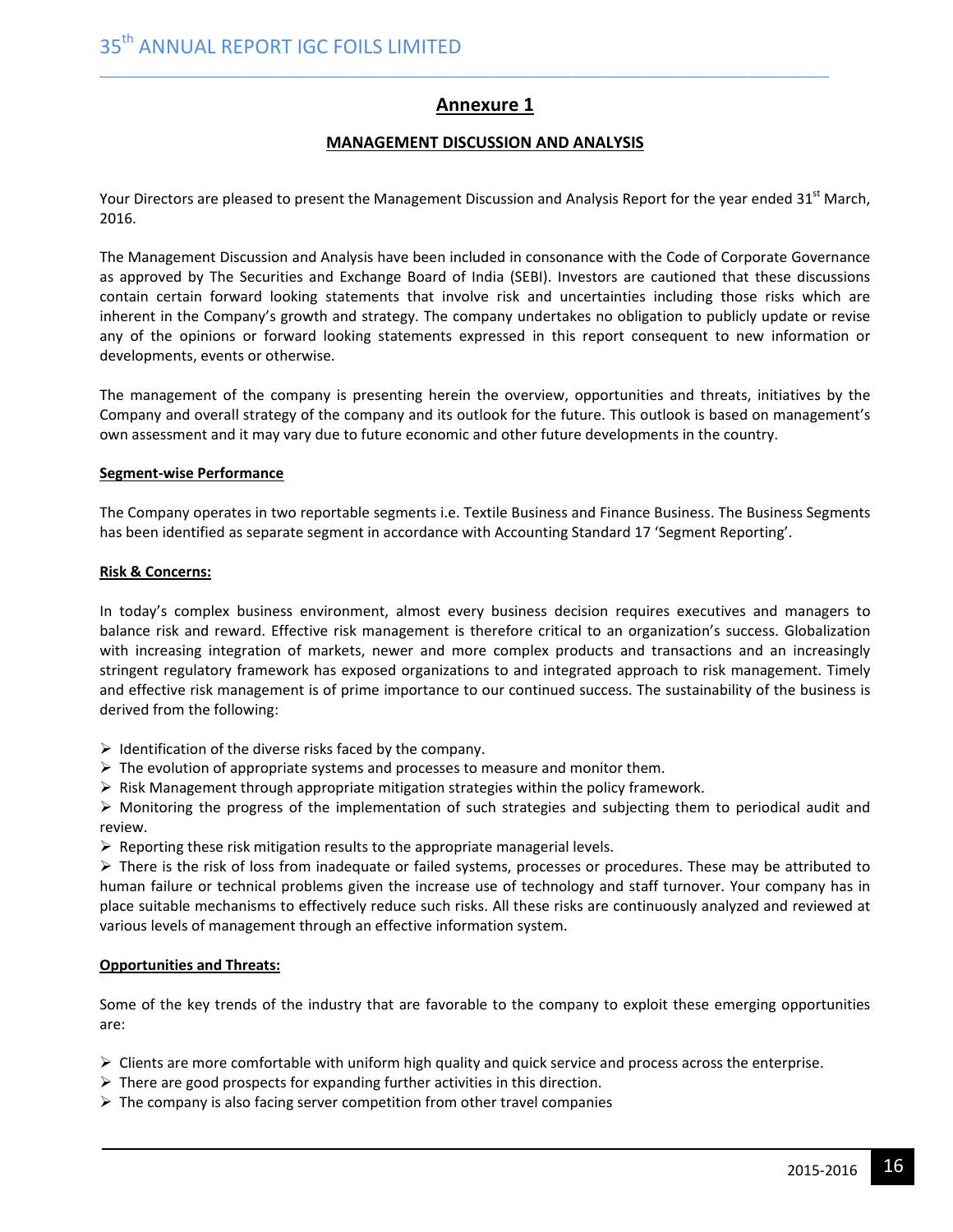#### **Some of the key changes in the industry unfavourable to the company are:**

- $\triangleright$  Heightened competition
- $\triangleright$  Increasing Compliances
- $\triangleright$  Attraction and retention of human capital.
- $\triangleright$  Regulatory changes.

#### **Internal Control Systems and their Adequacy:**

Internal control systems are embedded in the processes across all functions in the Company. These systems are being regularly reviewed and wherever necessary are modified or redesigned to ensure better efficiency and effectiveness. The systems are subjected to supervision by the Board of Directors and the Audit Committee, duly supported by Corporate Governance.

 $\_$  ,  $\_$  ,  $\_$  ,  $\_$  ,  $\_$  ,  $\_$  ,  $\_$  ,  $\_$  ,  $\_$  ,  $\_$  ,  $\_$  ,  $\_$  ,  $\_$  ,  $\_$  ,  $\_$  ,  $\_$  ,  $\_$  ,  $\_$  ,  $\_$  ,  $\_$  ,  $\_$  ,  $\_$  ,  $\_$  ,  $\_$  ,  $\_$  ,  $\_$  ,  $\_$  ,  $\_$  ,  $\_$  ,  $\_$  ,  $\_$  ,  $\_$  ,  $\_$  ,  $\_$  ,  $\_$  ,  $\_$  ,  $\_$  ,

Company Complies with all Applicable statutes, policies, procedures, listing requirements and management guidelines. It Adheres to applicable accounting standards and polices.

#### **Human Resources:**

- $\triangleright$  The Management believes in maintaining cordial relations with its employees. The management recognizes the importance of Human Resources and effective steps will be taken to strengthen the same depending on the requirements.
- $\triangleright$  The Company provided excellent working environment so that the individual staff can reach his/her full potential.
- $\triangleright$  The Company is poised to take on the challenges and march towards accomplishing its mission with success.
- $\triangleright$  The Company maintained good Industrial/Business relation in market which enhanced the Creditworthiness of the Company.

#### **Cautionary Statement:**

Statement in the Management Discussion and Analysis describing the Company's objectives exceptions or predications may be forwards looking within the meaning of applicable securities, laws and regulations. Actual results may differ materially from those expressed in the statement. Several factors could make significant difference to the company's operation. These include climatic conditions and economic conditions affecting demand and supply, government regulations and taxation, natural calamities etc. over which the company does not have any control.

#### **RISKS AND CONCERNS**

Risk is an inherent part of any business. There are various types of risks, which threat the existence of a company like Credit Risk, Market Risk, Operational Risk, Liquidity Risk, Interest Rate Risk, Strategic Risk, Regulation Risk etc. Your Company aims at enhancing and maximizing shareholders value by achieving appropriate trade‐off between risk & returns.

#### **INTERNAL CONTROL SYSTEMS AND THEIR ADEQUACY**

The Company has a proper and adequate internal control system to ensure that all assets are safeguarded and protected against loss from unauthorized use or disposition and that all transactions are authorized, recorded and reported correctly.

The internal control is supplemented by an extensive programme of internal audits, review by management and documented policies, guidelines and procedures. The internal control is designed to ensure that financial and other records are reliable for preparing financial statements and other data and for maintaining accountability of assets.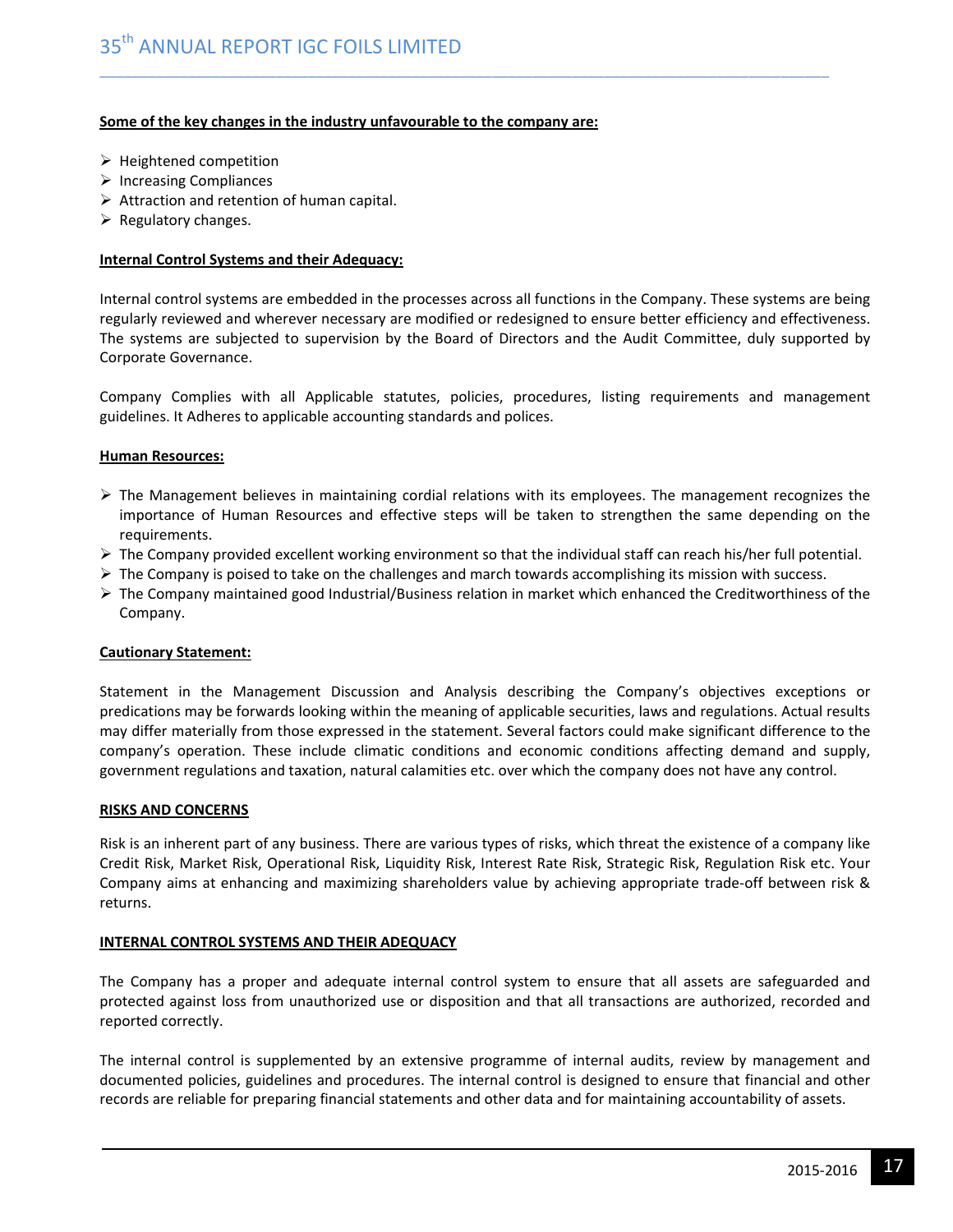#### **DISCUSSIONS ON FINANCIAL PERFORMANCE WITH RESPECT TO OPERATIONAL PERFORMANCE**

 $\_$  ,  $\_$  ,  $\_$  ,  $\_$  ,  $\_$  ,  $\_$  ,  $\_$  ,  $\_$  ,  $\_$  ,  $\_$  ,  $\_$  ,  $\_$  ,  $\_$  ,  $\_$  ,  $\_$  ,  $\_$  ,  $\_$  ,  $\_$  ,  $\_$  ,  $\_$  ,  $\_$  ,  $\_$  ,  $\_$  ,  $\_$  ,  $\_$  ,  $\_$  ,  $\_$  ,  $\_$  ,  $\_$  ,  $\_$  ,  $\_$  ,  $\_$  ,  $\_$  ,  $\_$  ,  $\_$  ,  $\_$  ,  $\_$  ,

Please refer to Directors' Report on performance review.

#### **HUMAN RESOURCES AND INDUSTRIAL RELATIONS**

The industrial relations remained cordial throughout the year. The employees of the Company have extended a very productive cooperation in the efforts of the management to carry the Company to greater heights. Continuous training down the line is a normal feature in the Company to upgrade the skills and knowledge of the employees and workmen of the Company.

#### **CAUTIONARY STATEMENT**

The statements made above may be construed as Forward Looking Statements within the meaning of the applicable laws and regulations. Actual performance of the Company may vary substantially depending upon the business structure and model from time to time. Important external and internal factors may force a downtrend in the operations of the Company.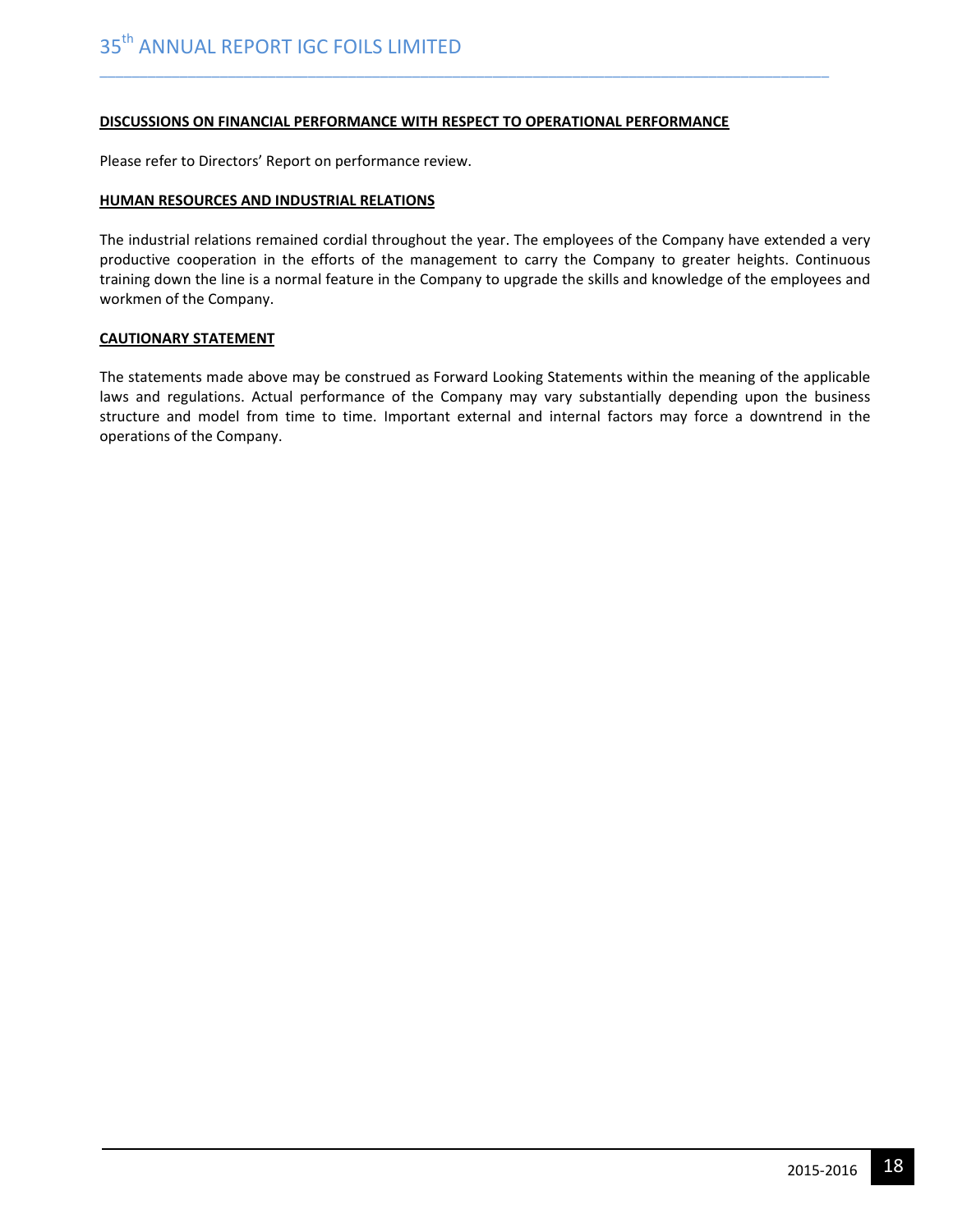## **Annexure 2**

 $\_$  ,  $\_$  ,  $\_$  ,  $\_$  ,  $\_$  ,  $\_$  ,  $\_$  ,  $\_$  ,  $\_$  ,  $\_$  ,  $\_$  ,  $\_$  ,  $\_$  ,  $\_$  ,  $\_$  ,  $\_$  ,  $\_$  ,  $\_$  ,  $\_$  ,  $\_$  ,  $\_$  ,  $\_$  ,  $\_$  ,  $\_$  ,  $\_$  ,  $\_$  ,  $\_$  ,  $\_$  ,  $\_$  ,  $\_$  ,  $\_$  ,  $\_$  ,  $\_$  ,  $\_$  ,  $\_$  ,  $\_$  ,  $\_$  ,

#### **DECLARATION OF INDEPENDENCE**

 $11<sup>th</sup>$ August, 2016

 $\mathbf{To}$ **The Board of Directors IGC Foils Limited Imax Lohia Square, Office No. 4B, 4th Floor, Premises No. 23,GangadharBabu Lane, Kolkata ‐ 700012, West Bengal**

#### **Sub:** Declaration of independence under clause 49 of the Listing Agreement and sub‐section (6) of section 149 of the Companies Act, 2013.

I, **Kailash Bishan Puri,** hereby certify that I am a Non‐executive Independent Director of **IGC Foils Limited,** Kolkata and comply with all the criteria of independent director as envisaged in Clause 49 of the Listing Agreement and the Companies Act, 2013.

**I certify that:**

- **I** possess relevant expertise and experience to be an independent director in the Company;
- I am/was not a promoter of the company or its holding, subsidiary or associate company;
- I am not related to promoters / directors / persons occupying management position at the board level or level below the board in the company, its holding, subsidiary or associate company;
- I have/had no pecuniary relationship / transactions with the company, its promoters, its directors, its senior management or its holding, subsidiary or associate company, or their promoters, or directors, during the two immediately preceding financial years or during the current financial;
- none of my relatives has or had any pecuniary relationship or transaction with the company, its holding, subsidiary or associate company, or their promoters, or directors, amounting to 2% or more of its gross turnover **or** total income **or** Rs. 50 Lacs **or** such higher amount as may be prescribed, whichever is lower, during the two immediately preceding financial years or during the current financial year;
- Neither me nor any of my relatives:
- a) holds or has held the position of a key managerial personnel or is or has been employee/executive of the company or its holding, subsidiary or associate company in any of the three financial years immediately preceding the financial year;
- b) is or has been an employee or proprietor or a partner, in any of the three financial years immediately preceding the financial year of;
- a. firm of auditors or company secretaries in practice or cost auditors of the company or its holding, subsidiary or associate company; **or**
	- b. any legal or a consulting firm that has or had any transaction with the company, its holding, subsidiary or associate company amounting to 10% or more of the gross turnover of such firm;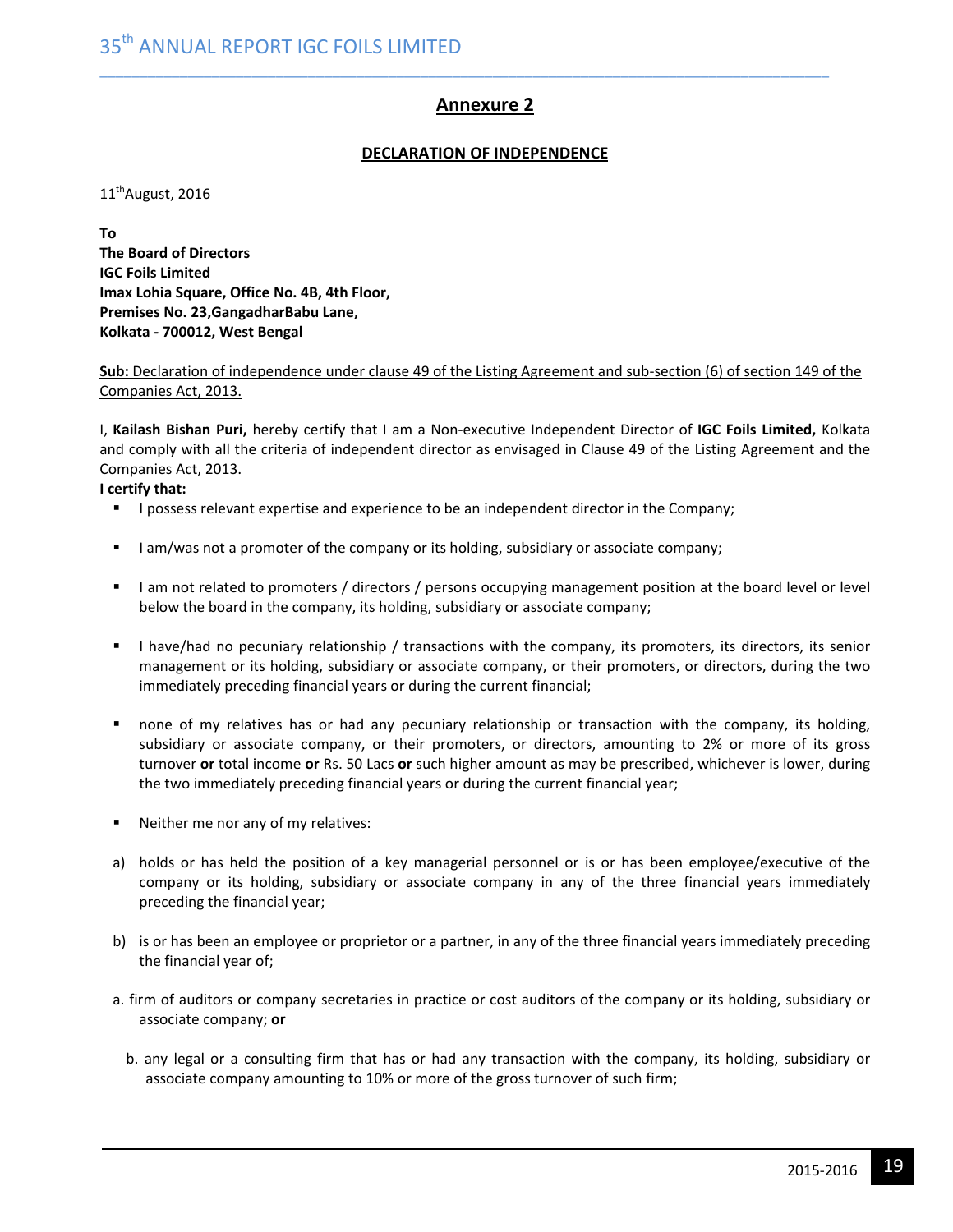**c)** holds together with my relatives 2% or more of the total voting power of the company; or

 $\_$  ,  $\_$  ,  $\_$  ,  $\_$  ,  $\_$  ,  $\_$  ,  $\_$  ,  $\_$  ,  $\_$  ,  $\_$  ,  $\_$  ,  $\_$  ,  $\_$  ,  $\_$  ,  $\_$  ,  $\_$  ,  $\_$  ,  $\_$  ,  $\_$  ,  $\_$  ,  $\_$  ,  $\_$  ,  $\_$  ,  $\_$  ,  $\_$  ,  $\_$  ,  $\_$  ,  $\_$  ,  $\_$  ,  $\_$  ,  $\_$  ,  $\_$  ,  $\_$  ,  $\_$  ,  $\_$  ,  $\_$  ,  $\_$  ,

- d) is a Chief Executive or director, by whatever name called, of any nonprofit organization that receives 25% or more of its receipts from the company, any of its promoters, directors or its holding, subsidiary or associate company or that holds 2% or more of the total voting power of the company; or
- I am not a material supplier, service provider or customer or a lessor or lessee of the company;
- I am not less than 21 years of age.

#### **Declaration**

I undertake that I shall seek prior approval of the Board if and when I have any such relationship / transactions, whether material or non-material. If I fail to do so I shall cease to be an independent director from the date of entering in to such relationship / transactions.

Further, I do hereby declare and confirm that the above said information's are true and correct to the best of my knowledge as on the date of this declaration of independence and I shall take responsibility for its correctness and shall be liable for fine if any imposed on the Company, its directors, if the same found wrong or incorrect in future. I further undertake to intimate immediately upon changes, if any, to the Company for updating of the same.

Thanking you,

Yours faithfully,

**Sd/‐** 

**Kailash Bishan Puri**

DIN: 07037492 Adress: Mohamad Husen Chawl, MatanPada, Opp. Poisar Gymkhana, Poisar, Kandivali (West), Mumbai, 400067, Maharashtra

Email Id: kailashpuri90@yahoo.in Ph No.: 022 28020018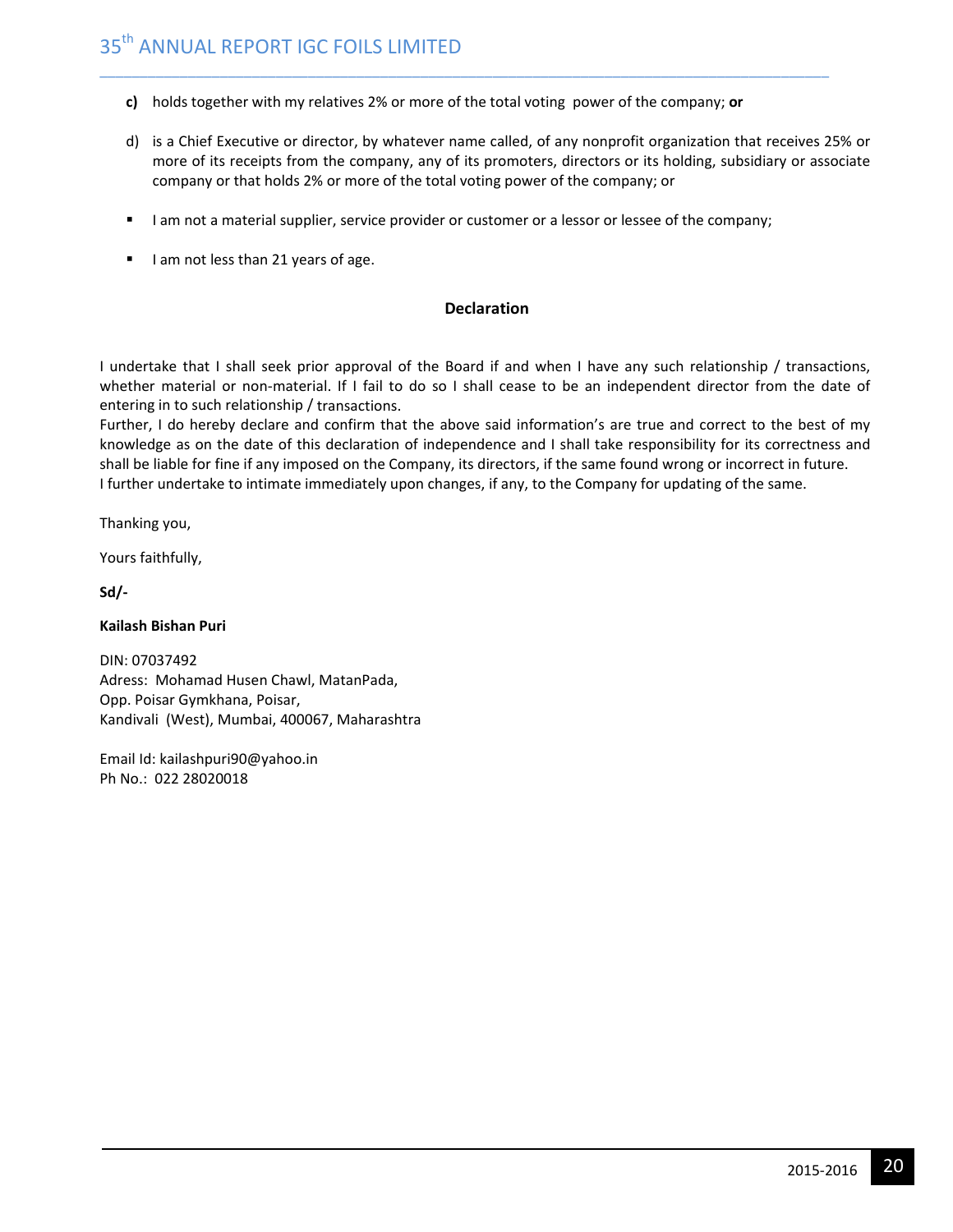## **DECLARATION OF INDEPENDENCE**

 $\_$  ,  $\_$  ,  $\_$  ,  $\_$  ,  $\_$  ,  $\_$  ,  $\_$  ,  $\_$  ,  $\_$  ,  $\_$  ,  $\_$  ,  $\_$  ,  $\_$  ,  $\_$  ,  $\_$  ,  $\_$  ,  $\_$  ,  $\_$  ,  $\_$  ,  $\_$  ,  $\_$  ,  $\_$  ,  $\_$  ,  $\_$  ,  $\_$  ,  $\_$  ,  $\_$  ,  $\_$  ,  $\_$  ,  $\_$  ,  $\_$  ,  $\_$  ,  $\_$  ,  $\_$  ,  $\_$  ,  $\_$  ,  $\_$  ,

11<sup>th</sup>August, 2016

To The Board of Directors **IGC Foils Limited Imax Lohia Square, Office No. 4B, 4th Floor, Premises No. 23,GangadharBabu Lane, Kolkata ‐ 700012, West Bengal**

#### **Sub:** Declaration of independence under clause 49 of the Listing Agreement and sub‐section (6) of section 149 of the Companies Act, 2013.

I, **Mahendar Khirodwala,** hereby certify that I am a Non‐executive Independent Director of **IGC Foils Limited,** Kolkata and comply with all the criteria of independent director as envisaged in Clause 49 of the Listing Agreement and the Companies Act, 2013.

#### **I certify that:**

- **I** possess relevant expertise and experience to be an independent director in the Company;
- I am/was not a promoter of the company or its holding, subsidiary or associate company;
- I am not related to promoters / directors / persons occupying management position at the board level or level below the board in the company, its holding, subsidiary or associate company;
- I have/had no pecuniary relationship / transactions with the company, its promoters, its directors, its senior management or its holding, subsidiary or associate company, or their promoters, or directors, during the two immediately preceding financial years or during the current financial;
- none of my relatives has or had any pecuniary relationship or transaction with the company, its holding, subsidiary or associate company, or their promoters, or directors, amounting to 2% or more of its gross turnover **or** total income **or** Rs. 50 Lacs **or** such higher amount as may be prescribed, whichever is lower, during the two immediately preceding financial years or during the current financial year;
- Neither me nor any of my relatives:
- a) holds or has held the position of a key managerial personnel or is or has been employee/executive of the company or its holding, subsidiary or associate company in any of the three financial years immediately preceding the financial year;
- b) is or has been an employee or proprietor or a partner, in any of the three financial years immediately preceding the financial year of;
- a. firm of auditors or company secretaries in practice or cost auditors of the company or its holding, subsidiary or associate company; **or**
- b. any legal or a consulting firm that has or had any transaction with the company, its holding, subsidiary or associate company amounting to 10% or more of the gross turnover of such firm;
- **c)** holds together with my relatives 2% or more of the total voting power of the company; **or**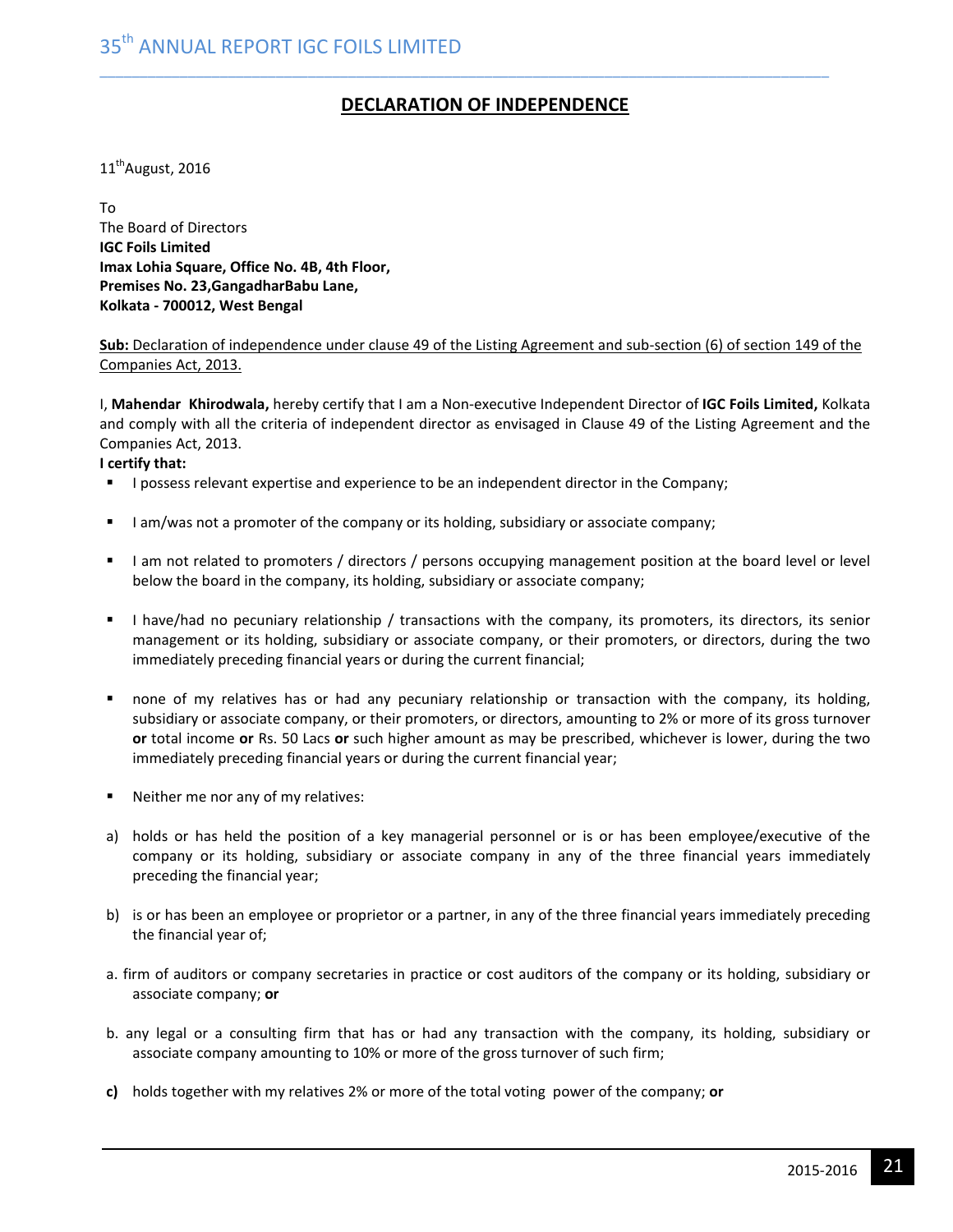## 35<sup>th</sup> ANNUAL REPORT IGC FOILS LIMITED

d) is a Chief Executive or director, by whatever name called, of any nonprofit organization that receives 25% or more of its receipts from the company, any of its promoters, directors or its holding, subsidiary or associate company or that holds 2% or more of the total voting power of the company; or

 $\_$  ,  $\_$  ,  $\_$  ,  $\_$  ,  $\_$  ,  $\_$  ,  $\_$  ,  $\_$  ,  $\_$  ,  $\_$  ,  $\_$  ,  $\_$  ,  $\_$  ,  $\_$  ,  $\_$  ,  $\_$  ,  $\_$  ,  $\_$  ,  $\_$  ,  $\_$  ,  $\_$  ,  $\_$  ,  $\_$  ,  $\_$  ,  $\_$  ,  $\_$  ,  $\_$  ,  $\_$  ,  $\_$  ,  $\_$  ,  $\_$  ,  $\_$  ,  $\_$  ,  $\_$  ,  $\_$  ,  $\_$  ,  $\_$  ,

- I am not a material supplier, service provider or customer or a lessor or lessee of the company;
- I am not less than 21 years of age.

#### **Declaration**

I undertake that I shall seek prior approval of the Board if and when I have any such relationship / transactions, whether material or non-material. If I fail to do so I shall cease to be an independent director from the date of entering in to such relationship / transactions.

Further, I do hereby declare and confirm that the above said information's are true and correct to the best of my knowledge as on the date of this declaration of independence and I shall take responsibility for its correctness and shall be liable for fine if any imposed on the Company, its directors, if the same found wrong or incorrect in future. I further undertake to intimate immediately upon changes, if any, to the Company for updating of the same.

Thanking you,

Yours faithfully,

**Sd/‐** 

#### **Mahendar Khirodwala**

DIN: 01584440 Adress: Flat No. 503/Q Wing, 5TH Floor, Silent Park,, Golden Nest, Mira Bhayander Rd. Bhayander (E), Thane‐401105, Maharashtra, India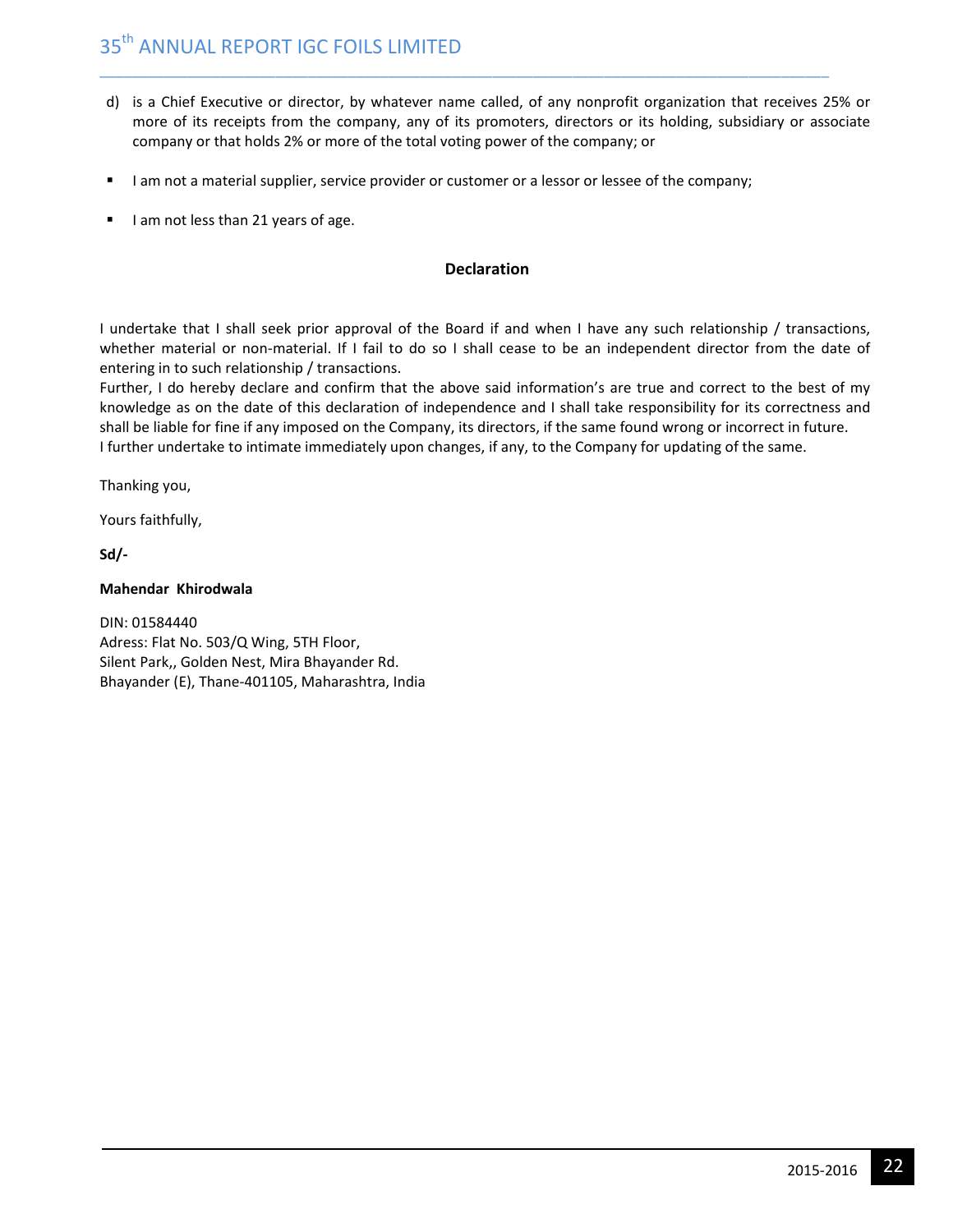## **DECLARATION OF INDEPENDENCE**

 $\_$  ,  $\_$  ,  $\_$  ,  $\_$  ,  $\_$  ,  $\_$  ,  $\_$  ,  $\_$  ,  $\_$  ,  $\_$  ,  $\_$  ,  $\_$  ,  $\_$  ,  $\_$  ,  $\_$  ,  $\_$  ,  $\_$  ,  $\_$  ,  $\_$  ,  $\_$  ,  $\_$  ,  $\_$  ,  $\_$  ,  $\_$  ,  $\_$  ,  $\_$  ,  $\_$  ,  $\_$  ,  $\_$  ,  $\_$  ,  $\_$  ,  $\_$  ,  $\_$  ,  $\_$  ,  $\_$  ,  $\_$  ,  $\_$  ,

11<sup>th</sup>August, 2016

 $\mathbf{To}$ **The Board of Directors IGC Foils Limited Imax Lohia Square, Office No. 4B, 4th Floor, Premises No. 23,GangadharBabu Lane, Kolkata ‐ 700012, West Bengal**

#### **Sub:** Declaration of independence under clause 49 of the Listing Agreement and sub‐section (6) of section 149 of the Companies Act, 2013.

I, **Bhavesh Ramesh Vora,** hereby certify that I am a Non‐executive Independent Director of **IGC Foils Limited,** Kolkata and comply with all the criteria of independent director as envisaged in Clause 49 of the Listing Agreement and the Companies Act, 2013.

#### **I certify that:**

- **I** possess relevant expertise and experience to be an independent director in the Company;
- I am/was not a promoter of the company or its holding, subsidiary or associate company;
- I am not related to promoters / directors / persons occupying management position at the board level or level below the board in the company, its holding, subsidiary or associate company;
- I have/had no pecuniary relationship / transactions with the company, its promoters, its directors, its senior management or its holding, subsidiary or associate company, or their promoters, or directors, during the two immediately preceding financial years or during the current financial;
- none of my relatives has or had any pecuniary relationship or transaction with the company, its holding, subsidiary or associate company, or their promoters, or directors, amounting to 2% or more of its gross turnover **or** total income **or** Rs. 50 Lacs **or** such higher amount as may be prescribed, whichever is lower, during the two immediately preceding financial years or during the current financial year;
- Neither me nor any of my relatives:
- a) holds or has held the position of a key managerial personnel or is or has been employee/executive of the company or its holding, subsidiary or associate company in any of the three financial years immediately preceding the financial year;
- b) is or has been an employee or proprietor or a partner, in any of the three financial years immediately preceding the financial year of;
- a. firm of auditors or company secretaries in practice or cost auditors of the company or its holding, subsidiary or associate company; **or**
- b. any legal or a consulting firm that has or had any transaction with the company, its holding, subsidiary or associate company amounting to 10% or more of the gross turnover of such firm;
- **c)** holds together with my relatives 2% or more of the total voting power of the company; **or**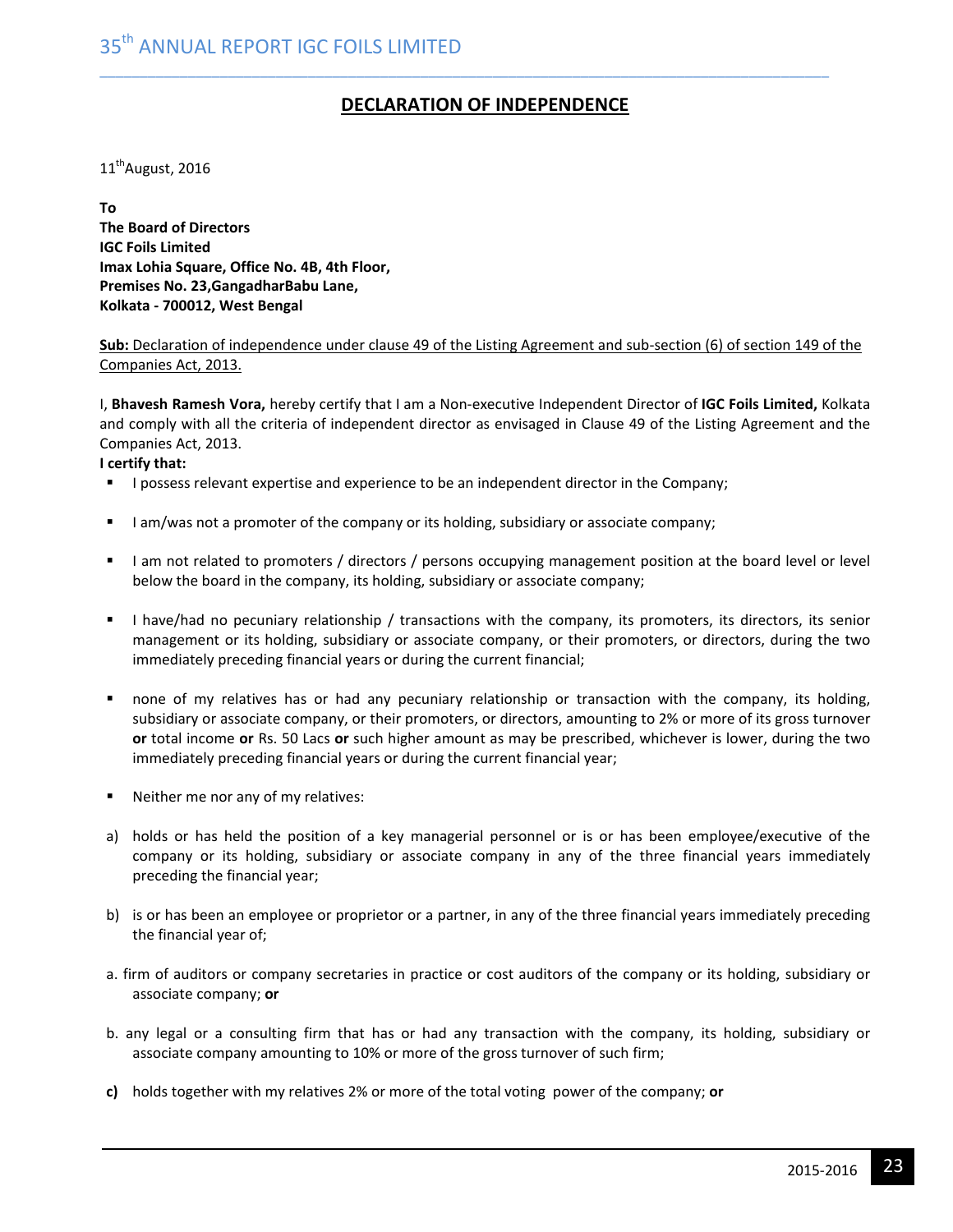## 35<sup>th</sup> ANNUAL REPORT IGC FOILS LIMITED

d) is a Chief Executive or director, by whatever name called, of any nonprofit organization that receives 25% or more of its receipts from the company, any of its promoters, directors or its holding, subsidiary or associate company or that holds 2% or more of the total voting power of the company; or

 $\_$  ,  $\_$  ,  $\_$  ,  $\_$  ,  $\_$  ,  $\_$  ,  $\_$  ,  $\_$  ,  $\_$  ,  $\_$  ,  $\_$  ,  $\_$  ,  $\_$  ,  $\_$  ,  $\_$  ,  $\_$  ,  $\_$  ,  $\_$  ,  $\_$  ,  $\_$  ,  $\_$  ,  $\_$  ,  $\_$  ,  $\_$  ,  $\_$  ,  $\_$  ,  $\_$  ,  $\_$  ,  $\_$  ,  $\_$  ,  $\_$  ,  $\_$  ,  $\_$  ,  $\_$  ,  $\_$  ,  $\_$  ,  $\_$  ,

- I am not a material supplier, service provider or customer or a lessor or lessee of the company;
- I am not less than 21 years of age.

#### **Declaration**

I undertake that I shall seek prior approval of the Board if and when I have any such relationship / transactions, whether material or non-material. If I fail to do so I shall cease to be an independent director from the date of entering in to such relationship / transactions.

Further, I do hereby declare and confirm that the above said information's are true and correct to the best of my knowledge as on the date of this declaration of independence and I shall take responsibility for its correctness and shall be liable for fine if any imposed on the Company, its directors, if the same found wrong or incorrect in future. I further undertake to intimate immediately upon changes, if any, to the Company for updating of the same.

Thanking you,

Yours faithfully,

**Sd/‐** 

**Bhavesh R. Vora** DIN: 02365683 Adress: A/702Vasant Sadhna, Mahavir Nagar Kandivali West, Mumbai, 400067, Maharashtra, India

Email Id: gujalert@gmail.com Ph No.: 022 28020018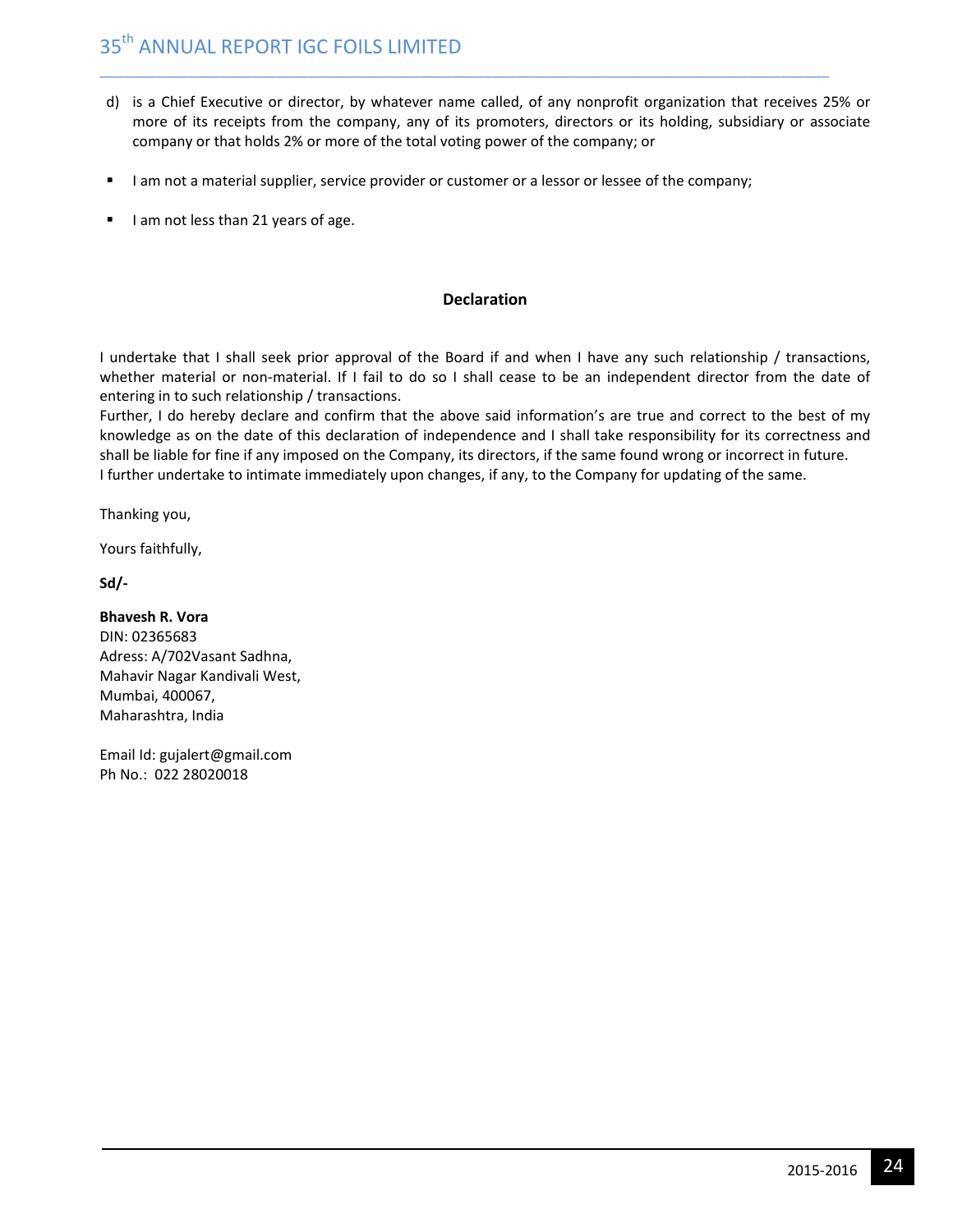## **DECLARATION OF INDEPENDENCE**

 $\_$  ,  $\_$  ,  $\_$  ,  $\_$  ,  $\_$  ,  $\_$  ,  $\_$  ,  $\_$  ,  $\_$  ,  $\_$  ,  $\_$  ,  $\_$  ,  $\_$  ,  $\_$  ,  $\_$  ,  $\_$  ,  $\_$  ,  $\_$  ,  $\_$  ,  $\_$  ,  $\_$  ,  $\_$  ,  $\_$  ,  $\_$  ,  $\_$  ,  $\_$  ,  $\_$  ,  $\_$  ,  $\_$  ,  $\_$  ,  $\_$  ,  $\_$  ,  $\_$  ,  $\_$  ,  $\_$  ,  $\_$  ,  $\_$  ,

11<sup>th</sup>August, 2016

 $\mathbf{To}$ **The Board of Directors IGC Foils Limited Imax Lohia Square, Office No. 4B, 4th Floor, Premises No. 23,GangadharBabu Lane, Kolkata ‐ 700012, West Bengal**

#### **Sub:** Declaration of independence under clause 49 of the Listing Agreement and sub‐section (6) of section 149 of the Companies Act, 2013.

I, **Sandip Kedar,** hereby certify that I am a Non‐executive Independent Director of **IGC Foils Limited,** Kolkata and comply with all the criteria of independent director as envisaged in Clause 49 of the Listing Agreement and the Companies Act, 2013. **I certify that:**

- I possess relevant expertise and experience to be an independent director in the Company;
- I am/was not a promoter of the company or its holding, subsidiary or associate company;
- I am not related to promoters / directors / persons occupying management position at the board level or level below the board in the company, its holding, subsidiary or associate company;
- I have/had no pecuniary relationship / transactions with the company, its promoters, its directors, its senior management or its holding, subsidiary or associate company, or their promoters, or directors, during the two immediately preceding financial years or during the current financial;
- none of my relatives has or had any pecuniary relationship or transaction with the company, its holding, subsidiary or associate company, or their promoters, or directors, amounting to 2% or more of its gross turnover **or** total income **or** Rs. 50 Lacs **or** such higher amount as may be prescribed, whichever is lower, during the two immediately preceding financial years or during the current financial year;
- Neither me nor any of my relatives:
- a) holds or has held the position of a key managerial personnel or is or has been employee/executive of the company or its holding, subsidiary or associate company in any of the three financial years immediately preceding the financial year;
- b) is or has been an employee or proprietor or a partner, in any of the three financial years immediately preceding the financial year of;
- a. firm of auditors or company secretaries in practice or cost auditors of the company or its holding, subsidiary or associate company; **or**
- b. any legal or a consulting firm that has or had any transaction with the company, its holding, subsidiary or associate company amounting to 10% or more of the gross turnover of such firm;
- **c)** holds together with my relatives 2% or more of the total voting power of the company; **or**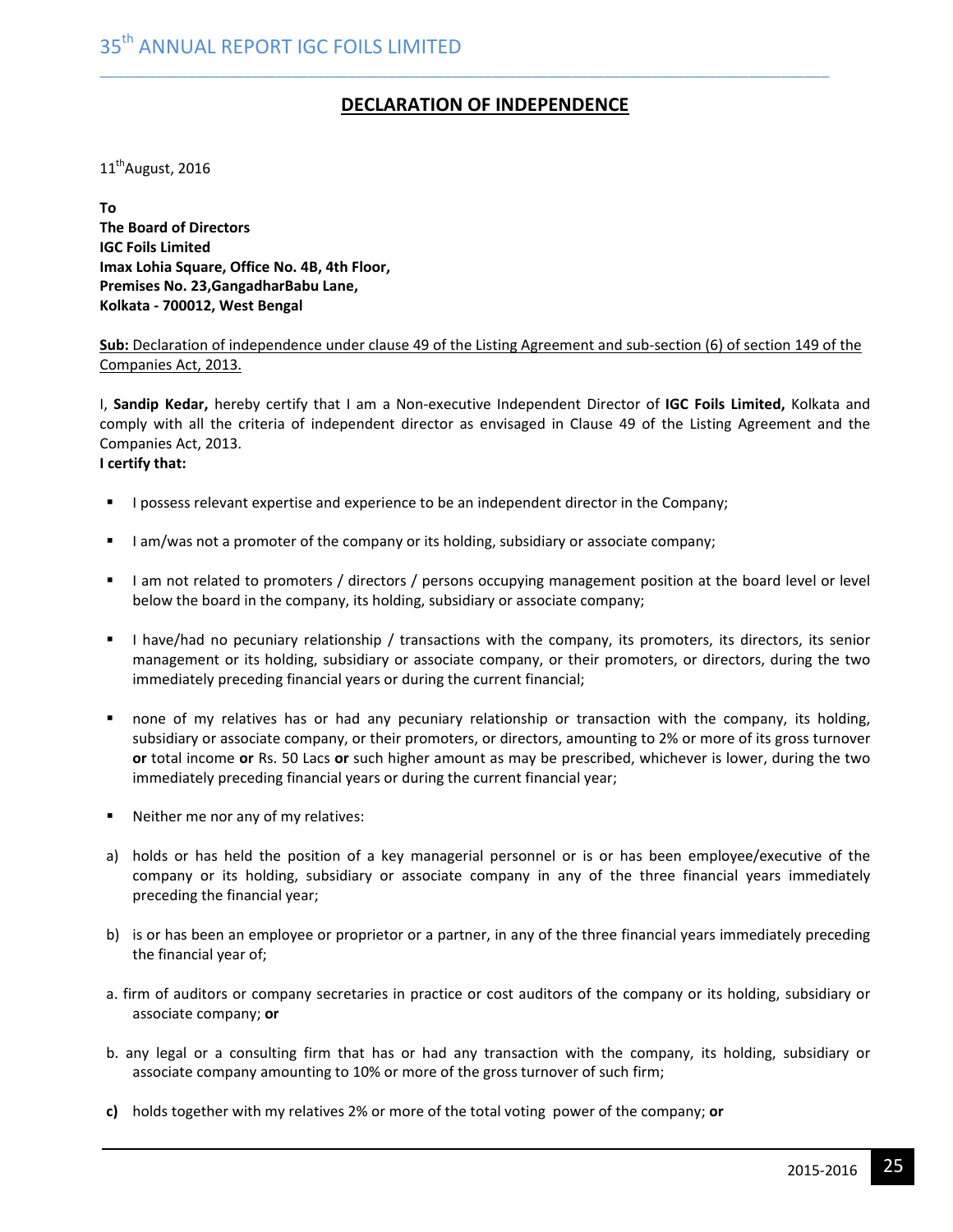d) is a Chief Executive or director, by whatever name called, of any nonprofit organization that receives 25% or more of its receipts from the company, any of its promoters, directors or its holding, subsidiary or associate company or that holds 2% or more of the total voting power of the company; or

 $\_$  ,  $\_$  ,  $\_$  ,  $\_$  ,  $\_$  ,  $\_$  ,  $\_$  ,  $\_$  ,  $\_$  ,  $\_$  ,  $\_$  ,  $\_$  ,  $\_$  ,  $\_$  ,  $\_$  ,  $\_$  ,  $\_$  ,  $\_$  ,  $\_$  ,  $\_$  ,  $\_$  ,  $\_$  ,  $\_$  ,  $\_$  ,  $\_$  ,  $\_$  ,  $\_$  ,  $\_$  ,  $\_$  ,  $\_$  ,  $\_$  ,  $\_$  ,  $\_$  ,  $\_$  ,  $\_$  ,  $\_$  ,  $\_$  ,

- I am not a material supplier, service provider or customer or a lessor or lessee of the company;
- I am not less than 21 years of age.

#### **Declaration**

I undertake that I shall seek prior approval of the Board if and when I have any such relationship / transactions, whether material or non-material. If I fail to do so I shall cease to be an independent director from the date of entering in to such relationship / transactions.

Further, I do hereby declare and confirm that the above said information's are true and correct to the best of my knowledge as on the date of this declaration of independence and I shall take responsibility for its correctness and shall be liable for fine if any imposed on the Company, its directors, if the same found wrong or incorrect in future. I further undertake to intimate immediately upon changes, if any, to the Company for updating of the same.

Thanking you,

Yours faithfully,

**Sd/‐** 

**Sandip Kedar** DIN: 07044322 B‐1, TejbahadurChawl, Near Pawar School, ManthanPada, Kandivali West, Mumbai‐ 400 067.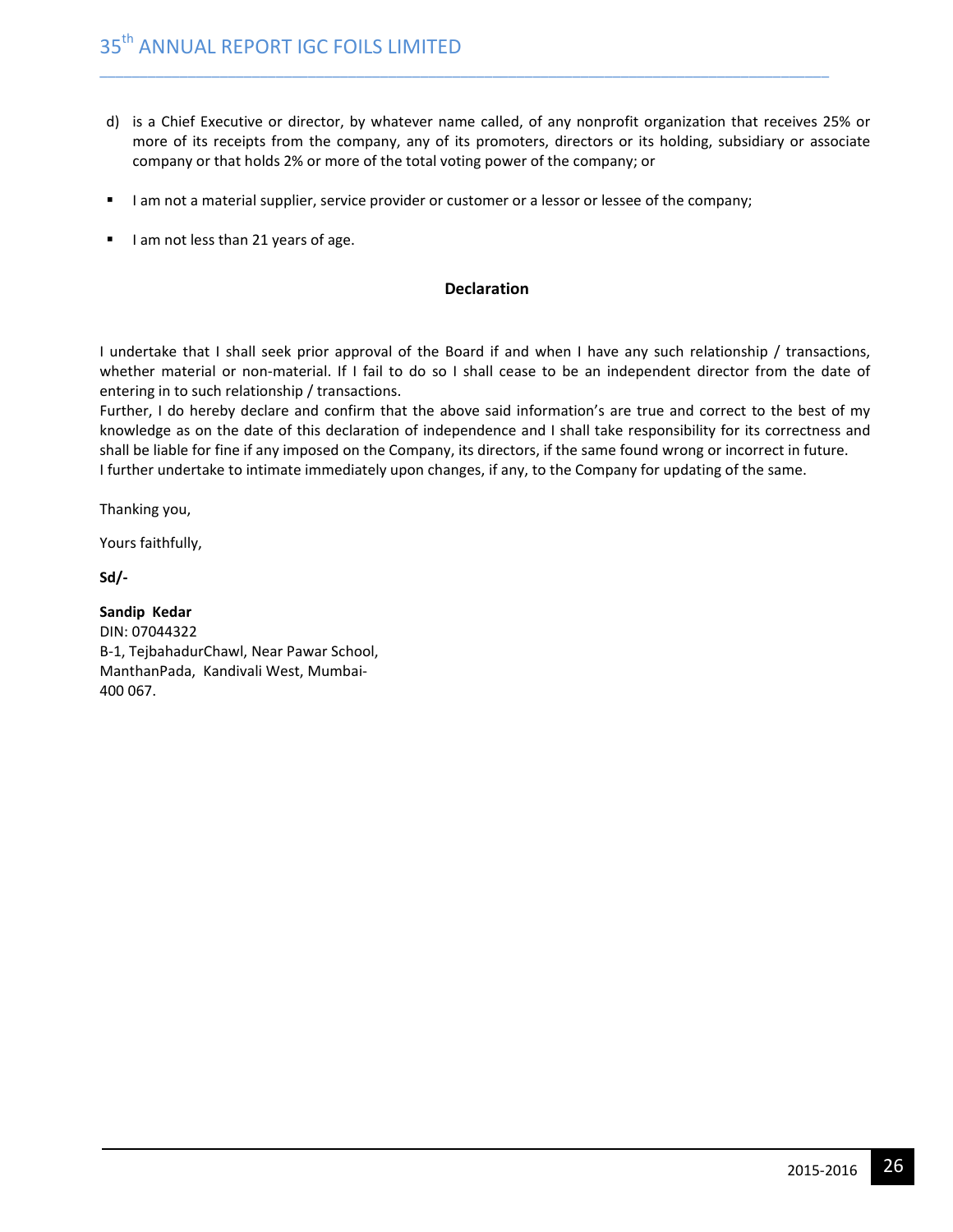### **Annexure ‐ 3**

 $\_$  ,  $\_$  ,  $\_$  ,  $\_$  ,  $\_$  ,  $\_$  ,  $\_$  ,  $\_$  ,  $\_$  ,  $\_$  ,  $\_$  ,  $\_$  ,  $\_$  ,  $\_$  ,  $\_$  ,  $\_$  ,  $\_$  ,  $\_$  ,  $\_$  ,  $\_$  ,  $\_$  ,  $\_$  ,  $\_$  ,  $\_$  ,  $\_$  ,  $\_$  ,  $\_$  ,  $\_$  ,  $\_$  ,  $\_$  ,  $\_$  ,  $\_$  ,  $\_$  ,  $\_$  ,  $\_$  ,  $\_$  ,  $\_$  ,

#### **SECRETARIAL AUDIT REPORT**

#### **For The Financial Year Ended on 31st March, 2016**

(Pursuant to section 204(1) of the Companies Act, 2013 and rule No.9 of the Companies (Appointment and Remuneration Personnel) Rules, 2014)

**To, The Members, IGC Foils Limited Imax Lohia Square, Office No. 4B, 4th Floor, Premises No. 23,GangadharBabu Lane, Kolkata ‐ 700012, West Bengal**

- 1. I have conducted the secretarial audit related to compliance of all applicable statutory provisions and adherence to good corporate practices by **M/s. IGC Foils Limited** (hereinafter called the "**Company**"). Secretarial Audit was conducted in a manner that provided me a reasonable basis for evaluating the corporate conducts/statutory compliances and expressing my opinion thereon.
- 2. Based on my verification of the Company's books, papers, minute books, forms and returns filed and other records maintained by the Company and also information provided by the Company, its officers, agents and authorized representatives during the conduct of secretarial audit, I hereby report that in my opinion, the company has, during the audit period covering the financial year ended on 31st March, 2016, complied with the statutory provisions listed hereunder and also that the Company has proper Board‐processes and compliance-mechanism in place to the extent, in the manner and subject to the reporting made hereinafter :
- 3. I have examined the books, papers, minute books, forms and returns filed and other records maintained by the Company for the financial year ended on 31stMarch,2016, according to the provisions of the following laws:
	- I. The Companies Act, 2013 (the Act) and the rules made there under ;
	- II. The Securities Contracts (Regulation) Act, 1956 (SCRA') and the rules made there under;
	- III. Foreign Exchange Management Act, 1999 and the rules and regulations made there under to the extent of Foreign Direct Investment, Overseas Direct Investment and External Commercial Borrowings: **(Not applicable to the company during the audit period)**
	- IV. The Regulations and Guidelines prescribed under the Securities and Exchange Board of India Act,1992 (SEBI Act') viz.:‐
	- a) The Securities and Exchange Board of India (Substantial Acquisition of Shares and Takeovers)Regulations, 2011;
	- b) The Securities and Exchange Board of India(Prohibition of Insider Trading) Regulations,1992;
	- c) The Securities and Exchange Board of India (Issue of Capital and Disclosure Requirements) Regulations, 2009;
	- d) The Securities and Exchange Board of India (Listing Obligations and Disclosure Requirements) Regulations,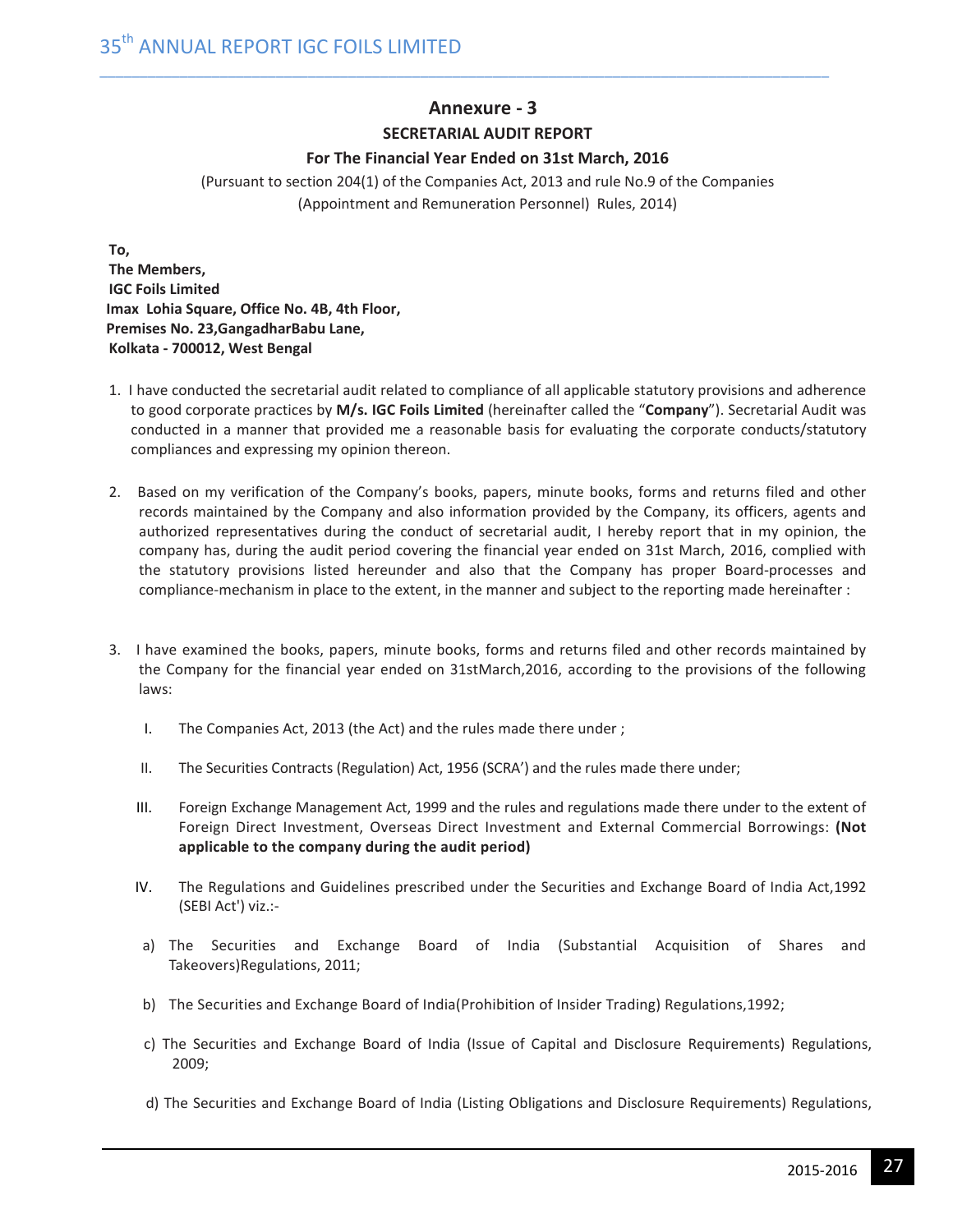#### 2015;

**The provisions of the following Regulations and Guidelines prescribed under the Securities and Exchange Board of India Act, 1992 ('SEBI Act') were not applicable to the Company for the period under audit:‐** 

 $\_$  ,  $\_$  ,  $\_$  ,  $\_$  ,  $\_$  ,  $\_$  ,  $\_$  ,  $\_$  ,  $\_$  ,  $\_$  ,  $\_$  ,  $\_$  ,  $\_$  ,  $\_$  ,  $\_$  ,  $\_$  ,  $\_$  ,  $\_$  ,  $\_$  ,  $\_$  ,  $\_$  ,  $\_$  ,  $\_$  ,  $\_$  ,  $\_$  ,  $\_$  ,  $\_$  ,  $\_$  ,  $\_$  ,  $\_$  ,  $\_$  ,  $\_$  ,  $\_$  ,  $\_$  ,  $\_$  ,  $\_$  ,  $\_$  ,

- a) The Securities and Exchange Board of India (Employee Stock Option Scheme and Employee Stock Purchase Scheme) Guidelines, 1999;
- b) The Depositories Act, 1996 and the Regulations and Bye-laws framed there under;
- c) The Securities and Exchange Board of India (Issue and Listing of Debt Securities) Regulations, 2008;
- d) The Securities and Exchange Board of India (Registrars to an Issue and Share Transfer Agents) Regulations, 1993 regarding the Companies Act and dealing with client;
- e) The Securities and Exchange Board of India (Delisting of Equity Shares) Regulations, 2009: and
- f) The Securities and Exchange Board of India (Buyback of Securities) Regulations, 1998.
- 4. I have also examined compliance with the applicable clauses of the following:
- (i) Secretarial Standards issued by The Institute of Company Secretaries of India **were applicable to the Company** and the company has properly complied with all the applicable secretarial standards.
- (ii) The Listing Agreements entered into by the Company with The Calcutta Stock Exchange Limited (CSE)and the Bombay Stock Exchange (BSE).

During the period under review the Company has complied with the provisions of the Act, Rules, Regulations, Guidelines, Standards, etc. mentioned above except to the extent as mentioned below:

a) The Annual General Meeting for the financial year ended on 31st March 2015 was held on 29th September, *2015, however, the Company has not filed MGT‐15 with the Registrar of Company;*

#### 5. **I further report that,**

\*) The Board of Directors of the Company is duly constituted with proper balance of Executive Directors, Non‐ Executive Directors and Independent Directors. The changes in the composition of the Board of Directorsthattookplaceduringtheperiodunderreviewwerecarriedoutincompliancewiththeprovisions of the Act.

\*) The Company has issued 20,00,000 equity shares of Face Value Rs 10/‐ on Preferential basis at Rs 10/‐ on 12.05.2015.

- 6. Adequate notice is given to all directors to schedule the Board Meetings, agenda and detailed notes on agenda were sent at least seven days in advance and a system exists for seeking and obtaining further information and clarifications on the agenda items before the meeting and for meaningful participation at the meeting.
- 7. Majority decision is carried through while the dissenting members' views are captured and recorded as part of the minutes.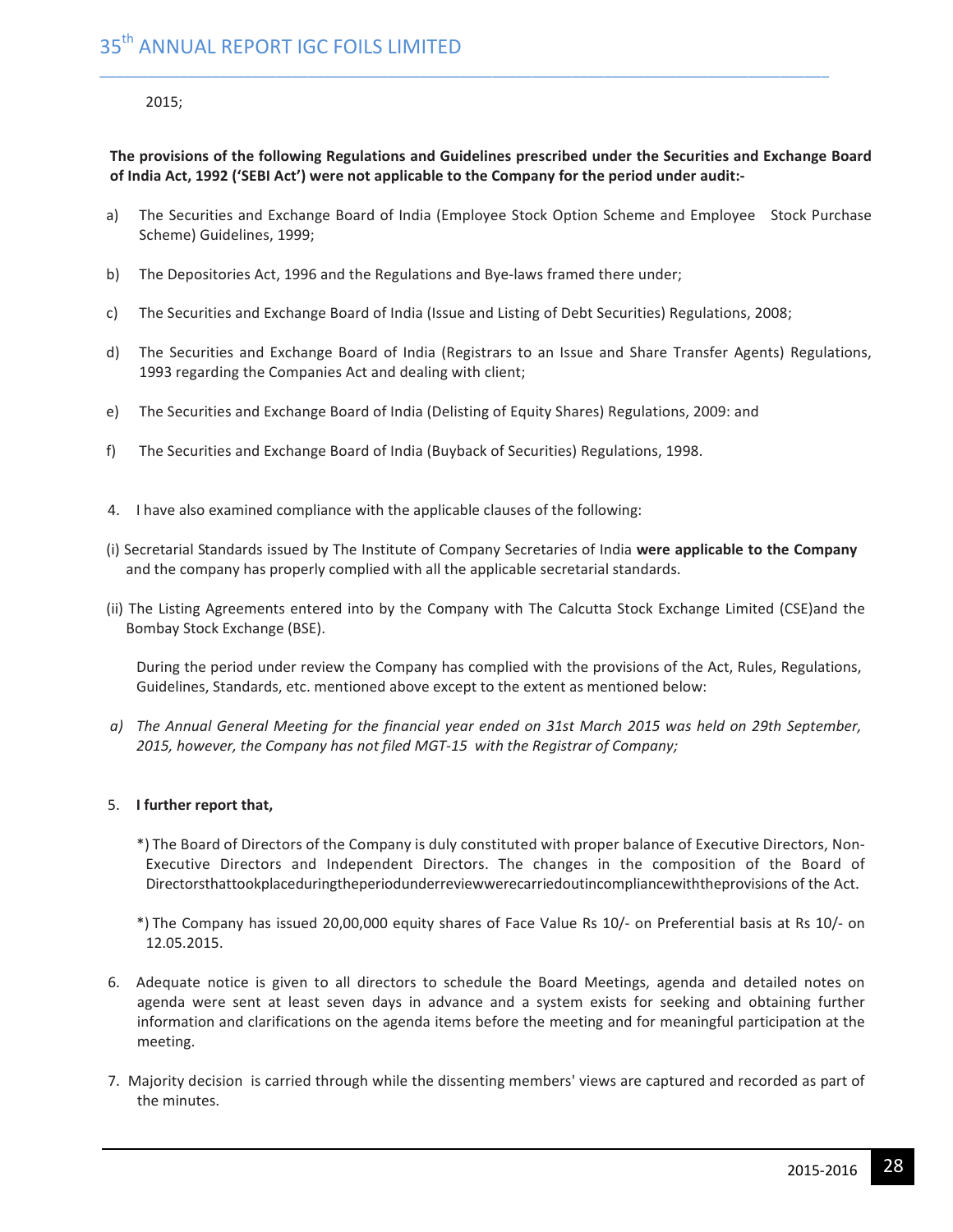8. I further report that there are adequate systems and processes in the Company commensurate with the size and operations of the Company to monitor and ensure compliance with applicable laws, rules, regulations and guidelines.

 $\_$  ,  $\_$  ,  $\_$  ,  $\_$  ,  $\_$  ,  $\_$  ,  $\_$  ,  $\_$  ,  $\_$  ,  $\_$  ,  $\_$  ,  $\_$  ,  $\_$  ,  $\_$  ,  $\_$  ,  $\_$  ,  $\_$  ,  $\_$  ,  $\_$  ,  $\_$  ,  $\_$  ,  $\_$  ,  $\_$  ,  $\_$  ,  $\_$  ,  $\_$  ,  $\_$  ,  $\_$  ,  $\_$  ,  $\_$  ,  $\_$  ,  $\_$  ,  $\_$  ,  $\_$  ,  $\_$  ,  $\_$  ,  $\_$  ,

- 9. I further report that during the period under audit, the Company has not undertaken event / action having a major bearing on the Company's affairs in pursuance of the above referred laws, rules, regulations, guidelines, standards, etc. referred to above.
- 10. This report is to be read with our letter of even date which is annexed as **Annexure A** and forms an integral part of this report.

**Place: Kolkata**

**Date: 11.08.2016 For & on behalf of SARK & Associates Company Secretaries**

Sd/‐

**Sumit Khanna (Partner) A.C.S. No. 22135 | C.P. No. 9304**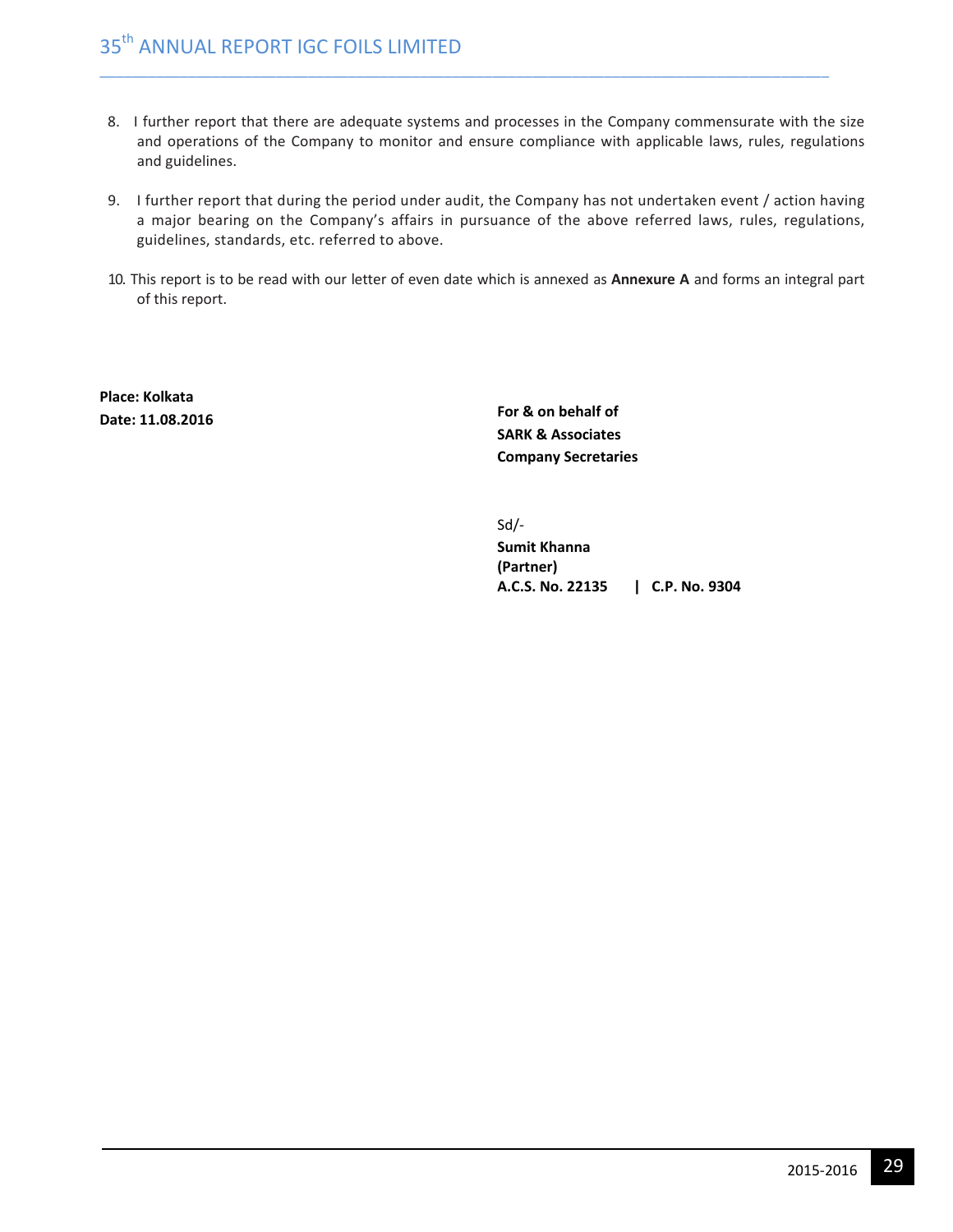#### **To, The Members IGC Foils Limited**

Our report of even date is to be read along with this letter.

1. Maintenance of secretarial records is the responsibility of the management of the Company. Our responsibility is to express an opinion on these secretarial records based on our audit.

 $\_$  ,  $\_$  ,  $\_$  ,  $\_$  ,  $\_$  ,  $\_$  ,  $\_$  ,  $\_$  ,  $\_$  ,  $\_$  ,  $\_$  ,  $\_$  ,  $\_$  ,  $\_$  ,  $\_$  ,  $\_$  ,  $\_$  ,  $\_$  ,  $\_$  ,  $\_$  ,  $\_$  ,  $\_$  ,  $\_$  ,  $\_$  ,  $\_$  ,  $\_$  ,  $\_$  ,  $\_$  ,  $\_$  ,  $\_$  ,  $\_$  ,  $\_$  ,  $\_$  ,  $\_$  ,  $\_$  ,  $\_$  ,  $\_$  ,

2. We have followed the audit practices and process as were appropriate to obtain reasonable assurance about the correctness of the contents of the secretarial records. The verification was done on test basis to ensure that correct facts are reflected in secretarial records. We believe that the processes and practices, we followed provide a reasonable basis for our opinion.

3. We have not verified the correctness and appropriateness of financial records and Books of Accounts of the Company.

4. Where ever required, we have obtained the Management representation about the compliance of laws, rules and regulations and happening of events etc.

5. The compliance of the provisions of Corporate and other applicable laws, Rules, Regulations, standards is the responsibility of management. Our examination was limited to the verification of procedures on test basis.

6. The Secretarial Audit Report is neither an assurance as to the future viability of the Company nor of the efficacy or effectiveness with which the management has conducted the affairs of the Company.

**Place: Kolkata Date: 11.08.2016 For & on behalf of** 

 **SARK & Associates Company Secretaries** Sd/‐  **Sumit Khanna (Partner) A.C.S. No. 22135 C.P. No. 9304**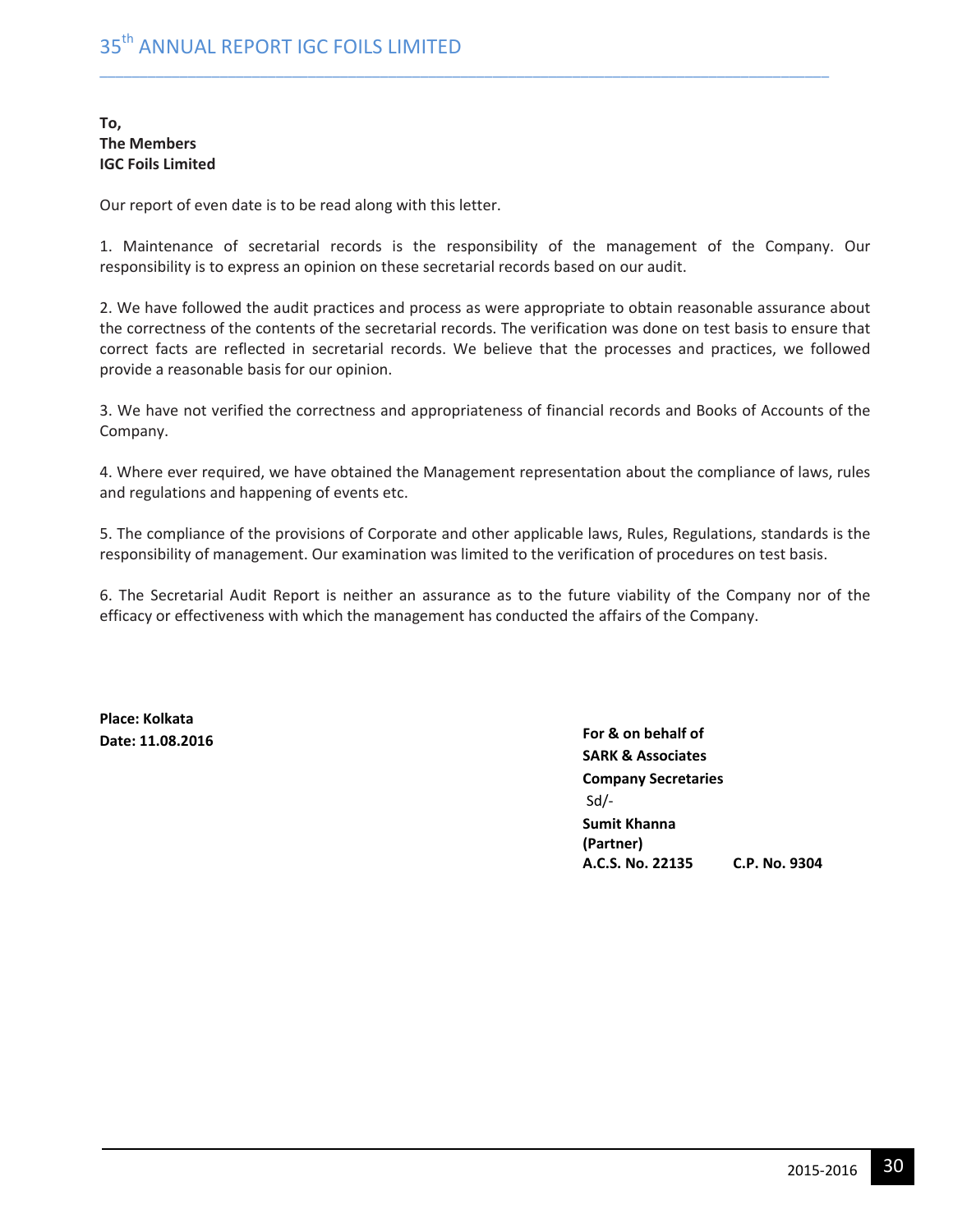## **Annexure 4**

 $\_$  ,  $\_$  ,  $\_$  ,  $\_$  ,  $\_$  ,  $\_$  ,  $\_$  ,  $\_$  ,  $\_$  ,  $\_$  ,  $\_$  ,  $\_$  ,  $\_$  ,  $\_$  ,  $\_$  ,  $\_$  ,  $\_$  ,  $\_$  ,  $\_$  ,  $\_$  ,  $\_$  ,  $\_$  ,  $\_$  ,  $\_$  ,  $\_$  ,  $\_$  ,  $\_$  ,  $\_$  ,  $\_$  ,  $\_$  ,  $\_$  ,  $\_$  ,  $\_$  ,  $\_$  ,  $\_$  ,  $\_$  ,  $\_$  ,

#### **FormNo.MGT‐9**

#### **EXTRACT OF ANNUA LRETURN**

### **AS ON THE FINANCIAL YEAR ENDED ON 31ST MARCH, 2016**

[Pursuant to section 92(3)of the Companies Act,2013andrule12(1)of the Companies(Management and Administration)Rules, 2014]

#### **I. REGISTRATIONANDOTHERDETAILS**:

|    | <b>CIN</b>                           | L51909WB1980PLC032950                                                        |
|----|--------------------------------------|------------------------------------------------------------------------------|
| 2. | <b>Registration Date</b>             | 26/08/1980                                                                   |
| 3. | <b>Name of the Company</b>           | <b>IGC Foils Ltd</b>                                                         |
| 4. | Category/Sub-Category of the Company | Company Limited by shares                                                    |
| 5. | Address of the Registered office and | Imax Lohia Square, Office no.4B, 4 <sup>th</sup> Floor,                      |
|    | contact details                      | Premises No. 23, Gangadhar Babu Lane, Kolkata                                |
|    |                                      | 700012.                                                                      |
| 6. | Whether listed company               | <b>Yes</b>                                                                   |
| 7. | Name, Address and Contact details of | <b>System Support Services</b>                                               |
|    | <b>Registrar and Transfer Agent</b>  | 209, Shivai Ind. Estate, 2 <sup>nd</sup> Floor, 89, Andheri Kurla Road, Saki |
|    |                                      | Naka, Andheri (East), Mumbai. 400 072.                                       |

#### **II. PRINCIPAL BUSINESS ACTIVITIES OF THE COMPANY**

Allthebusinessactivitiescontributing10%ormoreofthetotalturnoverofthecompanyshallbestated:‐

| Sr.No. | NameandDescriptionofmainproduct NICCodeoftheProduct/servi<br>s/services | ce     | % totalturnover<br>Ofthecompany |
|--------|-------------------------------------------------------------------------|--------|---------------------------------|
|        | <b>Trading in Textiles</b>                                              | 996113 | 100%                            |

#### **III.PARTICULARSOFHOLDING, SUBSIDIARYANDASSOCIATECOMPANIES: N.A.**

| Sr.No | <b>Nameand Addressof</b><br>thecompany | <b>CIN/GLN</b> | Holding/Subsidiary<br>Associate | %of<br>SharesHeld | Applicable<br>Section |
|-------|----------------------------------------|----------------|---------------------------------|-------------------|-----------------------|
|       | $\sim$                                 |                | -                               |                   |                       |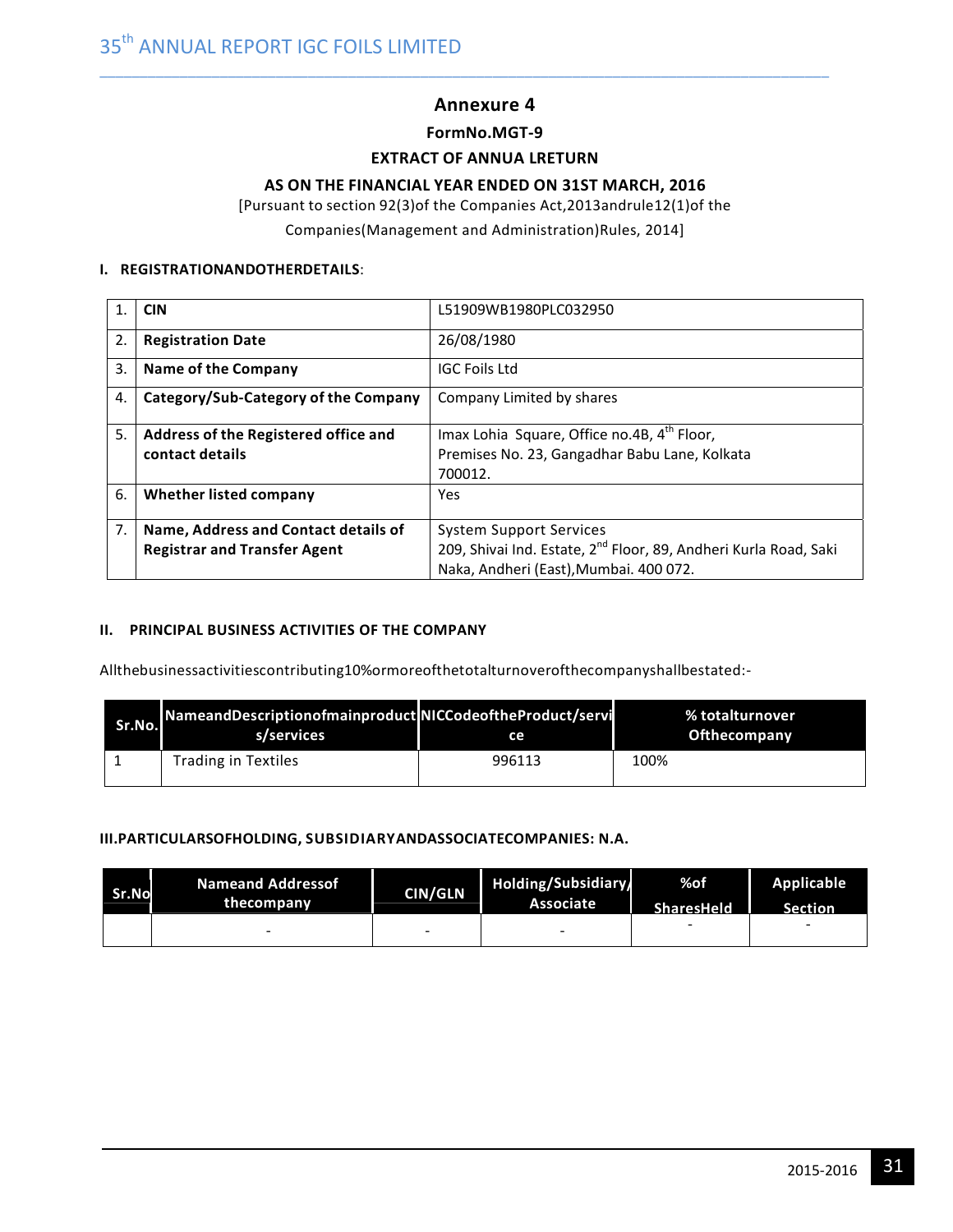## **IV. SHAREHOLDINGPATTERN(EquityShareCapitalBreakupaspercentageofTotalEquity)**

 $\_$  ,  $\_$  ,  $\_$  ,  $\_$  ,  $\_$  ,  $\_$  ,  $\_$  ,  $\_$  ,  $\_$  ,  $\_$  ,  $\_$  ,  $\_$  ,  $\_$  ,  $\_$  ,  $\_$  ,  $\_$  ,  $\_$  ,  $\_$  ,  $\_$  ,  $\_$  ,  $\_$  ,  $\_$  ,  $\_$  ,  $\_$  ,  $\_$  ,  $\_$  ,  $\_$  ,  $\_$  ,  $\_$  ,  $\_$  ,  $\_$  ,  $\_$  ,  $\_$  ,  $\_$  ,  $\_$  ,  $\_$  ,  $\_$  ,

#### *i) Category‐wise Share Holding*

| <b>Category of</b><br><b>Shareholders</b>                    |             |                  | of the year |                         | No. of Shares held at the beginning No. of Shares held at the end of the year |             |                  | %Change<br>during<br>the year |             |
|--------------------------------------------------------------|-------------|------------------|-------------|-------------------------|-------------------------------------------------------------------------------|-------------|------------------|-------------------------------|-------------|
|                                                              | Demat       | Physical         | Total       | % of<br>Total<br>Shares | Demat                                                                         | Physical    | Total            | % of<br>Total<br>Shares       |             |
| A. Promoters                                                 |             |                  |             |                         |                                                                               |             |                  |                               |             |
| a)Individual/HUF                                             | 156925      | 0                | 156925      | 65.39                   | 1466925                                                                       | 0           | 1466925          | 65.49                         | 0.10        |
| b)Central Govt.                                              | 0           | 0                | $\mathbf 0$ | 0                       | 0                                                                             | 0           | 0                | 0                             | 0           |
| c)State Govt. (s)                                            | 0           | $\mathbf 0$      | 0           | 0                       | 0                                                                             | 0           | $\mathbf 0$      | $\mathbf 0$                   | 0           |
| d)Bodies Corp.                                               | 0           | $\boldsymbol{0}$ | 0           | 0                       | $\boldsymbol{0}$                                                              | $\mathbf 0$ | $\boldsymbol{0}$ | $\mathbf 0$                   | 0           |
| e)Banks / FI                                                 | 0           | $\mathbf 0$      | $\mathbf 0$ | $\mathbf 0$             | 0                                                                             | 0           | $\mathbf 0$      | $\mathbf 0$                   | 0           |
| f)Any Other                                                  | 0           | $\mathbf 0$      | $\mathbf 0$ | $\boldsymbol{0}$        | 0                                                                             | 0           | $\boldsymbol{0}$ | $\mathbf 0$                   | 0           |
| Sub-total (A) (1):-                                          | 156925      | 0                | 156925      | 65.39                   | 1466925                                                                       | 0           | 1466925          | 65.49                         | 0.10        |
| (2)Foreign                                                   |             |                  |             |                         |                                                                               |             |                  |                               |             |
| a)NRIs - Individuals                                         | $\mathbf 0$ | 0                | $\mathbf 0$ | 0                       | 0                                                                             | 0           | 0                | 0                             | 0           |
| b) Other - Individuals                                       | 0           | 0                | $\mathbf 0$ | 0                       | 0                                                                             | 0           | 0                | $\mathbf 0$                   | 0           |
| c)Bodies Corp.                                               | 0           | $\boldsymbol{0}$ | 0           | 0                       | 0                                                                             | $\mathbf 0$ | $\boldsymbol{0}$ | 0                             | 0           |
| d)Banks / FI                                                 | 0           | 0                | 0           | 0                       | 0                                                                             | 0           | 0                | 0                             | 0           |
| e)Any Other                                                  | 0           | 0                | 0           | 0                       | 0                                                                             | 0           | 0                | $\mathbf 0$                   | 0           |
| Sub-total (A) (2):-                                          | 0           | $\mathbf 0$      | 0           | 0                       | 0                                                                             | 0           | $\boldsymbol{0}$ | $\mathbf 0$                   | 0           |
| Total shareholding<br>of Promoter $(A) =$<br>$(A)(1)+(A)(2)$ | 156925      | 0                | 156925      | 65.39                   | 1466925                                                                       | 0           | 1466925          | 65.49                         | 0.10        |
| <b>B.</b> Public<br>Shareholding                             |             |                  |             |                         |                                                                               |             |                  |                               |             |
| a) Mutual Funds /<br>Banks /FI                               | $\pmb{0}$   | $\pmb{0}$        | 0           | 0                       | 0                                                                             | $\pmb{0}$   | $\boldsymbol{0}$ | $\pmb{0}$                     | $\pmb{0}$   |
| b)Central Govt.                                              | 0           | 0                | $\mathbf 0$ | 0                       | 0                                                                             | 0           | 0                | 0                             | 0           |
| c)State Govt.(s)                                             | 0           | $\boldsymbol{0}$ | 0           | 0                       | $\boldsymbol{0}$                                                              | $\mathbf 0$ | $\boldsymbol{0}$ | $\mathbf 0$                   | $\mathbf 0$ |
| d) Venture Capital                                           | 0           | $\mathbf 0$      | 0           | 0                       | $\boldsymbol{0}$                                                              | $\mathbf 0$ | $\boldsymbol{0}$ | $\mathbf 0$                   | 0           |
| e)Insurance                                                  | 0           | $\boldsymbol{0}$ | 0           | 0                       | $\boldsymbol{0}$                                                              | $\pmb{0}$   | $\boldsymbol{0}$ | $\mathbf 0$                   | $\pmb{0}$   |
| g)FIIs                                                       | 0           | 0                | 0           | 0                       | 0                                                                             | 0           | 0                | $\mathbf 0$                   | 0           |
| h)Foreign Venture                                            | 0           | 0                | 0           | 0                       | 0                                                                             | 0           | $\boldsymbol{0}$ | 0                             | 0           |
| Capital Funds                                                |             |                  |             |                         |                                                                               |             |                  |                               |             |
| i)Others (specify)                                           | 0           | 0                | $\mathbf 0$ | $\boldsymbol{0}$        | 0                                                                             | 0           | $\boldsymbol{0}$ | $\mathbf 0$                   | 0           |
| Sub-total $(B)(1)$ :-                                        | 0           | 0                | 0           | 0                       | 0                                                                             | 0           | $\boldsymbol{0}$ | $\mathbf 0$                   | 0           |
| 2. Non-Institutions                                          |             |                  |             |                         |                                                                               |             |                  |                               |             |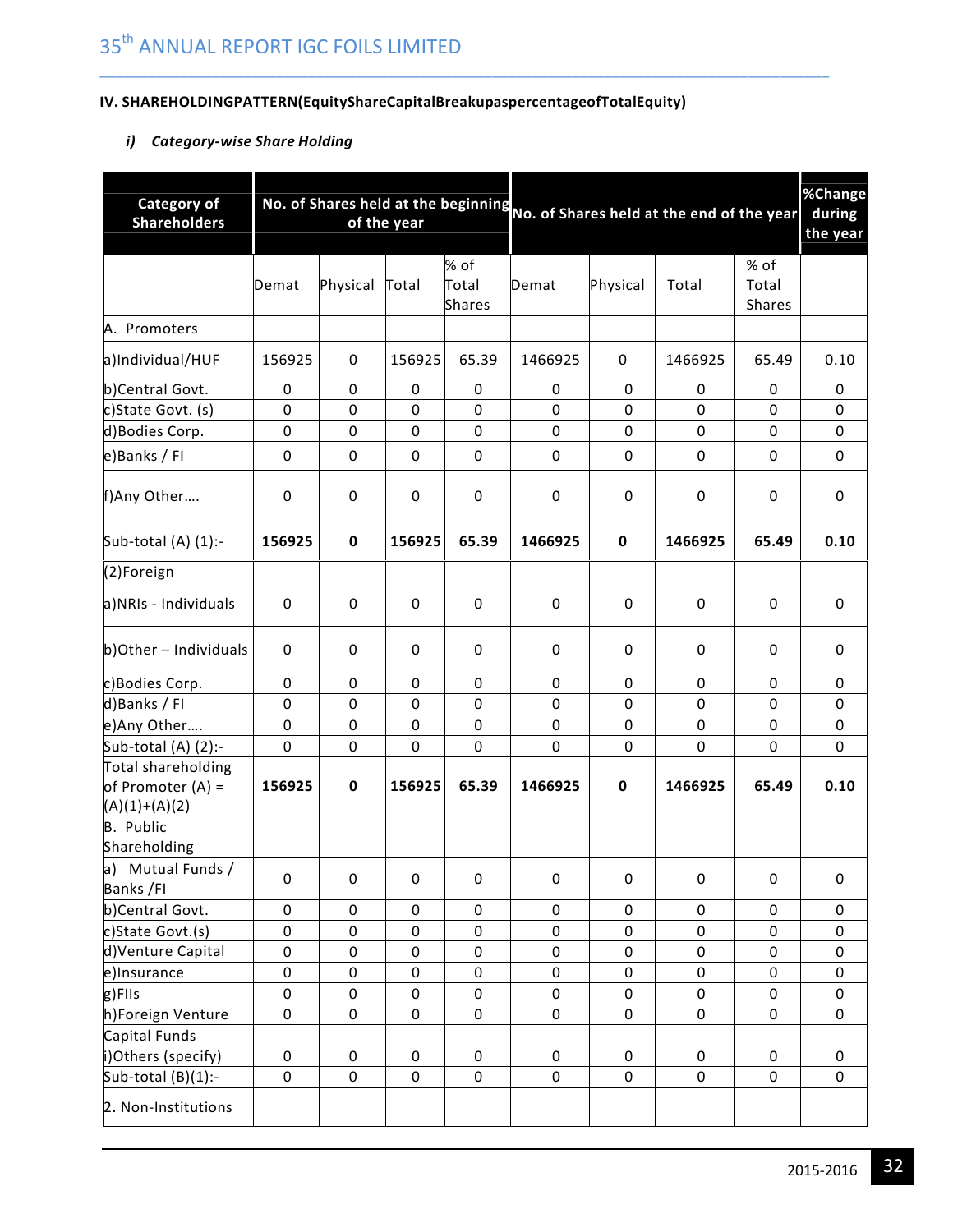## 35th ANNUAL REPORT IGC FOILS LIMITED

| a) Bodies Corp.                                                                             | $\mathbf 0$ | $\overline{2}$ | $\overline{2}$ | $\Omega$    | 420002      | $\mathbf 0$  | 420002      | 18.75       | 18.75       |
|---------------------------------------------------------------------------------------------|-------------|----------------|----------------|-------------|-------------|--------------|-------------|-------------|-------------|
| i)Indian                                                                                    | 0           | $\mathbf 0$    | $\mathbf 0$    | $\mathbf 0$ | $\mathbf 0$ | $\mathbf 0$  | 0           | $\mathbf 0$ | 0           |
| ii)Overseas                                                                                 | 0           | $\mathbf 0$    | $\mathbf 0$    | $\mathbf 0$ | $\mathbf 0$ | $\mathbf 0$  | $\mathbf 0$ | $\mathbf 0$ | 0           |
| b)Individuals                                                                               |             |                |                |             |             |              |             |             |             |
| i) Individual<br>shareholders holding<br>nominal<br>sharecapitalupto<br>Rs. 1 lakh          | $\pmb{0}$   | 15673          | 15673          | 6.53        | 53073       | $\mathbf 0$  | 53073       | 2.37        | $-4.16$     |
| ii)Individual<br>shareholders holding<br>nominal share<br>capital in excess of<br>Rs 1 lakh | 30000       | 37400          | 67400          | 28.08       | 300000      | $\mathbf 0$  | 300000      | 13.39       | $-14.69$    |
| c) Others                                                                                   | $\mathbf 0$ | 0              | $\Omega$       | $\Omega$    | $\mathbf 0$ | 0            | $\mathbf 0$ | $\Omega$    | 0           |
| <b>Clearing Members</b>                                                                     | $\pmb{0}$   | 0              | $\mathbf 0$    | $\mathbf 0$ | 0           | 0            | 0           | $\mathbf 0$ | 0           |
| Undivided<br>Hindu<br>Family                                                                | $\pmb{0}$   | 0              | $\mathbf 0$    | $\mathbf 0$ | $\mathbf 0$ | $\mathbf 0$  | $\mathbf 0$ | $\mathbf 0$ | 0           |
| d) NRI's                                                                                    | $\mathbf 0$ | 0              | $\mathbf 0$    | $\mathbf 0$ | $\mathbf 0$ | 0            | $\mathbf 0$ | $\mathbf 0$ | 0           |
| $OSub-total(B)(2)$ :-                                                                       | 30000       | 53075          | 83073          | 34.61       | 773075      | $\mathbf 0$  | 773075      | 34.51       | $-0.10$     |
| <b>Total Public</b><br>Shareholding<br>$(B)=(B)(1)+(B)(2)$                                  | 30000       | 53075          | 83073          | 34.61       | 773075      | $\mathbf{0}$ | 773075      | 34.51       | $-0.10$     |
| C. Shares held<br>by Custodian for<br><b>GDRs &amp; ADRs</b>                                | $\pmb{0}$   | $\pmb{0}$      | $\mathbf 0$    | $\mathbf 0$ | $\pmb{0}$   | $\mathbf 0$  | $\mathbf 0$ | $\mathbf 0$ | 0           |
| <b>Grand Total</b><br>$(A+B+C)$                                                             | 186925      | 53075          | 240000         | 100         | 2240000     | $\mathbf 0$  | 2240000     | 100         | $\mathbf 0$ |

 $\_$  ,  $\_$  ,  $\_$  ,  $\_$  ,  $\_$  ,  $\_$  ,  $\_$  ,  $\_$  ,  $\_$  ,  $\_$  ,  $\_$  ,  $\_$  ,  $\_$  ,  $\_$  ,  $\_$  ,  $\_$  ,  $\_$  ,  $\_$  ,  $\_$  ,  $\_$  ,  $\_$  ,  $\_$  ,  $\_$  ,  $\_$  ,  $\_$  ,  $\_$  ,  $\_$  ,  $\_$  ,  $\_$  ,  $\_$  ,  $\_$  ,  $\_$  ,  $\_$  ,  $\_$  ,  $\_$  ,  $\_$  ,  $\_$  ,

## *(ii) Shareholding of Promoters*

| <b>S.N.</b> | Shareholder's<br><b>Name</b> | Shareholding at the beginning of<br>the year |           |            | Shareholding at the end of the year |               |           |                         |  |
|-------------|------------------------------|----------------------------------------------|-----------|------------|-------------------------------------|---------------|-----------|-------------------------|--|
|             |                              | No. of Shares   % of total   % of Shares     |           |            | No. of                              | % of total    |           | % of Shares % change in |  |
|             |                              |                                              | Shares of | Pledged /  | <b>Shares</b>                       | Shares of the | Pledged / | share                   |  |
|             |                              |                                              | the       | lencumbere |                                     | company       | encumbere | holding                 |  |
|             |                              |                                              | company   | d          |                                     |               | d         | during                  |  |
|             |                              |                                              |           | to total   |                                     |               | to total  | the year                |  |
|             |                              |                                              |           | shares     |                                     |               | shares    |                         |  |
|             | Disha Mehta                  | 156925                                       | 65.39     | 0          | 1466925                             | 65.49         | 0         | $-0.10$                 |  |
|             |                              |                                              |           |            |                                     |               |           |                         |  |

**(iii)** *Changein Promoters' Shareholding (please specify ,if there is no change)–*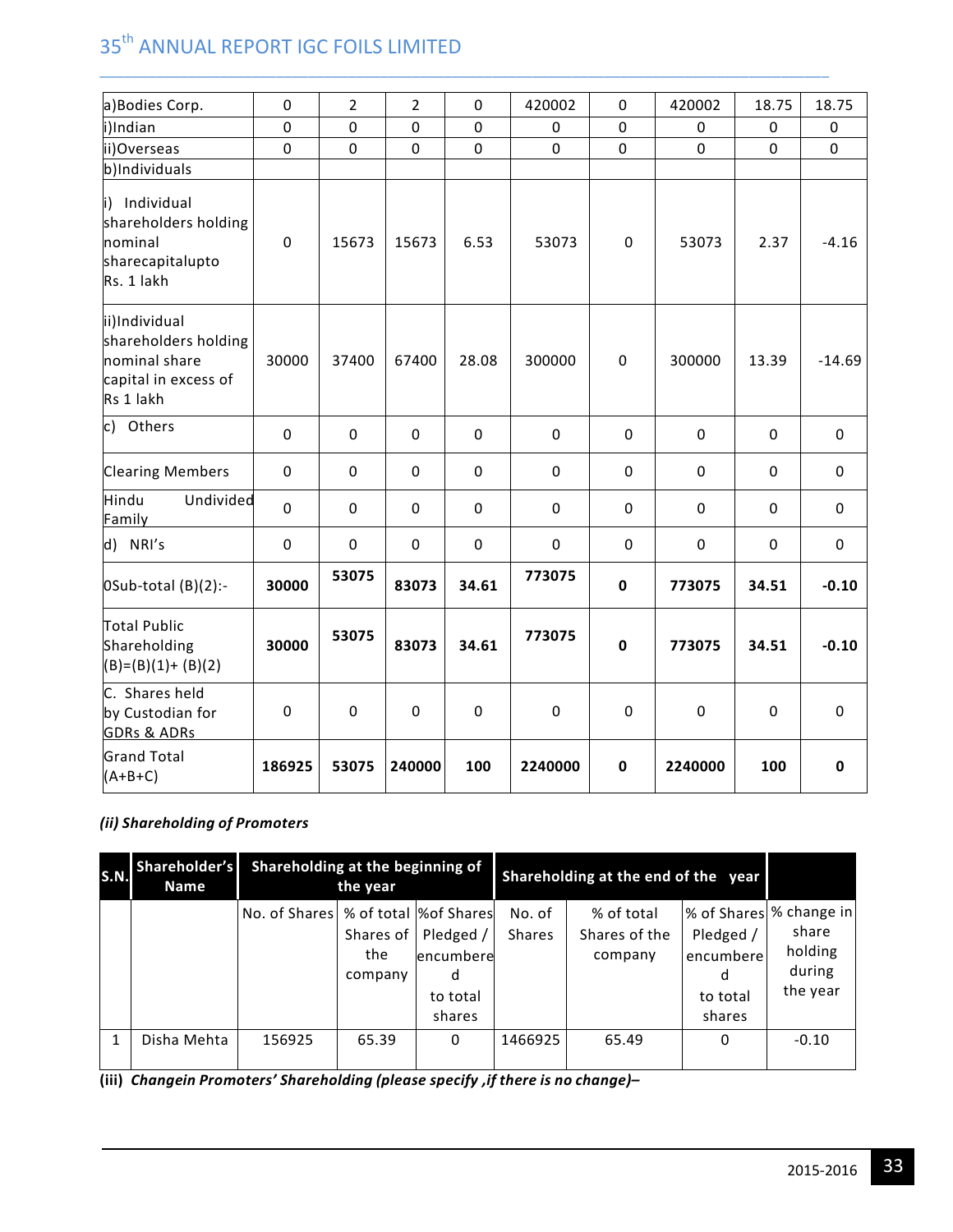## 35<sup>th</sup> ANNUAL REPORT IGC FOILS LIMITED

| S.N. |                                                                                                                                                                                        | Shareholding at the beginning of<br>the year |                                        | <b>Cumulative Shareholding during</b><br>the year |                                     |  |
|------|----------------------------------------------------------------------------------------------------------------------------------------------------------------------------------------|----------------------------------------------|----------------------------------------|---------------------------------------------------|-------------------------------------|--|
|      |                                                                                                                                                                                        | No. of shares                                | % of total<br>shares of the<br>company | No. Of shares                                     | % of total shares<br>of the company |  |
|      | At the beginning of the year                                                                                                                                                           | 156925                                       | 65.39                                  | 156925                                            | 65.39                               |  |
|      | Date wise increase/Decrease in<br>promoters share holding<br>During the year specifying<br>There as on for increase/<br>decrease(e.g. allotment/<br>transfer/bonus/sweat equity etc.): | 1310000<br>(Allotment)                       |                                        | 131000<br>(Allotment)                             |                                     |  |
|      | At the End of the year                                                                                                                                                                 | 1466925                                      | 65.49                                  | 1466925                                           | 65.49                               |  |

 $\_$  ,  $\_$  ,  $\_$  ,  $\_$  ,  $\_$  ,  $\_$  ,  $\_$  ,  $\_$  ,  $\_$  ,  $\_$  ,  $\_$  ,  $\_$  ,  $\_$  ,  $\_$  ,  $\_$  ,  $\_$  ,  $\_$  ,  $\_$  ,  $\_$  ,  $\_$  ,  $\_$  ,  $\_$  ,  $\_$  ,  $\_$  ,  $\_$  ,  $\_$  ,  $\_$  ,  $\_$  ,  $\_$  ,  $\_$  ,  $\_$  ,  $\_$  ,  $\_$  ,  $\_$  ,  $\_$  ,  $\_$  ,  $\_$  ,

*(iv)Shareholding Pattern of top ten Shareholders (other than Directors, Promoters and Holders of GDRs and ADRs):*

| S.<br>N. | For Each of the<br><b>Top 10 Shareholders</b> |                  | Shareholding at the beginning<br>of the year | Shareholding at the End of<br>the year |                                       |  |
|----------|-----------------------------------------------|------------------|----------------------------------------------|----------------------------------------|---------------------------------------|--|
|          |                                               | No. of<br>shares | % of total<br>Shares of the<br>company       | No. of<br>shares                       | % of total<br>share of<br>The company |  |
| 1)       | VINOD MARUTI WAKKCHARE                        |                  |                                              | 25000                                  | 1.12                                  |  |
| 2)       | LALSINGH D RAJPUROHIT                         |                  |                                              | 25000                                  | 1.12                                  |  |
| 3)       | ANIL JAIKISHANDAS MISTRY                      | 18000            | 7.5                                          | 118000                                 | 5.27                                  |  |
| 4)       | <b>KIRTI ANIL MISTRY</b>                      | 12000            | 5                                            | 107000                                 | 4.78                                  |  |
| 5)       | MANGESH CHARANDAS GAIKWAD                     |                  |                                              | 25000                                  | 1.12                                  |  |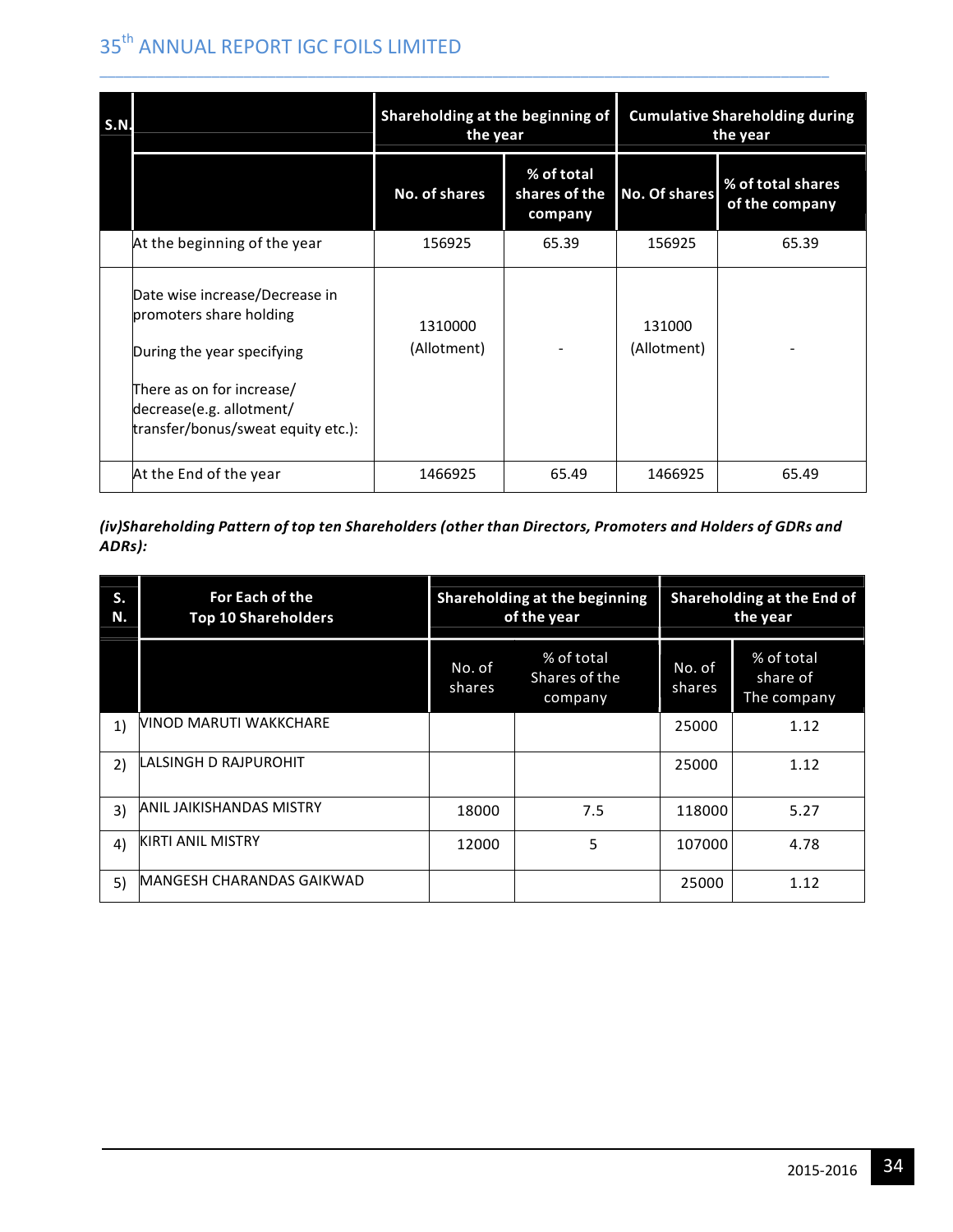*(v) Shareholding of Directors and Key Managerial Personnel:*

| S.N |                                                                                                                                                                            | Shareholding at the<br>beginning of the year |                                     | <b>Cumulative Shareholding</b><br>during the year |                                        |
|-----|----------------------------------------------------------------------------------------------------------------------------------------------------------------------------|----------------------------------------------|-------------------------------------|---------------------------------------------------|----------------------------------------|
|     |                                                                                                                                                                            | No. of<br>shares                             | % of total shares<br>of the company | No. of shares                                     | % of total<br>shares of the<br>company |
|     | Disha Mehta                                                                                                                                                                |                                              |                                     |                                                   |                                        |
|     | At the beginning of the year                                                                                                                                               | 156925                                       | 65.39                               | 156925                                            | 65.39                                  |
|     | Date wise Increase/Decrease in<br>Shareholding during the year<br>specifying the reasons for<br>increase/decrease(e.g.<br>allotment/transfer/bonus/ sweat<br>equity etc.): | 1310000<br>(Allotment)                       |                                     | 131000<br>(Allotment)                             |                                        |
|     | At the End of the year                                                                                                                                                     | 1466925                                      | 65.49                               | 1466925                                           | 65.49                                  |

 $\_$  ,  $\_$  ,  $\_$  ,  $\_$  ,  $\_$  ,  $\_$  ,  $\_$  ,  $\_$  ,  $\_$  ,  $\_$  ,  $\_$  ,  $\_$  ,  $\_$  ,  $\_$  ,  $\_$  ,  $\_$  ,  $\_$  ,  $\_$  ,  $\_$  ,  $\_$  ,  $\_$  ,  $\_$  ,  $\_$  ,  $\_$  ,  $\_$  ,  $\_$  ,  $\_$  ,  $\_$  ,  $\_$  ,  $\_$  ,  $\_$  ,  $\_$  ,  $\_$  ,  $\_$  ,  $\_$  ,  $\_$  ,  $\_$  ,

#### **V.INDEBTEDNESS**

**Indebtedness of the Company including interest outstanding /accrued but not due for payment**

|                                                     | <b>Secured Loans</b><br>excluding<br>deposits | <b>Unsecured</b><br>Loans | <b>Deposits</b> | <b>Total</b><br><b>Indebtedness</b> |
|-----------------------------------------------------|-----------------------------------------------|---------------------------|-----------------|-------------------------------------|
| Indebtednessatthebeginning<br>ofthefinancialyear    | <b>NIL</b>                                    | <b>NIL</b>                | <b>NIL</b>      | <b>NIL</b>                          |
| i)Principal Amount                                  |                                               |                           |                 |                                     |
| ii)Interest due but not paid                        |                                               |                           |                 |                                     |
| iii)Interest accrued but not due                    |                                               |                           |                 |                                     |
| Total(i+ii+iii)                                     | <b>NIL</b>                                    | <b>NIL</b>                | <b>NIL</b>      | <b>NIL</b>                          |
| Change in Indebtedness<br>During the financial year | <b>NIL</b>                                    | <b>NIL</b>                | <b>NIL</b>      | <b>NIL</b>                          |
| Addition                                            |                                               |                           |                 |                                     |
| Reduction                                           |                                               |                           |                 |                                     |
| <b>Net Change Indebtedness</b>                      | <b>NIL</b>                                    | <b>NIL</b>                | <b>NIL</b>      | <b>NIL</b>                          |
| At the end of the financial year                    | <b>NIL</b>                                    | <b>NIL</b>                | <b>NIL</b>      | <b>NIL</b>                          |
| i)Principal Amount                                  |                                               |                           |                 |                                     |
| ii)Interest due but not paid                        |                                               |                           |                 |                                     |
| iii)Interest accrued but not due                    |                                               |                           |                 |                                     |
| Total(i+ii+iii)                                     | <b>NIL</b>                                    | <b>NIL</b>                | <b>NIL</b>      | <b>NIL</b>                          |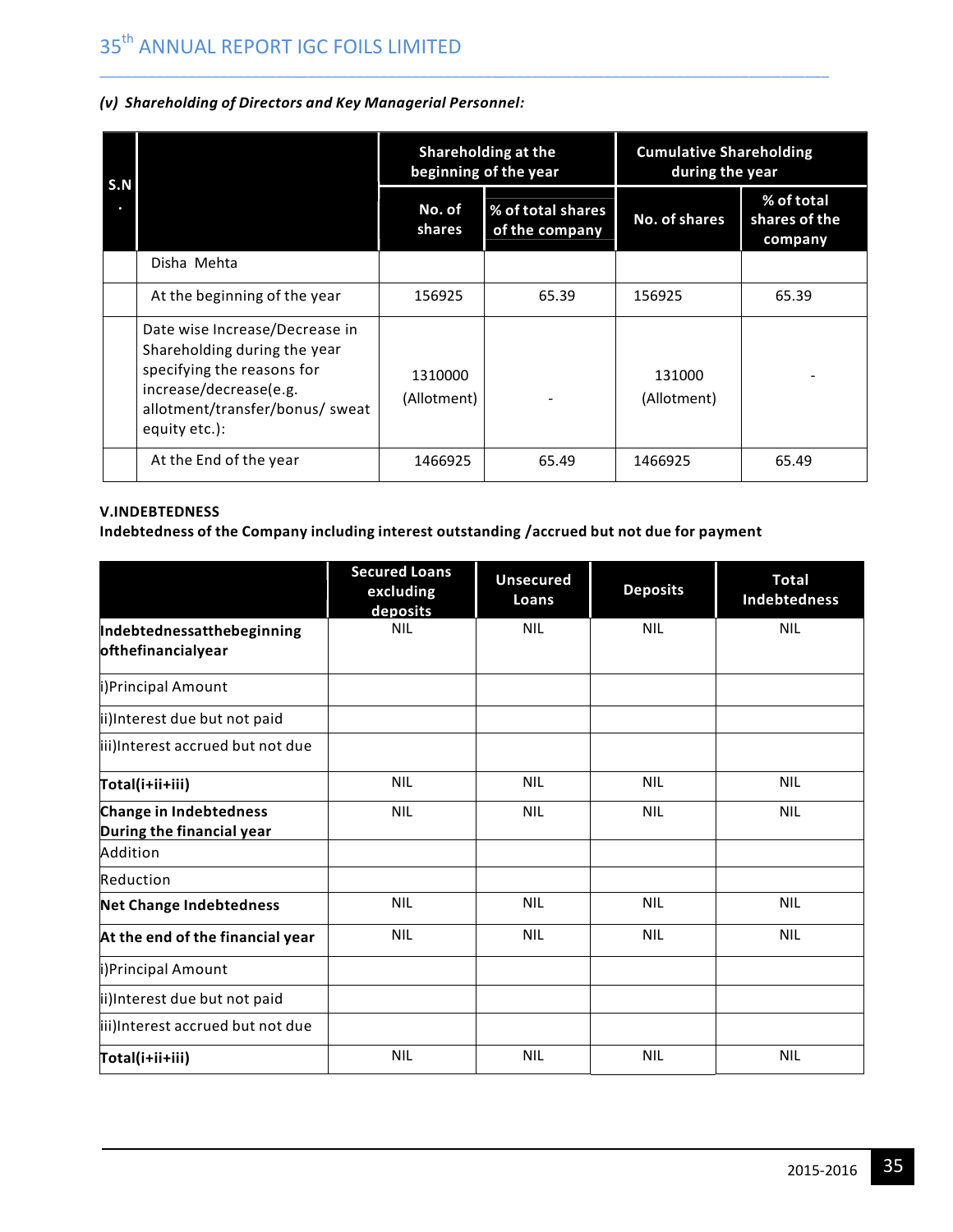### **VI. REMUNERATION OF DIRECTORS AND KEY MANAGERIAL PERSONNEL**

*A. Remuneration to Managing Director, Whole‐time Directors and/or Manager:*

| S. N.          | <b>Particulars of Remuneration</b>                                                  | Name of MD/WTD/Manager                           | <b>Total Amount</b> |  |
|----------------|-------------------------------------------------------------------------------------|--------------------------------------------------|---------------------|--|
|                |                                                                                     | Name of the Managing Director<br>Mr. Disha Mehta |                     |  |
| 1              | Gross salary                                                                        |                                                  |                     |  |
|                | (a)Salary as per provisions<br>contained in section17(1)of<br>theIncome-taxAct,1961 |                                                  |                     |  |
|                | (b)Value of perquisites $u/s17(2)$<br>Income-taxAct,1961                            |                                                  |                     |  |
|                | (c)Profits in lieu of salary under<br>section 17(3) Income-tax Act, 1961            |                                                  |                     |  |
| $\overline{2}$ | <b>Stock Option</b>                                                                 |                                                  |                     |  |
| З              | <b>Sweat Equity</b>                                                                 |                                                  |                     |  |
| 4              | Commission<br>-as%of profit<br>-others, specify                                     |                                                  |                     |  |
| 5              | Others please specify                                                               |                                                  |                     |  |
|                | Total(A)                                                                            |                                                  |                     |  |
|                | Ceiling as per the Act                                                              | 5% of the net profit of the Company              |                     |  |

 $\_$  ,  $\_$  ,  $\_$  ,  $\_$  ,  $\_$  ,  $\_$  ,  $\_$  ,  $\_$  ,  $\_$  ,  $\_$  ,  $\_$  ,  $\_$  ,  $\_$  ,  $\_$  ,  $\_$  ,  $\_$  ,  $\_$  ,  $\_$  ,  $\_$  ,  $\_$  ,  $\_$  ,  $\_$  ,  $\_$  ,  $\_$  ,  $\_$  ,  $\_$  ,  $\_$  ,  $\_$  ,  $\_$  ,  $\_$  ,  $\_$  ,  $\_$  ,  $\_$  ,  $\_$  ,  $\_$  ,  $\_$  ,  $\_$  ,

#### **B. Remuneration to other directors:(Amount in Rs.)**

| S. N. | <b>Particulars of Remuneration</b>                                   | <b>Name of Directors</b> |  | <b>Total</b><br>Amount |
|-------|----------------------------------------------------------------------|--------------------------|--|------------------------|
|       |                                                                      |                          |  |                        |
|       | Independent Directors Fee for attending board/<br>committee meetings |                          |  |                        |
|       | Commission                                                           | ۰                        |  |                        |
|       | Others, please specify                                               | ۳                        |  |                        |
|       | Total(1)                                                             |                          |  |                        |
| I2    | <b>Other Non-Executive Directors</b>                                 |                          |  |                        |
|       | Fee for attending board/committee meetings                           |                          |  |                        |
|       | Commission                                                           |                          |  |                        |
|       | Others, please specify                                               |                          |  |                        |
|       | Total(2)                                                             |                          |  |                        |
|       | $Total(B)=(1+2)$                                                     |                          |  |                        |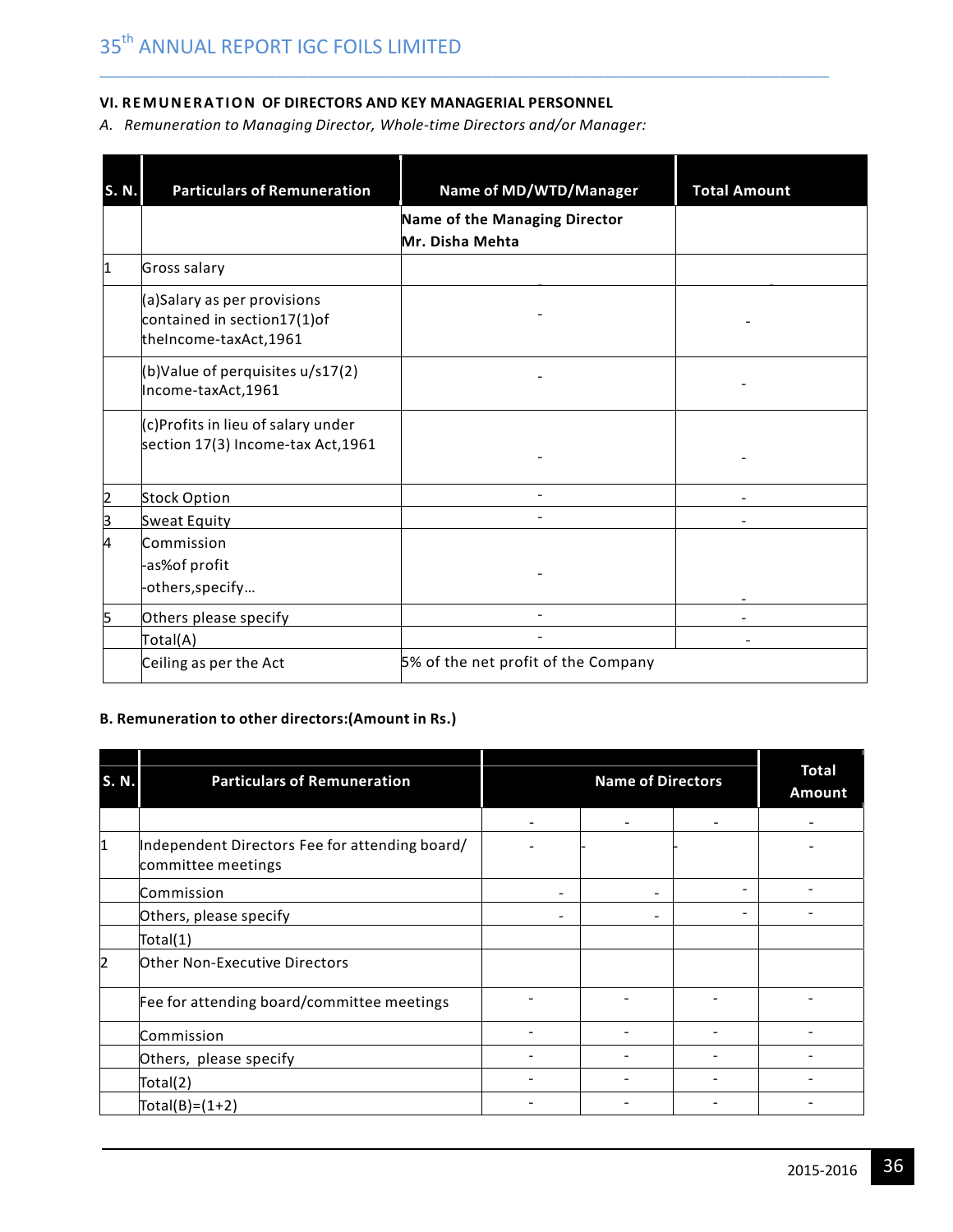## 35<sup>th</sup> ANNUAL REPORT IGC FOILS LIMITED

| <b>Total Managerial</b><br>Remuneration |  |     |  |
|-----------------------------------------|--|-----|--|
| Over all Ceiling as per the Act         |  | N.A |  |

 $\_$  ,  $\_$  ,  $\_$  ,  $\_$  ,  $\_$  ,  $\_$  ,  $\_$  ,  $\_$  ,  $\_$  ,  $\_$  ,  $\_$  ,  $\_$  ,  $\_$  ,  $\_$  ,  $\_$  ,  $\_$  ,  $\_$  ,  $\_$  ,  $\_$  ,  $\_$  ,  $\_$  ,  $\_$  ,  $\_$  ,  $\_$  ,  $\_$  ,  $\_$  ,  $\_$  ,  $\_$  ,  $\_$  ,  $\_$  ,  $\_$  ,  $\_$  ,  $\_$  ,  $\_$  ,  $\_$  ,  $\_$  ,  $\_$  ,

### *C. REMUNERATION TO KEY MANAGERIAL PERSONNEL OTHER THAN MD/MANAGER/WTD*

| <b>S.N.</b> | <b>Particulars of Remuneration</b>                                                      | <b>Key Managerial Personnel</b> | <b>Total Amount</b> |
|-------------|-----------------------------------------------------------------------------------------|---------------------------------|---------------------|
|             |                                                                                         | Rajni Dokania                   |                     |
| 1           | Gross salary                                                                            | 10000 p.m                       | 10000 p.m           |
|             | (a)Salary as per provisions contained<br>ins ection17(1) of the Income-tax<br>Act, 1961 |                                 |                     |
|             | (b)Value of per requisite su/s<br>$17(2)$ Income-tax Act, 1961                          |                                 |                     |
|             | (c)Profits in lieu of salary under section<br>17(3) Income-tax Act, 1961                |                                 |                     |
| 2           | <b>Stock Option</b>                                                                     |                                 |                     |
| 3           | <b>Sweat Equity</b>                                                                     |                                 |                     |
| 4           | Commission<br>-as% of profit<br>-others, specify                                        |                                 |                     |
| 5           | Others, please specify                                                                  |                                 |                     |
|             | Total(C)                                                                                | 10000p.m                        | 10000p.m            |

#### **VII. PENALTIES/PUNISHMENT/COMPOUNDINGOFOFFENCES:**

| <b>Type</b> | <b>Section of</b><br>the<br><b>Companies</b><br>Act | <b>Brief</b><br><b>Description</b> | <b>Details of</b><br>Penalty/punishment/C<br>ompounding fees<br>imposed | <b>Authority</b><br>[RD/NCLT/COURT | Appealmade,<br>if any (give<br>Details) |
|-------------|-----------------------------------------------------|------------------------------------|-------------------------------------------------------------------------|------------------------------------|-----------------------------------------|
|             |                                                     |                                    | A. COMPANY                                                              |                                    |                                         |
| Penalty     |                                                     |                                    |                                                                         |                                    |                                         |
| Punishment  |                                                     |                                    |                                                                         |                                    |                                         |
| Compounding |                                                     |                                    |                                                                         |                                    |                                         |
|             |                                                     |                                    | <b>B. DIRECTORS</b>                                                     |                                    |                                         |
| Penalty     |                                                     |                                    |                                                                         |                                    |                                         |
| Punishment  |                                                     |                                    |                                                                         |                                    |                                         |
| Compounding |                                                     |                                    |                                                                         |                                    |                                         |
|             |                                                     | C.                                 | OTHER OFFICERS IN DEFAULT                                               |                                    |                                         |
| Penalty     |                                                     |                                    |                                                                         |                                    |                                         |
| Punishment  |                                                     |                                    |                                                                         |                                    |                                         |
| Compounding |                                                     |                                    | ۰                                                                       |                                    |                                         |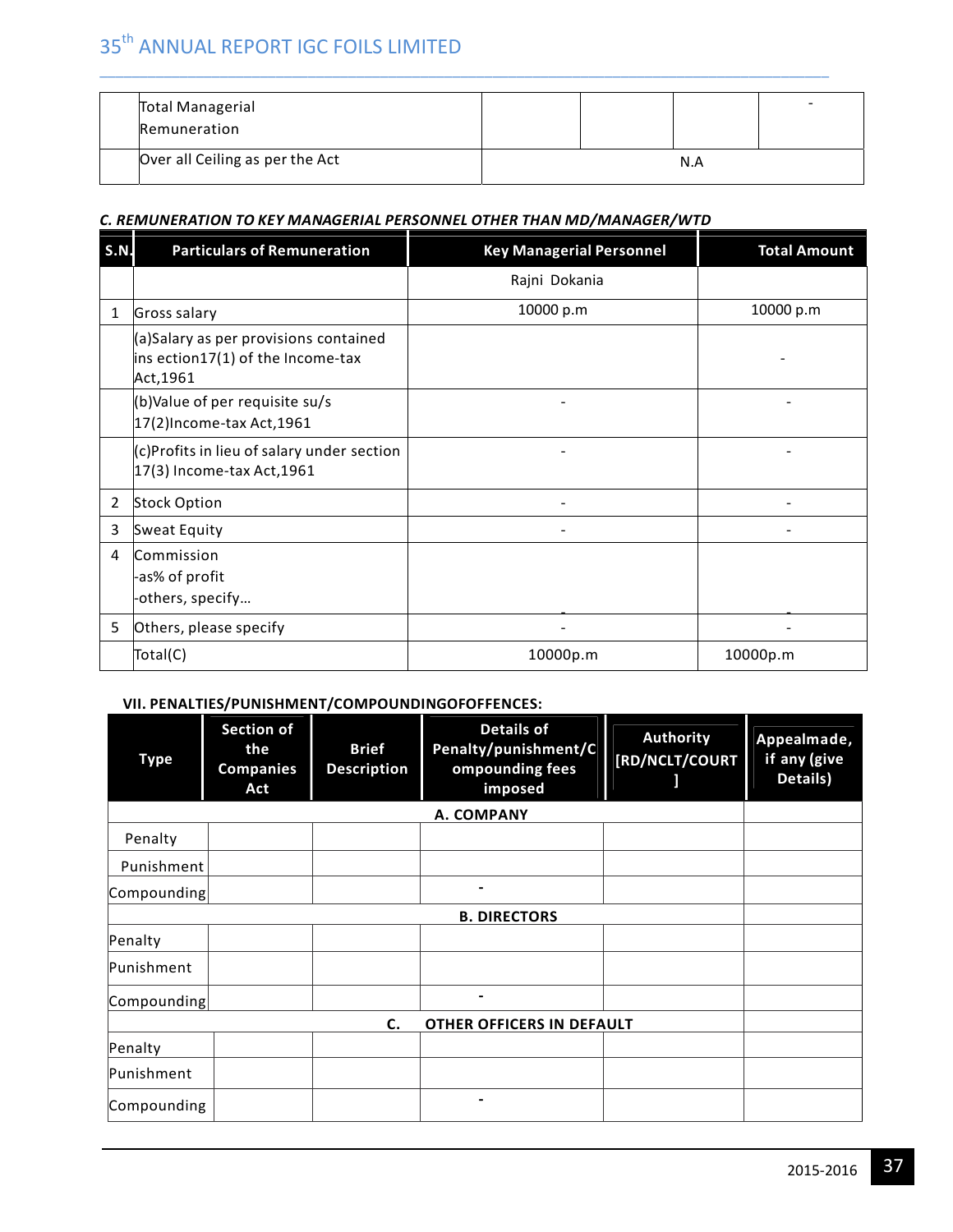### **REPORT ON CORPORATE GOVERNANCE**

 $\_$  ,  $\_$  ,  $\_$  ,  $\_$  ,  $\_$  ,  $\_$  ,  $\_$  ,  $\_$  ,  $\_$  ,  $\_$  ,  $\_$  ,  $\_$  ,  $\_$  ,  $\_$  ,  $\_$  ,  $\_$  ,  $\_$  ,  $\_$  ,  $\_$  ,  $\_$  ,  $\_$  ,  $\_$  ,  $\_$  ,  $\_$  ,  $\_$  ,  $\_$  ,  $\_$  ,  $\_$  ,  $\_$  ,  $\_$  ,  $\_$  ,  $\_$  ,  $\_$  ,  $\_$  ,  $\_$  ,  $\_$  ,  $\_$  ,

#### (In accordance with Clause‐49 of the Listing Agreement with the Stock Exchanges)

#### **1. COMPANY'S PHILOSOPHY**

The Company firmly believes that good corporate governance practices ensure efficient conduct of the affairs of the Company while upholding the core values of transparency, integrity, honesty and accountability and help the Company in its goal to maximize value for all its stakeholders. It is a system by which business corporations are directed and controlled.

IGC Foils Limited is committed to the adoption of and adherence to the Corporate Governance practices at all times and continuously benchmarks itself against each such practice in the industry. IGC believes that sound Corporate Governance is critical for enhancing and retaining investor trust and the Company always seeks to ensure that its performance goals are met with integrity. The Company works with the mission to attain eminence through quality leadership and vision to raise bar in line, create customer value and enhance shareholder value. IGC Foils Limited complies with the Corporate Governance Code enshrined in Clause 49 of the Listing Agreement.

During the year under review, the Company significantly ramped up its sustainability reporting by covering all the parameters as per Indian standards. The Company has a stated policy on sustainability which clearly articulates its approach towards sustainable development through a well laid process for identification of stakeholders and a formal program for interaction with them to take their feedback and take action to mitigate the risks indicated through such interactions. This will not only ensure long term sustainability of the Company but would also help in enhancing shareholder value.

The Company believes in transparency in reporting. It recognizes the importance of sustained and constructive communication with all stakeholders including investors, lenders, vendors, customers and the community surrounding its operating facilities as a key element in the overall Corporate Governance framework. IGC Foils Ltd, through multiple forms of corporate and financial communication such as Annual Reports, Results, Announcements, implements continuous, efficient and relevant communication to all its stake holders, and business associates.

Your company's philosophy on Corporate Governance is based on following principles:

- i) Preserving core values and ethical business conduct.
- ii) Commitment to maximizing shareholder value on a sustained basis.
- iii) To enhance the efficacy of the Board and inculcate a culture of transparency, accountability and integrity across the company.
- iv) Perceiving and mitigating the various risks that impact the company.
- v) Make timely and transparent disclosures.
- vi) Legal and statutory compliances in its true spirit.

Your company's contributory factor is self regulatory system of prompt reporting, monitoring, certification and voluntary code of practice and standards which improves management effectiveness, supervision and accountability to stakeholders.

A report on the matters mentioned in the said clause and the practices / procedures followed by your Company for the year ended March 31, 2016 is detailed below:

#### **2. BOARD OF DIRECTORS**

#### **a) PECUNIARY RELATIONSHIP**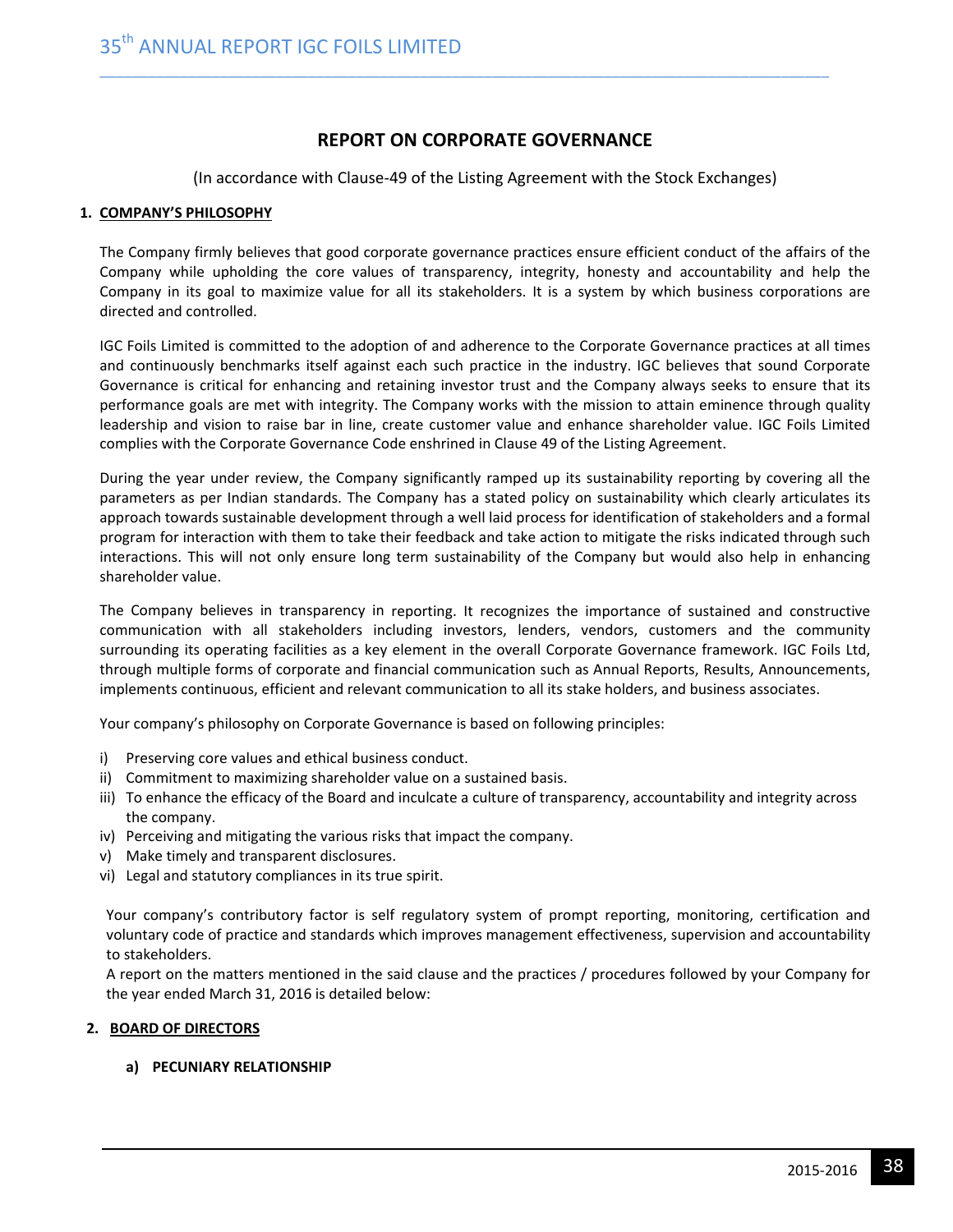Non executive Directors/Independent Directors are committed to high level of Corporate Governance and as such they do not have any material pecuniary relationship with the company except as stated in the Corporate Governance Report.

 $\_$  ,  $\_$  ,  $\_$  ,  $\_$  ,  $\_$  ,  $\_$  ,  $\_$  ,  $\_$  ,  $\_$  ,  $\_$  ,  $\_$  ,  $\_$  ,  $\_$  ,  $\_$  ,  $\_$  ,  $\_$  ,  $\_$  ,  $\_$  ,  $\_$  ,  $\_$  ,  $\_$  ,  $\_$  ,  $\_$  ,  $\_$  ,  $\_$  ,  $\_$  ,  $\_$  ,  $\_$  ,  $\_$  ,  $\_$  ,  $\_$  ,  $\_$  ,  $\_$  ,  $\_$  ,  $\_$  ,  $\_$  ,  $\_$  ,

#### **b) COMPOSITION:**

The Board of Directors of the company consists of an optimum combination of Executive and Non Executive Directors, from eminent fields. The composition of the Board is in conformity with the Clause 49 of the Listing Agreement, which stipulates that not less than fifty percent of the Board of Directors should comprise of Non‐ Executive Directors and where the Chairman of the Board is an Executive Director, at least half of the Board should comprise of Independent Directors.

The Board comprises of five Directors out of which one Managing Director, three Independent Directors during the year under review. However one additional director is to be appointed as Independent Director pursuant to this meeting.

| <b>CATEGORY</b>                                 |     | <b>NO OF DIRECTORS</b> | <b>% OF TOTAL NO OF DIRECTORS</b> |
|-------------------------------------------------|-----|------------------------|-----------------------------------|
| <b>Executive Directors</b>                      |     |                        | I2C                               |
| Non Executive Directors & Independent Directors | -14 |                        | 18C                               |

#### **c) BOARD MEETINGS HELD DURING THE YEAR:**

Pursuant to clause 49(I)(c) it is to inform that the Board of Directors met Nine times during the vear on  $12^{th}$  Mav. 2015, 30<sup>th</sup> May, 2015, 12<sup>th</sup> June, 2015, 06<sup>th</sup> July, 2015, 07<sup>th</sup> August 2015, 24<sup>th</sup> August, 2015, 02<sup>nd</sup> November 2015,  $31<sup>st</sup>$  January, 2016, and  $13<sup>th</sup>$  February, 2016respectively. The maximum gap between two meetings was less than four months.

#### **d) DIRECTORS ATTENDANCE AND DIRECTORSHIP HELD:**

- Pursuant to clause-49(I)(c)(ii) it is to inform that none of the Directors of your company are Directors on the Board of more than fifteen Companies or ten Board level Committees or Chairman in more than five Committees, across all companies in which they are Directors.
- The composition of the Board of Directors and attendance of Directors at the Board meeting, Annual General Meeting and also number of other directorships/committee memberships including Chairmanships in Indian Public Limited Companies are as follows:

| Sr.<br>No.     | Name                         | <b>DIN</b><br>NO. | Category  | <b>Board</b><br><b>Meeting</b> | Last<br><b>AGM</b> | <b>Other</b><br><b>Directorship</b> | No. of Outside<br><b>Committee</b><br>position (s) held |
|----------------|------------------------------|-------------------|-----------|--------------------------------|--------------------|-------------------------------------|---------------------------------------------------------|
| 1              | Bavesh Vora                  | 02365683          | Ind. Dir* | 9/9                            | Yes                | 4                                   | $-$                                                     |
| $\overline{2}$ | Mahendar<br>Khirodwala       | 01584440          | Ind. Dir  | 9/9                            | Yes                | 5                                   | --                                                      |
| 3              | Disha Mehta                  | 02982773          | MD & CFO  | 9/9                            | Yes                | $\overline{2}$                      | --                                                      |
| 4              | Kailash Bishan Puri<br>$***$ | 07037492          | Ind. Dir  | 6/9                            | Yes                | Nil                                 | --                                                      |
| 5 <sup>5</sup> | Sandip Kedar                 | 07044322          |           | N.A                            |                    | Nil                                 | --                                                      |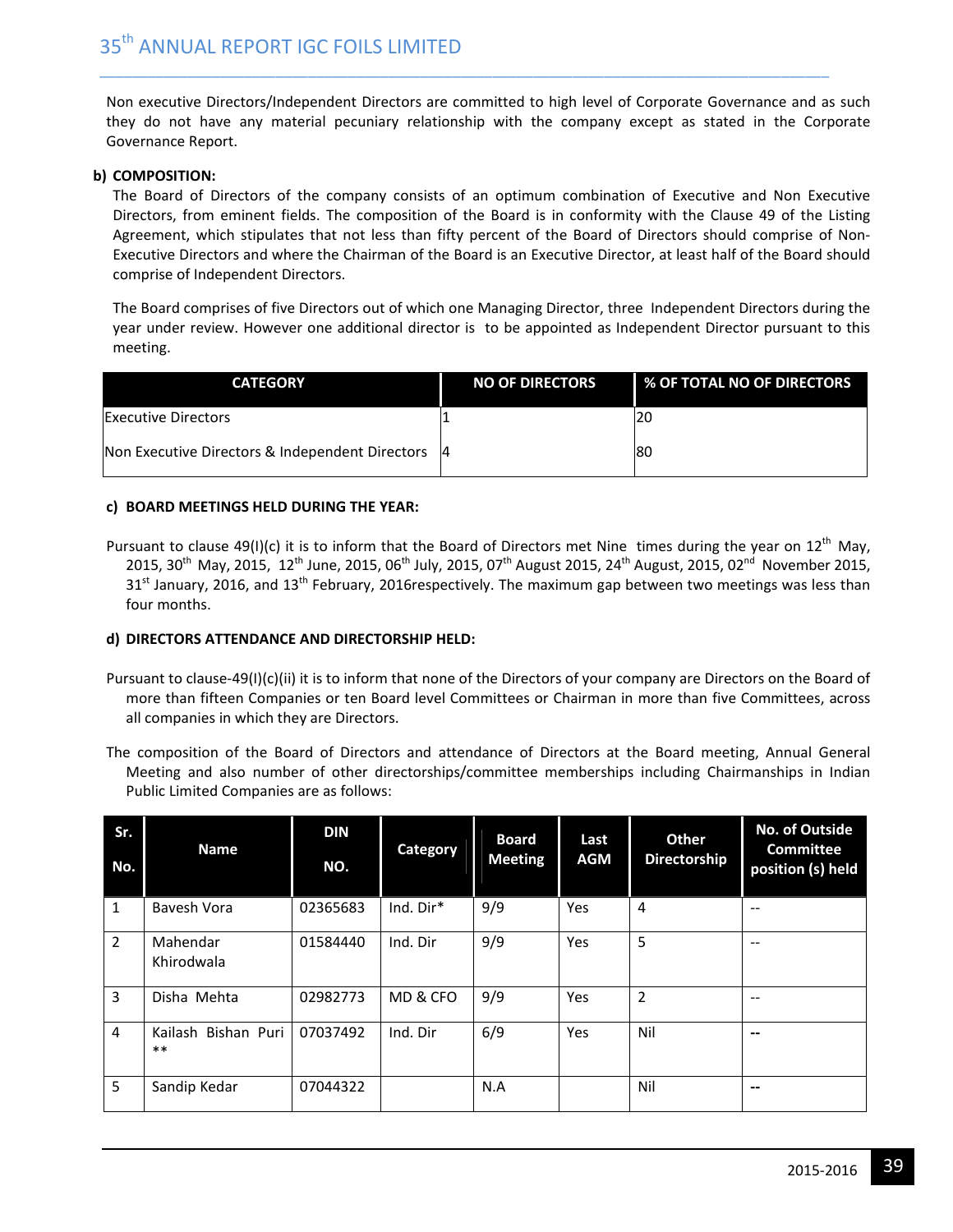#### \* Ind. Dir – Independent Director.

*\*\*Mr. Kailash Bishan puri has been appointed as Additional Director w.e.f 12th June, 2015.*

 $\_$  ,  $\_$  ,  $\_$  ,  $\_$  ,  $\_$  ,  $\_$  ,  $\_$  ,  $\_$  ,  $\_$  ,  $\_$  ,  $\_$  ,  $\_$  ,  $\_$  ,  $\_$  ,  $\_$  ,  $\_$  ,  $\_$  ,  $\_$  ,  $\_$  ,  $\_$  ,  $\_$  ,  $\_$  ,  $\_$  ,  $\_$  ,  $\_$  ,  $\_$  ,  $\_$  ,  $\_$  ,  $\_$  ,  $\_$  ,  $\_$  ,  $\_$  ,  $\_$  ,  $\_$  ,  $\_$  ,  $\_$  ,  $\_$  ,

#### **e) Separate Meeting of Independent Directors**

As stipulated by the Code of Independent Directors under the Companies Act, 2013 and the Listing Agreement, a separate meeting of the Independent Directors of the Company was held on March 21, 2016 to review the performance of Non-independent Directors (including the Chairman) and the Board as whole. The Independent Directors also reviewed the quality, content and timeliness of the flow of information between the Management and the Board and its Committees which is necessary to effectively and reasonably perform and discharge their duties.;

#### **f) Familiarization Programme for the Independent Directors**

The Independent Directors are familiarized, inter alia, with the Company, their duties, roles and responsibilities, the nature of the industry, the business model of the Company. The details of the same can be viewed at your companies we site.

#### **g) Evaluation of the Board's Performance**

Pursuant to the provisions of the Companies Act, 2013 and Revised 49 of the Listing Agreement, the Board has carried out an annual performance evaluation of its own performance, the directors individually as well as the evaluation of the working of its Audit, Nomination & Remuneration.

The result of the evaluation done by Independent Directors was reported to the Chairman of the Board. It was reported that the performance evaluation of the Board & Committee's was satisfactory. The Chairman of the Board provided feedback to the Directors on an individual basis, as appropriate. The Directors expressed their satisfaction with the evaluation process.

#### **h) Prevention of Insider Trading Code**

The Company has adopted a Code of Conduct for Prevention of Insider Trading with a view to regulate trading in securities by the Directors and designated employees of the Company. The Code requires pre-clearance for dealing in the Company's shares and prohibits the purchase or sale of Company shares by the Directors and the designated employees while in possession of unpublished price sensitive information in relation to the Company and during the period when the Trading Window is closed. The Board is responsible for implementation of the Code.

All Board of Directors and the designated employees have confirmed compliance with the Code.

#### **i) BOARD AGENDA AND MINUTES:**

Agenda papers are generally circulated to the Board members well in advance before the Meeting of the Board of Directors. All material information is incorporated in the agenda papers for facilitating focused discussions at the Meeting.

Matters of urgent nature, if any are approved by the Board by passing resolutions through circulation.

#### **j) INFORMATION TO THE BOARD:**

The Board has complete access to all information with the company. Inter alia the following information is regularly provided to the Board as part of the agenda papers.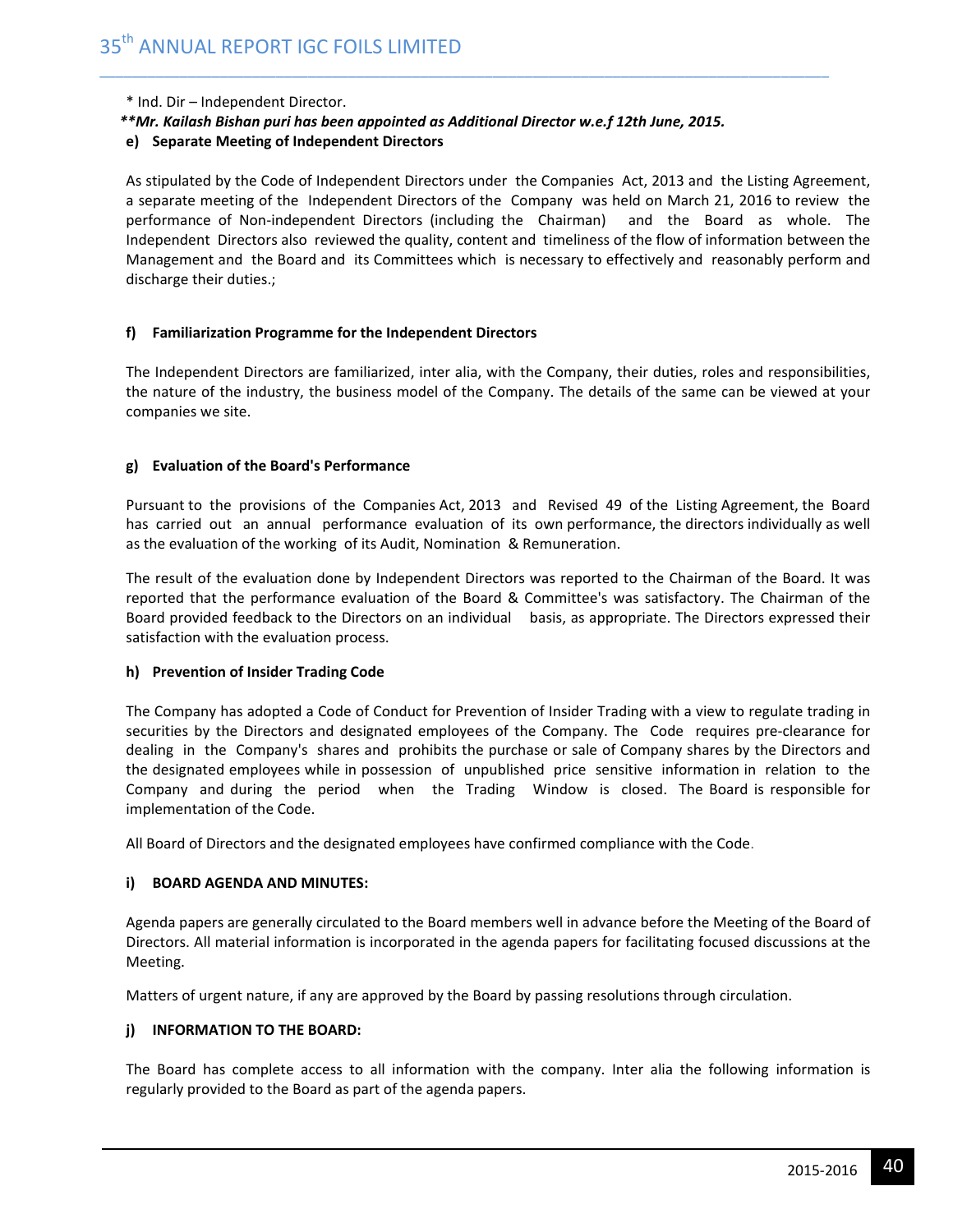- Monthly operations Report and Quarterly results of the company.
- Annual operating plans, budgets, capital budgets, updates and all variances.
- Materially important showcause notices, demand, prosecutions or other legal notices if any.

 $\_$  ,  $\_$  ,  $\_$  ,  $\_$  ,  $\_$  ,  $\_$  ,  $\_$  ,  $\_$  ,  $\_$  ,  $\_$  ,  $\_$  ,  $\_$  ,  $\_$  ,  $\_$  ,  $\_$  ,  $\_$  ,  $\_$  ,  $\_$  ,  $\_$  ,  $\_$  ,  $\_$  ,  $\_$  ,  $\_$  ,  $\_$  ,  $\_$  ,  $\_$  ,  $\_$  ,  $\_$  ,  $\_$  ,  $\_$  ,  $\_$  ,  $\_$  ,  $\_$  ,  $\_$  ,  $\_$  ,  $\_$  ,  $\_$  ,

- Materially relevant default in financial obligations to and by the company.
- Compliance of any regulatory, statutory nature or listing requirements.
- Minutes of the Meeting of the Board of directors and Committees of the Board of Directors.
- Details of Related Party Transactions if any.
- Quarterly Compliance Report on Clause 49 and other non‐compliance.

#### **k) REVIEW OF LEGAL COMPLIANCE REPORTS:**

The Board periodically reviews during the year the Compliance Reports in respect of the various statutory enactment's applicable to the company.

The Company does not have any stock option scheme for the managerial personnel.

#### **l) RESPONSIBILITY OF THE DIRECTORS:**

#### **Responsibilities of the Board:**

The primary role of the Board is that of trusteeship to protect and enhance shareholders value. As trustee, the Board ensures that the company has clear goals and policies for achievement. The Board oversees the company's strategic direction, reviews corporate performance, authorizes and monitors strategic decision, ensures regulatory compliance and safeguards interests of the stakeholders.

#### **Responsibilities of the Chairman and Managing Director:**

The Board of Directors at their meeting delegated the powers to M/s Disha Mehta, CFO& Managing Director to enable her carry out the day to day operations of the company. The power encompasses all areas such as personnel, legal, general and miscellaneous powers.

#### **m) SHARES HELD BY EXECUTIVE AND NON –EXECUTIVE DIRECTORS:**

The table below shows the shares held by Executive Directors of the company as on March 31, 2016.

| <b>Name of the Director</b> | <b>Shares Held</b> |
|-----------------------------|--------------------|
| Disha Mehta                 | 14,66,925          |

None of the Non Executive Directors were holding any shares in the company.

#### **n) PLEDGE OF SHARES**

No shares were pledged in the financial year 2015– 2016.

#### **o) CODE OF CONDUCT AND ETHICS: (UNDER SECTION 149)**

Pursuant to clause‐49(I)(D), your Company adopted the Code of Conduct and Ethics for Directors. The Code has been circulated to all the members of the Board.

The Board of Directors has affirmed their compliance with the Code and a declaration along with certificate of compliance appears in the annexure to the Corporate Governance.

#### **p) TRAINING FOR THE BOARD**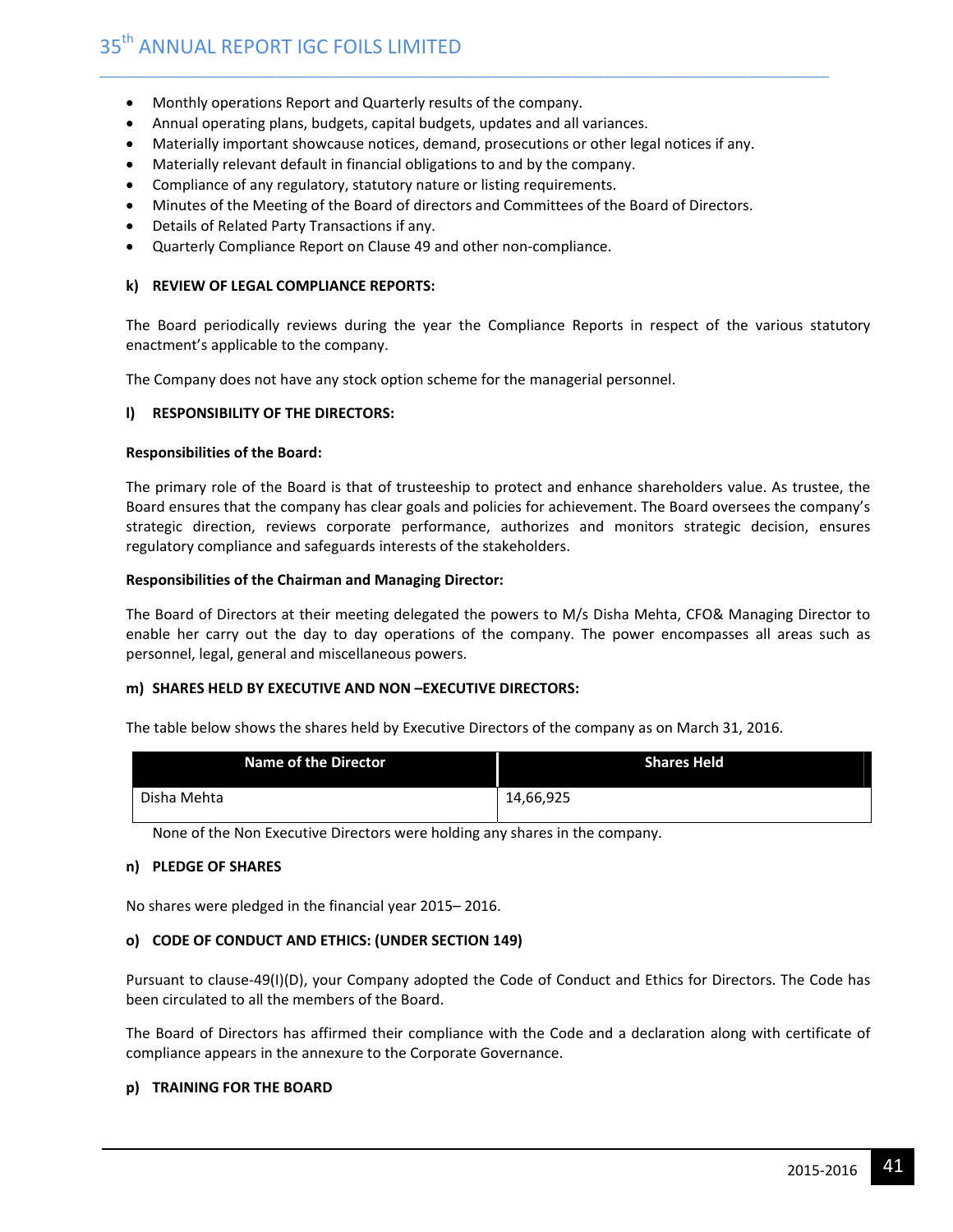As part of ongoing knowledge sharing and updating, the Board of Directors are updated with relevant statutory amendments and landmark judicial pronouncements encompassing important laws such as Company Law, SEBI Law, Income Tax Law etc, at meetings of the Board of Directors.

 $\_$  ,  $\_$  ,  $\_$  ,  $\_$  ,  $\_$  ,  $\_$  ,  $\_$  ,  $\_$  ,  $\_$  ,  $\_$  ,  $\_$  ,  $\_$  ,  $\_$  ,  $\_$  ,  $\_$  ,  $\_$  ,  $\_$  ,  $\_$  ,  $\_$  ,  $\_$  ,  $\_$  ,  $\_$  ,  $\_$  ,  $\_$  ,  $\_$  ,  $\_$  ,  $\_$  ,  $\_$  ,  $\_$  ,  $\_$  ,  $\_$  ,  $\_$  ,  $\_$  ,  $\_$  ,  $\_$  ,  $\_$  ,  $\_$  ,

#### 3. **COMMITTEES TO THE BOARD:**

- The Board of Directors has constituted various Committees with adequate delegation to focus on specific areas and take decisions so as to discharge day to day affairs of the company. Each Committee is guided by its charter, which defines the composition, scope and powers of the committee. All decisions and recommendations of the Committees are placed before the Board of Directors.
- The Committees constituted by the Board as on date are: (a) Audit Committee, (b) Investors Grievance Committee (c) Remuneration Committee. The Committees meet as per the business needs.

#### **A. Audit Committee**

The Audit Committee of Directors consists of well‐qualified and Independent Directors. The activities of the Committee are in conformity as are set out in Clause 49 II (D) of the Listing Agreement with Stock Exchanges read with the Companies Act, 2013. All the members of the committee possess adequate knowledge of finance and accounts. The scope of the activities of the committee, are in conformity as are set out in clause 49 II (D) of the listing agreement with stock exchanges read with section 177 of the Companies Act, 2013.

#### a) **COMPOSITION:**

The Committee comprises of 2 Independent Directors and 1 Executive Director. The Executive Directors are the permanent invitees. The Secretary of the Company also acts as Secretary to the Committee. The External Auditors are also invited to attend the meetings of the Committee. The Committee met 4 times in the financial year 2015 – 2016. The attendance of members at the meetings was as follows:

| <b>Name of the Member</b> | <b>Status</b> | No. of meetings held | No. of meetings attended |
|---------------------------|---------------|----------------------|--------------------------|
| Bhavesh Vora              | Member        |                      |                          |
| Mahendar Khirodwala       | Member        |                      |                          |
| Disha Mehta               | Chairperson   |                      |                          |

The table shows the list of members of Audit Committee and attendance in particular.

#### **b) The Audit Committee is empowered, pursuant to its terms of reference, to:**

- $\triangleright$  Investigate any activity within its terms of reference and to seek any information it requires from any employee.
- $\triangleright$  Obtain legal or other independent professional advice and to ensure the attendance of outsiders with relevant experience and expertise, when considered necessary.

#### **c) Terms of reference:**

To review all matters specified in clause 49 of the Listing Agreement, section 177 of the Companies Act, 2013, such as to,

• Oversee the Company's financial reporting system and process and disclosures of its financial information to ensure that the financial statement is correct, sufficient and credible.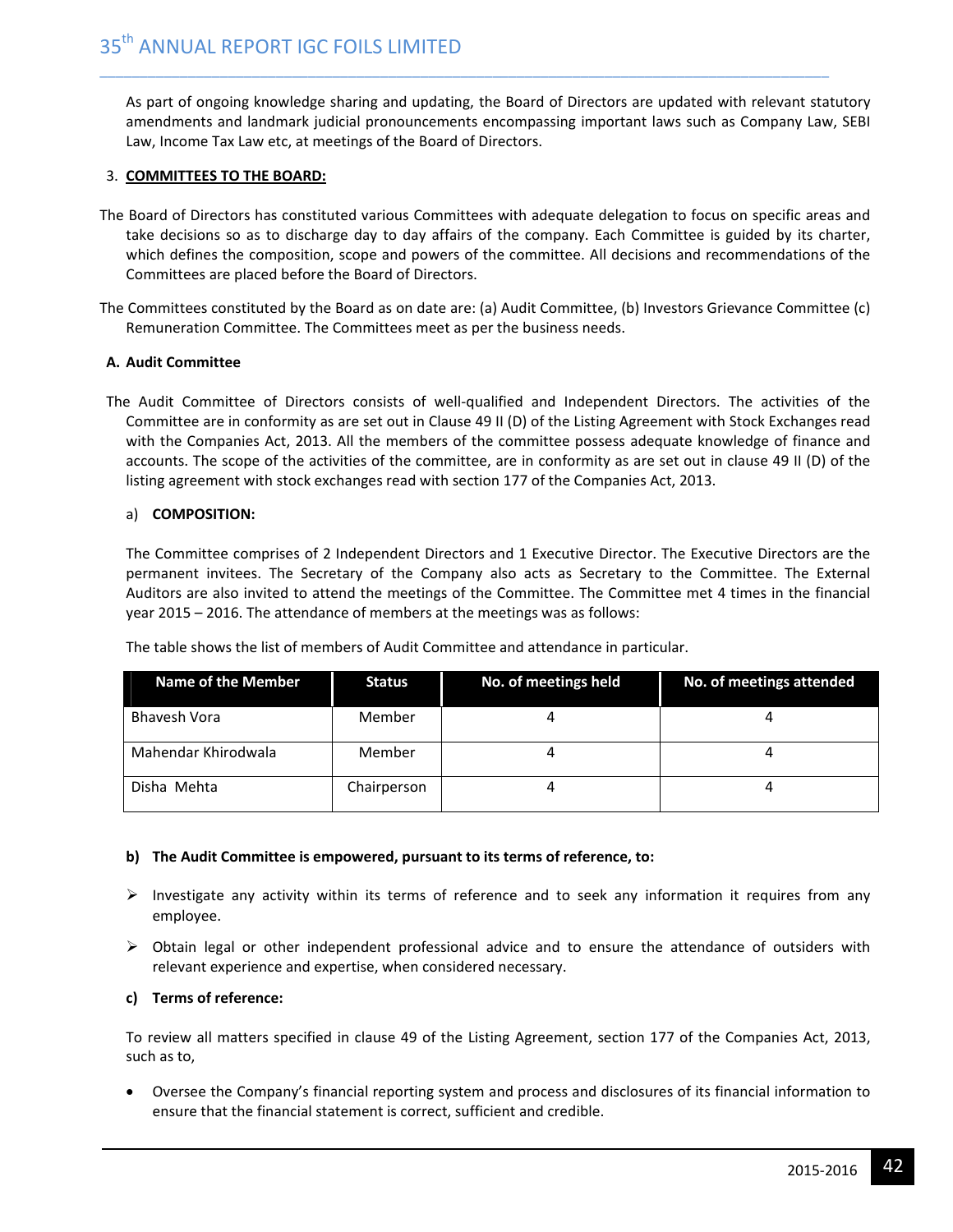• Recommending to the Board, the appointment, re-appointment and if required, the replacement or removal of the statutory auditors and the fixation of Audit Fees.

 $\_$  ,  $\_$  ,  $\_$  ,  $\_$  ,  $\_$  ,  $\_$  ,  $\_$  ,  $\_$  ,  $\_$  ,  $\_$  ,  $\_$  ,  $\_$  ,  $\_$  ,  $\_$  ,  $\_$  ,  $\_$  ,  $\_$  ,  $\_$  ,  $\_$  ,  $\_$  ,  $\_$  ,  $\_$  ,  $\_$  ,  $\_$  ,  $\_$  ,  $\_$  ,  $\_$  ,  $\_$  ,  $\_$  ,  $\_$  ,  $\_$  ,  $\_$  ,  $\_$  ,  $\_$  ,  $\_$  ,  $\_$  ,  $\_$  ,

- Approval of payment to statutory auditors for any other services rendered by them.
- Reviewing with the management the Annual Financial Statements before submission to the Board for approval with particular reference to:
- a) Matter required to be included in the Directors Responsibility statement to be included in the Board's Report in terms of clause 3(c) of section 134 of the Companies Act, 2013.
- b) Changes, if any, in accounting policies and practices and reasons for the same.
- c) Major accounting entries involving estimates based on the exercise of judgement by management.
- d) Significant adjustments made in the financial statements arising out of audit findings.
- e) Compliance with listing and other legal requirements relating to financial statements.
- f) Disclosure of any related party transactions.
- g) Qualifications in the draft Audit Report.
- h) Review regarding the going concern assumption and compliance with the accounting standards.
- Reviewing with the management, the quarterly financial statements before submission to the Board for approval.
- Reviewing with the management performance of the Statutory and internal Auditors and discuss their findings, suggestions, internal control systems, scope of audit, observations of the auditors and other related matters etc.,
- The minutes of the Audit Committee meeting are circulated to the Board of Directors.
- Discussion with statutory auditors before the audit commences, about the nature and scope of audit as well as post‐audit discussion to ascertain any area of concern.
- Carrying out any other function as is mentioned in the terms of reference of the Audit Committee.
- To review the company's financial and risk management policies.
- **d) Report of the Audit Committee of Directors for the year ended on March 31, 2016**

To the shareholders ofIGC Foils Limited.

- During the year under review, the Statutory Auditors audited the company's accounts and the reports placed before the Audit committee for consideration.
- The audits were carried out pursuant to an Audit Calendar and approved by the Audit Committee in the beginning of the year.
- The Audit Committee noted the Audit Report the view of the Audit and the Management.
- The Audit committee's suggestions from time to time were implemented by the company during the course of the year.
- The Audit Committee sought clarifications from the Auditors and the Management of the company, whenever required, in relation to the financial matters of the company as per the scope and powers of the Audit Committee.
- The Audit Committee meetings were interactive.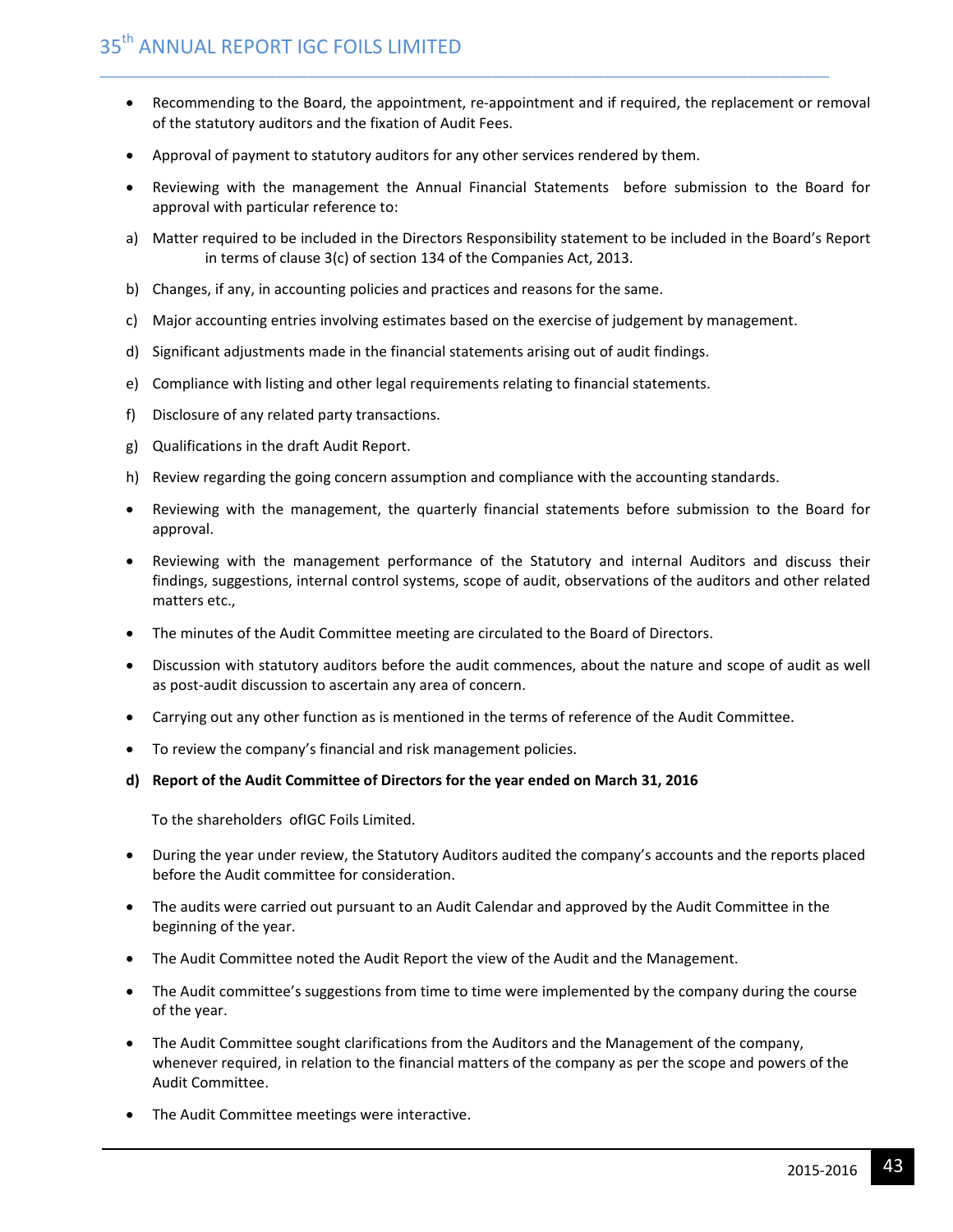• The Committee is recommending to the Board the reappointment of M/s Shah Parmar & Mehta., Chartered Accountants as statutory auditors of the Company, to carry out audit of the accounts of the Company for the financial year 2015‐2016.

#### **B. Stakeholders 'Relationship Committee**

The Stakeholders 'Relationship Committee of Directors met four times during the financial year 2015 ‐ 2016.

 $\_$  ,  $\_$  ,  $\_$  ,  $\_$  ,  $\_$  ,  $\_$  ,  $\_$  ,  $\_$  ,  $\_$  ,  $\_$  ,  $\_$  ,  $\_$  ,  $\_$  ,  $\_$  ,  $\_$  ,  $\_$  ,  $\_$  ,  $\_$  ,  $\_$  ,  $\_$  ,  $\_$  ,  $\_$  ,  $\_$  ,  $\_$  ,  $\_$  ,  $\_$  ,  $\_$  ,  $\_$  ,  $\_$  ,  $\_$  ,  $\_$  ,  $\_$  ,  $\_$  ,  $\_$  ,  $\_$  ,  $\_$  ,  $\_$  ,

#### **a) Composition**

The Committee comprises of 1 Independent Directors viz. Mr. Bhavesh Vora and 1 Executive Director viz. Mrs. Disha Mehta whereas Mrs. Disha Mehta is the Chairperson of the Committee.

The Committee is responsible to consider and resolve the grievances of the security holders of the company and carry out such other tasks, as the board may assign to it from time to time. The Committee ensures compliance under section 178 of Companies Act, 2013 and other applicable provisions.

#### **b) Terms of reference:**

- a) The committee, inter alia looks into shareholder/Stakeholders' grievances relating to transfer/transmission of shares
- b) issue of duplicate certificates
- c) non‐receipt of balance sheet and
- d) all such complaints directly concerning the shareholders/Stakeholders' as stakeholders of the company.
- e) And such other matters that may be considered necessary in relation to shareholders of the company.
- **c) Disclosure**

During the year Company has not received any shares for transfer in physical form. The Company has not received any complaints in this financial year from the shareholders.

No shares are pending for transfer as on 31.03.2016.

#### **C. Nomination &Remuneration Committee**

#### **a) Terms of reference:**

- a) The Committee is empowered:‐
- Formulate criteria for determining qualifications, positive attributes and independence of Directors and evaluating the performance of the Board of Directors;
- Identification and assessing potential individuals with respect to their expertise, skills, attributes, personal and professional standing for appointment and re‐appointment asDirectors Independent Directors on the Board and as Key Managerial Personnel's;
- Support Board in evaluation of performance of all the Directors & in annual self assessment of the Board's overall performance;
- Conduct Annual performance review of MD and CEO and SeniorManagementEmployees;
- Administration of Employee Stock Option Scheme (ESOS);
- Formulate a policy relating to remuneration for the Directors, Committee and also the Senior Management Employees.

#### **b) Composition**

The Committee comprises of 2 independent Directors namely Mr. Bhavesh Vora & Mr. Mahendar Khirodwala and 1 Executive Director viz Mrs. Disha Mehta whereas Mr.Bhavesh Vora is the Chairman of the Committee.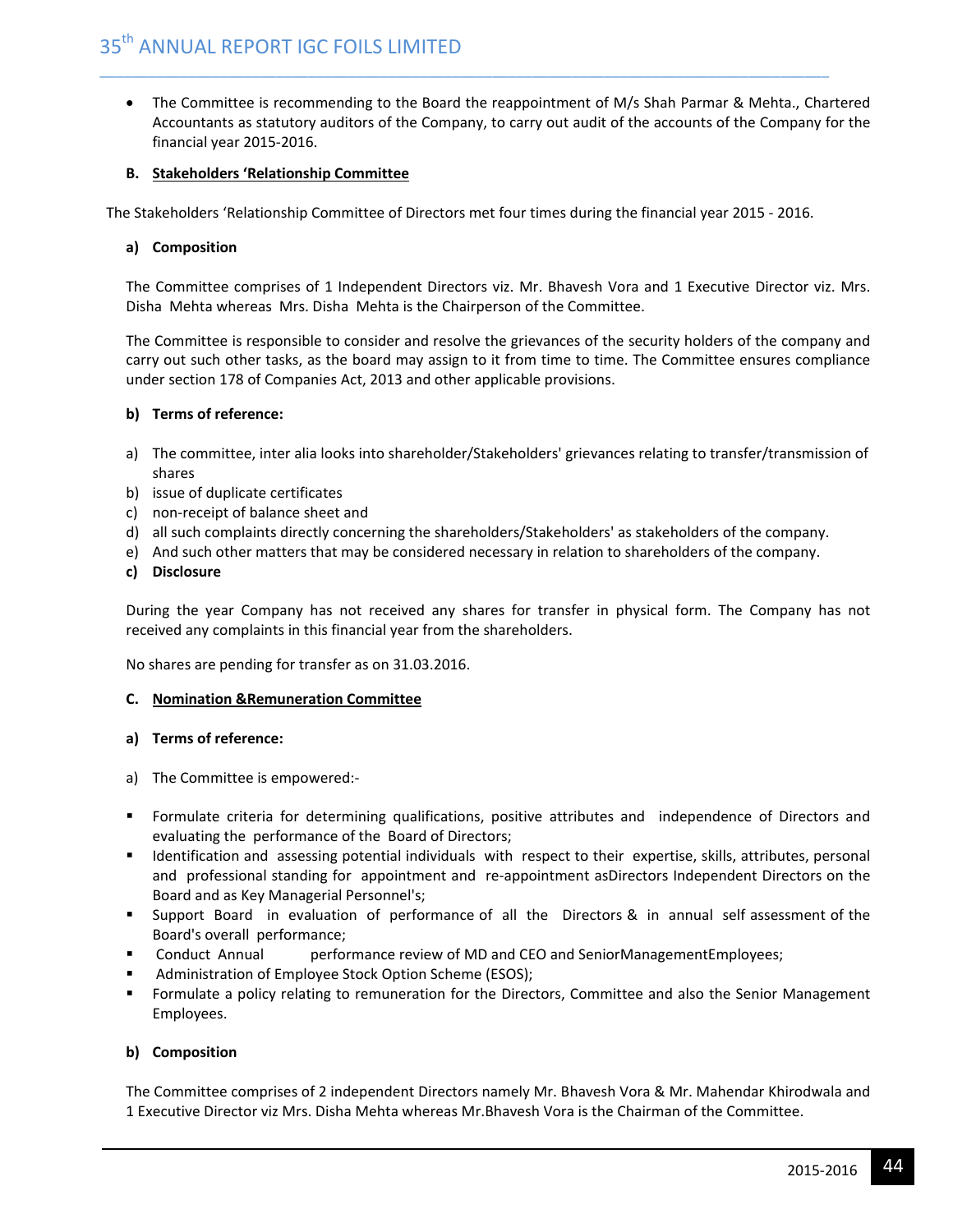#### **c) Remuneration Policy, details of Remuneration and other Terms of Appointment of Directors**

 $\_$  ,  $\_$  ,  $\_$  ,  $\_$  ,  $\_$  ,  $\_$  ,  $\_$  ,  $\_$  ,  $\_$  ,  $\_$  ,  $\_$  ,  $\_$  ,  $\_$  ,  $\_$  ,  $\_$  ,  $\_$  ,  $\_$  ,  $\_$  ,  $\_$  ,  $\_$  ,  $\_$  ,  $\_$  ,  $\_$  ,  $\_$  ,  $\_$  ,  $\_$  ,  $\_$  ,  $\_$  ,  $\_$  ,  $\_$  ,  $\_$  ,  $\_$  ,  $\_$  ,  $\_$  ,  $\_$  ,  $\_$  ,  $\_$  ,

The Board has, on the recommendation of the Appointment & Remuneration Committee framed a policy for selection and appointment of Directors, Senior Management and their remuneration. This Policy inter‐alia includes:

#### 1. Criteria of selection of Non‐Executive Directors

Non Executive Directors will be selected on the basis of identification of industry/ subject leaders with strong experience. The advisory area and therefore the role may be defined for each independent director;

The Nomination and Remuneration Committee shall ensure that the candidate identified for appointment as a Director is not disqualified for appointment under Section 164 of the Companies Act, 2013.

In case of appointment of Independent Directors, the Nomination and Remuneration Committee shall satisfy itself with regard to the independent nature of the Directors vis‐à‐vis the Company so as to enable the Board to discharge its function and duties effectively.

#### 2. Remuneration

The Company is not paying any sitting fees to the Independent Directors for attending meeting of the Board or Committee of the Board.

#### **4. General Body Meetings:**

Location and time where last three AGMs held

| <b>AGM</b>              | <b>Location</b>                                | Time | Date                             |
|-------------------------|------------------------------------------------|------|----------------------------------|
| $32^{\text{rd}}$ AGM    | P- 4, C.I.T Road Kolkata - 700054,   11.00 A.M |      | 30 <sup>th</sup> September, 2013 |
|                         | West Bengal                                    |      |                                  |
| $133^{\text{rd}}$ AGM   | P- 4, C.I.T Road Kolkata - 700054,   11.00 A.M |      | 30 <sup>th</sup> September, 2014 |
|                         | West Bengal                                    |      |                                  |
| $34^{\text{th}}$<br>AGM | P- 4, C.I.T Road Kolkata - 700054,   11.00 A.M |      | 29 <sup>th</sup> September, 2015 |
|                         | West Bengal                                    |      |                                  |

#### **5. Disclosure**

- a. There are no materially significant transactions with the related parties viz. Promoters, Directors or the Management, or their relatives or Subsidiaries that had potential conflict with the Company's interest. Suitable disclosure as required by the Accounting Standard (AS18) has been made in the Annual Report.
- b. There are no pecuniary relationships or transactions of Non ‐Executive Directors vis‐a‐vis the Company which has potential conflict with the interests of the Company at large.
- c. No penalties have been imposed on the Company by Stock Exchange or SEBI or any statutory authority on any matter related to capital markets during the last three years.
- d. The Company has in place a mechanism to inform the Board members about the Risk assessment and mitigation plans and periodical reviews to ensure that the critical risks are controlled by the executive management.
- e. During the year ended  $31^{st}$  March, 2016 the Company does not have any material listed/unlisted subsidiary companies as defined in Clause 49 of the Listing Agreement.
- f. The Independent Directors have confirmed that they meet the criteria of 'Independence's stipulated under Clause 49 of the Listing Agreement.

#### **6. Board Evaluation**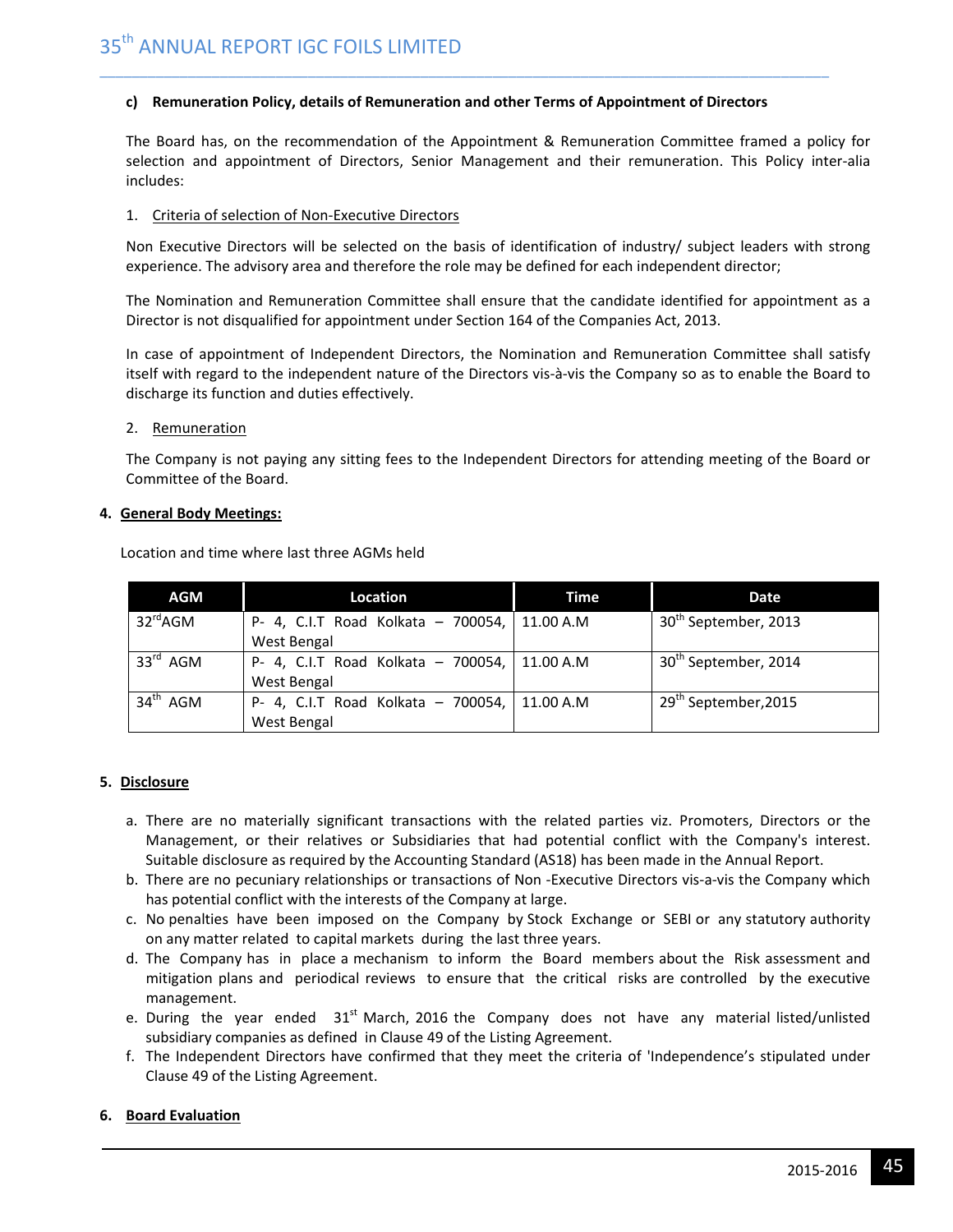The Group conducts regular risk assessment to identify material risks in the financial statements. In terms of the financial statements, the main risk is considered to be material misstatements, e.g. regarding book keeping and the valuation of assets, liabilities, income and expense or other discrepancies.

 $\_$  ,  $\_$  ,  $\_$  ,  $\_$  ,  $\_$  ,  $\_$  ,  $\_$  ,  $\_$  ,  $\_$  ,  $\_$  ,  $\_$  ,  $\_$  ,  $\_$  ,  $\_$  ,  $\_$  ,  $\_$  ,  $\_$  ,  $\_$  ,  $\_$  ,  $\_$  ,  $\_$  ,  $\_$  ,  $\_$  ,  $\_$  ,  $\_$  ,  $\_$  ,  $\_$  ,  $\_$  ,  $\_$  ,  $\_$  ,  $\_$  ,  $\_$  ,  $\_$  ,  $\_$  ,  $\_$  ,  $\_$  ,  $\_$  ,

Fraud and losses through embezzlement are a further risk. Risk management is an integral part of each process and different methods are used for evaluating and limiting risks and to ensure that the risks to which IGC is exposed are managed according to established rules, instructions and follow‐up procedures. The purpose is to minimise any risks and promote accurate accounting, reporting and information disclosure.

In the monthly business reviews that are performed throughout each level of the organization a report of the most important operational risks in terms of monetary risk are reported and assessed in the business reviews as for the need for mitigating actions and/or financial provisioning.

On a quarterly basis the most significant operational risks (risks that can affect the performance the next 12 months) and strategic risks (risks that can affect the performance the next 36 months or more) are collected, assessed and reported to Group management from each Business Unit. Group management then assesses the need for mitigating actions and also twice per year reports to the Board of Directors the most significant strategic risks and related mitigating actions.

Senior management personnel are personnel, who are a part of the core management team, comprising personnel one level below the executive directors and including all functional heads as on March 31, 2016.

#### **7. Means of Communication**

The Quarterly Un‐Audited (Provisional) Results and the Annual Audited Financial results of the company are sent to the stock exchanges immediately after they are approved by the Board. Also they are uploaded on the company's website www.igcfoils.com. The results are published in accordance with the guidelines of the Stock Exchanges.

#### **8. General Shareholder Information**

#### **a. Annual General Meeting**

The information regarding Annual General Meeting for the financial year ended on 31st March 2016 is as follows:‐

### **b.** Day & Date **b. Day** & Date  **is the CO**  $\alpha$  **c**  $\alpha$  **c**  $\alpha$  **c**  $\alpha$  **c**  $\alpha$  **c**  $\alpha$  **c**  $\alpha$  **c**  $\alpha$  **c**  $\alpha$  **c**  $\alpha$  **c**  $\alpha$  **c**  $\alpha$  **c**  $\alpha$  **c**  $\alpha$  **c**  $\alpha$  **c**  $\alpha$  **c**  $\alpha$  **c**  $\alpha$  **c**  $\alpha$  **c**  $\alpha$

### **Time : 11:00 A.M.**

**Venue :**Imax Lohia Square, office no. 4B, 4th floor, Premises No.23, GangadharBabu Lane, Kolkata – 700012

#### **c. Financial Calendar (Tentative):**

| Financial reporting for the quarter ending June 30,2016                 | Within 45 days of end of Quarter |  |
|-------------------------------------------------------------------------|----------------------------------|--|
| Financial reporting for the quarter ending September 30,2016            |                                  |  |
| Financial reporting for the quarter ending December 31,2016             |                                  |  |
| Financial reporting for the quarter ending March 31,2017                | Within 60 days of end of Quarter |  |
| Annual General Meeting for the year ending 31 <sup>st</sup> March, 2017 | Last week of September 2017      |  |

**d. Financial Year** : 1st April 2015 to 31stMarch, 2016.

- 
- **e. Date of Book Closure** : 16th September, 2016 to 22nd September, 2016.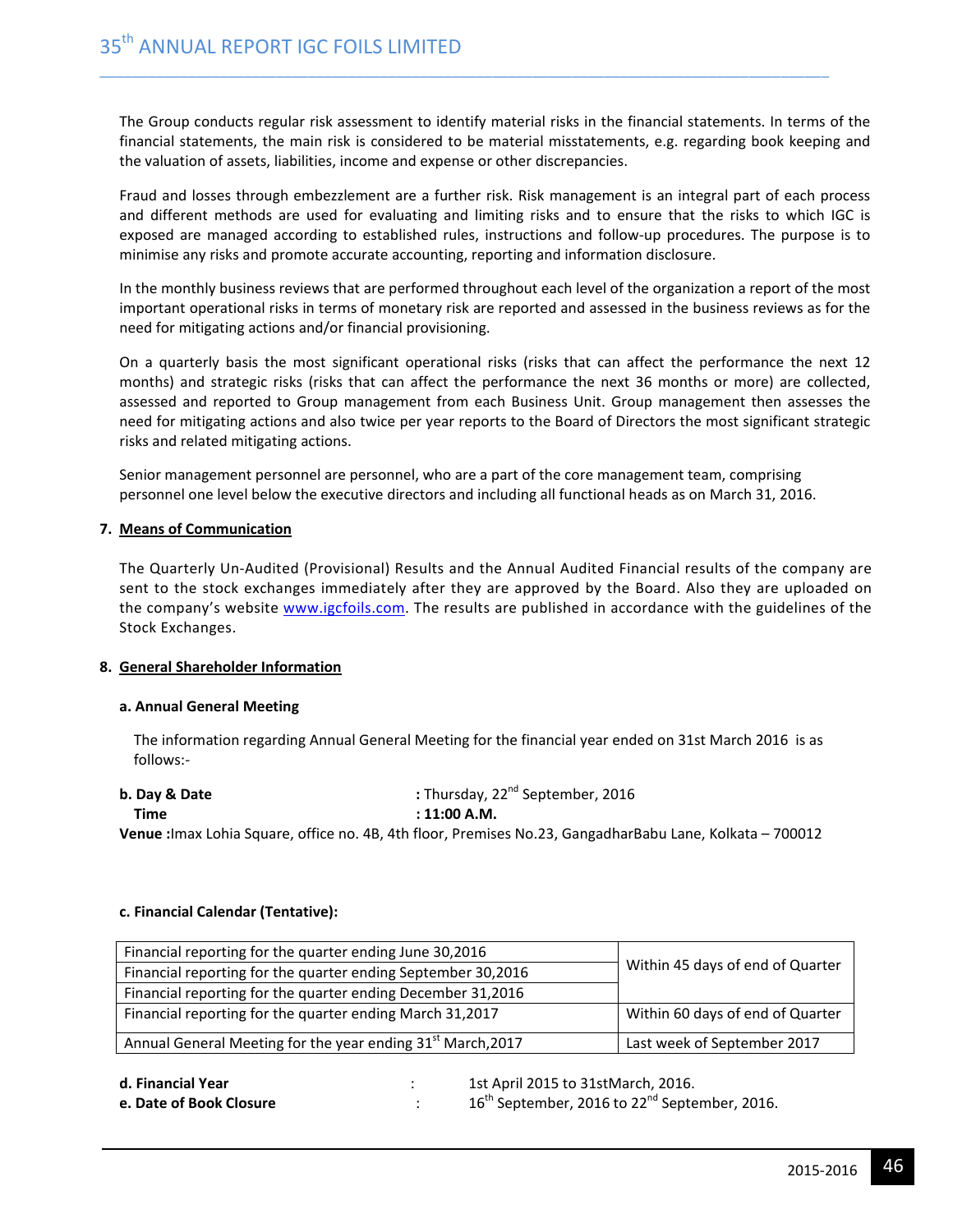| f. Dividend Payment Date                                          |               | No Dividend has been recommended for the year<br>under review. |  |  |  |  |
|-------------------------------------------------------------------|---------------|----------------------------------------------------------------|--|--|--|--|
| g. Listing of Shares<br>Stock Exchange Limited                    | $\mathcal{L}$ | The Calcutta Stock Exchange Limited and Bombay                 |  |  |  |  |
| h. ISIN                                                           |               | INE099S01016                                                   |  |  |  |  |
| i. Stock Code                                                     |               | Scrip Code 23118 on CSE                                        |  |  |  |  |
| j. Registrar & Share Transfer Agent: M/s. SYSTEM SUPPORT SERVICES |               |                                                                |  |  |  |  |

 $\_$  ,  $\_$  ,  $\_$  ,  $\_$  ,  $\_$  ,  $\_$  ,  $\_$  ,  $\_$  ,  $\_$  ,  $\_$  ,  $\_$  ,  $\_$  ,  $\_$  ,  $\_$  ,  $\_$  ,  $\_$  ,  $\_$  ,  $\_$  ,  $\_$  ,  $\_$  ,  $\_$  ,  $\_$  ,  $\_$  ,  $\_$  ,  $\_$  ,  $\_$  ,  $\_$  ,  $\_$  ,  $\_$  ,  $\_$  ,  $\_$  ,  $\_$  ,  $\_$  ,  $\_$  ,  $\_$  ,  $\_$  ,  $\_$  ,

209, Shivai Ind. Estate, 2nd Floor, 89, AndheriKurlaRoad, Sakinaka, Andheri(East), Mumbai 400 059. Ph No. 022‐ 2850 0835 Website: www.sysss.com

#### **k. Share Transfer Systems:**

The Share transfer is processed by the Registrar & Share Transfer Agent, System Support Services and approved by Share Transfer Committee, if the documents are complete in all respects, within 21 days from the date of lodgment.

#### **l. Shareholding pattern as on 31st March 2016**

| <b>Categories</b>                                          | <b>No. of Shares</b> | % of Shareholding |
|------------------------------------------------------------|----------------------|-------------------|
| Promoters, Directors, Relatives & Person acting in concert | 1466925              | 65.49             |
| Indian Bank                                                | 0                    | 0                 |
| Others (NRI)                                               | $\Omega$             | 0                 |
| Private Corporate Bodies                                   | 420002               | 18.75             |
| Indian Public (including HUF & Clearing Members)           | 353073               | 15.76             |
| Total                                                      | 2240000              | 100.00            |

**m. Dematerialization of Equity Shares & Liquidity as on 31st march 2016**

| <b>Particulars of Shares</b> | <b>Equity Shares of Rs.10 each</b> |            |  |
|------------------------------|------------------------------------|------------|--|
|                              | <b>Number</b>                      | % of Total |  |
| Physical Form                | 53075                              | 2.37       |  |
| Demat Form                   | 2186925                            | 97.63      |  |
| Total                        | 2240000                            | 100        |  |

**n. Outstanding GDRs./ADRs/Warrants or any convertible instruments, conversion data likely impacton Equity** 

Not Applicable

#### **o. Reconciliation of Share Capital Audit:**

A Practicing Company Secretary carried out Reconciliation of share capital audit to reconcile total issued and listed capital. The Audit confirms that the total issued/paid up capital is in agreement with the aggregate of the total number of shares in physical form (none of the shares of the company are in dematerialized form) .This audit is carried out every quarter and the report thereon is submitted to Stock Exchanges.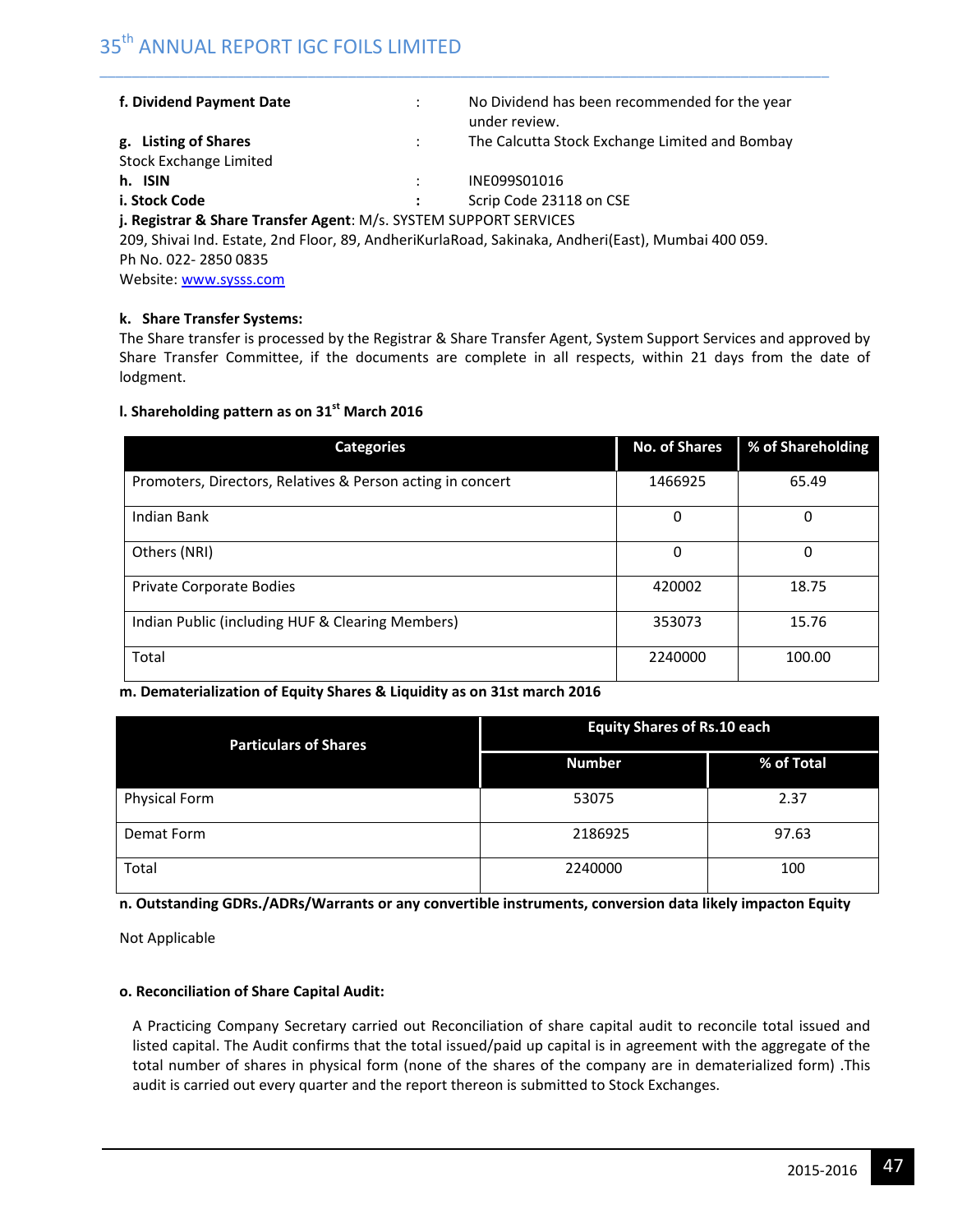#### **p. Nomination**

Individual Shareholders holding shares singly or jointly in physical form can nominate a person in whose name the shares shall be transferable in case of death of the registered shareholder(s). Nomination facility in respect of shares held in electronic form is also available with the depository participants as per the bye‐ laws and business rules applicable to NSDL and CDSL. Nomination forms can be obtained from the Company's Registrar and Share Transfer Agent.

 $\_$  ,  $\_$  ,  $\_$  ,  $\_$  ,  $\_$  ,  $\_$  ,  $\_$  ,  $\_$  ,  $\_$  ,  $\_$  ,  $\_$  ,  $\_$  ,  $\_$  ,  $\_$  ,  $\_$  ,  $\_$  ,  $\_$  ,  $\_$  ,  $\_$  ,  $\_$  ,  $\_$  ,  $\_$  ,  $\_$  ,  $\_$  ,  $\_$  ,  $\_$  ,  $\_$  ,  $\_$  ,  $\_$  ,  $\_$  ,  $\_$  ,  $\_$  ,  $\_$  ,  $\_$  ,  $\_$  ,  $\_$  ,  $\_$  ,

#### **q. Requirement of PAN Card in case of Transfer of Shares in Physical Form**

Pursuant to SEBI Circular, the shareholders holding shares in physical form are requested to submit self certified copy of PAN at the time of sending their request for share transfer/transmission of name/transposition of name.

#### **r. For the Attention of Shareholders holding shares in electronic form**

Shareholders holding shares in electronic mode should address all their correspondence to their respective Depository Participants (DPs).

#### **s. Details on use of Public Funds Obtained in the last three years :**

No fund has been raised by way of Public, Right of Preferential Issue or any other mode during last three financial years. Investors' Correspondence:

#### **t. Investors' Correspondence**

Shareholders can contact the following Officials for secretarial matters of the Company:‐ **Ms. Debopriya Bal – igcfoils@gmail.com.**

#### **u. Code of Conduct**

The Board of Directors of the Company has laid down Code of Conduct for Directors and for Senior Management & Employees. All Board Members and Senior Management have affirmed compliance with the Code of Conduct for the year under review. Declaration to this effect signed by the Managing Director & Chief Executive Officer is annexed to this report.

**For IGC FOILS LIMITED** Sd/−

**Place: Kolkata Disha Mehta**

**Date:11.08.2016 Managing Director, CFO**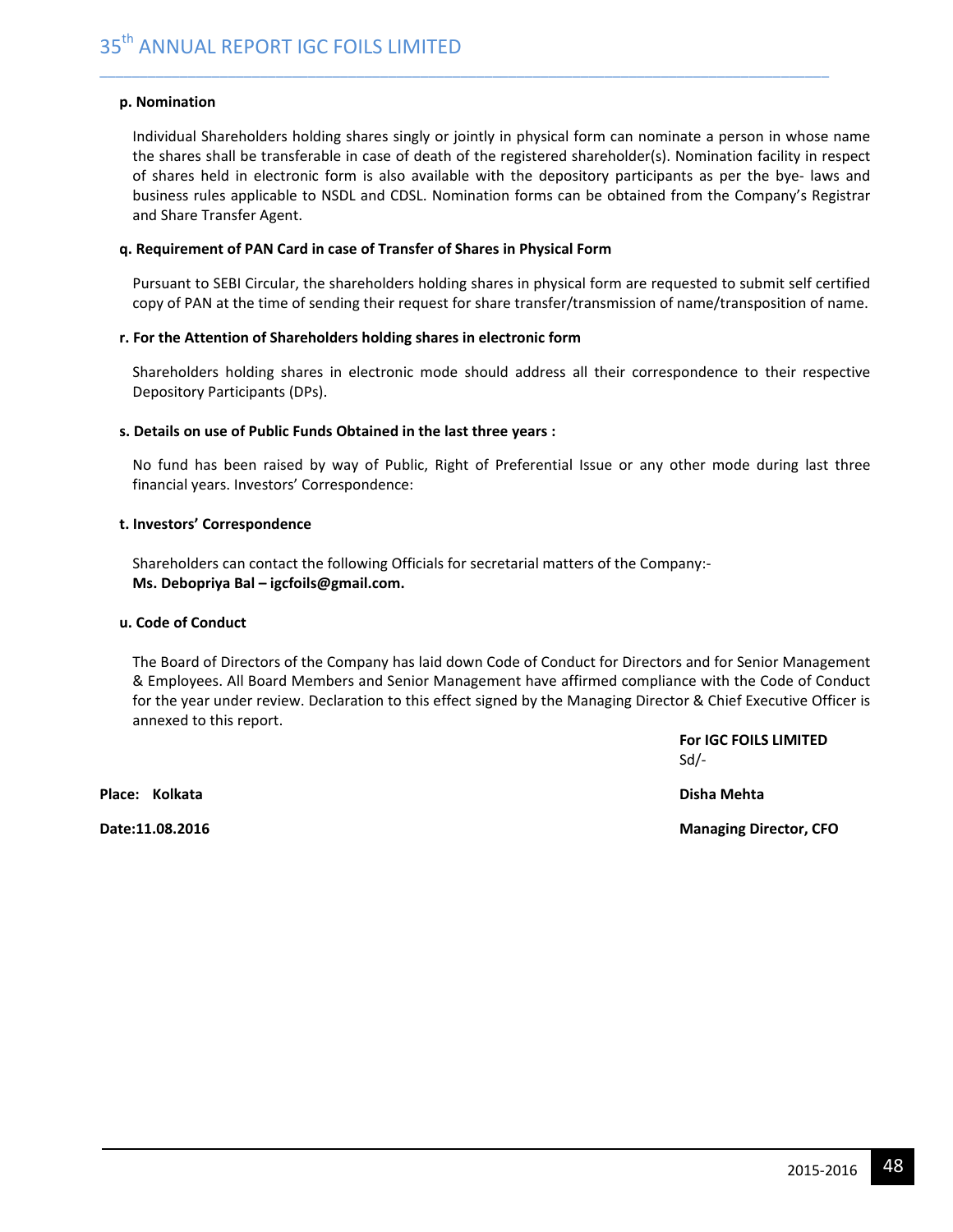### **CERTIFICATE ON CORPORATE GOVERNANCE**

 $\_$  ,  $\_$  ,  $\_$  ,  $\_$  ,  $\_$  ,  $\_$  ,  $\_$  ,  $\_$  ,  $\_$  ,  $\_$  ,  $\_$  ,  $\_$  ,  $\_$  ,  $\_$  ,  $\_$  ,  $\_$  ,  $\_$  ,  $\_$  ,  $\_$  ,  $\_$  ,  $\_$  ,  $\_$  ,  $\_$  ,  $\_$  ,  $\_$  ,  $\_$  ,  $\_$  ,  $\_$  ,  $\_$  ,  $\_$  ,  $\_$  ,  $\_$  ,  $\_$  ,  $\_$  ,  $\_$  ,  $\_$  ,  $\_$  ,

**To, The Members of IGC Foils Limited Imax Lohia Square, Office No. 4B, 4th Floor, Premises No. 23,GangadharBabu Lane, Kolkata ‐ 700012, West Bengal** 

We have examined the compliance of Corporate Governance by IGC Foils Limited, for the year ended March 31, 2016 as stipulated in clause 49 of the Listing Agreement of the Company with Stock Exchange(s) in India. The compliance of conditions of Corporate Governance is the responsibility of the management. Our examination has been in the manner described in the guidance note on Certification of Corporate Governance issued by the Institute of Company Secretaries of India and has been limited to a review of the procedures and implementation thereof, adopted by the Company for ensuring the compliance with the conditions of Corporate Governance as stipulated in the said clause. It is neither an audit nor an expression of opinion on the financial statements of the Company.

In our opinion and to the best of our information and according to the explanations given to us, and based on our reliance upon the representations made by the management that there were no transactions of material nature with the management or by relatives that may have potential conflict with the interest of the company at large, as stated under Disclosures Column of the company's Report on Corporate Governance.

The Share Transfer Agent of the Company has certified the number of complaints received from the investors and the number of complaints resolved during the financial year and there are no complaints pending as at the year end as stated under Investor Grievance Redressal Column of the company's Report on Corporate Governance.

We certify that the Company has complied with in all material respects with the conditions of Corporate Governance as stipulated in the above ‐ mentioned Listing Agreement.

We further state that such compliance is neither an assurance as to the future viability of the Company nor the efficiency or effectiveness with which the management has conducted the affairs of the Company.

**Date : 11.08.2016 Chartered Accountants**

**Place : Kolkata For Shah Parmar & Mehta FRN : 141689W**

**Sd/‐ (CA Sanjay Shah) Partner** Membership No.116251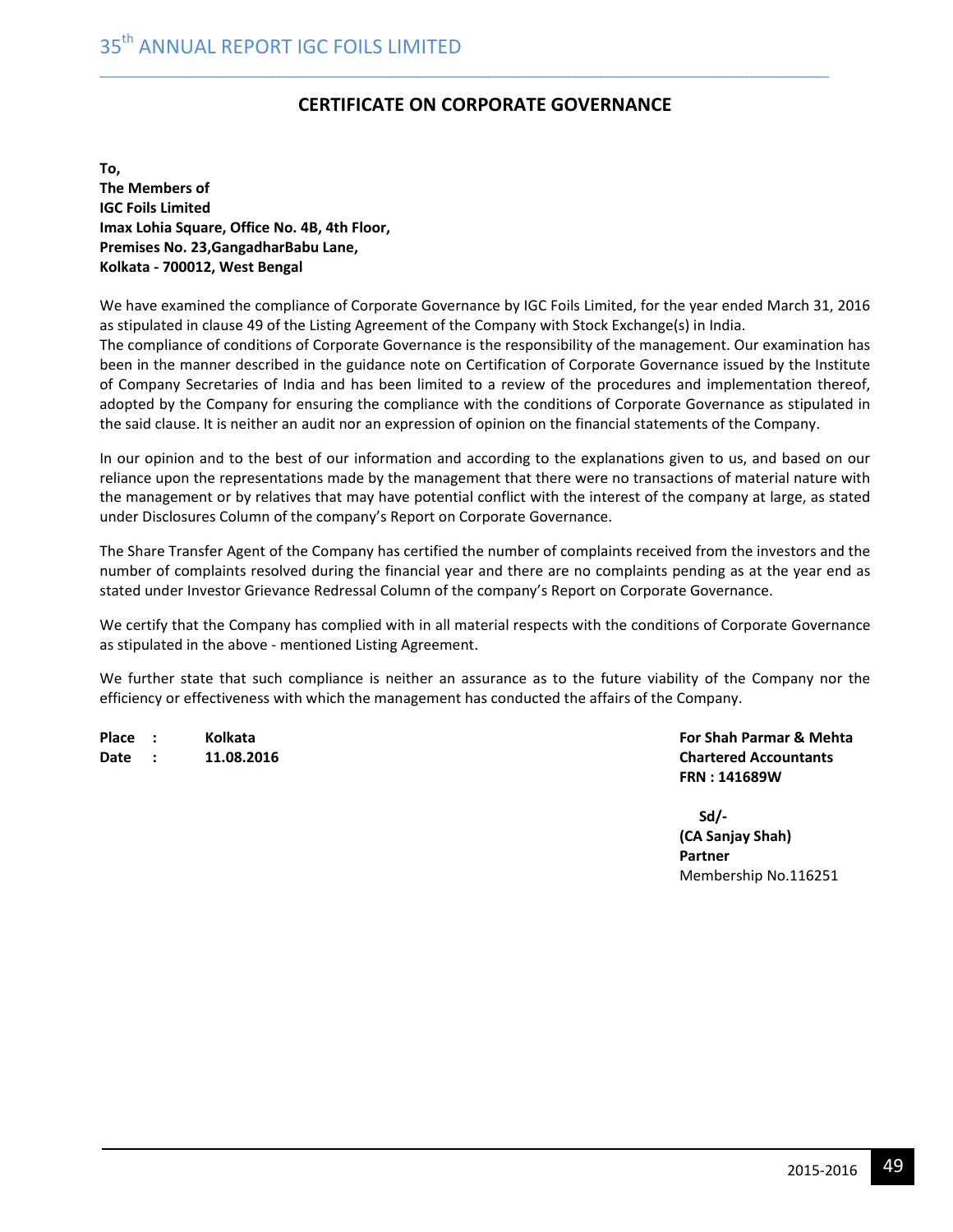### **CEO/CFO CERTIFICATION TO THE BOARD**

 $\_$  ,  $\_$  ,  $\_$  ,  $\_$  ,  $\_$  ,  $\_$  ,  $\_$  ,  $\_$  ,  $\_$  ,  $\_$  ,  $\_$  ,  $\_$  ,  $\_$  ,  $\_$  ,  $\_$  ,  $\_$  ,  $\_$  ,  $\_$  ,  $\_$  ,  $\_$  ,  $\_$  ,  $\_$  ,  $\_$  ,  $\_$  ,  $\_$  ,  $\_$  ,  $\_$  ,  $\_$  ,  $\_$  ,  $\_$  ,  $\_$  ,  $\_$  ,  $\_$  ,  $\_$  ,  $\_$  ,  $\_$  ,  $\_$  ,

**To The Board of Directors IGC Foils Limited Imax Lohia Square, Office No. 4B, 4th Floor, Premises No. 23,GangadharBabu Lane, Kolkata ‐ 700012, West Bengal**

Ref-Financial Statements for the period ended March  $31<sup>st</sup>$ , 2016:

I, Disha Mehta, Director, of the Company on the basis of the review of the financial statements for the year ended on 31st March, 2016 along with cash flow statement for that period and to the best of my knowledge and belief, certify under Clause 49 of the Listing Agreement that:‐

- a) These statements do not contain any materially untrue statement or omit any material fact or contain statements that might be misleading;
- b) These statements together present a true and fair view of the Company's affairs and are in compliance with existing accounting standards, applicable laws a regulation.
- c) There are, to the best of our knowledge and belief, no transactions entered into by the Company during the year ending March 31,2016, that are fraudulent, illegal or volatile of the Company's Code of Conduct.
- d) I accept responsibility for establishing and maintaining internal controls for financial reporting and that I have evaluated the effectiveness of internal control systems of the Company pertaining to financial reporting We have indicated to the Auditors and the Audit Committee:
- e) Significant changes in internal control over financial reporting during the year;
- f) Significant changes in accounting policies during the year and that the same have been disclosed in the notes to the financial statements; and
- g) Instances of significant fraud, if any, of which I became aware and the involvement therein, if any, of the management or an employee having a significant role in the Company's internal control system over financial reporting.

For and on Behalf of the Board of Directors  **For IGC FOILS LIMITED**

Place Kolkata Date: **11.08.2016**

> Sd/‐ Disha Mehta. (MD & CFO) DIN No. 02982773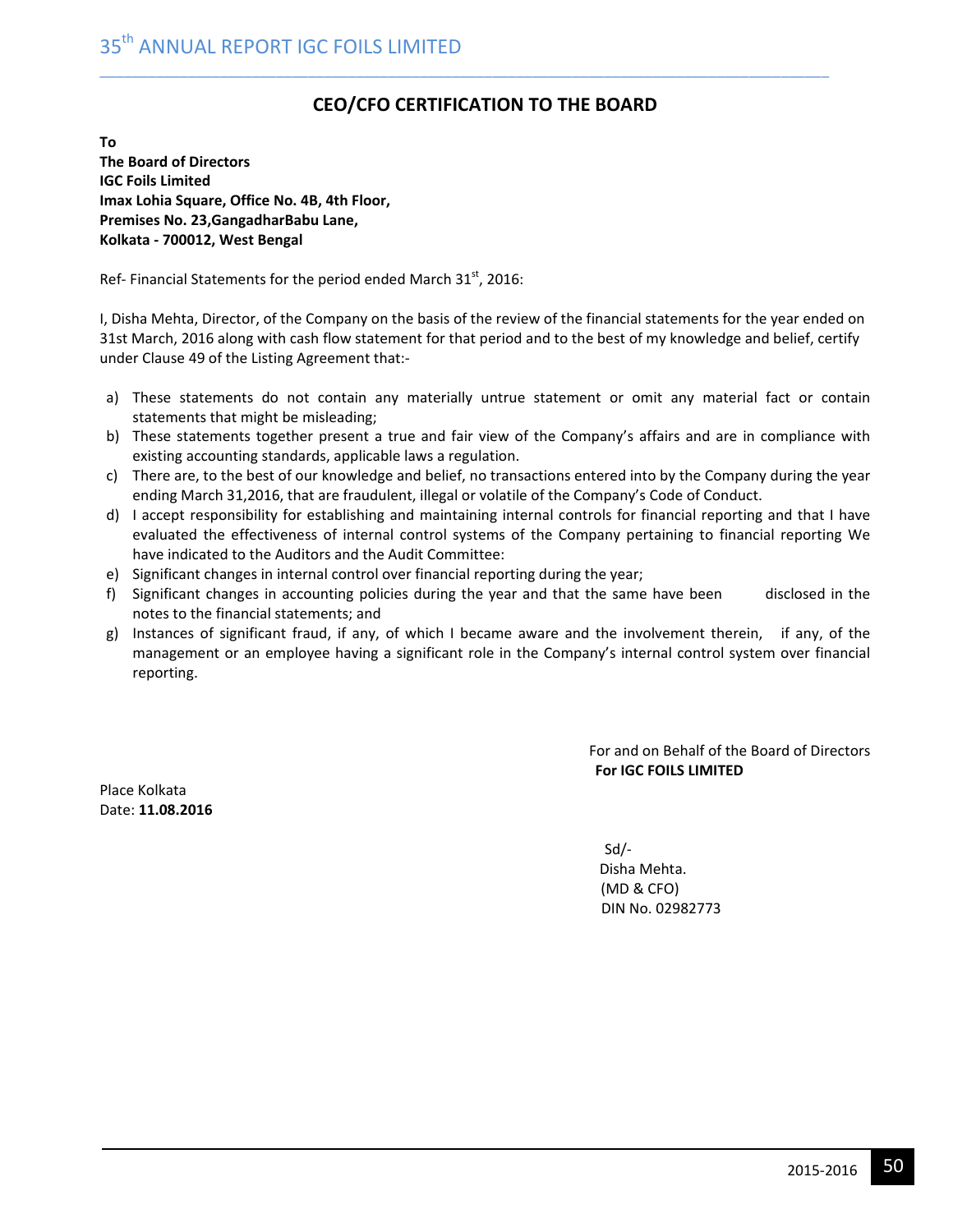### **COMPLIANCE CERTIFICATE**

 $\_$  ,  $\_$  ,  $\_$  ,  $\_$  ,  $\_$  ,  $\_$  ,  $\_$  ,  $\_$  ,  $\_$  ,  $\_$  ,  $\_$  ,  $\_$  ,  $\_$  ,  $\_$  ,  $\_$  ,  $\_$  ,  $\_$  ,  $\_$  ,  $\_$  ,  $\_$  ,  $\_$  ,  $\_$  ,  $\_$  ,  $\_$  ,  $\_$  ,  $\_$  ,  $\_$  ,  $\_$  ,  $\_$  ,  $\_$  ,  $\_$  ,  $\_$  ,  $\_$  ,  $\_$  ,  $\_$  ,  $\_$  ,  $\_$  ,

**To, The Members, IGC Foils Limited Imax Lohia Square, Office No. 4B, 4th Floor, Premises No. 23,GangadharBabu Lane, Kolkata ‐ 700012, West Bengal**

We have examined the compliance of Corporate Governance **IGC FOILS LIMITED** for the year ended on 31st March, 2016, as stipulated in clause 49 of the Listing Agreement of the said Company with Stock Exchanges.

The Compliance of conditions of Corporate Governance is the responsibility of the management. Our examination was limited to procedures and implementation thereof, adopted by the Company for suing the compliance of the conditions of the corporate Governance. It is neither an audit nor an expression of opinion on the financial statement of the Company.

In our opinion and to the best of our information and according to the explanations given to us we certify that the company has complied with the conditions of Corporate Governance as stipulated in the above mentioned Listing Agreement.

We state that no investor grievance(s) is/ are pending for a period exceeding for one month against the Company as per the records maintained by the Shareholders/Investors Grievance Committee.

We further state that such compliance is neither an assurance as to the future viability of the Company nor the efficiency or effectiveness with which the management has conducted the affairs of the Company.

**Place:** Kolkata **For SARK & Associates** Sd/‐ Date: 11.08.2016 **Practicing Company Secretary C.P. No. 9304**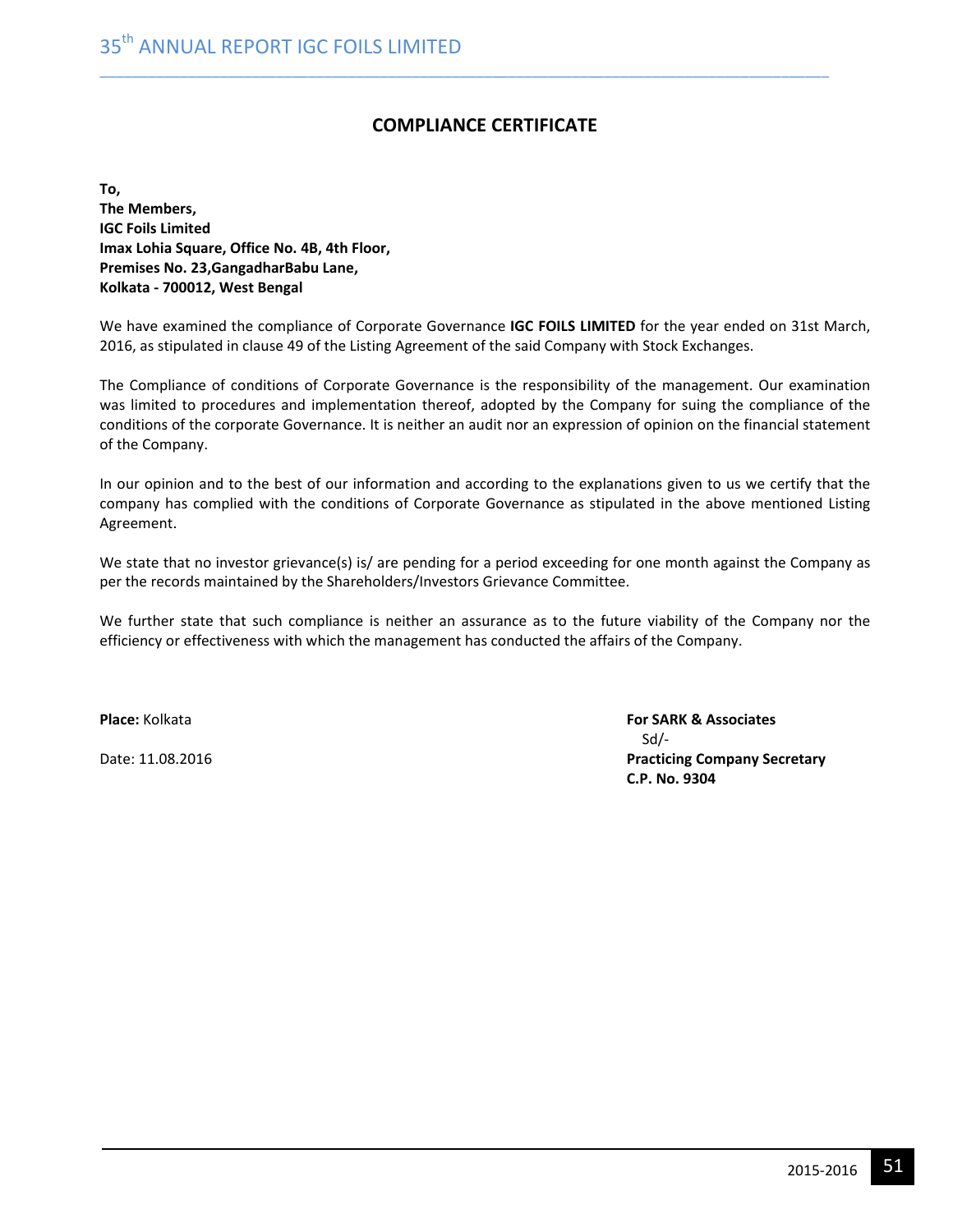## **Independent Auditor's Report**

 $\_$  ,  $\_$  ,  $\_$  ,  $\_$  ,  $\_$  ,  $\_$  ,  $\_$  ,  $\_$  ,  $\_$  ,  $\_$  ,  $\_$  ,  $\_$  ,  $\_$  ,  $\_$  ,  $\_$  ,  $\_$  ,  $\_$  ,  $\_$  ,  $\_$  ,  $\_$  ,  $\_$  ,  $\_$  ,  $\_$  ,  $\_$  ,  $\_$  ,  $\_$  ,  $\_$  ,  $\_$  ,  $\_$  ,  $\_$  ,  $\_$  ,  $\_$  ,  $\_$  ,  $\_$  ,  $\_$  ,  $\_$  ,  $\_$  ,

To the Board of Directors of **IGC Foils Limited**

#### **Report on Financial Statement**

We have audited the accompanying financial statements of **IGC Foils Limited** ("the Company"), which comprise the Balance Sheet as at March 31, 2016, and the Statement of Profit and Loss and Cash Flow Statement for the year then ended, and a summary of significant accounting policies and other explanatory information.

#### **Management's Responsibility for the Financial Statements**

The Company's Board of Directors is responsible for the matters stated in Section 134(5) of theCompanies Act, 2013 ("the Act") with respect to the preparation of these financial Statements that give a true and fair view of the financial position, financial performance and cash flows of the Company in accordance with the accounting principles generally accepted in India, including the Accounting Standards specified under Section 133 of the Act, read with Rule 7 of the act, as applicable. This responsibility also includes maintenance of adequate accounting records in accordance with the preparation of the Act for safeguarding the assets of the Company and for preventing and detecting frauds and other irregularities; selection and application of appropriate accounting policies; making judgments and estimates that are reasonable and prudent; and design, implementation and maintenance of adequate internal financial controls, that were operating effectively for ensuring the accuracy and completeness of the accounting records, relevant to the preparation and presentation of the financial statements that give a true and fair view and are free from material misstatement, whether due to fraud or error.

#### **Auditor's Responsibility**

Our responsibility is to express an opinion on these financial statements based on our audit. We have taken into account the provisions of the Act, the accounting and auditing standards and matters which are required to be included in the audit report under the provisions of the Act and the Rules made thereunder.We conducted our audit in accordance with the Standards on Auditing specified under Section 143(10) of the Act. Those Standards require that we comply with ethical requirements and plan and perform the audit to obtain reasonable assurance about whether the financial statements are free from material misstatement. An audit involves performing procedures to obtain audit evidence about the amounts and the disclosures in the financial statements. The procedures selected depend on the auditor's judgment, including the assessment of the risks of material misstatement of the financial statements, whether due to fraud or error. In making those risk assessments, the auditor considers internal financial control relevant to the Company's preparation of the financial statements that give a true and fair view in order to design audit procedures that are appropriate in the circumstances, but not for the purpose of expressing an opinion on whether the Company has in place an adequate internal financial control system over financial reporting and the operating effectiveness of such controls. An audit also includes evaluating the appropriateness of the accounting policies used and the reasonableness of the accounting estimates made by the Company's Directors, as well as evaluating the overall presentation of the financial statements. We believe that the audit evidence we have obtained is sufficient and appropriate to provide a basis for our audit opinion on the financial statements.Our responsibility is to express an opinion on these financial statements based on our audit.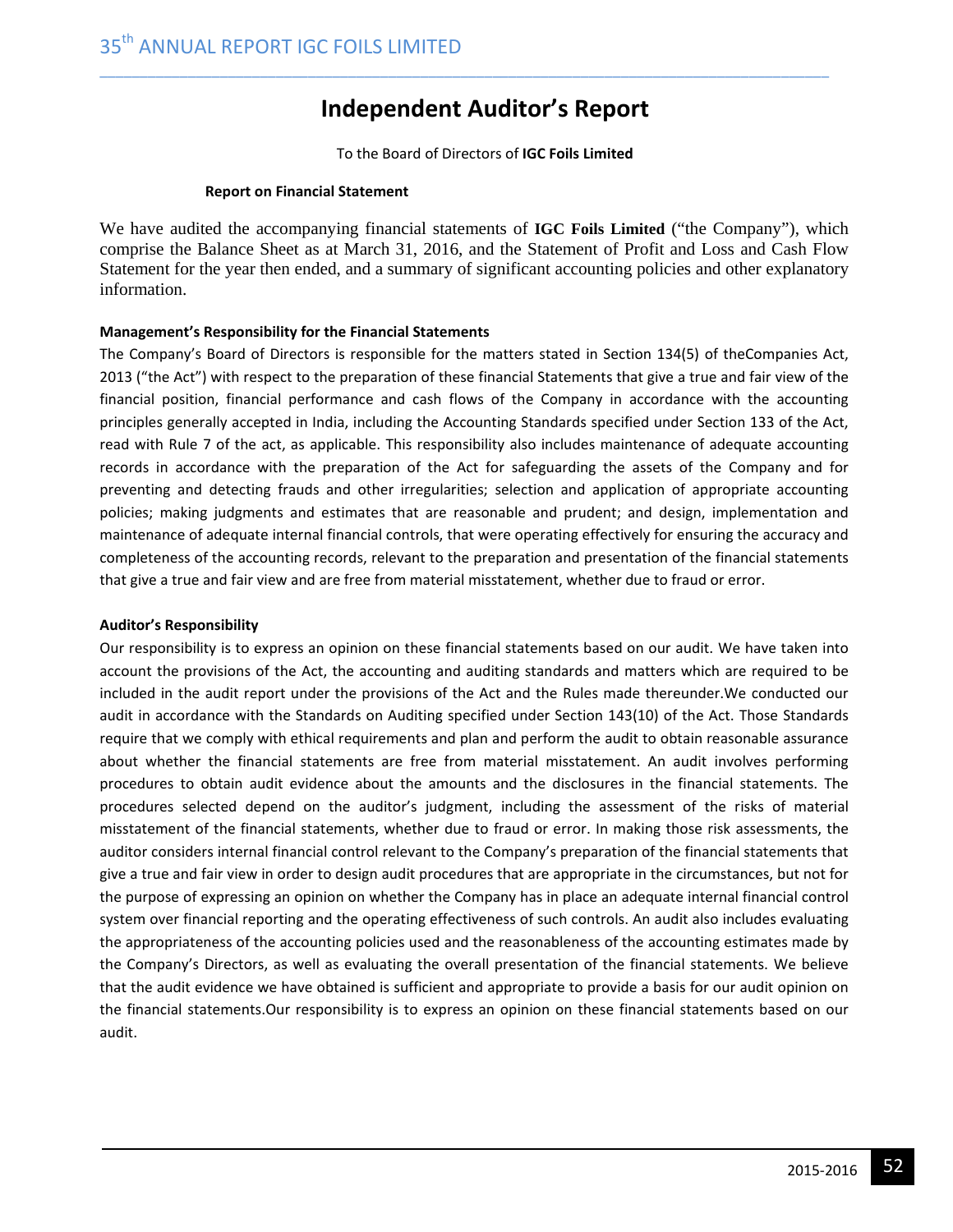We conducted our audit in accordance with the Standards on Auditing issued by the Institute of Chartered Accountants of India. Those Standards require that we comply with ethical requirements and plan and perform the audit to obtain reasonable assurance about whether the financial statements are free from material misstatement.

 $\_$  ,  $\_$  ,  $\_$  ,  $\_$  ,  $\_$  ,  $\_$  ,  $\_$  ,  $\_$  ,  $\_$  ,  $\_$  ,  $\_$  ,  $\_$  ,  $\_$  ,  $\_$  ,  $\_$  ,  $\_$  ,  $\_$  ,  $\_$  ,  $\_$  ,  $\_$  ,  $\_$  ,  $\_$  ,  $\_$  ,  $\_$  ,  $\_$  ,  $\_$  ,  $\_$  ,  $\_$  ,  $\_$  ,  $\_$  ,  $\_$  ,  $\_$  ,  $\_$  ,  $\_$  ,  $\_$  ,  $\_$  ,  $\_$  ,

An audit involves performing procedures to obtain audit evidence about the amounts and disclosures in the financial statements. The procedures selected depend on the auditor's judgment, including the assessment of the risks of material misstatement of the financial statements, whether due to fraud or error. In making those risk assessments, the auditor considers internal control relevant to the Company's preparation and fair presentation of the financial statements in order to design audit procedures that are appropriate in the circumstances. An audit also includes evaluating the appropriateness of accounting policies used and the reasonableness of the accounting estimates made by management, as well as evaluating the overall presentation of the financial statements.

We believe that the audit evidence we have obtained is sufficient and appropriate to provide a basis for our audit opinion

#### **Opinion**

In our opinion and to the best of our information and according to the explanations given to us, the aforesaid financial statements give the information required by the Act in the manner so required and give a true and fair view in conformity with the accounting principles generally accepted in India, of the state of affairs of the Company as at 31st March, 2016, and its profit/loss and its cash flow for the year ended on that date.

#### **Report on Other Legal and Regulatory Requirements**

1. As required by Section 143 (3) of the Act, we report that:

(a) We have sought and obtained all the information and explanations which to the best of our knowledge and belief were necessary for the purposes of our audit.

(b) In our opinion, proper books of account as required by law have been kept by the Company so far as it appears from our examination of those books.

 (c) The Balance Sheet, the Statement of Profit and Loss, and the Cash Flow Statement dealt with by this Report are in agreement with the books of account maintained for the purpose of preparation of these financial statement.

(d) In our opinion, the aforesaid financial statements comply with the Accounting Standards specified under Section 133 of the Act, read with Rule 7 of the Companies (Accounts) Rules, 2014.

(e) There is no matter described under the emphasis of matters paragraph above, in our opinion, may have an adverse effect on the functioning of the company

(g) On the basis of the written representations received from the directors as on 31st March, 2016 taken on record by the Board of Directors, none of the directors is disqualified as on 31st March, 2016 from being appointed as a director in terms of Section 164 (2) of the Act.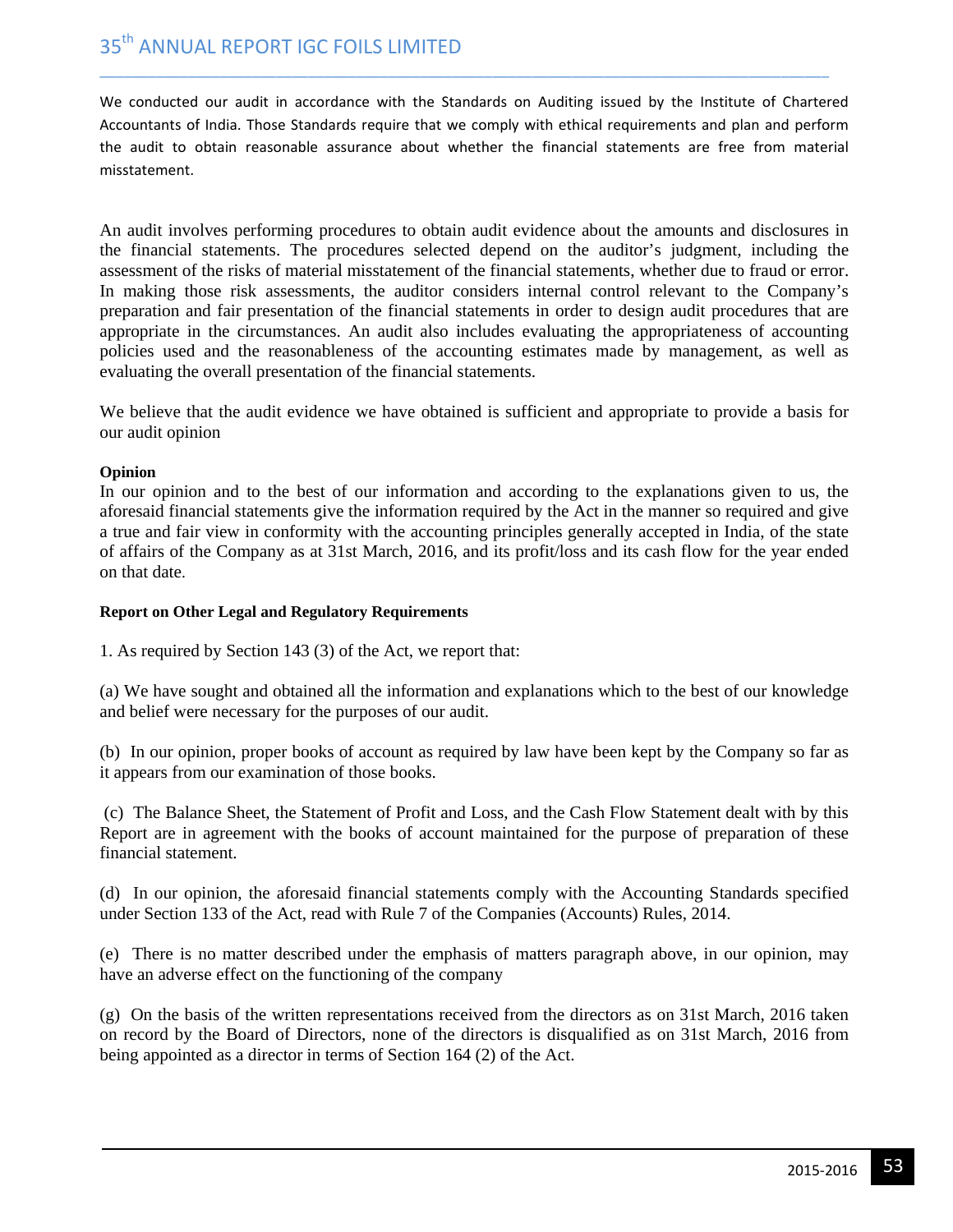## 35<sup>th</sup> ANNUAL REPORT IGC FOILS LIMITED

(h) With respect to the adequacy of the Internal Financial Controls over financial reporting of the company and operating effectiveness of such controls, refer to our separate report in Annexure 'A'. Our report expresses an unmodified opinion on the adequacy and operating effectiveness of the company's internal financial controls over financial reporting.

 $\_$  ,  $\_$  ,  $\_$  ,  $\_$  ,  $\_$  ,  $\_$  ,  $\_$  ,  $\_$  ,  $\_$  ,  $\_$  ,  $\_$  ,  $\_$  ,  $\_$  ,  $\_$  ,  $\_$  ,  $\_$  ,  $\_$  ,  $\_$  ,  $\_$  ,  $\_$  ,  $\_$  ,  $\_$  ,  $\_$  ,  $\_$  ,  $\_$  ,  $\_$  ,  $\_$  ,  $\_$  ,  $\_$  ,  $\_$  ,  $\_$  ,  $\_$  ,  $\_$  ,  $\_$  ,  $\_$  ,  $\_$  ,  $\_$  ,

(i) With respect to the other matters to be included in the Auditor's Report in accordance with Rule 11 of the Companies (Audit and Auditors) Rules, 2014, in our opinion and to the best of our information and according to the explanations given to us:

i. The Company does not have any pending litigations .

ii. The Company does not have any long‐term contracts including derivative contracts

iii. There has been no delay in transferring amounts, required to be transferred, to the

Investor Education and Protection Fund by the Company.

As required by the Companies (Auditor's Report) Order, 2016 ("the Order"), issued by the Central Government of India in terms of sub-section (11) of section 143 of the Companies Act, 2015, we give in the 'Annexure B' statement on the matters specified in paragraphs 3 and 4 of the Order, to the extent applicable.

**For Shah Parmar & Mehta.** Chartered Accountants FRN:141689W **Sd/‐**  Place: Kolkata **(CA Sanjay Shah | Partner)** 28.05.2016 Membership No.116251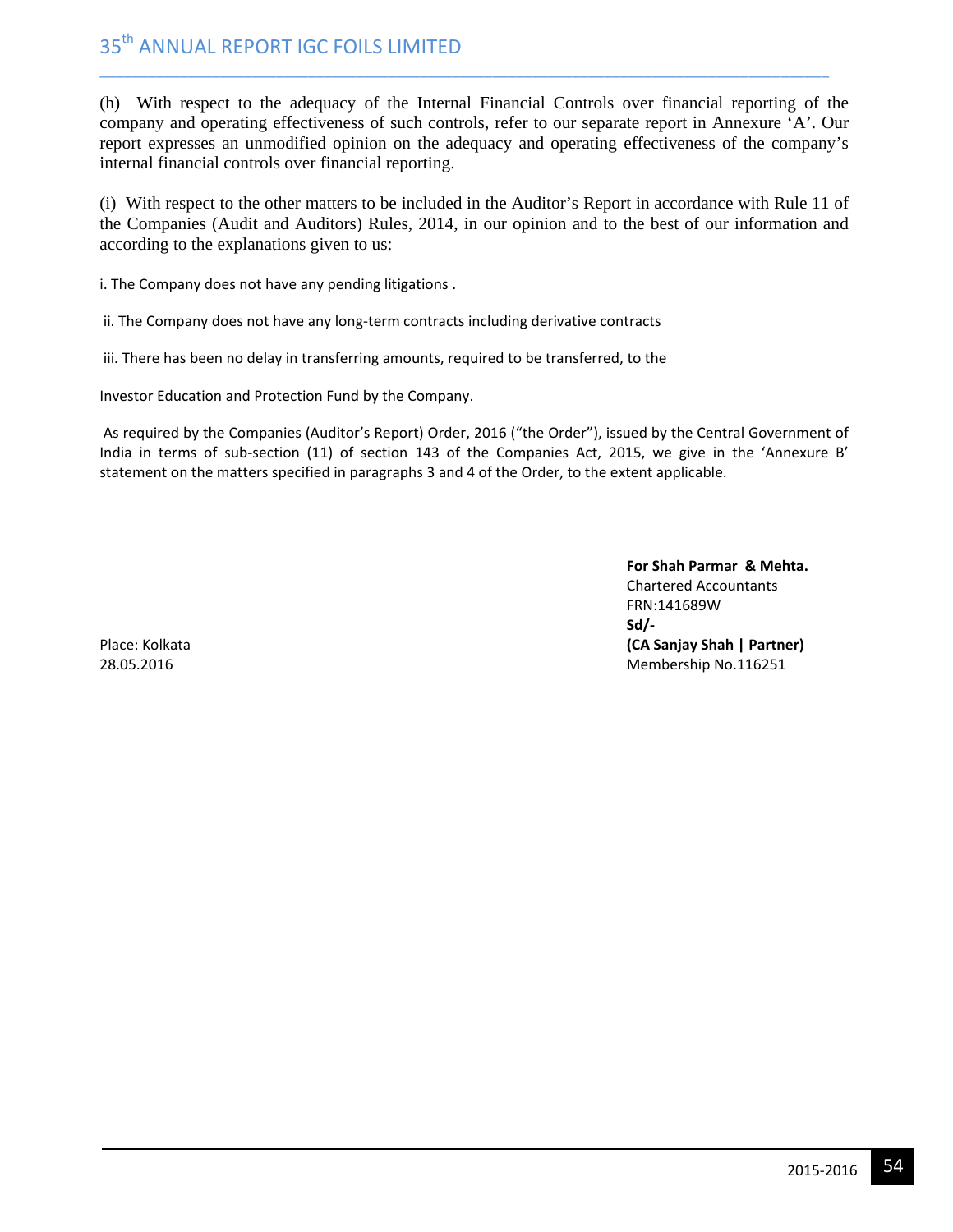#### **ANNEXTURE 'A' TO THE INDEPENDENT AUDITOR'S REPORT**

#### Report on the Internal Financial Controls under Clause (i) of sub-section 3 of Section 143 of the Companies Act, **2013 ('the Act')**

 $\_$  ,  $\_$  ,  $\_$  ,  $\_$  ,  $\_$  ,  $\_$  ,  $\_$  ,  $\_$  ,  $\_$  ,  $\_$  ,  $\_$  ,  $\_$  ,  $\_$  ,  $\_$  ,  $\_$  ,  $\_$  ,  $\_$  ,  $\_$  ,  $\_$  ,  $\_$  ,  $\_$  ,  $\_$  ,  $\_$  ,  $\_$  ,  $\_$  ,  $\_$  ,  $\_$  ,  $\_$  ,  $\_$  ,  $\_$  ,  $\_$  ,  $\_$  ,  $\_$  ,  $\_$  ,  $\_$  ,  $\_$  ,  $\_$  ,

We have audited the internal financial controls over financial reporting of **IGC Foils Limited** ('the Company') as of 31 March 2016.

#### **Management's Responsibility for Internal Financial Controls**

The Company's management is responsible for establishing and maintaining internal financial controls based on the internal control over financial reporting criteria established by the Company considering the essential components of internal control stated in the Guidance Note on Audit of Internal Financial Controls over Financial Reporting issued by the Institute of Chartered Accountants of India ('ICAI'). These responsibilities include the design, implementation and maintenance of adequate internal financial controls that were operating effectively for ensuring the orderly and efficient conduct of its business, including adherence to the Company's policies, the safeguarding of its assets, the prevention and detection of frauds and errors, the accuracy and completeness of the accounting records, and the timely preparation of reliable financial information, as required under the Companies Act, 2013.

#### **Auditors' Responsibility**

Our responsibility is to express an opinion on the Company's internal financial controls over financial reporting based on our audit. We conducted our audit in accordance with the Guidance Note on Audit of Internal Financial Controls over Financial Reporting (the 'Guidance Note') and the Standards on Auditing, issued by ICAI and deemed to be prescribed under Section 143(10) of the Companies Act, 2013, to the extent applicable to an audit of internal financial controls, both applicable to an audit of Internal Financial Controls and, both issued by the Institute of Chartered Accountants of India. Those Standards and the Guidance Note require that we comply with ethical requirements and plan and perform the audit to obtain reasonable assurance about whether adequate internal financial controls over financial reporting were established and maintained and if such controls operated effectively in all material respects.

Our audit involves performing procedures to obtain audit evidence about the adequacy of the internal financial controls system over financial reporting and their operating effectiveness. Our audit of internal financial controls over financial reporting included obtaining an understanding of internal financial controls over financial reporting, assessing the risk that a material weakness exists, and testing and evaluating the design and operating effectiveness of internal control based on the assessed risk. The procedures selected depend on the auditors' judgment, including the assessment of the risks of material misstatement of the financial statements, whether due to fraud or error.

We believe that the audit evidence we have obtained is sufficient and appropriate to provide a basis for our audit opinion on the Company's internal financial controls system over financial reporting.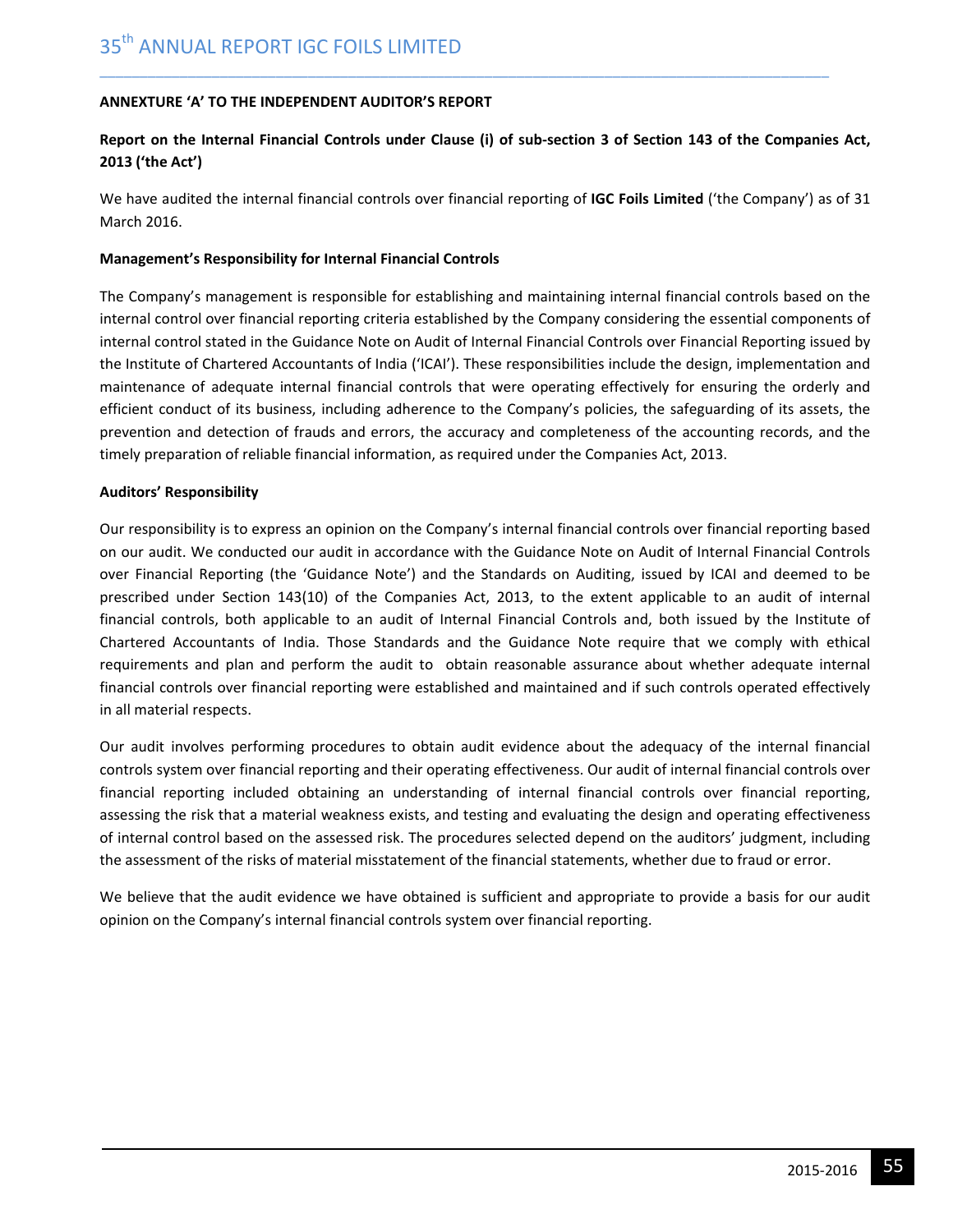#### **Meaning of Internal Financial Controls over Financial Reporting**

A company's internal financial control over financial reporting is a process designed to provide reasonable assurance regarding the reliability of financial reporting and the preparation of financial statements for external purposes in accordance with generally accepted accounting principles. A company's internal financial control over financial reporting includes those policies and procedures that (1) pertain to the maintenance of records that, in reasonable detail, accurately and fairly reflect the transactions and dispositions of the assets of the Company; (2) provide reasonable assurance that transactions are recorded as necessary to permit preparation of financial statements in accordance with generally accepted accounting principles, and that receipts and expenditures of the Company are being made only in accordance with uthorizations of the Management and directors of the Company; and (3) provide reasonable assurance regarding prevention or timely detection of unauthorized acquisition, use, or disposition of the Company's assets that could have a material effect on the financial statements.

 $\_$  ,  $\_$  ,  $\_$  ,  $\_$  ,  $\_$  ,  $\_$  ,  $\_$  ,  $\_$  ,  $\_$  ,  $\_$  ,  $\_$  ,  $\_$  ,  $\_$  ,  $\_$  ,  $\_$  ,  $\_$  ,  $\_$  ,  $\_$  ,  $\_$  ,  $\_$  ,  $\_$  ,  $\_$  ,  $\_$  ,  $\_$  ,  $\_$  ,  $\_$  ,  $\_$  ,  $\_$  ,  $\_$  ,  $\_$  ,  $\_$  ,  $\_$  ,  $\_$  ,  $\_$  ,  $\_$  ,  $\_$  ,  $\_$  ,

#### **Inherent Limitations of Internal Financial Controls Over Financial Reporting**

Because of the inherent limitations of internal financial controls over financial reporting, including the possibility of collusion or improper management override of controls, material misstatements due to error or fraud may occur and not be detected. Also, projections of any evaluation of the internal financial controls over financial reporting to future periods are subject to the risk that the internal financial control over financial reporting may become inadequate because of changes in conditions, or that the degree of compliance with the policies or procedures may deteriorate.

#### **Opinion**

In our opinion, the Company has, in all material respects, an adequate internal financial controls system over financial reporting and such internal financial controls over financial reporting were operating effectively as at 31 March 2016, based on the internal control over financial reporting criteria established by the Company considering the essential components of internal control stated in the Guidance Note on Audit of Internal Financial Controls Over Financial Reporting issued by the Institute of Chartered Accountants of India.

**For Shah Parmar & Mehta.** Chartered Accountants FRN:141689W **Sd/‐**  Place: Kolkata **(CA Sanjay Shah | Partner)** 28.05.2016 Membership No.116251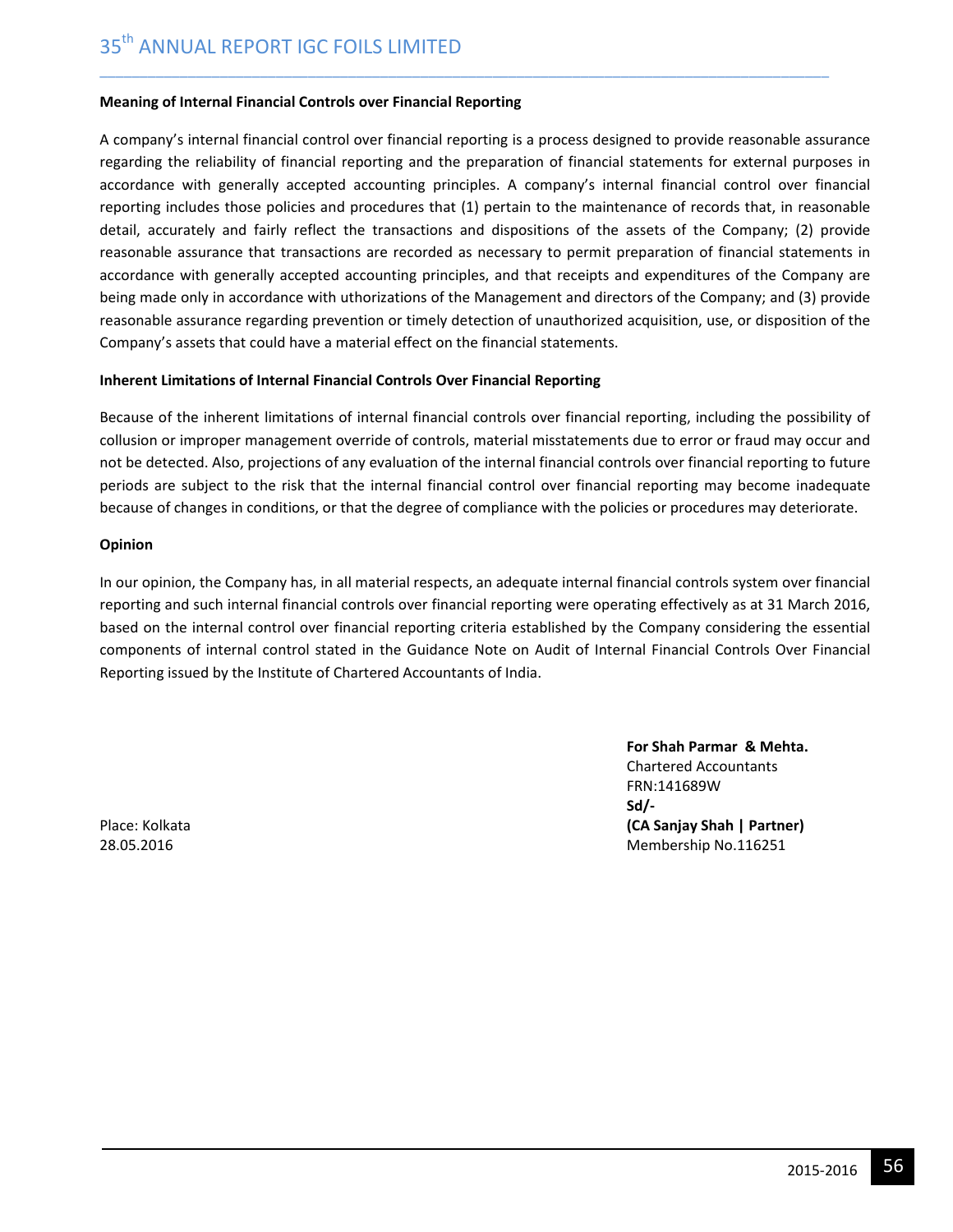#### **ANNEXURE 'B' TO THE INDEPENDENT AUDITOR'S REPORT**

 $\_$  ,  $\_$  ,  $\_$  ,  $\_$  ,  $\_$  ,  $\_$  ,  $\_$  ,  $\_$  ,  $\_$  ,  $\_$  ,  $\_$  ,  $\_$  ,  $\_$  ,  $\_$  ,  $\_$  ,  $\_$  ,  $\_$  ,  $\_$  ,  $\_$  ,  $\_$  ,  $\_$  ,  $\_$  ,  $\_$  ,  $\_$  ,  $\_$  ,  $\_$  ,  $\_$  ,  $\_$  ,  $\_$  ,  $\_$  ,  $\_$  ,  $\_$  ,  $\_$  ,  $\_$  ,  $\_$  ,  $\_$  ,  $\_$  ,

(Reffered to in paragraph 2 under 'Report on Other Legal and Regulatory Requirements' section of our report of even date)

**Reports on Companies(Auditor's Report) Order,2016('the Order') issued by the Central Government in terms of Section 143(11) of the Companies Act,2013 ('the Act') of IGC Foils Limited:**

#### **1. In respect of company's Fixed Assets:**

(a) The company has maintained proper records showing full particulars including quantitative details and situation of its fixed assets.

(b) As explained to us, fixed assets have been physically verified by the management at reasonable intervals; no material discrepancies were noticed on such verification.

(c) The company does not have any immovable properties.

**2.** As explained to us, the Inventories has been physically verified during the year by the management. In our opinion, the frequency of verification is reasonable. The discrepancies noticed on verification between the physical stocks and the book records were not material.

**3**. The companies has not granted loans to companies covered in the register maintained under section 189 of companies Act, 2013.

4. In our opinion and according to the information and explanations given to us, the Company has complied with the provisions of Section 185 and 186 of the Act in respect of grant of loans, making investments and providing guarantees and securities , as applicable.

**5**. In our opinion and according to the information and explanations given to us, the Company has not accepted any deposits in contravention of Directives issued by Reserve Bank of India and the provisions of section 73 to 76 or any other relevant provisions of the Act and the rules framed there under, where applicable . No order has been passed by the Company Law Board or National Company Law Tribunal or Reserve Bank of India or any court or any other tribunal.

**6.** Reporting under clause 3(vi) of the Order is not applicable as the Company's business activities are not covered by the Companies ( Cost Records and Audit) Rules, 2014.

**7.** According to the information and explanation given to us, in respect of statutory dues**:**

(a) According to the records of the company the company is generally regular in depositing with appropriate authorities undisputed statutory dues including provident fund, investor education protection fund, employees' state insurance, income tax, sales tax, wealth tax, service tax, custom duty, excise duty, Cess and other material statutory dues applicable to it.

According to the information and explanations given to us, no undisputed amounts payable in respect of income tax, wealth tax, Service Tax, sales tax, custom duty, excise duty and Cess were in arrears, as at  $31^{st}$  March, 2016 for a period of more than six months from the date they became payable,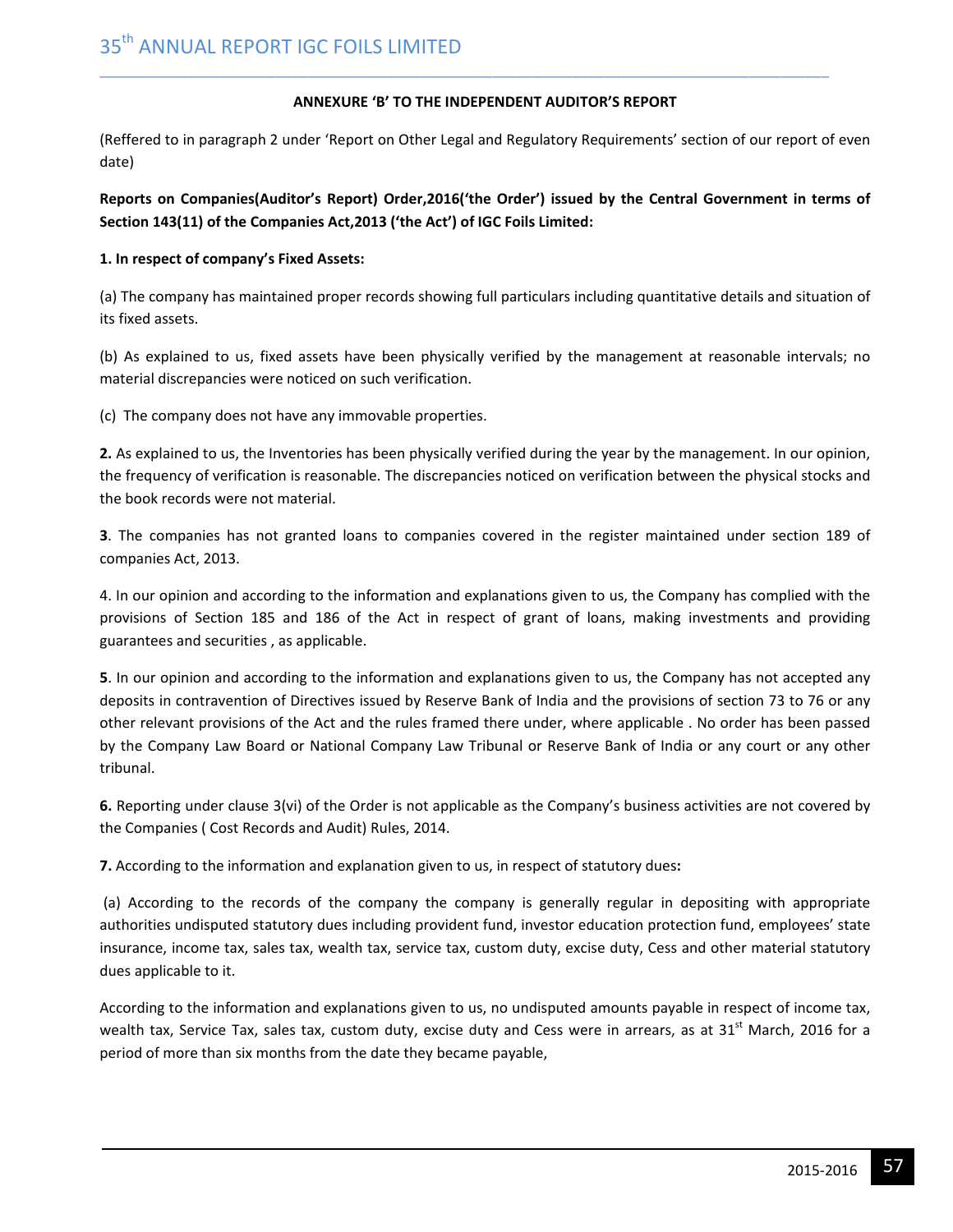## 35<sup>th</sup> ANNUAL REPORT IGC FOILS LIMITED

8. Based on our audit procedures and according to the information and explanations given to us, we are of the opinion, the company has not defaulted in repayment of dues to a financial institution, bank, Government or dues to debenture holders,

 $\_$  ,  $\_$  ,  $\_$  ,  $\_$  ,  $\_$  ,  $\_$  ,  $\_$  ,  $\_$  ,  $\_$  ,  $\_$  ,  $\_$  ,  $\_$  ,  $\_$  ,  $\_$  ,  $\_$  ,  $\_$  ,  $\_$  ,  $\_$  ,  $\_$  ,  $\_$  ,  $\_$  ,  $\_$  ,  $\_$  ,  $\_$  ,  $\_$  ,  $\_$  ,  $\_$  ,  $\_$  ,  $\_$  ,  $\_$  ,  $\_$  ,  $\_$  ,  $\_$  ,  $\_$  ,  $\_$  ,  $\_$  ,  $\_$  ,

9**.** The company has not raised moneys by way of initial public offer or further public offer (including debt instrument) and term loans,

10**.** Based upon the audit procedures performed and according to the information and explanations given to us, no fraud by the company or any fraud on the company by its officers or employees has been noticed or reported during the course of our audit, that causes the financial statements to be materially misstated.

11. In our opinion and according to the information and explanation given to us, the company has not paid any managerial remuneration

12. The company is not a Nidhi Company and hence reporting under clause 3(xii) of the Order is not applicable.

13. Based upon the audit procedures performed and according to the information and explanations given to us, All transactions with related parties are in compliance with sections 177 and 188 of Companies Act, 2013 where applicable and the details have been disclosed in the Financial statements etc. as required by the applicable accounting standards.

14. The company has made preferential allotment during the year under review hence reporting under clause 3(xiv) of the order is applicable to the company.

15. The company has not entered into any non‐cash transactions with directors or persons connected with him and hance provision of Section 192 of the Act are not applicable.

16. The company is not required to be registered under section 45‐IA of the Reserve Bank of India Act, 1934.

**For Shah Parmar & Mehta.** Chartered Accountants FRN:141689W **Sd/‐**  Place: Kolkata **(CA Sanjay Shah | Partner)** 28.05.2016 Membership No.116251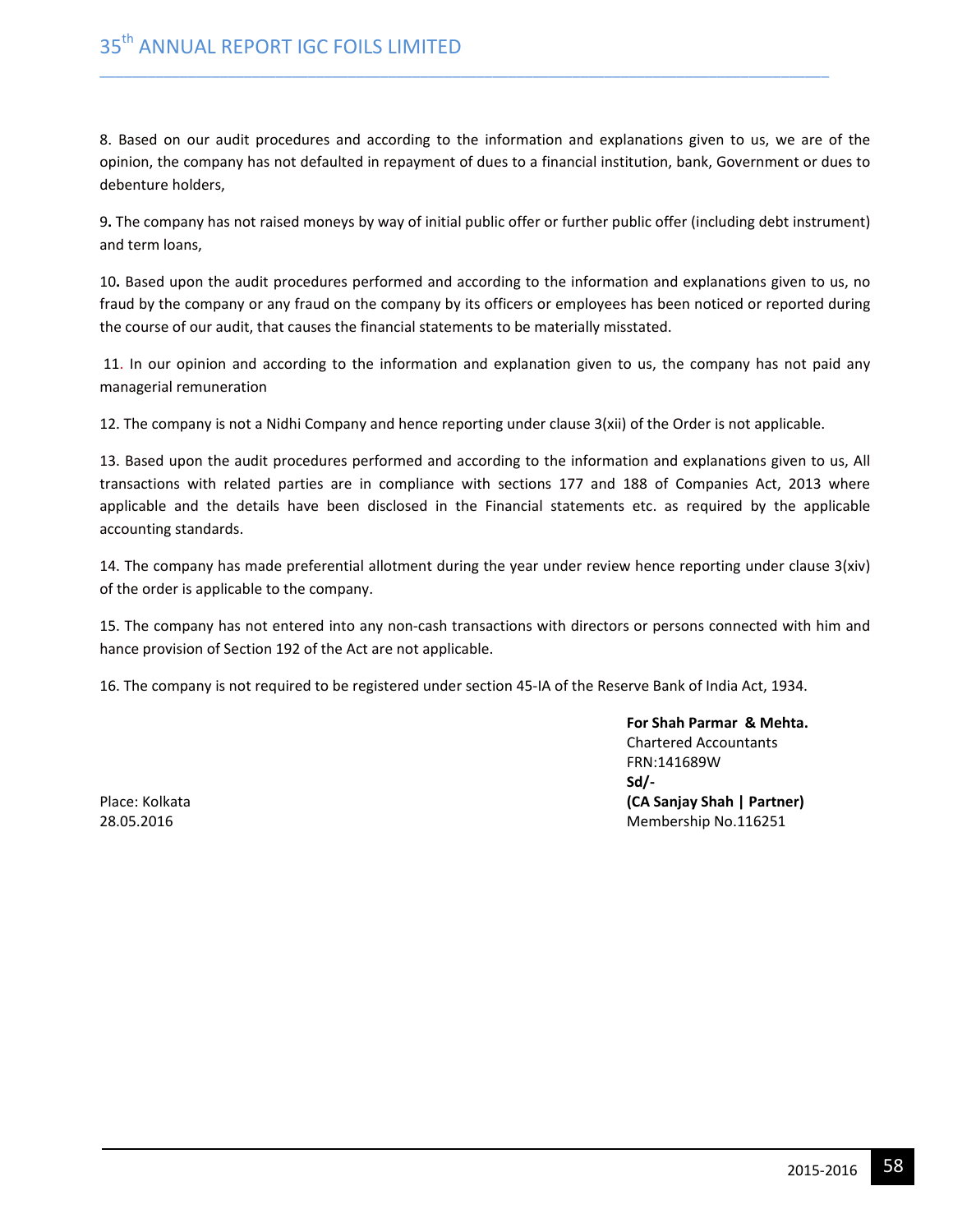|     |                  | <b>Particulars</b>                                                                                   | <b>Note</b><br>No. | Figure as at<br>31st March, 2016 | Figure as at<br>31st March, 2015 |
|-----|------------------|------------------------------------------------------------------------------------------------------|--------------------|----------------------------------|----------------------------------|
| I.  |                  | <b>EQUITY AND LIABILITIES</b>                                                                        |                    |                                  |                                  |
| (1) |                  | <b>Shareholders' funds</b>                                                                           |                    |                                  |                                  |
|     | (a)              | Share Capital                                                                                        | 1                  | 22,400,000                       | 2,400,000                        |
|     | (b)              | Reserves and Surplus                                                                                 | $\overline{c}$     | 8,461,420                        | (1,935,172)                      |
|     | (c)              | Money received against share warrants                                                                |                    |                                  |                                  |
|     |                  |                                                                                                      |                    | 30,861,420                       | 464,828                          |
| (2) |                  | Share application money pending allotment                                                            |                    |                                  | 31,200,000                       |
| (3) |                  | <b>Non-current liabilities</b>                                                                       |                    |                                  |                                  |
|     | (a)              | Long-term borrowings                                                                                 |                    |                                  |                                  |
|     | (b)              | Deferred tax liabilities (Net)                                                                       |                    |                                  |                                  |
|     | (c)<br>(d)       | Other Long term liabilities<br>Long-term provisions                                                  |                    |                                  |                                  |
| (4) |                  | <b>Current liabilities</b>                                                                           |                    |                                  |                                  |
|     | (a)              | Short-term borrowings                                                                                |                    |                                  |                                  |
|     | (b)              | Trade payables                                                                                       | 3                  |                                  | 2,886,383                        |
|     | (c)<br>(d)       | Other Current liabilities<br>Short-term provisions                                                   | 4                  | 89,266                           | 50,000                           |
|     |                  |                                                                                                      |                    | 89,266                           | 2,936,383                        |
|     | <b>TOTAL</b>     |                                                                                                      |                    | 30,950,686                       | 34,601,211                       |
| П.  | <b>ASSETS</b>    |                                                                                                      |                    |                                  |                                  |
| (1) |                  | <b>Non-current assets</b>                                                                            |                    |                                  |                                  |
|     | (a)              | <b>Fixed Assets</b>                                                                                  | 5                  | 99,327                           |                                  |
|     | (b)              | Non-current investments                                                                              |                    |                                  |                                  |
|     | (c)              | Deferred tax assets (net)                                                                            |                    |                                  |                                  |
|     | (d)              | Long-term loans and advances                                                                         | 6                  | 6,000,000                        |                                  |
|     | (e)              | Other non-current assets                                                                             |                    |                                  |                                  |
|     |                  |                                                                                                      |                    | 6,099,327                        |                                  |
| (1) |                  | <b>Current assets</b>                                                                                |                    |                                  |                                  |
|     | (a)              | Current investments                                                                                  |                    |                                  |                                  |
|     | (b)              | Inventories                                                                                          |                    |                                  |                                  |
|     | (c)<br>(d)       | Trade receivables<br>Cash and cash equivalents                                                       | 7<br>8             | 559,603<br>101,434               | 3,489,582<br>109,629             |
|     | (e)              | Short-term loans and advances                                                                        | 9                  | 24,190,322                       | 31,002,000                       |
|     | (f)              | Other current assets                                                                                 |                    | 24,851,359                       | 34,601,211                       |
|     | <b>TOTAL</b>     |                                                                                                      |                    | 30,950,686                       | 34,601,211                       |
|     |                  | Notes referred above form an integral part of the Financial statements<br>As per our report attached |                    |                                  |                                  |
|     | $Sd$ /-          | For Shah Parmar & Mehta<br><b>Chartered Accountant</b><br>Firm Regin No.: 141689W                    |                    | For and on behalf of board       |                                  |
|     | CA Sanjay N Shah |                                                                                                      | $Sd$ /-            |                                  | $Sd$ /-                          |
|     | Partner          |                                                                                                      | Disha Mehta        |                                  | <b>Bhavesh vora</b>              |
|     |                  | Membership No.: 116251                                                                               |                    | <b>Managing Director</b>         | <b>Director</b>                  |
|     |                  | Place: Kolkata                                                                                       |                    | <b>DIN NO-02982773</b>           | <b>DIN NO-02365683</b>           |
|     | Dated:           | 28/05/2016                                                                                           |                    |                                  |                                  |

#### **BALANCE SHEET AS AT 31st March, 2016**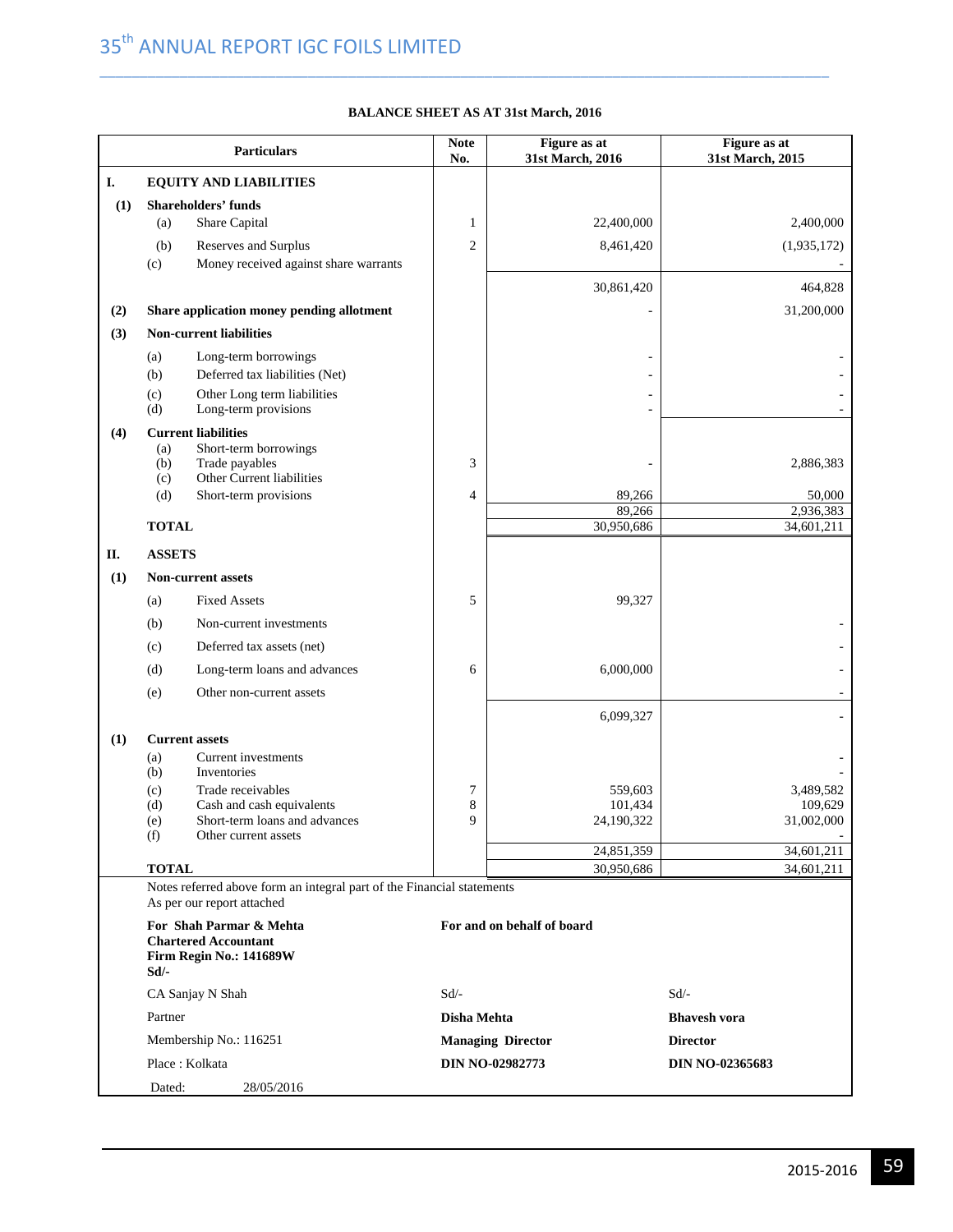|                      | <b>Particulars</b>                                                                                                  | <b>Note</b><br>No. | Figures for the year ended<br>31st March, 2016 | Figures for the year ended<br>31st March, 2015 |
|----------------------|---------------------------------------------------------------------------------------------------------------------|--------------------|------------------------------------------------|------------------------------------------------|
| Ι.                   | Revenue from operations                                                                                             | 10                 | 8,069,000                                      | 3,784,036                                      |
| П.                   | Other income                                                                                                        |                    |                                                |                                                |
| III.                 | Total Revenue $(I + II)$                                                                                            |                    | 8,069,000                                      | 3,784,036                                      |
| IV.                  | Expenses:<br>Cost of materials consumed                                                                             |                    |                                                |                                                |
|                      | Purchases of Stock-in-Trade<br>Changes in inventories of finished goods, work-in-<br>progress and Stock-in-Trade    | 11                 | 7,182,910                                      | 3,286,383                                      |
|                      | Employee benefits expense                                                                                           | 12                 | 289,500                                        | 60,560                                         |
|                      | Finance costs                                                                                                       | 13                 | 1,913                                          | 604                                            |
|                      | Depreciation and amortization expense                                                                               |                    | 14,923                                         |                                                |
|                      | Other expenses                                                                                                      | 14                 | 2,183,161                                      | 397,255                                        |
|                      | <b>Total expenses</b>                                                                                               |                    | 9,672,407                                      | 3,744,802                                      |
| V.                   | Profit before exceptional and extraordinary items<br>and tax (III-IV)                                               |                    | (1,603,408)                                    | 39,234                                         |
| VI.<br>VII.<br>VIII. | Exceptional items<br>Profit before extraordinary items and tax (V - VI)<br><b>Extraordinary Items</b>               |                    | (1,603,408)                                    | 39,234                                         |
| IX.                  | Profit before tax (VII-VIII)                                                                                        |                    | (1,603,408)                                    | 39,234                                         |
| X                    | Tax expense:                                                                                                        |                    |                                                |                                                |
|                      | <b>Current Tax</b>                                                                                                  |                    |                                                | 7,500                                          |
|                      | Earlier year                                                                                                        |                    |                                                |                                                |
|                      | Deferred Tax                                                                                                        |                    |                                                |                                                |
|                      |                                                                                                                     |                    |                                                | 7,500                                          |
| XI                   | Profit (Loss) for the period from continuing<br>operations (IX-X-XIV)                                               |                    | (1,603,408)                                    | 31,734                                         |
| XII                  | Profit/(loss) from discontinuing operations                                                                         |                    |                                                |                                                |
| XIII<br>XIV          | Tax expense of discontinuing operations<br>Profit/(loss) from Discontinuing operations (after tax)<br>(XII-XIII)    |                    |                                                |                                                |
| XV                   | Profit (Loss) for the period $(XI + XIV)$                                                                           |                    | (1,603,408)                                    | 31,734                                         |
| XVI                  | Earnings per equity share:                                                                                          |                    |                                                |                                                |
|                      | $(1)$ Basic                                                                                                         |                    | (0.72)                                         | 0.13                                           |
|                      | (2) Diluted<br>Notes referred above form an integral part of the Financial statements<br>As per our report attached |                    |                                                |                                                |
|                      | For Shah Parmar & Mehta<br><b>Chartered Accountant</b>                                                              |                    | For and on behalf of board                     |                                                |
|                      | Firm Regin No.: 141689W                                                                                             |                    |                                                |                                                |
|                      |                                                                                                                     | $Sd$ /-            |                                                | $Sd/$ -                                        |
|                      | $Sd$ /-                                                                                                             | Disha Mehta        |                                                | <b>Bhavesh vora</b>                            |
|                      | <b>CA Sanjay N Shah</b>                                                                                             |                    | <b>Managing Director</b>                       | <b>Director</b>                                |
|                      | Partner                                                                                                             |                    | <b>DIN NO-02982773</b>                         | <b>DIN NO-02365683</b>                         |
|                      | Membership No.: 116251<br>Kolkata                                                                                   |                    |                                                |                                                |
|                      | Date: 28/05.2016                                                                                                    |                    |                                                |                                                |

#### **PROFIT AND LOSS STATEMENT FOR THE YEAR ENDED : 31st March, 2016**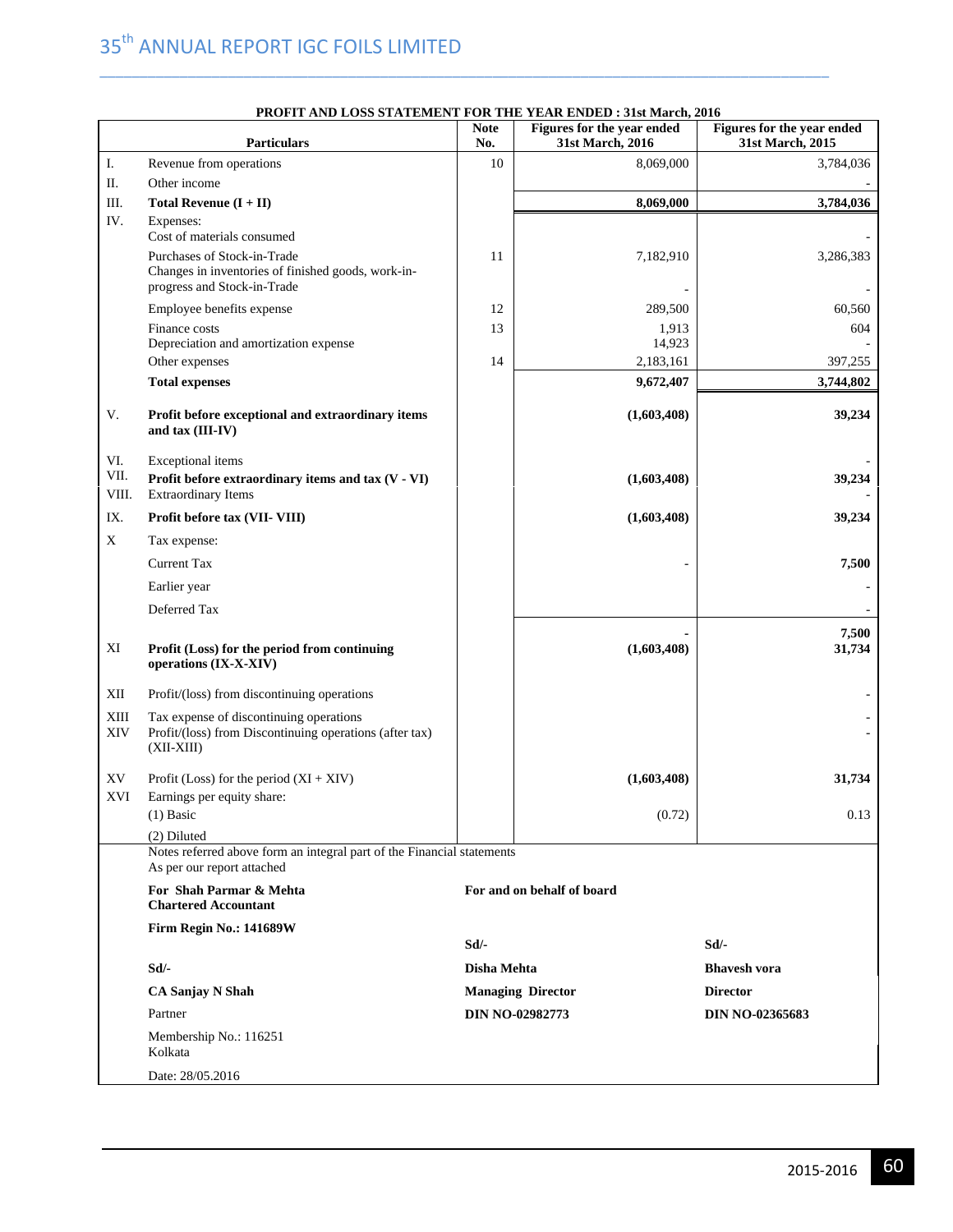## CASH FLOW STATEMENT

 $\_$  ,  $\_$  ,  $\_$  ,  $\_$  ,  $\_$  ,  $\_$  ,  $\_$  ,  $\_$  ,  $\_$  ,  $\_$  ,  $\_$  ,  $\_$  ,  $\_$  ,  $\_$  ,  $\_$  ,  $\_$  ,  $\_$  ,  $\_$  ,  $\_$  ,  $\_$  ,  $\_$  ,  $\_$  ,  $\_$  ,  $\_$  ,  $\_$  ,  $\_$  ,  $\_$  ,  $\_$  ,  $\_$  ,  $\_$  ,  $\_$  ,  $\_$  ,  $\_$  ,  $\_$  ,  $\_$  ,  $\_$  ,  $\_$  ,

| Sr.No. | <b>Particulars</b>                                       | Year Ended 31st<br><b>March 2016</b> | Year Ended 31st<br><b>March 2015</b> |
|--------|----------------------------------------------------------|--------------------------------------|--------------------------------------|
| A)     | CASH FLOW FROM OPERATING ACTIVITIES                      |                                      |                                      |
|        | Net Profit before Taxes and Extra Ordinary Item          | 39,234                               | 73,242                               |
|        | Adjustments                                              |                                      |                                      |
|        | <b>Finance Cost</b>                                      |                                      |                                      |
|        | <b>Interest Paid</b>                                     |                                      |                                      |
|        | Interest Income                                          |                                      |                                      |
|        | <b>Operating Profit before Working Capital Changes</b>   | 39,234                               | 73,242                               |
|        | Adjustments For                                          |                                      |                                      |
|        | (Increase) / Decrease in Inventory                       |                                      |                                      |
|        | (Increase) / Decrease in Trade Receivable                | (33,03,732)                          |                                      |
|        | (Increase) / Decrease in Loan & Advances (Current & Non) | (3,05,45,000)                        |                                      |
|        | (Increase) / Decrease Trade Payables & Other liabilities |                                      |                                      |
|        | (Current & Non Current)                                  | 28,93,633                            | 2,500                                |
|        | <b>Cash Generated From Operations</b>                    | (3,09,15,865)                        | 75,742                               |
|        | -Taxes Paid                                              | (7,500)                              |                                      |
|        | Total (A)                                                | (3,09,23,365)                        | 75,742                               |
| B)     | CASH FLOW FROM INVESTING ACTIVITIES                      |                                      |                                      |
|        | <b>Purchase of Fixed Assets</b>                          |                                      |                                      |
|        | Income from Investment                                   |                                      |                                      |
|        | Total (B)                                                |                                      |                                      |
| C)     | CASH FLOW FROM FINANCING ACTIVITIES                      |                                      |                                      |
|        | Proceeds from Issue of Preference Share Capital          | 3,12,00,000                          |                                      |
|        | Proceeds from Issue of Share Capital                     | (2,46,926)                           |                                      |
|        | Total (C)                                                | 3,09,53,074                          |                                      |
|        | NET CHANGE IN CASH AND CASH EQUIVALENT (A+B+C)           | 29,709                               | 75,742                               |
|        | CASH AND CASH EQUIVALENT AS AT BEGINNING OF YEAR         | 79,920                               | 4,178                                |
|        | CASH AND CASH EQUIVALENT AS AT END OF THE YEAR           | 1,09,629                             | 79,920                               |
|        |                                                          | 29,709                               | 75,742                               |

1. The Above Cash Flow Statement has been prepared under the "Indirect Method" as set out in Accounting Standard ‐3 Cash Flow Statements.

- 2. Figures in bracket indicate outflows
- 3. Cash and Cash Equivalent is Cash and Bank balance as per Balance Sheet

| For Shah Parmar & Mehta.     | For and on behalf of board |                    |  |
|------------------------------|----------------------------|--------------------|--|
| <b>Chartered Accountants</b> |                            |                    |  |
| $Sd/-$                       | $Sd/-$                     | $Sd/-$             |  |
| CA Sanjay Shah               | Disha Mehta                | <b>Bhaveshvora</b> |  |
| Partner                      | <b>Managing Director</b>   | <b>Director</b>    |  |
| Membership No.: 116251       |                            |                    |  |
| Firm Regn. No.: 141689W      |                            |                    |  |
| Place: Kolkata               |                            |                    |  |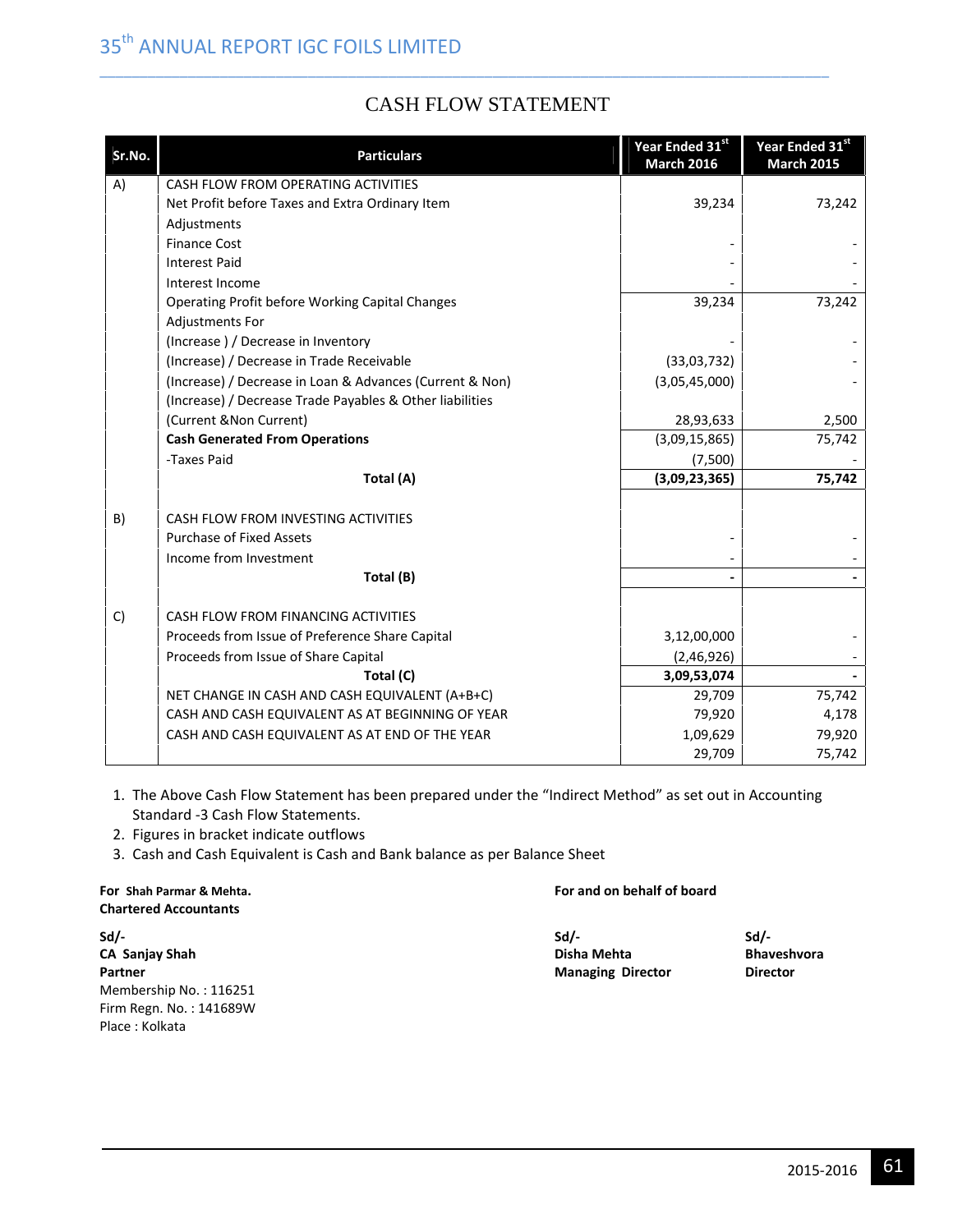|     | Particular                                                                                                       |             | Figure as at<br>31st March, 2016 |             | Figure as at<br>31st March, 2015 |  |
|-----|------------------------------------------------------------------------------------------------------------------|-------------|----------------------------------|-------------|----------------------------------|--|
|     | <b>Note No. 1: SHARE CAPITAL</b>                                                                                 |             |                                  |             |                                  |  |
| (a) | <b>Authorised Share Capital</b>                                                                                  | Nos.        | Rs.                              | Nos.        | Rs.                              |  |
|     | 22,50,000 Equity Shares of Rs.10 each:                                                                           | 2,250,000   | 22,500,000                       | 250,000     | 2,500,000                        |  |
|     | (Previous Year 2,50,000 Equity Shares of Re.10/-<br>each)                                                        | 2,250,000   | 22,500,000                       | 250,000     | 2,500,000                        |  |
| (b) | <b>Issued capital</b>                                                                                            |             |                                  |             |                                  |  |
|     | 22,40,000 Equity shares of Rs.10 each fully paid up<br>(Previous Year 2,40,000 Equity Shares of Re.10/-<br>each) | 2,240,000   | 22,400,000                       | 240,000     | 2,400,000                        |  |
|     |                                                                                                                  | 2,240,000   | 22,400,000                       | 240,000     | 2,400,000                        |  |
| (c) | <b>Subscribed Capital</b>                                                                                        |             |                                  |             |                                  |  |
|     | 22,40,000 Equity shares of Rs.10 each fully paid up<br>(Previous Year 2,40,000 Equity Shares of Re.10/-          | 2,240,000   | 22,400,000                       | 240,000     | 2,400,000                        |  |
|     | each)                                                                                                            | 2,240,000   | 22,400,000                       | 240,000     | 2,400,000                        |  |
| (d) | Paid up Capital                                                                                                  |             |                                  |             |                                  |  |
|     | 22,40,000 Equity shares of Rs.10 each fully paid up<br>(Previous Year 2,40,000 Equity Shares of Re.10/-<br>each) | 2,240,000   | 22,400,000                       | 240,000     | 2,400,000                        |  |
|     |                                                                                                                  | 2,240,000   | 22,400,000                       | 240,000     | 2,400,000                        |  |
| (c) | <b>Reconciliation of number of shares</b>                                                                        |             |                                  |             |                                  |  |
|     | Shares at the beginning of the year                                                                              | 240,000     |                                  | 240,000     |                                  |  |
|     | Add : Shares issued during the year<br>Less: Buy back of shares/Reduction in share<br>capital                    | 2,000,000   |                                  |             |                                  |  |
|     | Outstanding shares at the year end<br><b>Note No. 2: RESERVE &amp; SURPLUS</b>                                   | 2,240,000   |                                  | 240,000     |                                  |  |
|     | <b>Share Premium</b>                                                                                             | 12,000,000  |                                  |             |                                  |  |
| (a) | Surplus - Profit & Loss account                                                                                  |             |                                  |             |                                  |  |
|     | Opening balance                                                                                                  | (1,935,172) |                                  | (1,719,980) |                                  |  |
|     | Add : Net Profit/(Net Loss) for the current year                                                                 | (1,603,408) |                                  | 31,734      |                                  |  |
|     | Add: Transfer from Reserves                                                                                      |             |                                  |             |                                  |  |
|     | Less: Capital increasing fees                                                                                    |             |                                  | (246, 926)  |                                  |  |
|     | Less: Proposed Dividends                                                                                         |             |                                  |             |                                  |  |
|     | Less : Interim Dividends                                                                                         |             |                                  |             |                                  |  |
|     | Less: Transfer to Reserves                                                                                       |             |                                  |             |                                  |  |
|     | Less: Bonus Shares                                                                                               |             |                                  |             |                                  |  |
|     | <b>Closing Balance</b>                                                                                           |             | 8,461,420                        |             | (1,935,172)                      |  |
|     | Total                                                                                                            |             | 8,461,420                        |             | (1,935,172)                      |  |

#### **NOTES TO BALANCE SHEET AS AT 31ST MARCH, 2016**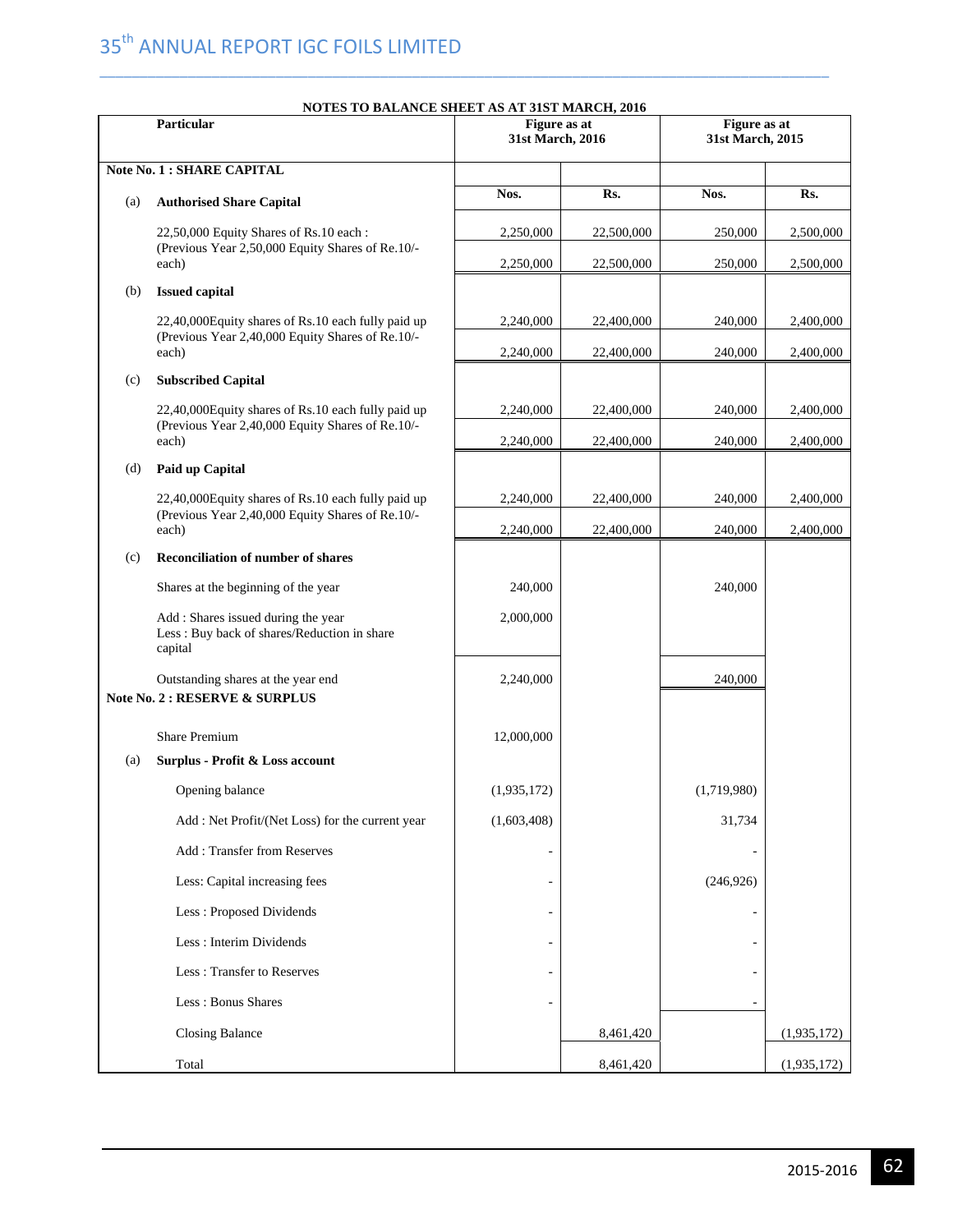|     | Particular                                               | NOTES TO BALANCE SHEET AS AT 31ST MARCH, 2016<br>Figure as at<br>31st March, 2016 | Figure as at<br>31st March, 2015 |
|-----|----------------------------------------------------------|-----------------------------------------------------------------------------------|----------------------------------|
|     |                                                          |                                                                                   |                                  |
|     | Note No. 3 : Trade payables                              |                                                                                   |                                  |
|     | Trade Payables for goods and other<br>(a)                |                                                                                   | 2,886,383                        |
|     | Others<br>(b)                                            |                                                                                   |                                  |
|     |                                                          | $\blacksquare$                                                                    | 2,886,383                        |
|     | <b>Note No. 4: SHORT TERM PROVISIONS</b>                 |                                                                                   |                                  |
| (a) | <b>Audit Fees Payable</b>                                | 89,266                                                                            | 42,500                           |
| (b) | Income Tax                                               |                                                                                   | 7,500                            |
|     |                                                          | 89,266                                                                            | 50,000                           |
|     | Note No. 6 : Long Term Loans & Advance                   |                                                                                   |                                  |
|     | Others                                                   | 6,000,000                                                                         |                                  |
|     |                                                          | 6,000,000                                                                         |                                  |
|     | <b>Note No. 7: TRADE RECEIVABLES</b>                     |                                                                                   |                                  |
|     | (Secured or Unsecured, Considered Good or Doubtful)      |                                                                                   |                                  |
| (a) | Debts outstanding for over six months from the date they |                                                                                   |                                  |
|     | are due for payment                                      |                                                                                   | 1,516,442                        |
| (b) | Other Debts:                                             | 559,603                                                                           | 1,973,140                        |
|     |                                                          | 559,603                                                                           | 3,489,582                        |
|     |                                                          |                                                                                   |                                  |
|     | Note No. 8 : CASH AND CASH EQUIVALENTS                   |                                                                                   |                                  |
| (a) | Cash and Cash Equivalent                                 |                                                                                   |                                  |
|     | (i)<br><b>Balances with Banks</b>                        | 14,611                                                                            | 11,901                           |
|     | Cash on hand<br>(ii)                                     | 86,823                                                                            | 97,728                           |
|     | Others<br>(iii)                                          |                                                                                   |                                  |
|     | Note No. 9 : SHORT TERM LOANS AND ADVANCES               | 101,434                                                                           | 109,629                          |
|     | (Secured or Unsecured, Considered Good or Doubtful)      |                                                                                   |                                  |
| (a) | Loans and Advances to related parties (give details)     |                                                                                   |                                  |
|     | Bidhan resources Private limited                         | 467,000                                                                           | 467,000                          |
|     | Washington software                                      |                                                                                   | 5,500,000                        |
|     |                                                          | 467,000                                                                           | 5,967,000                        |
|     |                                                          |                                                                                   |                                  |
| (b) | Others                                                   | 23,723,322                                                                        | 25,035,000                       |
|     |                                                          | 24,190,322                                                                        | 31,002,000                       |
|     |                                                          |                                                                                   |                                  |

### **NOTES TO BALANCE SHEET AS AT 31ST MARCH, 2016**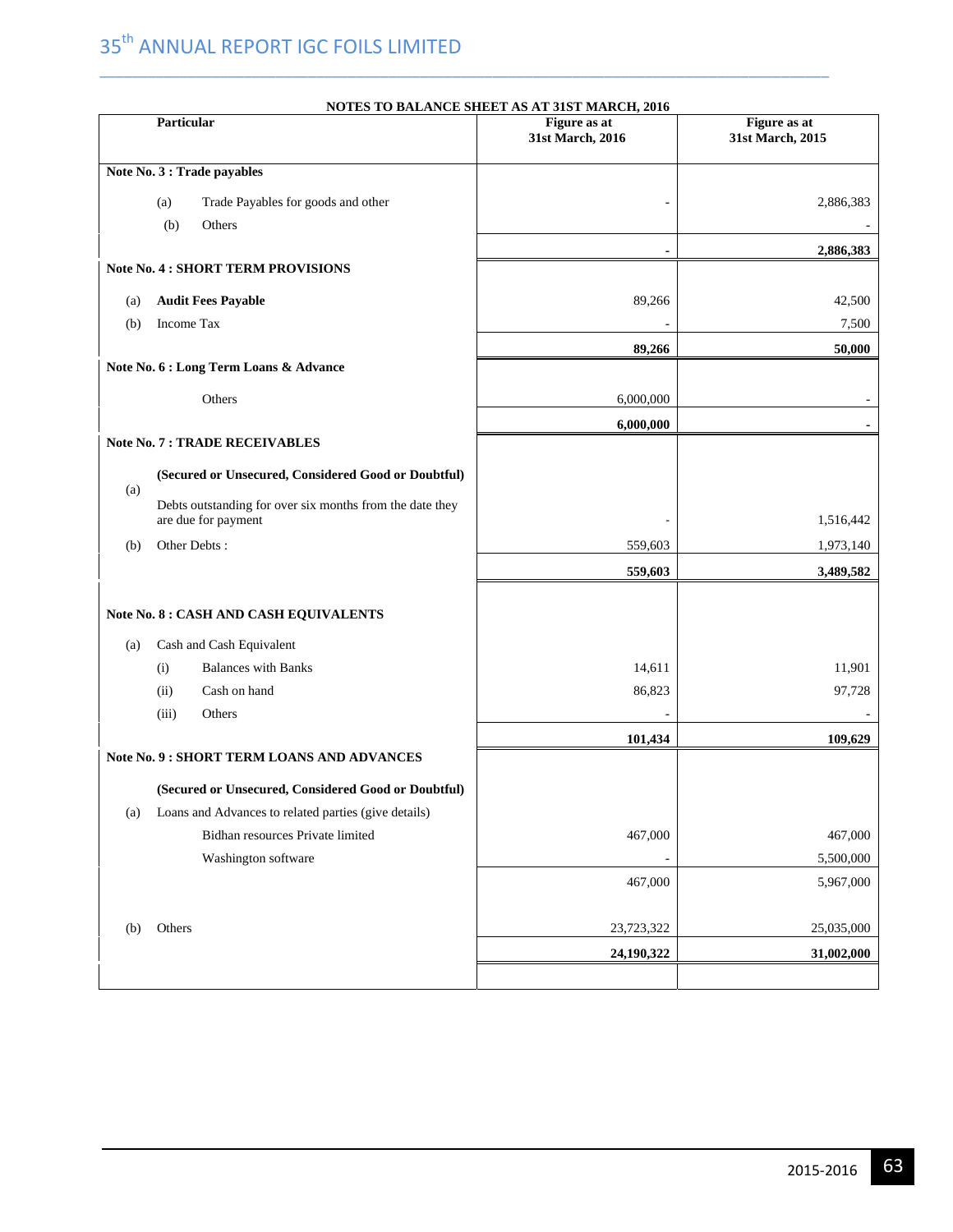## 35th ANNUAL REPORT IGC FOILS LIMITED

#### **NOTES TO PROFIT & LOSS STATEMENT FOR THE YEAR ENDED 31ST MARCH, 2016**

| <b>Fixed Assets</b>          |                          |                 |                          |              |                              |                                    |                                              |                  |        |                          |
|------------------------------|--------------------------|-----------------|--------------------------|--------------|------------------------------|------------------------------------|----------------------------------------------|------------------|--------|--------------------------|
|                              | <b>Gross Block</b>       |                 |                          | Depreciation |                              |                                    |                                              | <b>Net Block</b> |        |                          |
| Name Of the<br><b>Assets</b> | Opening                  | <b>Addition</b> | <b>Deletion</b>          | Closing      | Opening                      | <b>Addition During</b><br>The Year | <b>Deletion</b><br><b>During The</b><br>Year | Closing          | Mar-16 | $Mar-15$                 |
| Furniture                    | $\overline{\phantom{a}}$ | 50,000          | $\overline{\phantom{a}}$ | 50,000       | $\qquad \qquad \blacksquare$ | 4,750                              | $\qquad \qquad \blacksquare$                 | 4,750            | 45,250 |                          |
| Computer                     | $\overline{\phantom{a}}$ | 53,750          | $\overline{\phantom{0}}$ | 53,750       | $\overline{\phantom{a}}$     | 8,510                              | $\qquad \qquad \blacksquare$                 | 8,510            | 45,240 |                          |
| Printer                      |                          | 10,500          | $\overline{\phantom{a}}$ | 10,500       | $\overline{\phantom{a}}$     | 1,663                              | $\overline{\phantom{a}}$                     | 1,663            | 8,837  |                          |
|                              | $\overline{\phantom{a}}$ | 114,250         | $\overline{\phantom{a}}$ | 114,250      | $\blacksquare$               | 14,923                             | $\overline{\phantom{0}}$                     | 14,923           | 99,327 | $\overline{\phantom{0}}$ |

|         | <b>Particular</b>                          | <b>Figure</b> as at<br>31st March, 2016 | <b>Figure</b> as at<br>31st March, 2015 |
|---------|--------------------------------------------|-----------------------------------------|-----------------------------------------|
| Note 10 | <b>REVENUE FROM OPERATIONS</b>             |                                         |                                         |
| a)      | Sale of product                            | 8,069,000                               | 3,784,036                               |
|         |                                            | 8,069,000                               | 3,784,036                               |
| Note 11 | <b>Purchases of Stock-in-Trade</b>         | 7,182,910                               | 3,286,383                               |
| Note 12 | <b>EMPLOYEES BENEFITS EXPENSES</b>         |                                         |                                         |
|         | Salaries to employee                       | 289,500                                 | 60,560                                  |
| Note 13 | <b>FINANCE COST</b>                        |                                         |                                         |
| (a)     | Interest expense                           |                                         |                                         |
| (b)     | Other borrowing costs                      |                                         |                                         |
| (c)     | FOREX gain/(loss)                          |                                         |                                         |
| d)      | Bank charges                               | 1,913                                   | 604                                     |
|         |                                            | 1,913                                   | 604                                     |
|         | <b>Note No 14: EXPENDITURE INCURRED ON</b> |                                         |                                         |
| (a)     | <b>OTHER EXPENSES</b>                      |                                         |                                         |
|         | Administration expenses                    |                                         | 46,889                                  |
|         | Advertising expenses                       | 73,612                                  | 22,245                                  |
|         | Demat Expenses                             |                                         | 82,023                                  |
|         | Conveyance & Travelling                    | 66,015                                  |                                         |
|         | Office Expenses                            |                                         |                                         |
|         | <b>Registar Expenses</b>                   | 22,595                                  |                                         |
|         | CSDL Expenses                              | 19747                                   |                                         |
|         | Annual Listing fees                        |                                         | 112,360                                 |
|         | Rent                                       | 367,500                                 |                                         |
|         | <b>BSE</b> Expenses                        | 1,419,990                               |                                         |
|         | iternal trade associates                   |                                         | 8,750                                   |
|         | misc balance w/off<br>service charges      | 11,236                                  | (76)<br>25,200                          |
|         | Legal & Professional Fees                  | 182,466                                 | 67,164                                  |
|         | <b>ROC</b> Fees                            |                                         | 12,700                                  |
| (b)     | Payments to Auditors as                    | 2,163,161                               | 377,255                                 |
|         | For Statutory Audit                        | 20,000                                  | 20,000                                  |
|         | For Taxation Matters                       |                                         |                                         |
|         | For Company Law Matters                    |                                         |                                         |
|         |                                            | 20,000                                  | 20,000                                  |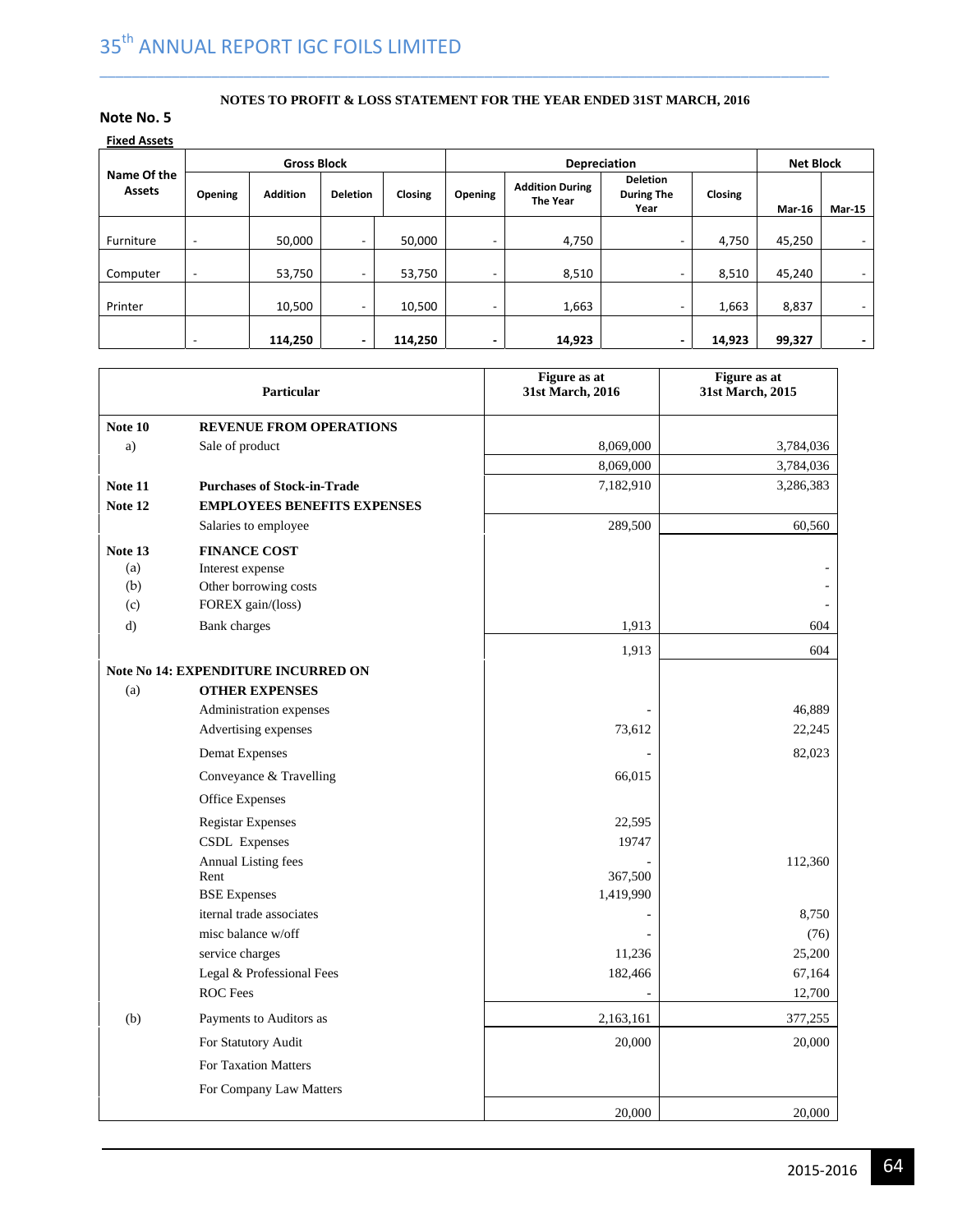#### **NOTES FORMING PART OF ACCOUNTS:**

- 1. The company had issued Prefrence shares during the year.
- 2. Contingent Liability not provided for in the books Rs. Nil ( P.Y. NIL)
- 3. The amount of Exchange difference (Net) credited to the profit & Loss Account for the Year Rs. Nil .

 $\_$  ,  $\_$  ,  $\_$  ,  $\_$  ,  $\_$  ,  $\_$  ,  $\_$  ,  $\_$  ,  $\_$  ,  $\_$  ,  $\_$  ,  $\_$  ,  $\_$  ,  $\_$  ,  $\_$  ,  $\_$  ,  $\_$  ,  $\_$  ,  $\_$  ,  $\_$  ,  $\_$  ,  $\_$  ,  $\_$  ,  $\_$  ,  $\_$  ,  $\_$  ,  $\_$  ,  $\_$  ,  $\_$  ,  $\_$  ,  $\_$  ,  $\_$  ,  $\_$  ,  $\_$  ,  $\_$  ,  $\_$  ,  $\_$  ,

4. The balances appearing under Sundry Debtors, Sundry Creditors, Advances to Suppliers and others are subject to confirmation.

Details of remuneration to Managing Director and Whole Time Director

| Particulars              | <b>Year Ended 31.03.16</b> | <b>Year Ended 31.03.15</b> |
|--------------------------|----------------------------|----------------------------|
| Director remuneration    |                            |                            |
| <b>Other Perquisites</b> |                            |                            |
| Total                    |                            |                            |

- 7. The company has not received information from suppliers regarding their status under the Micro, Small and Medium Enterprise Development Act, 2006 and hence the disclosures, if any, relating to amount unpaid as at the year end together with interest paid/payable and other disclosures required to be made U/s.22 of the above Act is have not been given.
- 8. In determining Earning per share as per AS 20, the Company has considered net profit after tax. The Number of Shares used for determining basic EPS is the total Number of shares issued & fully paid up as at 31st March, 2015.
- 9. The cash flow Statement As per AS 3 is as per Annexure
- 10. No disclosure is required under AS-24 on "Discontinuing Operations" issued by the Institute of Chartered Accountants of India as the company has not discontinued any line of its activity/product line during the year.
- 11. RELATED PARTY TRANSACTIONS:‐
	- 1. Related parties particulars pursuant to "Accounting Standard 18"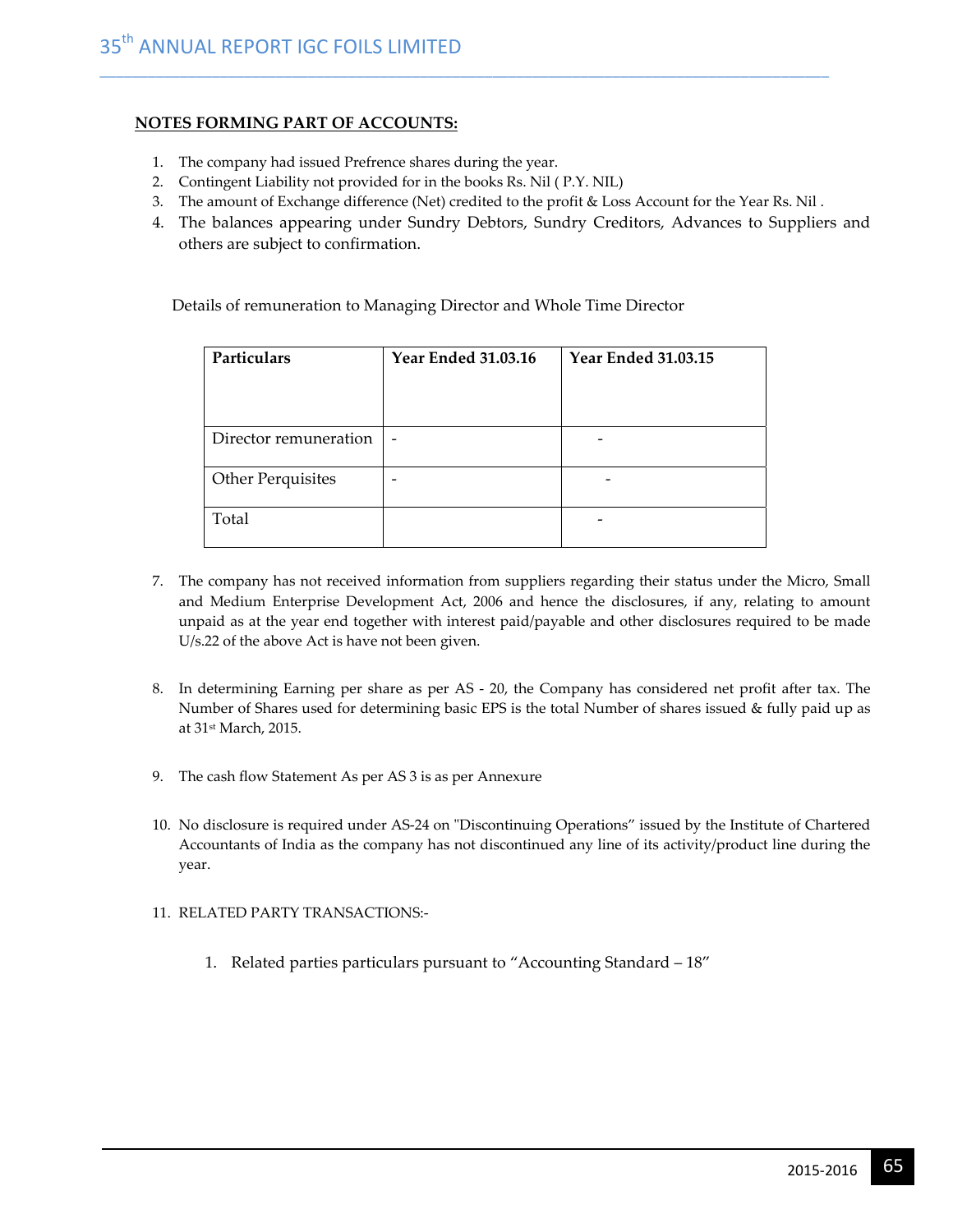### a) **LIST OF RELATED PARTIES:**

| Name of related parties               | <b>Nature</b><br>of            | <b>Transaction entered</b> |
|---------------------------------------|--------------------------------|----------------------------|
|                                       | relationship                   | during the year            |
| MAHENDAR KHIRODWALA                   | Managerial<br>Key<br>Personnel | <b>No</b>                  |
| <b>BHAVESH RAMESH VORA</b>            |                                | <b>No</b>                  |
| <b>KAILASH BISHAN PURI</b>            |                                | No.                        |
| DEBOPRIYA ASHOK BAL                   |                                | N <sub>o</sub>             |
| DISHA ABHISHEK MEHTA                  |                                | Yes                        |
| <b>BIDHAN RESOURCES PVT LTD</b>       | <b>Associate Company</b>       | <b>No</b>                  |
| <b>ARTLINK VINTRADE PVT LTD</b>       |                                | Yes                        |
| HIGHFLY STOCK TRADING PRIVATE LIMITED |                                | <b>No</b>                  |
| <b>BASANT MARKETING PVT LTD</b>       |                                | Yes                        |
| <b>FARRY INDUSTRIES LIMITED</b>       |                                | Yes                        |
| RAMPLY (INDIA) LIMITED                |                                | N <sub>o</sub>             |
| <b>VENKTESH SECURITIES LTD</b>        |                                | No                         |

 $\_$  ,  $\_$  ,  $\_$  ,  $\_$  ,  $\_$  ,  $\_$  ,  $\_$  ,  $\_$  ,  $\_$  ,  $\_$  ,  $\_$  ,  $\_$  ,  $\_$  ,  $\_$  ,  $\_$  ,  $\_$  ,  $\_$  ,  $\_$  ,  $\_$  ,  $\_$  ,  $\_$  ,  $\_$  ,  $\_$  ,  $\_$  ,  $\_$  ,  $\_$  ,  $\_$  ,  $\_$  ,  $\_$  ,  $\_$  ,  $\_$  ,  $\_$  ,  $\_$  ,  $\_$  ,  $\_$  ,  $\_$  ,  $\_$  ,

### **b) TRANSACTION WITH RELATED PARTIES**

| <b>Nature of Transaction</b>                                                                                                                                                | Nature of                                                                                                    | Duration of                                                                                 | Amount                                         |
|-----------------------------------------------------------------------------------------------------------------------------------------------------------------------------|--------------------------------------------------------------------------------------------------------------|---------------------------------------------------------------------------------------------|------------------------------------------------|
|                                                                                                                                                                             | Relationship                                                                                                 | <b>Transaction</b>                                                                          | (in Rs.)                                       |
| 1. Issue of Equity shares<br>DISHA ABHISHEK MEHTA                                                                                                                           | <b>Director</b>                                                                                              | May 25,2015                                                                                 | 2,09,60,000                                    |
| 2. Sale of Fabrics<br><b>ARTLINK VINTRADE PVT LTD</b>                                                                                                                       | <b>Associate Company</b>                                                                                     | April, 5, 2015-On<br>going                                                                  | 13,63,755                                      |
| 3. Acceptance of Unsecured Loan<br><b>FARRY INDUSTRIES LIMITED</b><br><b>FARRY INDUSTRIES LIMITED</b><br><b>FARRY INDUSTRIES LIMITED</b><br><b>BASANT MARKETING PVT LTD</b> | <b>Associate Company</b><br><b>Associate Company</b><br><b>Associate Company</b><br><b>Associate Company</b> | February, 25, 2016<br>February, 29, 2016<br>March, 21, 2016<br>August, 08, 2015-On<br>going | 3,50,000<br>37,25,000<br>5,75,000<br>87,63,000 |
| 4. Payment of Unsecured Loan<br><b>FARRY INDUSTRIES LIMITED</b>                                                                                                             | <b>Associate Company</b>                                                                                     | March, 31, 2016                                                                             | 46,50,000                                      |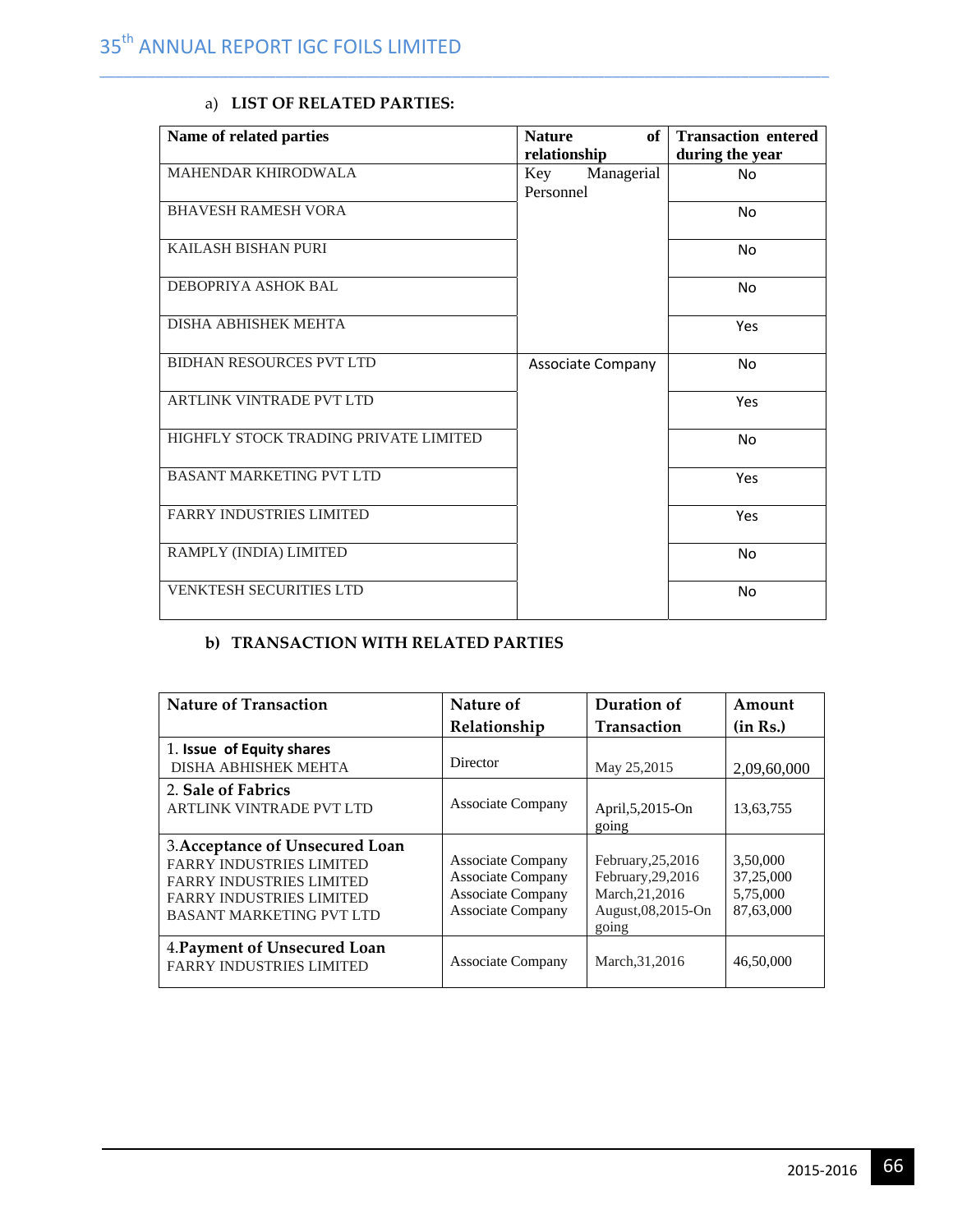11. Figures of the previous year have been regrouped and reclassified wherever necessary to confirm to the current year's classification.

 $\_$  ,  $\_$  ,  $\_$  ,  $\_$  ,  $\_$  ,  $\_$  ,  $\_$  ,  $\_$  ,  $\_$  ,  $\_$  ,  $\_$  ,  $\_$  ,  $\_$  ,  $\_$  ,  $\_$  ,  $\_$  ,  $\_$  ,  $\_$  ,  $\_$  ,  $\_$  ,  $\_$  ,  $\_$  ,  $\_$  ,  $\_$  ,  $\_$  ,  $\_$  ,  $\_$  ,  $\_$  ,  $\_$  ,  $\_$  ,  $\_$  ,  $\_$  ,  $\_$  ,  $\_$  ,  $\_$  ,  $\_$  ,  $\_$  ,

As per our report of even date

For Shah Parmar & Mehta For & on behalf of the Board

Chartered Accountants

Sd/‐ Sd/‐ Sd/‐ Sanjay Shah Disha Mehta Bhaveshvora Partner **Managing Director Director Director** Membership No:‐ 116251 Firm Regn No. : 141689W Place:‐ Kolkata Date:-30<sup>th</sup>May, 2015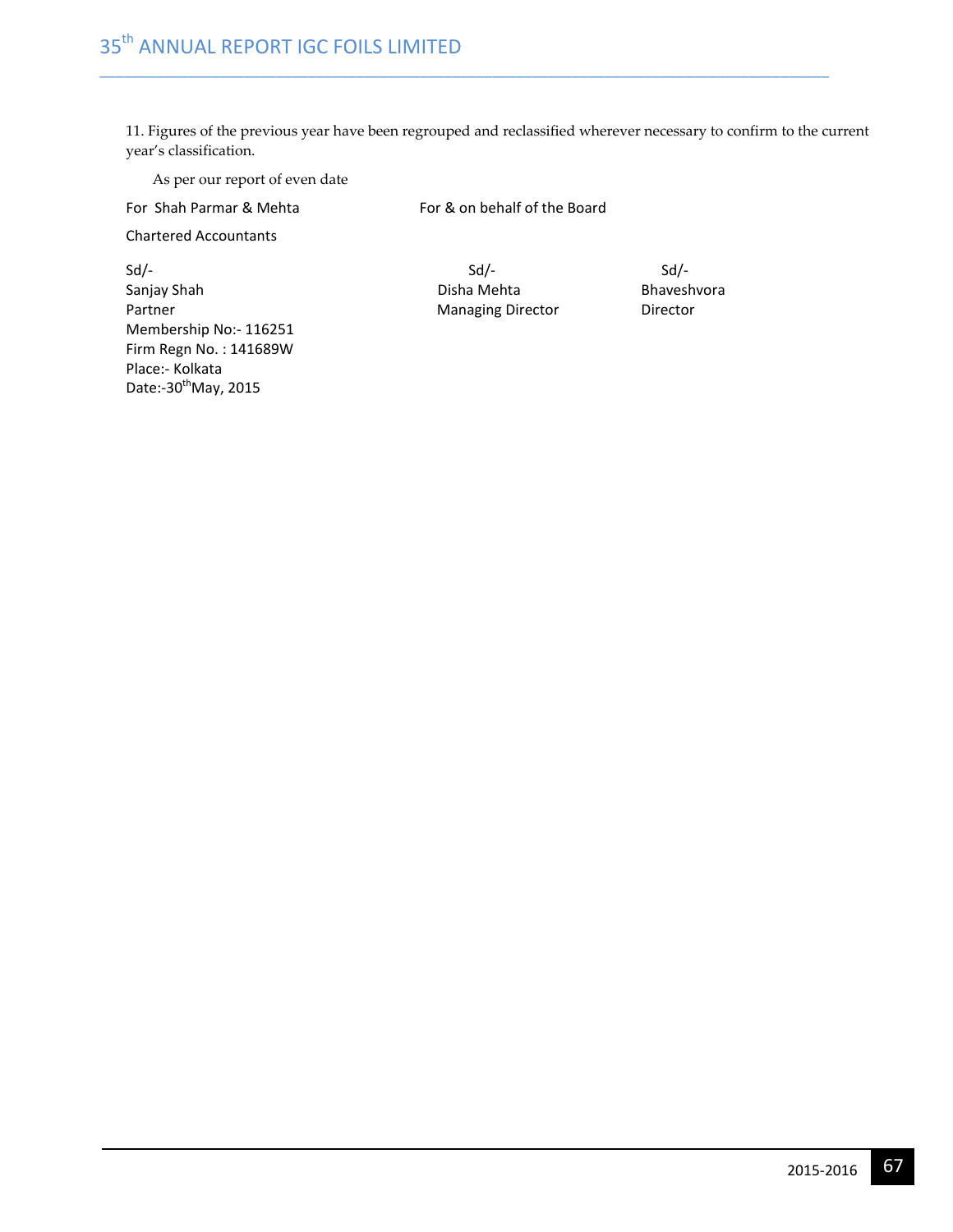### **Form No. MGT‐11 PROXY FORM**

 $\_$  ,  $\_$  ,  $\_$  ,  $\_$  ,  $\_$  ,  $\_$  ,  $\_$  ,  $\_$  ,  $\_$  ,  $\_$  ,  $\_$  ,  $\_$  ,  $\_$  ,  $\_$  ,  $\_$  ,  $\_$  ,  $\_$  ,  $\_$  ,  $\_$  ,  $\_$  ,  $\_$  ,  $\_$  ,  $\_$  ,  $\_$  ,  $\_$  ,  $\_$  ,  $\_$  ,  $\_$  ,  $\_$  ,  $\_$  ,  $\_$  ,  $\_$  ,  $\_$  ,  $\_$  ,  $\_$  ,  $\_$  ,  $\_$  ,

[Pursuant to section 105(6) of the Companies Act, 2013 and Rule 19(3) of the Companies Management and Administration) Rules, 2014]

#### **CIN:**L51909WB1980PLC032950 **Name of the Company: IGC Foils Limited**

**Reg. Off.**: Imax Lohia Square, Office No. 4B, 4th Floor, Premises No. 23, Gangadhar Babu Lane, Kolkata – 700012

| Name of the member(s) |  |
|-----------------------|--|
| Registered address:   |  |
| E-mail Id:            |  |
| Folio No. / Client Id |  |
| DP ID:                |  |

I/We, being the member(s) of .................................. shares of the above named Company, hereby appoint

|                                                                                                                                                                                                                                |            | or failing him/her |
|--------------------------------------------------------------------------------------------------------------------------------------------------------------------------------------------------------------------------------|------------|--------------------|
|                                                                                                                                                                                                                                |            |                    |
|                                                                                                                                                                                                                                |            |                    |
|                                                                                                                                                                                                                                |            |                    |
|                                                                                                                                                                                                                                |            |                    |
| Address: Analysis and the state of the state of the state of the state of the state of the state of the state of the state of the state of the state of the state of the state of the state of the state of the state of the s |            |                    |
| E-mail Id:                                                                                                                                                                                                                     | Signature: | or failing him/her |

as my/our proxy to attend and vote (on a poll) for me/us and on my/our behalf at the 35th Annual General Meeting of the Company, to be held on 29th September, 2015 at 10:00 a.m. at Imax Lohia Square, Office No. 4B, 4th Floor, Premises No. 23,GangadharBabu Lane, Kolkata ‐ 700012, West Bengal, and at any adjournment thereof in respect of such resolutions as are indicated below:

| No. | <b>Description of Resolutions:</b>                                                                       |
|-----|----------------------------------------------------------------------------------------------------------|
| 1.  | To receive, consider and adopt the Audited Profit & Loss Statement for the year ended 31st March, 2016,  |
|     | the Balance Sheet as on that date and the Reports of the Board of Directors and the Auditors thereon.    |
|     | To re-appoint Shah, Parmar & Mehta, Chartered Accountants, as Statutory Auditor of the Company and       |
|     | 2. In this connection, to pass, with or without modification(s), the following resolution as an Ordinary |
|     | Resolution.                                                                                              |

Signed this …… day of .......... 2016

Signature of shareholder(s)

Affix Revenue Stamp

Signature of Proxy holder(s)

#### **Notes:**

1. This form of proxy in order to be effective should be duly completed and deposited at the Registered Office of the Company, not less than 48 hours before the commencement of the Meeting.

2. Any alteration or correction made to this Proxy form must be initialled by the signatory / signatories.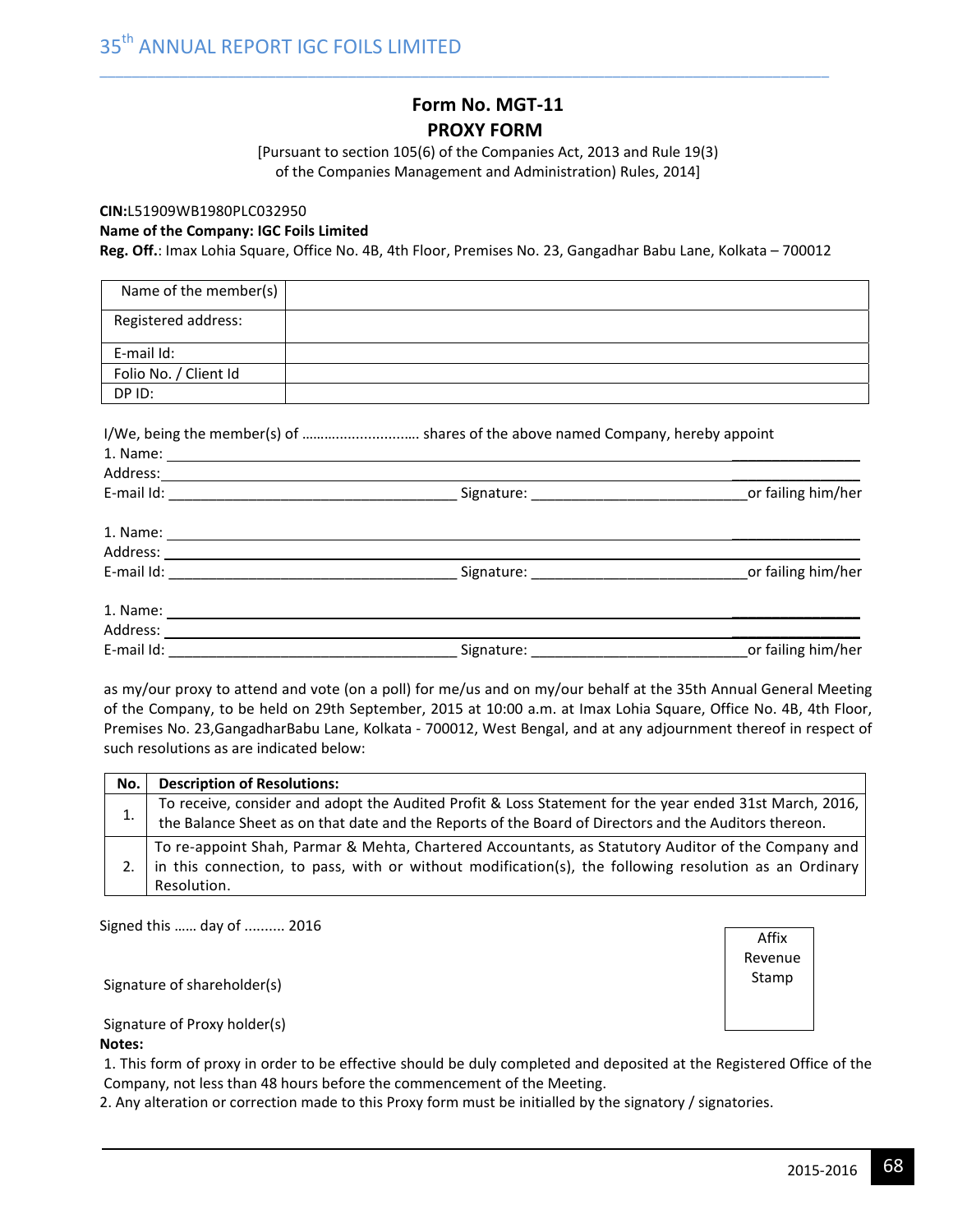### **IGC FOILS LIMITED**

 $\_$  ,  $\_$  ,  $\_$  ,  $\_$  ,  $\_$  ,  $\_$  ,  $\_$  ,  $\_$  ,  $\_$  ,  $\_$  ,  $\_$  ,  $\_$  ,  $\_$  ,  $\_$  ,  $\_$  ,  $\_$  ,  $\_$  ,  $\_$  ,  $\_$  ,  $\_$  ,  $\_$  ,  $\_$  ,  $\_$  ,  $\_$  ,  $\_$  ,  $\_$  ,  $\_$  ,  $\_$  ,  $\_$  ,  $\_$  ,  $\_$  ,  $\_$  ,  $\_$  ,  $\_$  ,  $\_$  ,  $\_$  ,  $\_$  ,

Imax Lohia Square, Office No. 4B, 4th Floor, Premises No. 23, GangadharBabu Lane, Kolkata ‐ 700012 E‐mail ID‐ igcfoils@gmail.com,investor.relations@igcfoils.com,support@igcfoils.com Website: www.igcfoils.com (CIN: L51909WB1980PLC032950)

### **35TH ANNUAL GENERAL MEETING**

<u>in the contract of the contract of the contract of the contract of the contract of the contract of the contract of the contract of the contract of the contract of the contract of the contract of the contract of the contra</u> **ATTENDANCE SLIP**

(Members or their proxies are requested to present this form for admission, duly signed in accordance with their specimen signatures registered with the Company.)

| DP $Id$ <sup>*</sup> | Client Id*    |  |
|----------------------|---------------|--|
| Regd. Folio No.      | No. of Shares |  |

\*Applicable for shares held in electronic form

Name(s) and address of the shareholder / Proxy in full:\_\_\_\_\_\_\_\_\_\_\_\_\_\_\_\_\_\_\_\_\_\_\_\_\_\_

I/we hereby record my/our presence at the 34th annual general meeting of the Company being held on Tuesday, the 29th day of September, 2015 at 10.00 a.m. at Imax Lohia Square, Office No. 4B, 4th Floor, Premises No. 23,Gangadhar Babu Lane, Kolkata ‐ 700012, West Bengal.

 $\overline{\phantom{a}}$  , and the contribution of the contribution of the contribution of the contribution of the contribution of the contribution of the contribution of the contribution of the contribution of the contribution of the

Please (√) in the box

| <b>MFMBFR</b> |  | <b>PROXY</b> |  |
|---------------|--|--------------|--|
|---------------|--|--------------|--|

Signature of Shareholder / Proxy

\_\_\_\_\_\_\_\_\_\_\_\_\_\_\_\_\_\_\_\_\_\_\_\_\_\_\_\_\_\_\_\_\_\_\_\_\_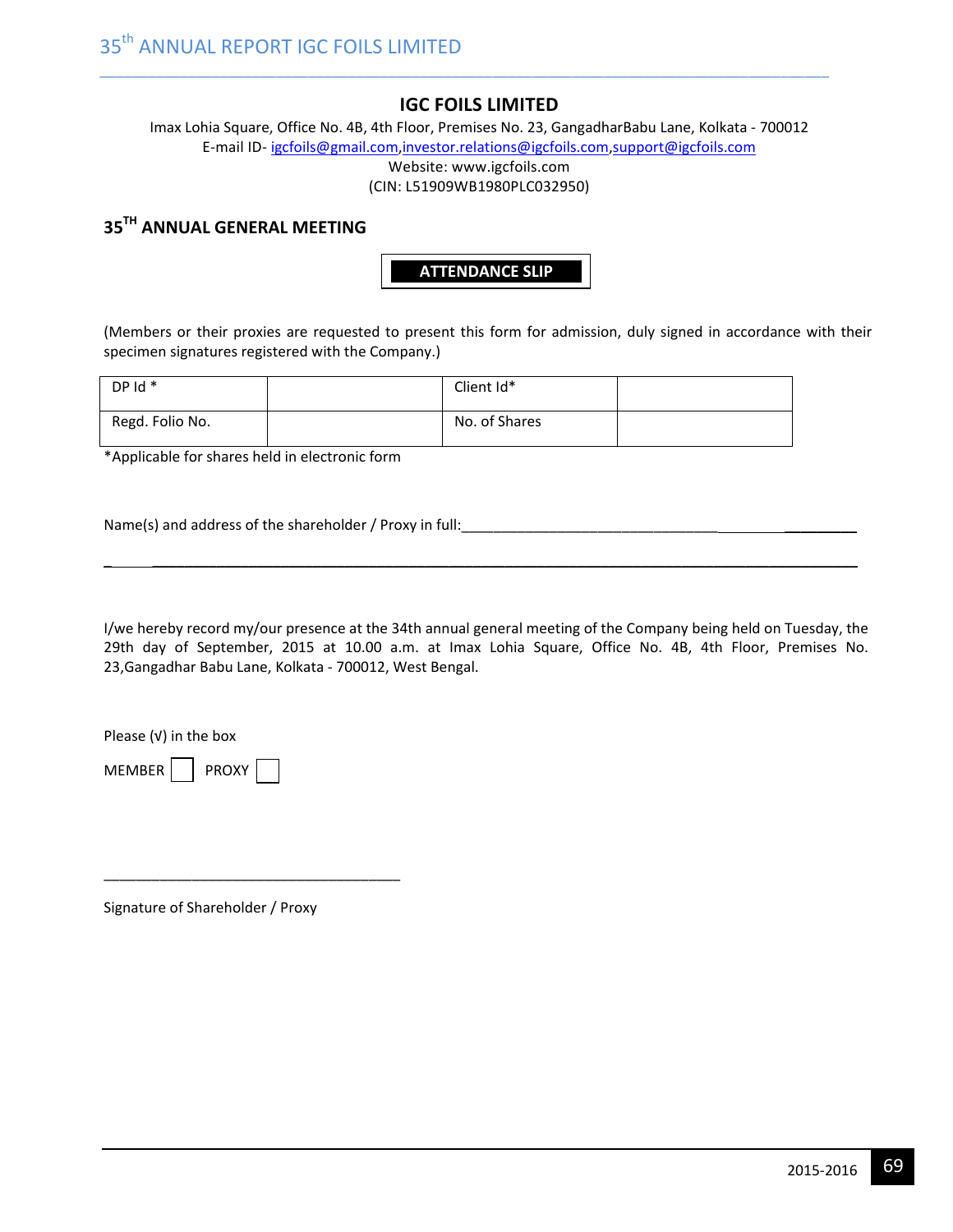### **Form No.MGT‐12**

 $\_$  ,  $\_$  ,  $\_$  ,  $\_$  ,  $\_$  ,  $\_$  ,  $\_$  ,  $\_$  ,  $\_$  ,  $\_$  ,  $\_$  ,  $\_$  ,  $\_$  ,  $\_$  ,  $\_$  ,  $\_$  ,  $\_$  ,  $\_$  ,  $\_$  ,  $\_$  ,  $\_$  ,  $\_$  ,  $\_$  ,  $\_$  ,  $\_$  ,  $\_$  ,  $\_$  ,  $\_$  ,  $\_$  ,  $\_$  ,  $\_$  ,  $\_$  ,  $\_$  ,  $\_$  ,  $\_$  ,  $\_$  ,  $\_$  ,

### **POLLING PAPER**

[Pursuant to section109(5)of the CompaniesAct,2013andrule 21(1)(c)of the Companies (Management and Administration)Rules,2014]

**Name of the Company** :**IGC Foils Limited Registered Office**: Imax Lohia Square, Office No. 4B, 4th Floor, Premises No. 23, Gangadhar Babu Lane, Kolkata – 700012.

**CIN:**L51909WB1980PLC032950

|       | <b>BALLOTPAPER</b>                                                                                                                                                                                                                   |  |                                   |                               |                                  |
|-------|--------------------------------------------------------------------------------------------------------------------------------------------------------------------------------------------------------------------------------------|--|-----------------------------------|-------------------------------|----------------------------------|
| S. No | <b>Details</b><br><b>Particulars</b>                                                                                                                                                                                                 |  |                                   |                               |                                  |
| 1.    | Name of the first named                                                                                                                                                                                                              |  |                                   |                               |                                  |
|       | Shareholder(In Block Letters)                                                                                                                                                                                                        |  |                                   |                               |                                  |
| 2.    | Postal address                                                                                                                                                                                                                       |  |                                   |                               |                                  |
| 3.    | Registered FolioNo./*Client ID<br>No.(*applicable to investors holding<br>shares in dematerialized form)                                                                                                                             |  |                                   |                               |                                  |
| 4.    | Class of Share                                                                                                                                                                                                                       |  | <b>Equity Shares</b>              |                               |                                  |
|       | IherebyexercisemyvoteinrespectofOrdinaryenumeratedbelowbyrecording my assentordis sent to the said                                                                                                                                   |  |                                   |                               |                                  |
|       | resolutions in the following manner:                                                                                                                                                                                                 |  |                                   |                               |                                  |
| No.   | Item No.                                                                                                                                                                                                                             |  | <b>No.of Shares</b><br>held by me | I assent to the<br>resolution | I dissent from the<br>resolution |
| 1.    | To receive, consider and adopt the Audited<br>Profit & Loss Statement for the year ended<br>31st March, 2015, the Balance Sheet as on<br>that date and the Reports of the Board of<br>Directors and the Auditors thereon.            |  |                                   |                               |                                  |
| 2.    | To re-appoint M/s. Shah, Parmar & Mehta<br>Chartered Accountants, as Statutory Auditor,<br>of the Company and in this connection, to<br>pass, with or without modification(s), the<br>following resolution as an Ordinary Resolution |  |                                   |                               |                                  |
|       | Place:<br>(Signature of the shareholder*)<br>Date:                                                                                                                                                                                   |  |                                   |                               |                                  |

(\*as per Company records)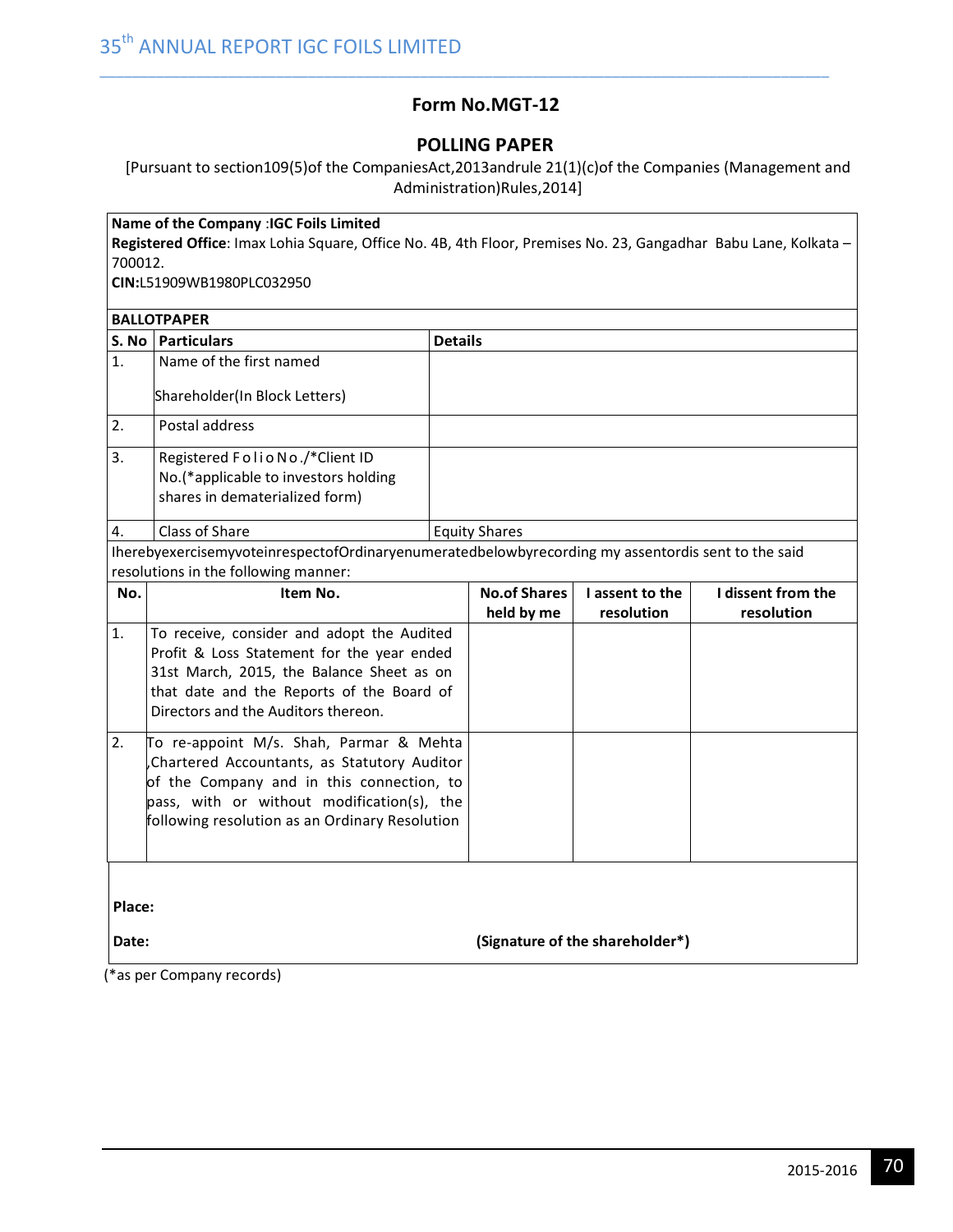### **Instructions For E‐ Voting:**

 $\_$  ,  $\_$  ,  $\_$  ,  $\_$  ,  $\_$  ,  $\_$  ,  $\_$  ,  $\_$  ,  $\_$  ,  $\_$  ,  $\_$  ,  $\_$  ,  $\_$  ,  $\_$  ,  $\_$  ,  $\_$  ,  $\_$  ,  $\_$  ,  $\_$  ,  $\_$  ,  $\_$  ,  $\_$  ,  $\_$  ,  $\_$  ,  $\_$  ,  $\_$  ,  $\_$  ,  $\_$  ,  $\_$  ,  $\_$  ,  $\_$  ,  $\_$  ,  $\_$  ,  $\_$  ,  $\_$  ,  $\_$  ,  $\_$  ,

#### **THE INSTRUCTIONS FOR SHAREHOLDERS VOTING ELECTRONICALLY ARE AS UNDER:**

(i) The voting period begins on  $19^{th}$  September, 2016 at 10.00 A.M. and ends on  $21^{st}$  September, 2016 at 5.00 P.M. During this period shareholders' of the Company, holding shares either in physical form or in dematerialized form, as on the cut-off date (record date) 15<sup>th</sup> September, 2016 of may cast their vote electronically. The e-voting module shall be disabled by CDSL for voting thereafter.

(ii) Shareholders who have already voted prior to the meeting date would not be entitled to vote at the meeting venue.

(iii) The shareholders should log on to the e‐voting website www.evotingindia.com.

(iv) Click on Shareholders.

(v) Now Enter your User ID

a. For CDSL: 16 digits beneficiary ID,

b. For NSDL: 8 Character DP ID followed by 8 Digits Client ID,

c. Members holding shares in Physical Form should enter Folio Number registered with the Company.

(vi) Next enter the Image Verification as displayed and Click on Login.

(vii) If you are holding shares in demat form and had logged on to www.evotingindia.com and voted on an earlier voting of any company, then your existing password is to be used.

(viii) If you are a first time user follow the steps given below:

|                       | For Members holding shares in Demat Form and Physical Form                                                                                                                                                |  |  |  |
|-----------------------|-----------------------------------------------------------------------------------------------------------------------------------------------------------------------------------------------------------|--|--|--|
|                       | Enter your 10 digit alpha-numeric *PAN issued by Income Tax Department (Applicable for                                                                                                                    |  |  |  |
|                       | both demat shareholders as well as physical shareholders)                                                                                                                                                 |  |  |  |
| <b>PAN</b>            | • Members who have not updated their PAN with the Company/Depository Participant are<br>requested to use the first two letters of their name and the 8 digits of the sequence number<br>in the PAN field. |  |  |  |
|                       | • In case the sequence number is less than 8 digits enter the applicable number of 0's before                                                                                                             |  |  |  |
|                       | the number after the first two characters of the name in CAPITAL letters. Eg. If your name is                                                                                                             |  |  |  |
|                       | Ramesh Kumar with sequence number 1 then enter RA00000001 in the PAN field.                                                                                                                               |  |  |  |
| Dividend Bank         | Enter the Dividend Bank Details or Date of Birth (in dd/mm/yyyy format) as recorded in your                                                                                                               |  |  |  |
| <b>Details</b><br>OR. | demat account or in the company records in order to login.                                                                                                                                                |  |  |  |
| Date of Birth         | • If both the details are not recorded with the depository or company please enter the                                                                                                                    |  |  |  |
| (DOB)                 | member id / folio number in the Dividend Bank details field as mentioned in instruction (v).                                                                                                              |  |  |  |

(ix) After entering these details appropriately, click on "SUBMIT" tab.

(x) Members holding shares in physical form will then directly reach the Company selection screen. However, members holding shares in demat form will now reach 'Password Creation' menu wherein they are required to mandatorily enter their login password in the new password field. Kindly note that this password is to be also used by the demat holders for voting for resolutions of any other company on which they are eligible to vote, provided that company opts for e-voting through CDSL platform. It is strongly recommended not to share your password with any other person and take utmost care to keep your password confidential.